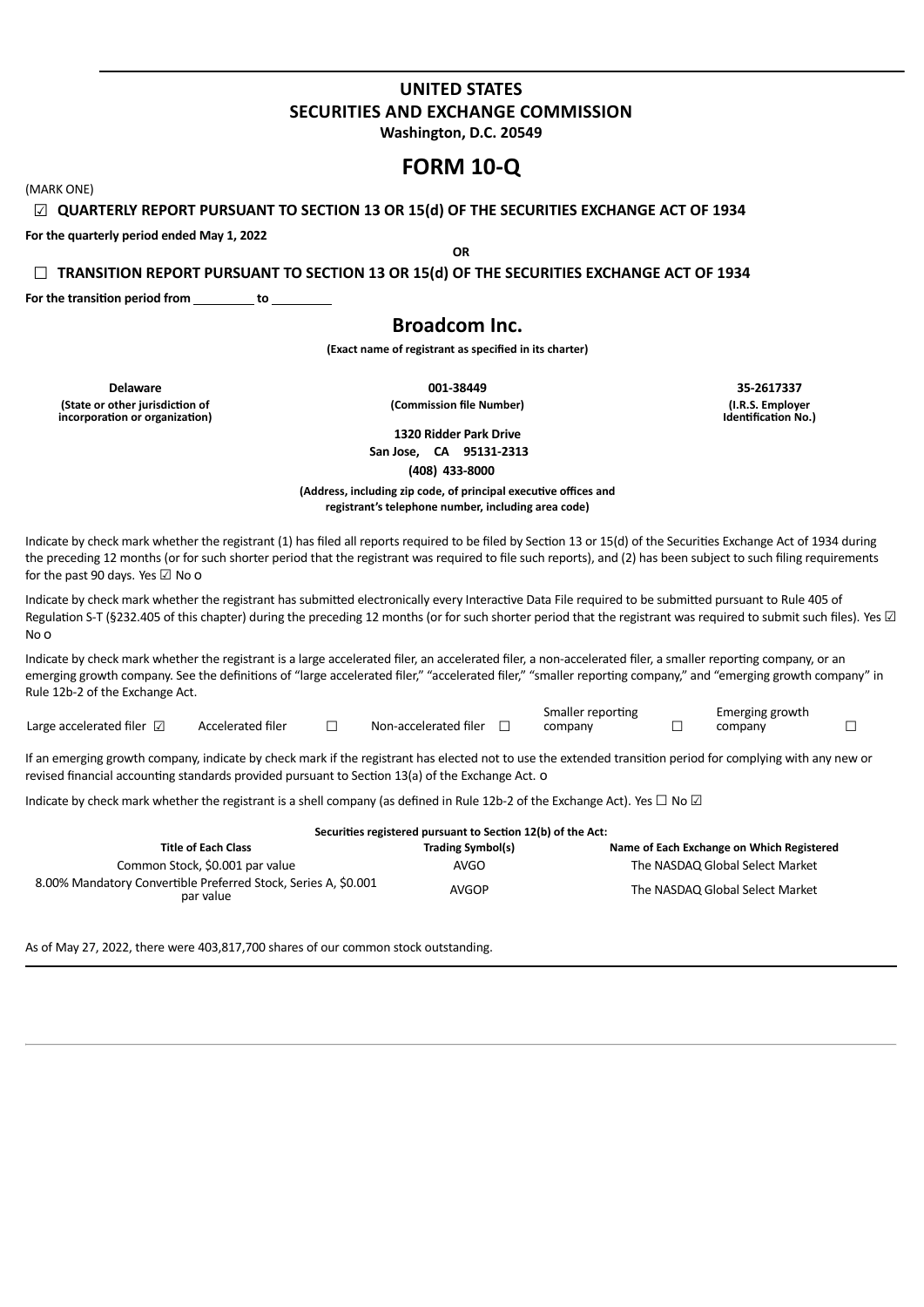## **BROADCOM INC. Quarterly Report on Form 10-Q For the Quarterly Period Ended May 1, 2022**

## **TABLE OF CONTENTS**

<span id="page-1-0"></span>

|                                                                                               | Page            |
|-----------------------------------------------------------------------------------------------|-----------------|
| <b>PART I - FINANCIAL INFORMATION</b>                                                         |                 |
| Item 1. Condensed Consolidated Financial Statements - Unaudited                               |                 |
| Item 2. Management's Discussion and Analysis of Financial Condition and Results of Operations | 23              |
| Item 3. Quantitative and Qualitative Disclosures About Market Risk                            | <u>31</u>       |
| Item 4. Controls and Procedures                                                               | <u>31</u>       |
| <b>PART II - OTHER INFORMATION</b>                                                            | <u>32</u>       |
| Item 1. Legal Proceedings                                                                     | $\overline{32}$ |
| Item 1A. Risk Factors                                                                         | <u>32</u>       |
| Item 2. Unregistered Sales of Equity Securities and Use of Proceeds                           | 52              |
| Item 3. Defaults Upon Senior Securities                                                       | 52              |
| Item 4. Mine Safety Disclosures                                                               | 52              |
| Item 5. Other Information                                                                     | 52              |
| Item 6. Exhibits                                                                              | 53              |
| <b>SIGNATURES</b>                                                                             | <u>54</u>       |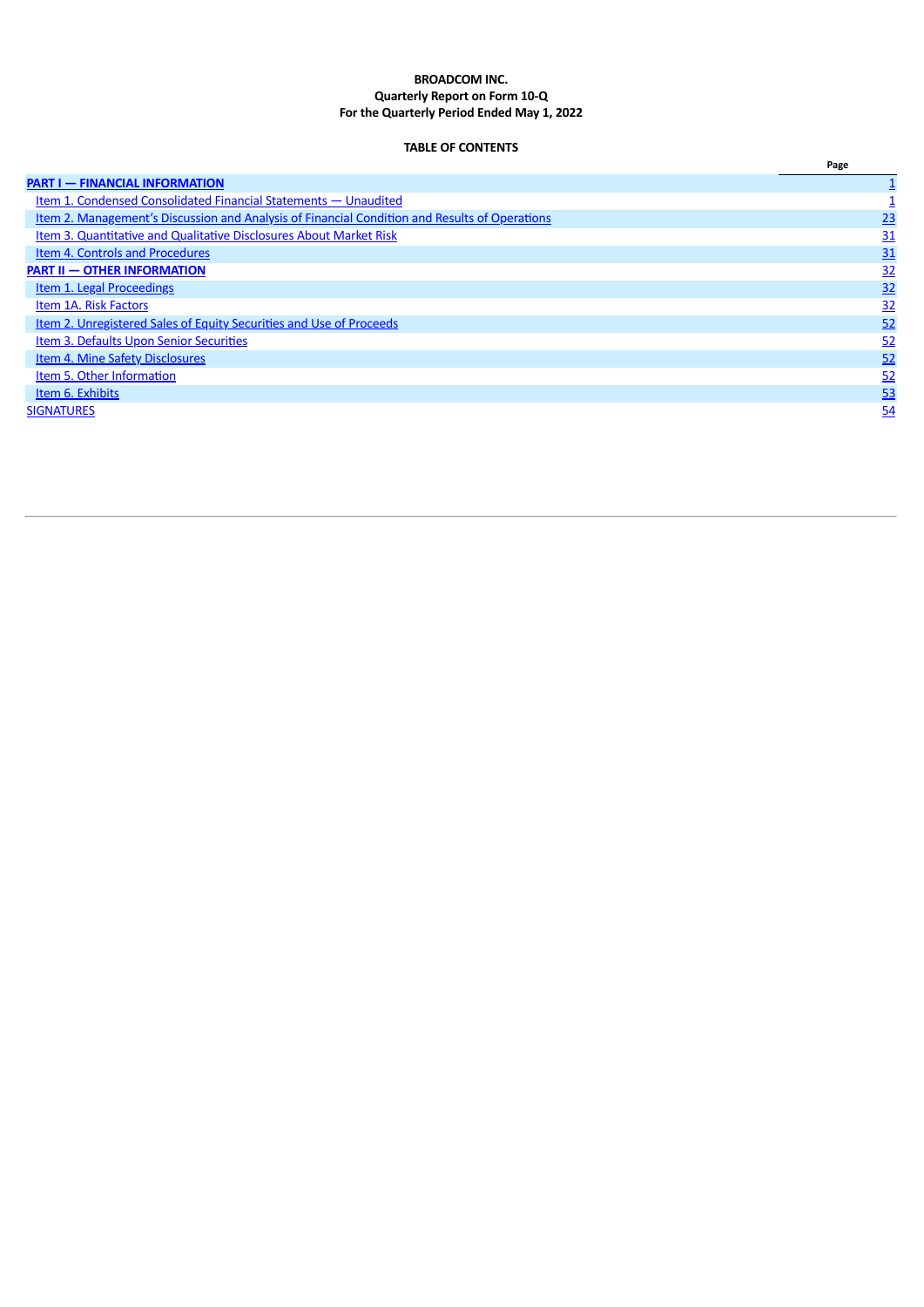## **PART I — FINANCIAL INFORMATION**

<span id="page-2-0"></span>**Item 1. Condensed Consolidated Financial Statements — Unaudited**

## **BROADCOM INC.**

## **INDEX TO CONDENSED CONSOLIDATED FINANCIAL STATEMENTS — UNAUDITED**

<span id="page-2-1"></span>

|                                                                       | Page |
|-----------------------------------------------------------------------|------|
| Condensed Consolidated Balance Sheets - Unaudited                     |      |
| <b>Condensed Consolidated Statements of Operations - Unaudited</b>    |      |
| Condensed Consolidated Statements of Comprehensive Income - Unaudited |      |
| Condensed Consolidated Statements of Cash Flows - Unaudited           |      |
| Condensed Consolidated Statements of Stockholders' Equity - Unaudited |      |
| Notes to Unaudited Condensed Consolidated Financial Statements        |      |

## 1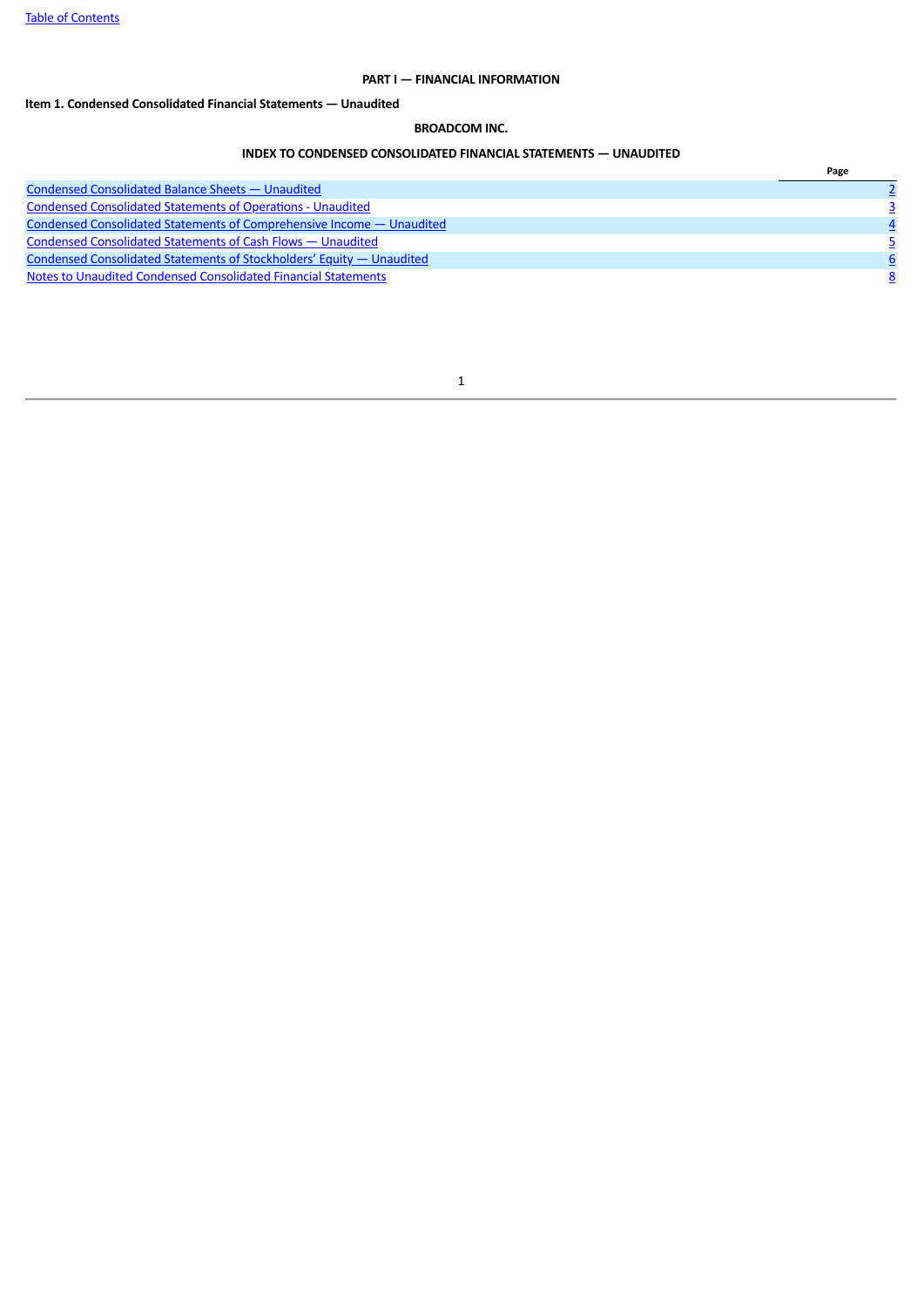## **BROADCOM INC. CONDENSED CONSOLIDATED BALANCE SHEETS — UNAUDITED**

|                                                                                                                                                                                                                                        | May 1,<br>2022                  |                     | October 31,<br>2021 |  |
|----------------------------------------------------------------------------------------------------------------------------------------------------------------------------------------------------------------------------------------|---------------------------------|---------------------|---------------------|--|
|                                                                                                                                                                                                                                        | (In millions, except par value) |                     |                     |  |
| <b>ASSETS</b>                                                                                                                                                                                                                          |                                 |                     |                     |  |
| Current assets:                                                                                                                                                                                                                        |                                 |                     |                     |  |
| Cash and cash equivalents                                                                                                                                                                                                              | \$<br>9,005                     | - \$                | 12,163              |  |
| Trade accounts receivable, net                                                                                                                                                                                                         | 3,083                           |                     | 2,071               |  |
| Inventory                                                                                                                                                                                                                              | 1,668                           |                     | 1,297               |  |
| Other current assets                                                                                                                                                                                                                   | 1,054                           |                     | 1,055               |  |
| Total current assets                                                                                                                                                                                                                   | 14,810                          |                     | 16,586              |  |
| Long-term assets:                                                                                                                                                                                                                      |                                 |                     |                     |  |
| Property, plant and equipment, net                                                                                                                                                                                                     | 2,262                           |                     | 2,348               |  |
| Goodwill                                                                                                                                                                                                                               | 43,603                          |                     | 43,450              |  |
| Intangible assets, net                                                                                                                                                                                                                 | 9,241                           |                     | 11,374              |  |
| Other long-term assets                                                                                                                                                                                                                 | 1,803                           |                     | 1,812               |  |
| <b>Total assets</b>                                                                                                                                                                                                                    | \$<br>71,719                    | $\ddot{\varsigma}$  | 75,570              |  |
| <b>LIABILITIES AND EQUITY</b>                                                                                                                                                                                                          |                                 |                     |                     |  |
| <b>Current liabilities:</b>                                                                                                                                                                                                            |                                 |                     |                     |  |
| Accounts payable                                                                                                                                                                                                                       | \$<br>1,069                     | \$                  | 1,086               |  |
| Employee compensation and benefits                                                                                                                                                                                                     | 751                             |                     | 1,066               |  |
| Current portion of long-term debt                                                                                                                                                                                                      | 302                             |                     | 290                 |  |
| Other current liabilities                                                                                                                                                                                                              | 4,788                           |                     | 3,839               |  |
| <b>Total current liabilities</b>                                                                                                                                                                                                       | 6,910                           |                     | 6,281               |  |
| Long-term liabilities:                                                                                                                                                                                                                 |                                 |                     |                     |  |
| Long-term debt                                                                                                                                                                                                                         | 39,164                          |                     | 39,440              |  |
| Other long-term liabilities                                                                                                                                                                                                            | 4,655                           |                     | 4,860               |  |
| <b>Total liabilities</b>                                                                                                                                                                                                               | 50,729                          |                     | 50,581              |  |
| Commitments and contingencies (Note 10)                                                                                                                                                                                                |                                 |                     |                     |  |
| Preferred stock dividend obligation                                                                                                                                                                                                    | 27                              |                     | 27                  |  |
| Stockholders' equity:                                                                                                                                                                                                                  |                                 |                     |                     |  |
| Preferred stock, \$0.001 par value; 100 shares authorized; 8.00% Mandatory Convertible Preferred Stock,<br>Series A, 4 shares issued and outstanding; aggregate liquidation value of \$3,737 as of May 1, 2022 and<br>October 31, 2021 |                                 |                     |                     |  |
| Common stock, \$0.001 par value; 2,900 shares authorized; 406 and 413 shares issued and outstanding as<br>of May 1, 2022 and October 31, 2021, respectively                                                                            |                                 |                     |                     |  |
| Additional paid-in capital                                                                                                                                                                                                             | 21,078                          |                     | 24,330              |  |
| Retained earnings                                                                                                                                                                                                                      |                                 |                     | 748                 |  |
| Accumulated other comprehensive loss                                                                                                                                                                                                   | (115)                           |                     | (116)               |  |
| Total stockholders' equity                                                                                                                                                                                                             | 20,963                          |                     | 24,962              |  |
| Total liabilities and equity                                                                                                                                                                                                           | \$<br>71,719                    | $\ddot{\mathsf{S}}$ | 75,570              |  |

<span id="page-3-0"></span>The accompanying notes are an integral part of these unaudited condensed consolidated financial statements.

2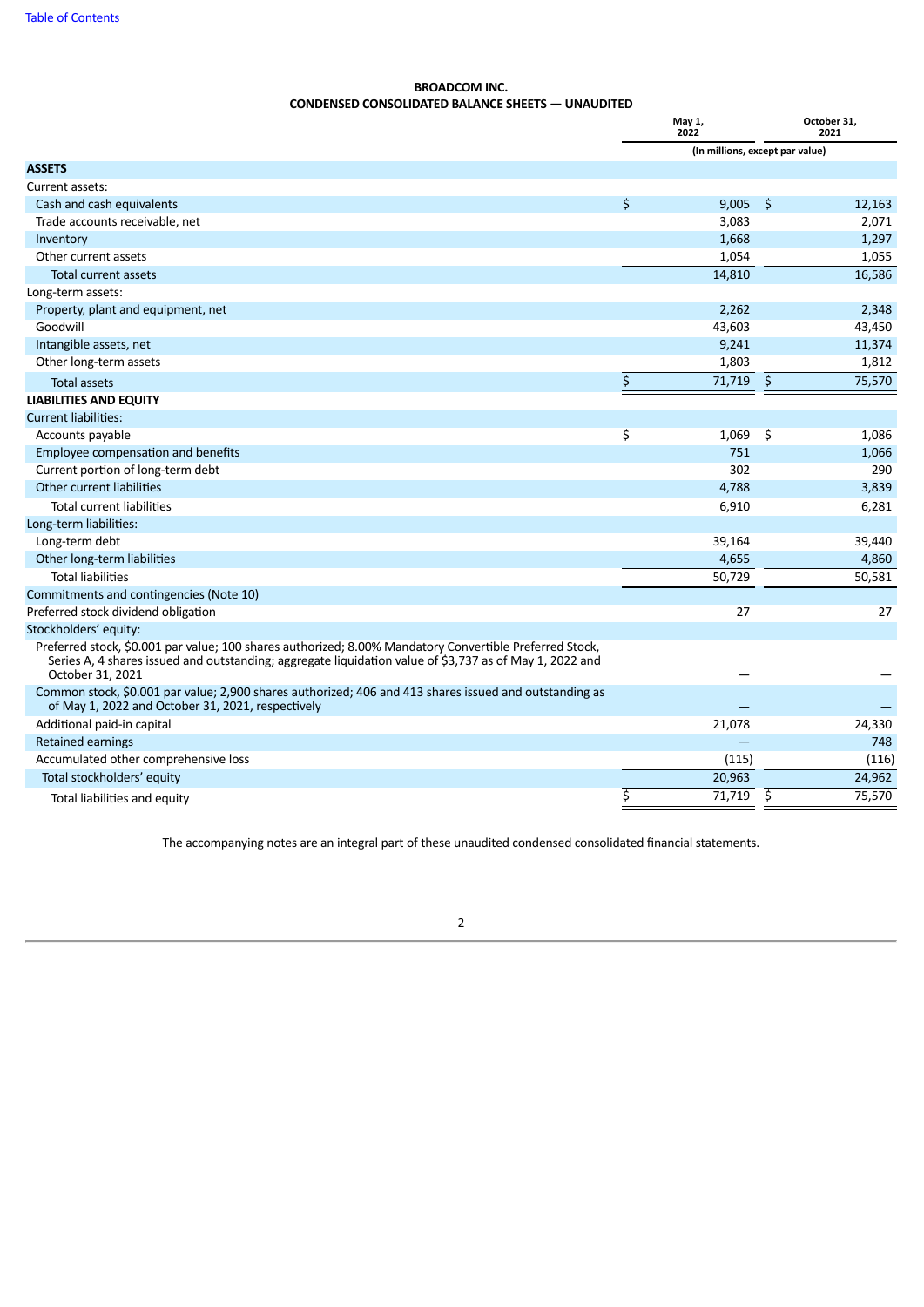## **BROADCOM INC. CONDENSED CONSOLIDATED STATEMENTS OF OPERATIONS — UNAUDITED**

|                                                         | <b>Fiscal Quarter Ended</b> |                              |              |                                      | <b>Two Fiscal Quarters Ended</b> |                |  |  |
|---------------------------------------------------------|-----------------------------|------------------------------|--------------|--------------------------------------|----------------------------------|----------------|--|--|
|                                                         | May 1,<br>2022              |                              |              | May 1,<br>2022                       |                                  | May 2,<br>2021 |  |  |
|                                                         |                             |                              |              | (In millions, except per share data) |                                  |                |  |  |
| Net revenue:                                            |                             |                              |              |                                      |                                  |                |  |  |
| Products                                                | \$<br>6,417                 | $\ddot{\mathsf{S}}$<br>4,983 | \$           | 12,470                               | \$                               | 10,064         |  |  |
| Subscriptions and services                              | 1,686                       | 1,627                        |              | 3,339                                |                                  | 3,201          |  |  |
| Total net revenue                                       | 8,103                       | 6,610                        |              | 15,809                               |                                  | 13,265         |  |  |
| Cost of revenue:                                        |                             |                              |              |                                      |                                  |                |  |  |
| Cost of products sold                                   | 1,798                       | 1,548                        |              | 3,567                                |                                  | 3,220          |  |  |
| Cost of subscriptions and services                      | 158                         | 151                          |              | 314                                  |                                  | 293            |  |  |
| Amortization of acquisition-related intangible assets   | 707                         | 853                          |              | 1,437                                |                                  | 1,727          |  |  |
| Restructuring charges                                   | $\mathbf{1}$                |                              | $\mathbf{1}$ | 3                                    |                                  | 16             |  |  |
| Total cost of revenue                                   | 2,664                       | 2,553                        |              | 5,321                                |                                  | 5,256          |  |  |
| Gross margin                                            | 5,439                       | 4,057                        |              | 10,488                               |                                  | 8,009          |  |  |
| Research and development                                | 1,261                       | 1,238                        |              | 2,467                                |                                  | 2,449          |  |  |
| Selling, general and administrative                     | 368                         | 325                          |              | 689                                  |                                  | 664            |  |  |
| Amortization of acquisition-related intangible assets   | 398                         | 494                          |              | 795                                  |                                  | 988            |  |  |
| Restructuring, impairment and disposal charges          | 18                          | 25                           |              | 35                                   |                                  | 96             |  |  |
| Total operating expenses                                | 2,045                       | 2,082                        |              | 3,986                                |                                  | 4,197          |  |  |
| Operating income                                        | 3,394                       | 1,975                        |              | 6,502                                |                                  | 3,812          |  |  |
| Interest expense                                        | (518)                       | (466)                        |              | (925)                                |                                  | (1,036)        |  |  |
| Other income (expense), net                             | (86)                        | (23)                         |              | (100)                                |                                  | 94             |  |  |
| Income before income taxes                              | 2,790                       | 1,486                        |              | 5,477                                |                                  | 2,870          |  |  |
| Provision for (benefit from) income taxes               | 200                         | (7)                          |              | 415                                  |                                  | (1)            |  |  |
| Net income                                              | 2,590                       | 1,493                        |              | 5,062                                |                                  | 2,871          |  |  |
| Dividends on preferred stock                            | (75)                        | (76)                         |              | (149)                                |                                  | (150)          |  |  |
| Net income attributable to common stock                 | \$<br>2,515                 | \$<br>1,417                  | \$           | 4,913                                | \$                               | 2,721          |  |  |
| Net income per share attributable to common stock:      |                             |                              |              |                                      |                                  |                |  |  |
| <b>Basic</b>                                            | \$<br>6.16                  | 3.46<br>-Ś                   | Ŝ.           | 11.98                                | \$                               | 6.67           |  |  |
| <b>Diluted</b>                                          | \$<br>5.93                  | $\ddot{\mathsf{s}}$<br>3.30  | \$           | 11.53                                | \$                               | 6.34           |  |  |
| Weighted-average shares used in per share calculations: |                             |                              |              |                                      |                                  |                |  |  |
| <b>Basic</b>                                            | 408                         | 409                          |              | 410                                  |                                  | 408            |  |  |
| <b>Diluted</b>                                          | 424                         | 429                          |              | 426                                  |                                  | 429            |  |  |

<span id="page-4-0"></span>The accompanying notes are an integral part of these unaudited condensed consolidated financial statements.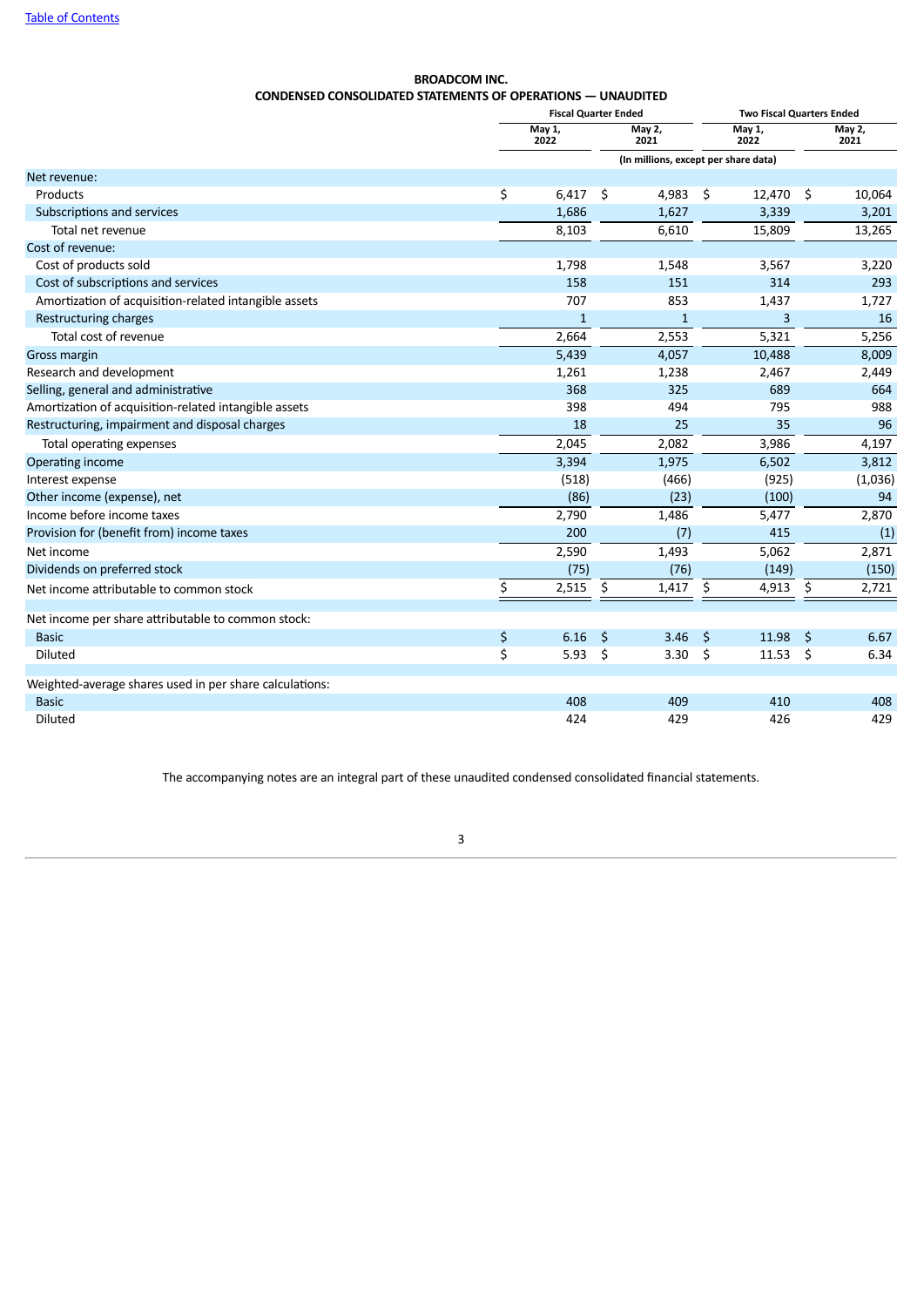## **BROADCOM INC. CONDENSED CONSOLIDATED STATEMENTS OF COMPREHENSIVE INCOME — UNAUDITED**

|                                                                                                                                     | <b>Fiscal Quarter Ended</b> |       |               |                | <b>Two Fiscal Quarters Ended</b> |       |  |                |
|-------------------------------------------------------------------------------------------------------------------------------------|-----------------------------|-------|---------------|----------------|----------------------------------|-------|--|----------------|
|                                                                                                                                     | May 1,<br>2022              |       |               | May 2,<br>2021 | May 1,<br>2022                   |       |  | May 2,<br>2021 |
|                                                                                                                                     |                             |       | (In millions) |                |                                  |       |  |                |
| Net income                                                                                                                          |                             | 2,590 |               | 1,493          |                                  | 5,062 |  | 2,871          |
| Other comprehensive income, net of tax:                                                                                             |                             |       |               |                |                                  |       |  |                |
| Change in actuarial loss and prior service costs associated with defined benefit<br>pension plans and post-retirement benefit plans |                             |       |               |                |                                  |       |  |                |
| Other comprehensive income, net of tax                                                                                              |                             |       |               |                |                                  |       |  |                |
| Comprehensive income                                                                                                                |                             | 2,590 |               | 1.494          |                                  | 5,063 |  | 2,873          |

<span id="page-5-0"></span>The accompanying notes are an integral part of these unaudited condensed consolidated financial statements.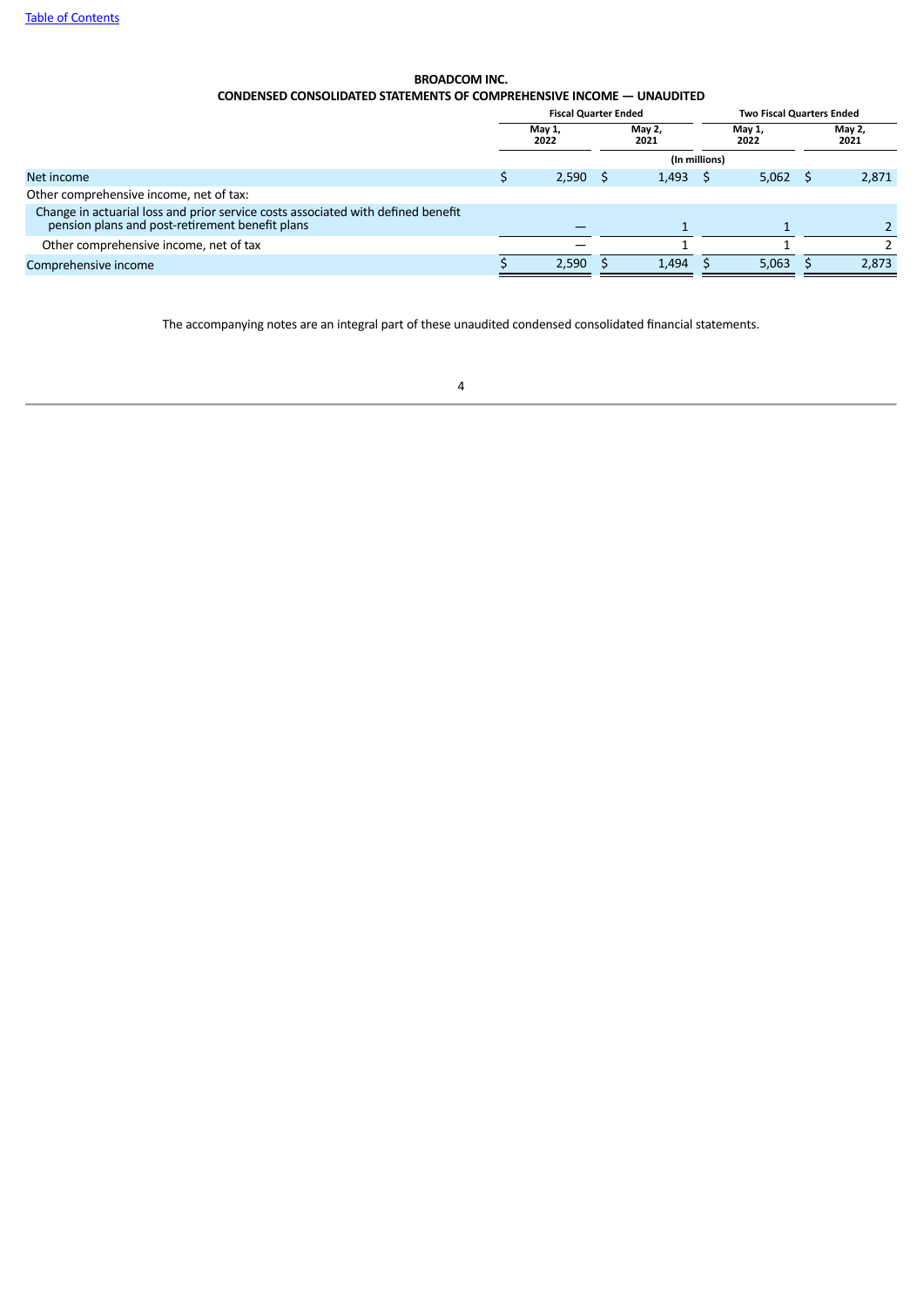## **BROADCOM INC. CONDENSED CONSOLIDATED STATEMENTS OF CASH FLOWS — UNAUDITED**

|                                                                                   | <b>Two Fiscal Quarters Ended</b> |               |                |  |
|-----------------------------------------------------------------------------------|----------------------------------|---------------|----------------|--|
|                                                                                   | May 1,<br>2022                   |               | May 2,<br>2021 |  |
|                                                                                   |                                  | (In millions) |                |  |
| Cash flows from operating activities:                                             |                                  |               |                |  |
| Net income                                                                        | \$<br>5,062                      | \$            | 2,871          |  |
| Adjustments to reconcile net income to net cash provided by operating activities: |                                  |               |                |  |
| Amortization of intangible and right-of-use assets                                | 2,280                            |               | 2,766          |  |
| Depreciation                                                                      | 271                              |               | 271            |  |
| Stock-based compensation                                                          | 773                              |               | 869            |  |
| Deferred taxes and other non-cash taxes                                           | 70                               |               | (326)          |  |
| Loss on debt extinguishment                                                       | 100                              |               | 198            |  |
| (Gain) loss on investments                                                        | 115                              |               | (94)           |  |
| Non-cash interest expense                                                         | 65                               |               | 43             |  |
| Other                                                                             | 10                               |               | 19             |  |
| Changes in assets and liabilities, net of acquisitions and disposals:             |                                  |               |                |  |
| Trade accounts receivable, net                                                    | (1,004)                          |               | (141)          |  |
| Inventory                                                                         | (370)                            |               | (1)            |  |
| Accounts payable                                                                  | (31)                             |               | (14)           |  |
| Employee compensation and benefits                                                | (313)                            |               | (240)          |  |
| Other current assets and current liabilities                                      | 808                              |               | 590            |  |
| Other long-term assets and long-term liabilities                                  | (107)                            |               | (129)          |  |
| Net cash provided by operating activities                                         | 7,729                            |               | 6,682          |  |
| Cash flows from investing activities:                                             |                                  |               |                |  |
| Acquisitions of businesses, net of cash acquired                                  | (234)                            |               | (8)            |  |
| Purchases of property, plant and equipment                                        | (186)                            |               | (240)          |  |
| Purchases of investments                                                          | (200)                            |               |                |  |
| Other                                                                             | 1                                |               |                |  |
| Net cash used in investing activities                                             | (619)                            |               | (248)          |  |
| Cash flows from financing activities:                                             |                                  |               |                |  |
| Proceeds from long-term borrowings                                                | 1,935                            |               | 9,904          |  |
| Payments on debt obligations                                                      | (2, 352)                         |               | (10, 733)      |  |
| Payments of dividends                                                             | (3, 514)                         |               | (3,095)        |  |
| Repurchases of common stock - repurchase program                                  | (5,500)                          |               |                |  |
| Shares repurchased for tax withholdings on vesting of equity awards               | (889)                            |               | (686)          |  |
| Issuance of common stock                                                          | 60                               |               | 106            |  |
| Other                                                                             | (8)                              |               | (30)           |  |
| Net cash used in financing activities                                             | (10, 268)                        |               | (4, 534)       |  |
| Net change in cash and cash equivalents                                           | (3, 158)                         |               | 1,900          |  |
| Cash and cash equivalents at beginning of period                                  | 12,163                           |               | 7,618          |  |
| Cash and cash equivalents at end of period                                        | \$<br>9,005                      | \$            | 9,518          |  |

<span id="page-6-0"></span>The accompanying notes are an integral part of these unaudited condensed consolidated financial statements.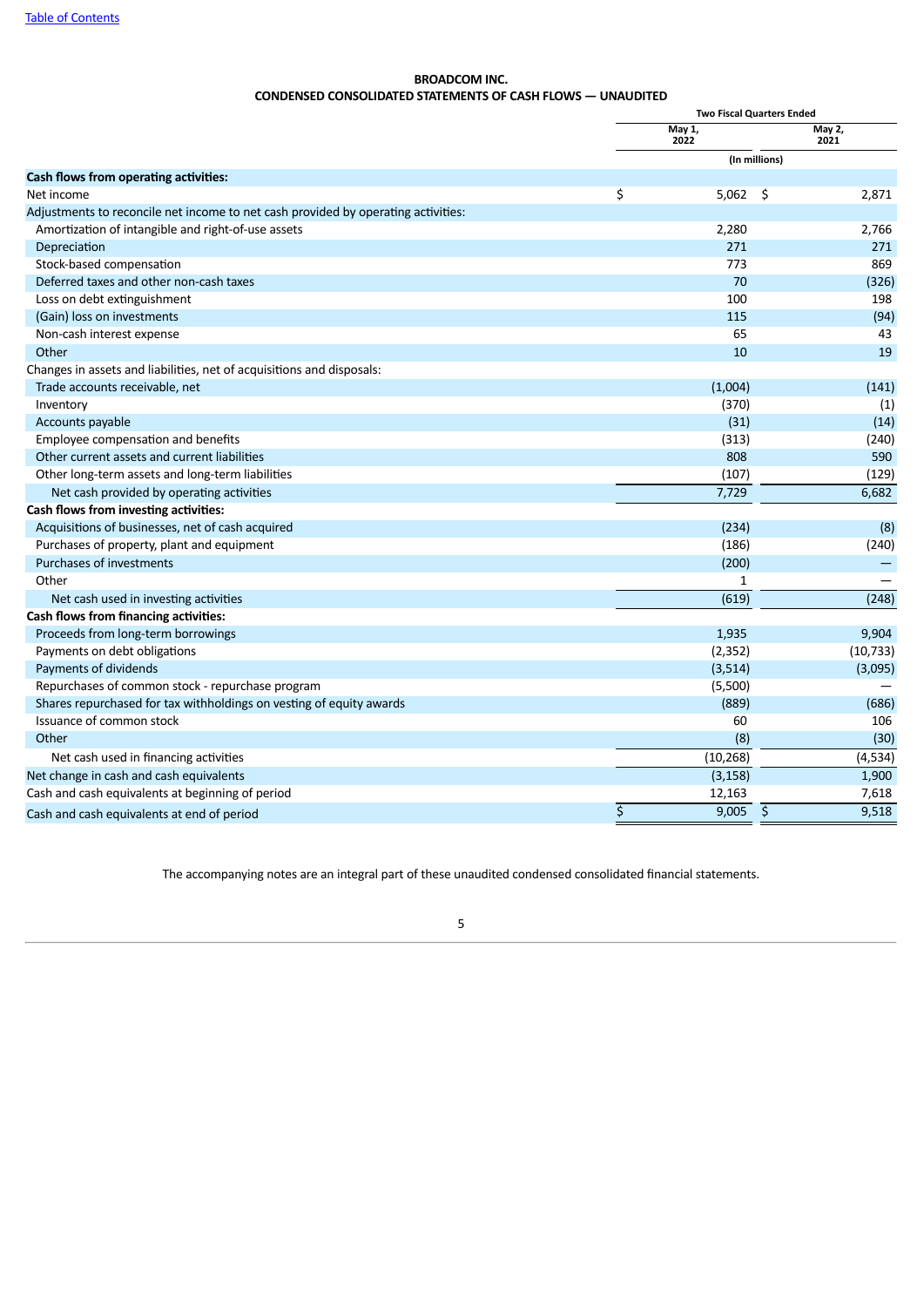## **BROADCOM INC. CONDENSED CONSOLIDATED STATEMENTS OF STOCKHOLDERS' EQUITY — UNAUDITED Two Fiscal Quarters Ended May 1, 2022**

|                                                                                           |                | 8.00% Mandatory<br><b>Convertible Preferred</b><br><b>Stock</b> | <b>Common Stock</b> |           |   | <b>Additional</b> | Retained        | <b>Accumulated</b><br>Other<br>Comprehensive | Total<br>Stockholders' |  |
|-------------------------------------------------------------------------------------------|----------------|-----------------------------------------------------------------|---------------------|-----------|---|-------------------|-----------------|----------------------------------------------|------------------------|--|
|                                                                                           | <b>Shares</b>  | Par Value                                                       | <b>Shares</b>       | Par Value |   | Paid-in Capital   | <b>Earnings</b> | Loss                                         | <b>Equity</b>          |  |
|                                                                                           |                |                                                                 |                     |           |   | (In millions)     |                 |                                              |                        |  |
| Balance as of October 31, 2021                                                            | $\overline{4}$ | $\zeta$                                                         | 413                 | Ś.        |   | 24,330            | 748<br>\$.      | \$<br>$(116)$ \$                             | 24,962                 |  |
| Net income                                                                                |                |                                                                 |                     |           |   |                   | 2,472           |                                              | 2,472                  |  |
| Other comprehensive income                                                                |                |                                                                 |                     |           |   |                   |                 | $\mathbf{1}$                                 |                        |  |
| Dividends to common stockholders                                                          |                |                                                                 |                     |           |   |                   | (1,689)         |                                              | (1,689)                |  |
| Dividends to preferred stockholders                                                       |                |                                                                 |                     |           |   |                   | (74)            |                                              | (74)                   |  |
| Common stock issued                                                                       |                |                                                                 | 2                   |           |   | 1                 |                 |                                              | 1                      |  |
| Stock-based compensation                                                                  |                |                                                                 |                     |           |   | 387               |                 |                                              | 387                    |  |
| Repurchases of common stock                                                               |                |                                                                 | (4)                 |           |   | (1, 267)          | (1, 457)        |                                              | (2,724)                |  |
| Shares repurchased for tax withholdings on<br>vesting of equity awards                    |                |                                                                 | (1)                 |           |   | (368)             |                 |                                              | (368)                  |  |
| Balance as of January 30, 2022                                                            | 4              |                                                                 | 410<br>—            |           | — | 23,083            |                 | (115)                                        | 22,968                 |  |
| Net income                                                                                |                |                                                                 |                     |           |   |                   | 2,590           |                                              | 2,590                  |  |
| Fair value of partially vested equity awards<br>assumed in connection with an acquisition |                |                                                                 |                     |           |   | 4                 |                 |                                              |                        |  |
| Dividends to common stockholders                                                          |                |                                                                 |                     |           |   |                   | (1,676)         |                                              | (1,676)                |  |
| Dividends to preferred stockholders                                                       |                |                                                                 |                     |           |   |                   | (75)            |                                              | (75)                   |  |
| Common stock issued                                                                       |                |                                                                 | $\overline{2}$      |           |   | 59                |                 |                                              | 59                     |  |
| Stock-based compensation                                                                  |                |                                                                 |                     |           |   | 386               |                 |                                              | 386                    |  |
| Repurchases of common stock                                                               |                |                                                                 | (5)                 |           |   | (1,937)           | (839)           |                                              | (2,776)                |  |
| Shares repurchased for tax withholdings on<br>vesting of equity awards                    |                |                                                                 | (1)                 |           |   | (517)             |                 |                                              | (517)                  |  |
| Balance as of May 1, 2022                                                                 | $\overline{4}$ | Ś                                                               | 406                 | Ś         |   | 21,078            |                 | (115)                                        | Ś<br>20,963            |  |

The accompanying notes are an integral part of these unaudited condensed consolidated financial statements.

6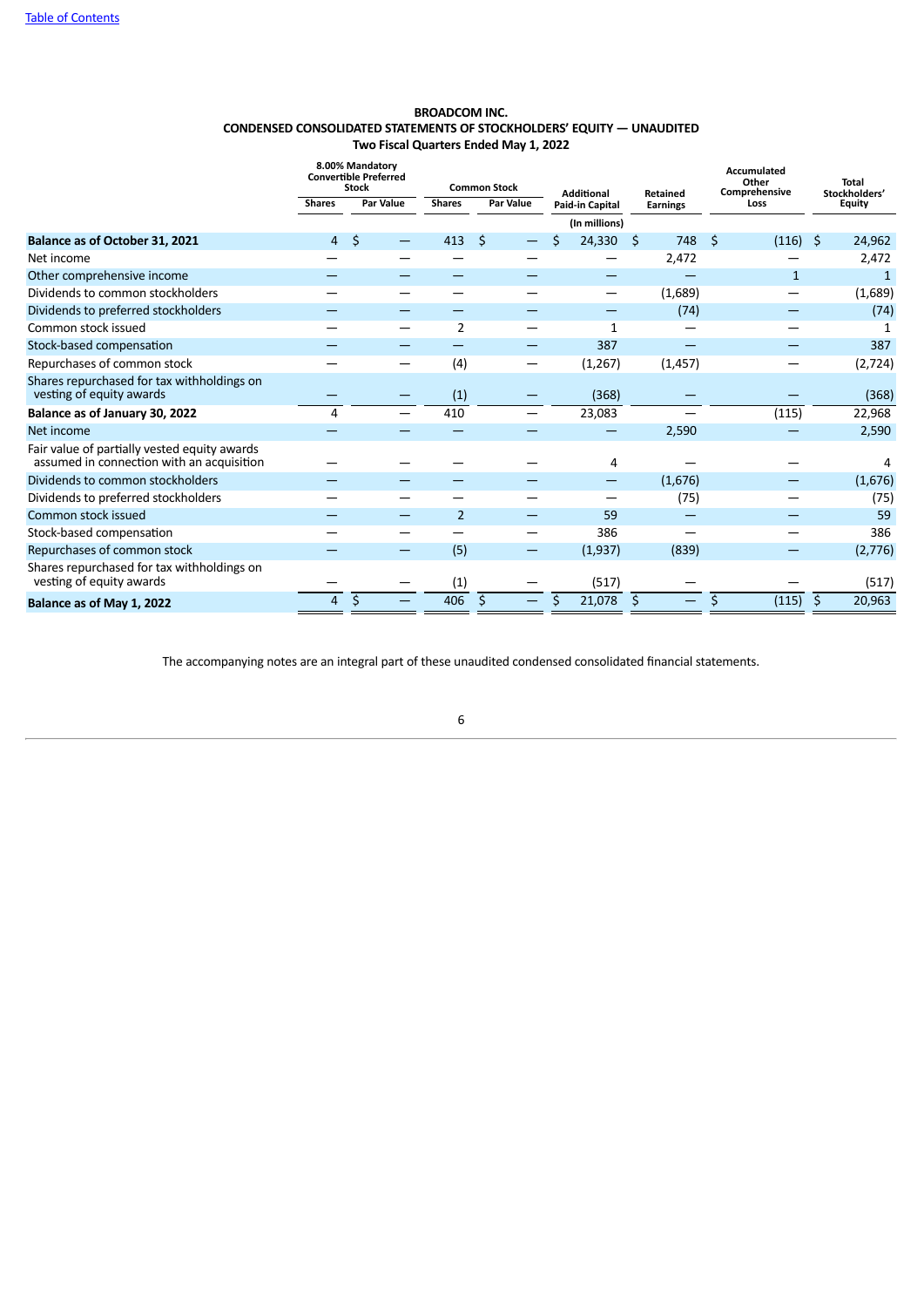## **BROADCOM INC. CONDENSED CONSOLIDATED STATEMENTS OF STOCKHOLDERS' EQUITY — UNAUDITED Two Fiscal Quarters Ended May 2, 2021**

|                                                                        | <b>Convertible Preferred</b> | 8.00% Mandatory<br><b>Stock</b> |                  | <b>Common Stock</b> |   | <b>Additional</b> |  | Retained        | <b>Accumulated</b><br>Other<br>Comprehensive | <b>Total</b><br>Stockholders' |               |  |
|------------------------------------------------------------------------|------------------------------|---------------------------------|------------------|---------------------|---|-------------------|--|-----------------|----------------------------------------------|-------------------------------|---------------|--|
|                                                                        | <b>Shares</b>                |                                 | <b>Par Value</b> | <b>Shares</b>       |   | Par Value         |  | Paid-in Capital | <b>Earnings</b>                              | Loss                          | <b>Equity</b> |  |
|                                                                        |                              |                                 |                  |                     |   |                   |  | (In millions)   |                                              |                               |               |  |
| Balance as of November 1, 2020                                         | 4                            | Ś.                              |                  | 407                 | Ś |                   |  | 23,982          | Ŝ.                                           | (108)<br>Ś                    | Ŝ.<br>23,874  |  |
| Net income                                                             |                              |                                 |                  |                     |   |                   |  |                 | 1,378                                        |                               | 1,378         |  |
| Other comprehensive income                                             |                              |                                 |                  |                     |   |                   |  |                 |                                              | 1                             |               |  |
| Dividends to common stockholders                                       |                              |                                 |                  |                     |   |                   |  | (164)           | (1, 304)                                     |                               | (1, 468)      |  |
| Dividends to preferred stockholders                                    |                              |                                 |                  |                     |   |                   |  |                 | (74)                                         |                               | (74)          |  |
| Common stock issued                                                    |                              |                                 |                  | 2                   |   |                   |  | 35              |                                              |                               | 35            |  |
| Stock-based compensation                                               |                              |                                 |                  |                     |   |                   |  | 444             |                                              |                               | 444           |  |
| Shares repurchased for tax withholdings on<br>vesting of equity awards |                              |                                 |                  | $\left( 1\right)$   |   |                   |  | (217)           |                                              |                               | (217)         |  |
| Balance as of January 31, 2021                                         | $\overline{4}$               |                                 |                  | 408                 |   | –                 |  | 24,080          |                                              | (107)                         | 23,973        |  |
| Net income                                                             |                              |                                 |                  |                     |   |                   |  |                 | 1,493                                        |                               | 1,493         |  |
| Other comprehensive income                                             |                              |                                 |                  |                     |   |                   |  |                 |                                              | $\mathbf{1}$                  |               |  |
| Dividends to common stockholders                                       |                              |                                 |                  |                     |   |                   |  | (60)            | (1, 417)                                     |                               | (1, 477)      |  |
| Dividends to preferred stockholders                                    |                              |                                 |                  |                     |   |                   |  |                 | (76)                                         |                               | (76)          |  |
| Common stock issued                                                    |                              |                                 |                  | 3                   |   |                   |  | 71              |                                              |                               | 71            |  |
| Stock-based compensation                                               |                              |                                 |                  |                     |   |                   |  | 425             |                                              |                               | 425           |  |
| Shares repurchased for tax withholdings on<br>vesting of equity awards |                              |                                 |                  | (1)                 |   |                   |  | (471)           |                                              |                               | (471)         |  |
| Balance as of May 2, 2021                                              | 4                            | Ś                               | —                | 410                 | Ś |                   |  | 24,045          | S                                            | (106)                         | Ś<br>23,939   |  |

<span id="page-8-0"></span>The accompanying notes are an integral part of these unaudited condensed consolidated financial statements.

7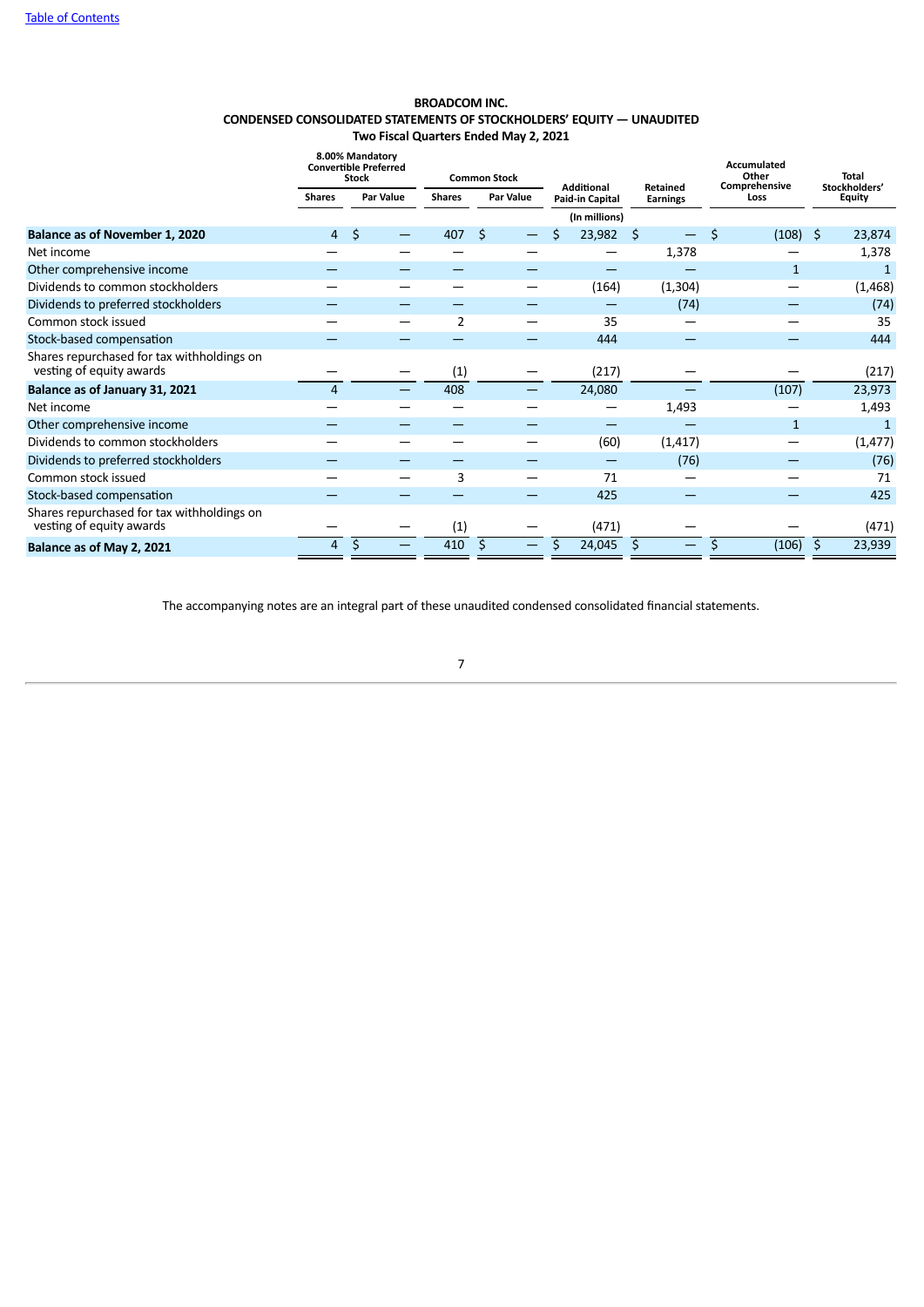### **BROADCOM INC.**

#### **NOTES TO UNAUDITED CONDENSED CONSOLIDATED FINANCIAL STATEMENTS**

#### **1. Overview, Basis of Presentation and Significant Accounting Policies**

#### *Overview*

Broadcom Inc. ("Broadcom"), a Delaware corporation, is a global technology leader that designs, develops and supplies a broad range of semiconductor and infrastructure software solutions. We develop semiconductor devices with a focus on complex digital and mixed signal complementary metal oxide semiconductor based devices and analog III-V based products. We have a history of innovation in the semiconductor industry and offer thousands of products that are used in end products such as enterprise and data center networking, home connectivity, set-top boxes, broadband access, telecommunication equipment, smartphones and base stations, data center servers and storage systems, factory automation, power generation and alternative energy systems, and electronic displays. Our infrastructure software solutions enable customers to plan, develop, automate, manage and secure applications across mainframe, distributed, mobile and cloud platforms. Our portfolio of infrastructure and security software is designed to modernize, optimize, and secure the most complex hybrid environments, enabling scalability, agility, automation, insights, resiliency and security. We also offer mission critical fibre channel storage area networking ("FC SAN") products and related software in the form of modules, switches and subsystems incorporating multiple semiconductor products. Unless stated otherwise or the context otherwise requires, references to "Broadcom," "we," "our" and "us" mean Broadcom and its consolidated subsidiaries. We have two reportable segments: semiconductor solutions and infrastructure software.

### *Basis of Presentation*

We operate on a 52- or 53-week fiscal year ending on the Sunday closest to October 31 in a 52-week year and the first Sunday in November in a 53-week year. Our fiscal year ending October 30, 2022 ("fiscal year 2022") is a 52-week fiscal year. The first quarter of our fiscal year 2022 ended on January 30, 2022, the second quarter ended on May 1, 2022 and the third quarter ends on July 31, 2022. Our fiscal year ended October 31, 2021 ("fiscal year 2021") was also a 52 week fiscal year.

The accompanying condensed consolidated financial statements include the accounts of Broadcom and its subsidiaries, and have been prepared in accordance with generally accepted accounting principles in the United States ("GAAP") for interim financial information. The financial information included herein is unaudited, and reflects all adjustments which are, in the opinion of our management, of a normal recurring nature and necessary for a fair statement of the results for the periods presented. The October 31, 2021 condensed consolidated balance sheet data were derived from Broadcom's audited consolidated financial statements included in its Annual Report on Form 10-K for fiscal year 2021 as filed with the Securities and Exchange Commission. All intercompany transactions and balances have been eliminated in consolidation. The operating results for each of the fiscal quarter and two fiscal quarters ended May 1, 2022 are not necessarily indicative of the results that may be expected for fiscal year 2022, or for any other future period.

### *Significant Accounting Policies*

*Use of estimates.* The preparation of condensed consolidated financial statements in conformity with GAAP requires management to make estimates and assumptions that affect the reported amounts of assets and liabilities and disclosure of contingent assets and liabilities at the date of the condensed consolidated financial statements and the reported amounts of revenues and expenses during the reporting period. The inputs into certain of these estimates and assumptions include the consideration of the economic impact of the COVID-19 pandemic. Actual results could differ materially from these estimates, and such differences could affect the results of operations reported in future periods. As the impact of the COVID-19 pandemic continues to develop, many of these estimates could require increased judgment and carry a higher degree of variability and volatility, and may change materially in future periods.

### *Recently Adopted Accounting Guidance*

In October 2021, the Financial Accounting Standards Board issued Accounting Standards Update ("ASU") 2021-08, *Business Combinations (Topic 805):* Accounting for Contract Assets and Contract Liabilities from Contracts with Customers. The new guidance requires contract assets and contract liabilities acquired in a business combination to be recognized and measured by the acquirer on the acquisition date in accordance with Accounting Standards Codification 606, *Revenue from Contracts with Customers*, as if it had originated the contracts. We early adopted ASU 2021-08 at the beginning of fiscal year 2022 and it did not materially impact our condensed consolidated financial statements.

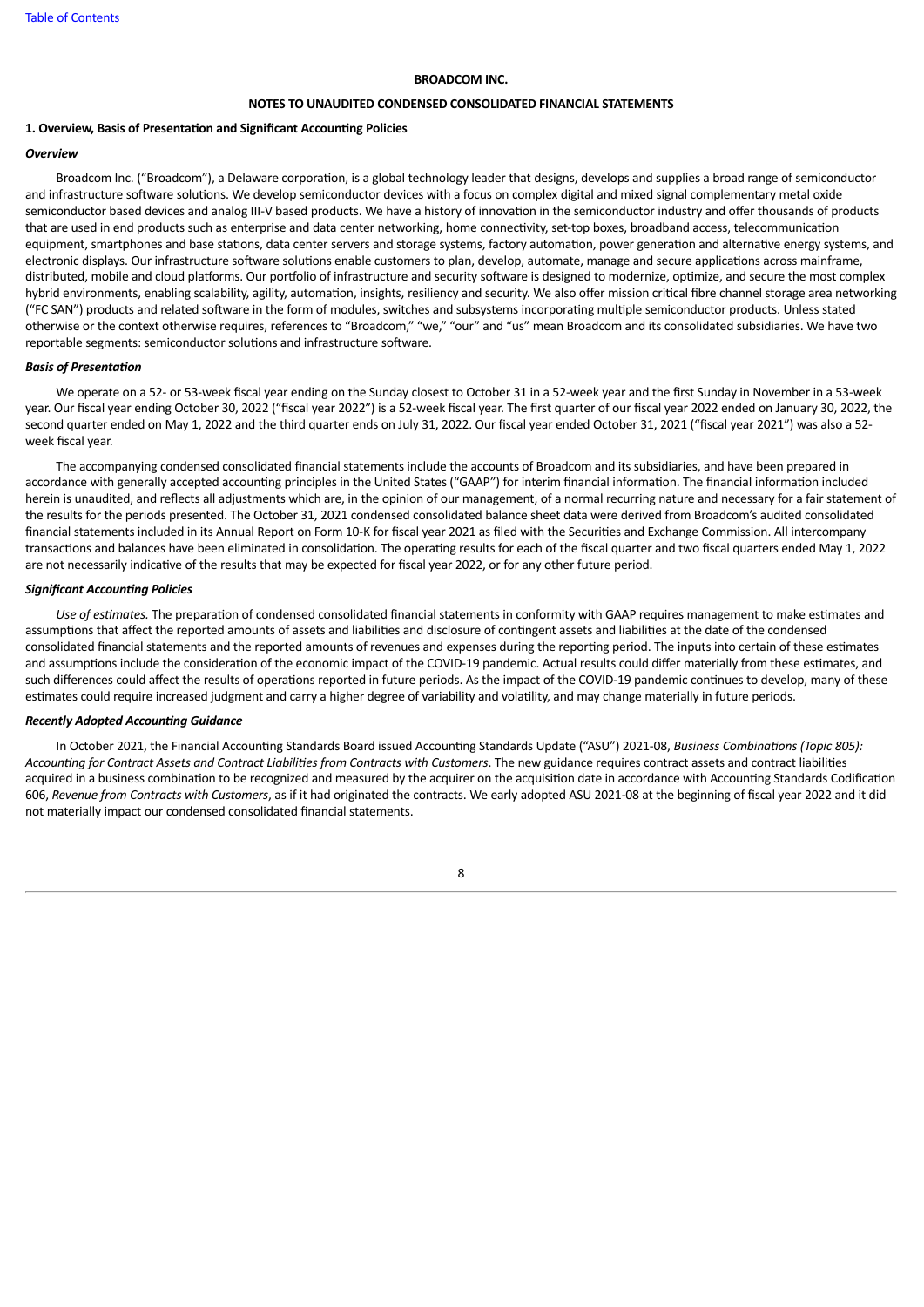### **2. Revenue from Contracts with Customers**

We account for a contract with a customer when both parties have approved the contract and are committed to perform their respective obligations, each party's rights can be identified, payment terms can be identified, the contract has commercial substance, and it is probable we will collect substantially all of the consideration we are entitled to. Revenue is recognized when, or as, performance obligations are satisfied by transferring control of a promised product or service to a customer.

### *Disaggregation*

 $\overline{\phantom{a}}$  , where  $\overline{\phantom{a}}$ 

We have considered (1) information that is regularly reviewed by our Chief Executive Officer, who has been identified as the chief operating decision maker (the "CODM") as defined by the authoritative guidance on segment reporting, in evaluating financial performance and (2) disclosures presented outside of our financial statements in our earnings releases and used in investor presentations to disaggregate revenues. The principal category we use to disaggregate revenues is the nature of our products and subscriptions and services, as presented in our condensed consolidated statements of operations. In addition, revenues by reportable segment are presented in Note 9. "Segment Information".

The following tables present revenue disaggregated by type of revenue and by region for the periods presented:

|                                | -- | .<br>Fiscal Quarter Ended May 1, 2022 |  |              |               |                                       |  |              |  |  |  |
|--------------------------------|----|---------------------------------------|--|--------------|---------------|---------------------------------------|--|--------------|--|--|--|
|                                |    | Americas                              |  | Asia Pacific |               | Europe, the Middle East and<br>Africa |  | <b>Total</b> |  |  |  |
|                                |    |                                       |  |              | (In millions) |                                       |  |              |  |  |  |
| <b>Products</b>                |    | 658                                   |  | 5,260        |               | 499                                   |  | 6,417        |  |  |  |
| Subscriptions and services (a) |    | 1,154                                 |  | 125          |               | 407                                   |  | 1,686        |  |  |  |
| Total                          |    | 1,812                                 |  | 5,385        |               | 906                                   |  | 8,103        |  |  |  |

|                                |                                       |                 |                                                              | Fiscal Quarter Ended May 2, 2021      |                                       |       |         |              |  |  |  |
|--------------------------------|---------------------------------------|-----------------|--------------------------------------------------------------|---------------------------------------|---------------------------------------|-------|---------|--------------|--|--|--|
|                                | <b>Americas</b>                       |                 | <b>Asia Pacific</b>                                          |                                       | Europe, the Middle East and<br>Africa |       |         | <b>Total</b> |  |  |  |
|                                |                                       |                 |                                                              |                                       | (In millions)                         |       |         |              |  |  |  |
| <b>Products</b>                | \$                                    | 471             | - \$                                                         | 4,035                                 | -\$                                   | 477   | $\zeta$ | 4,983        |  |  |  |
| Subscriptions and services (a) |                                       | 1,050           |                                                              | 193                                   |                                       | 384   |         | 1,627        |  |  |  |
| Total                          | \$                                    | 1,521           | \$                                                           | 4,228                                 | \$                                    | 861   | \$      | 6,610        |  |  |  |
|                                | Two Fiscal Quarters Ended May 1, 2022 |                 |                                                              |                                       |                                       |       |         |              |  |  |  |
|                                |                                       | <b>Americas</b> | Europe, the Middle East and<br><b>Asia Pacific</b><br>Africa |                                       |                                       |       |         | <b>Total</b> |  |  |  |
|                                | (In millions)                         |                 |                                                              |                                       |                                       |       |         |              |  |  |  |
| <b>Products</b>                | \$                                    | $1,206$ \$      |                                                              | $10,244$ \$                           |                                       | 1,020 | Ŝ.      | 12,470       |  |  |  |
| Subscriptions and services (a) |                                       | 2,263           |                                                              | 253                                   |                                       | 823   |         | 3,339        |  |  |  |
| <b>Total</b>                   |                                       | 3,469           |                                                              | 10,497                                | Ś                                     | 1,843 | \$      | 15,809       |  |  |  |
|                                |                                       |                 |                                                              | Two Fiscal Quarters Ended May 2, 2021 |                                       |       |         |              |  |  |  |
|                                |                                       | Americas        | Europe, the Middle East and<br><b>Asia Pacific</b><br>Africa |                                       |                                       |       |         | Total        |  |  |  |
|                                |                                       |                 |                                                              |                                       | (In millions)                         |       |         |              |  |  |  |
| Products                       | $\zeta$                               | 861 \$          |                                                              | $8,355$ \$                            |                                       | 848   | \$      | 10,064       |  |  |  |
| Subscriptions and services (a) |                                       | 2,054           |                                                              | 384                                   |                                       | 763   |         | 3,201        |  |  |  |
| <b>Total</b>                   | \$                                    | 2,915           | \$                                                           | 8,739                                 | \$                                    | 1,611 | \$      | 13,265       |  |  |  |

(a) Subscriptions and services predominantly include software licenses with termination for convenience clauses.

Although we recognize revenue for the majority of our products when title and control transfer in Penang, Malaysia, we disclose net revenue by region based primarily on the geographic shipment location or delivery location specified by our distributors, original equipment manufacturer customers, contract manufacturers, channel partners, or software customers.

9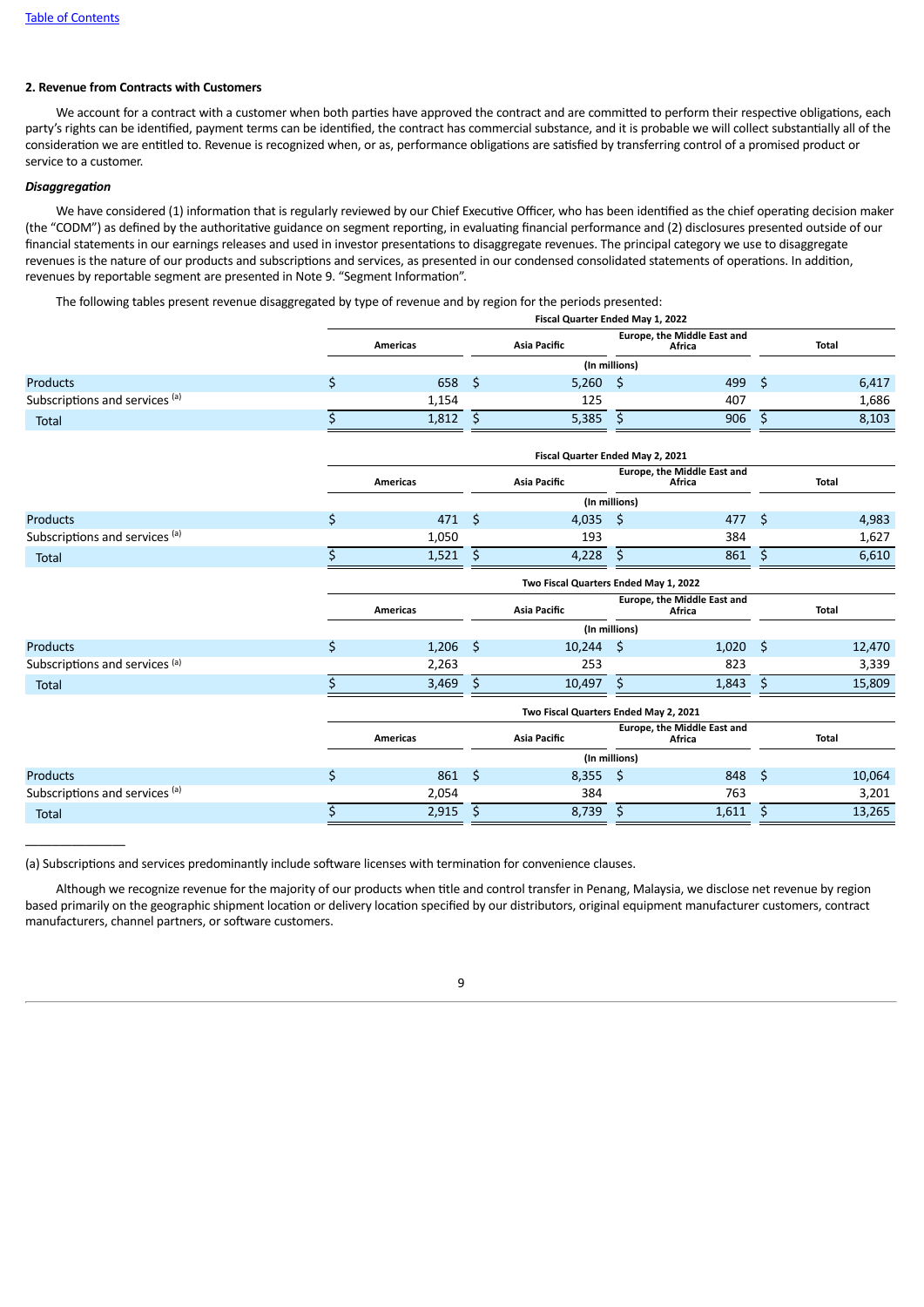### *Contract Balances*

Contract assets and contract liabilities balances were as follows:

|                             | May 1,<br>2022 | October 31,<br>2021 |
|-----------------------------|----------------|---------------------|
|                             | (In millions)  |                     |
| <b>Contract Assets</b>      | 79             | 126                 |
|                             |                |                     |
| <b>Contract Liabilities</b> | 4,099          | 3,185               |

Changes in our contract assets and contract liabilities primarily result from the timing difference between our performance and the customer's payment. We fulfill our obligations under a contract with a customer by transferring products and services in exchange for consideration from the customer. We recognize a contract asset when we transfer products or services to a customer and the right to consideration is conditional on something other than the passage of time. Accounts receivable are recorded when the customer has been billed or the right to consideration is unconditional. We recognize contract liabilities when we have received consideration or an amount of consideration is due from the customer and we have a future obligation to transfer products or services. Contract liabilities include amounts billed or collected and advanced payments on contracts or arrangements, which may include termination for convenience provisions. The amount of revenue recognized during the two fiscal quarters ended May 1, 2022 that was included in the contract liabilities balance as of October 31, 2021 was \$1,974 million. The amount of revenue recognized during the two fiscal quarters ended May 2, 2021 that was included in the contract liabilities balance as of November 1, 2020 was \$1,853 million.

#### *Remaining Performance Obligations*

Revenue allocated to remaining performance obligations represents the transaction price allocated to unsatisfied or partially unsatisfied performance obligations. Remaining performance obligations include unearned revenue and amounts that will be invoiced and recognized as revenue in future periods, but do not include contracts for software, subscriptions or services where the customer is not committed. The customer is not considered committed when termination for convenience without payment of a substantive penalty exists, either contractually or through customary business practice. The majority of our customer software contracts include termination for convenience clauses without a substantive penalty and are not considered committed. Additionally, as a practical expedient, we have not included contracts that have an original duration of one year or less, nor have we included contracts with sales-based or usagebased royalties promised in exchange for a license of intellectual property ("IP").

Certain multi-year customer contracts in our semiconductor solutions segment contain firmly committed amounts and the remaining performance obligations under these contracts as of May 1, 2022 were approximately \$16.5 billion. We expect approximately 31% of this amount to be recognized as revenue over the next 12 months. Although the majority of our software contracts are not deemed to be committed, our customers generally do not exercise their termination for convenience rights. In addition, the majority of our contracts for products, subscriptions and services have a duration of one year or less. Accordingly, our remaining performance obligations disclosed above are not indicative of revenue for future periods.

### **3. Supplemental Financial Information**

#### *Cash Equivalents*

Cash equivalents included \$2,270 million and \$4,668 million of time deposits and \$1,665 million and \$1,607 million of money-market funds as of May 1, 2022 and October 31, 2021, respectively. For time deposits, carrying value approximates fair value due to the short-term nature of the instruments. The fair value of money-market funds, which was consistent with their carrying value, was determined using unadjusted prices in active, accessible markets for identical assets, and as such, they were classified as Level 1 assets in the fair value hierarchy.

#### *Accounts Receivable Factoring*

We sell certain of our trade accounts receivable on a non-recourse basis to third-party financial institutions pursuant to factoring arrangements. We account for these transactions as sales of receivables and present cash proceeds as cash provided by operating activities in the condensed consolidated statements of cash flows. Total trade accounts receivable sold under the factoring arrangements were \$900 million and \$2,100 million during the fiscal quarter and two fiscal quarters ended May 1, 2022, respectively, and \$900 million and \$1,827 million during the fiscal quarter and two fiscal quarters ended May 2, 2021, respectively. Factoring fees for the sales of receivables were recorded in other income (expense), net and were not material for any of the periods presented.

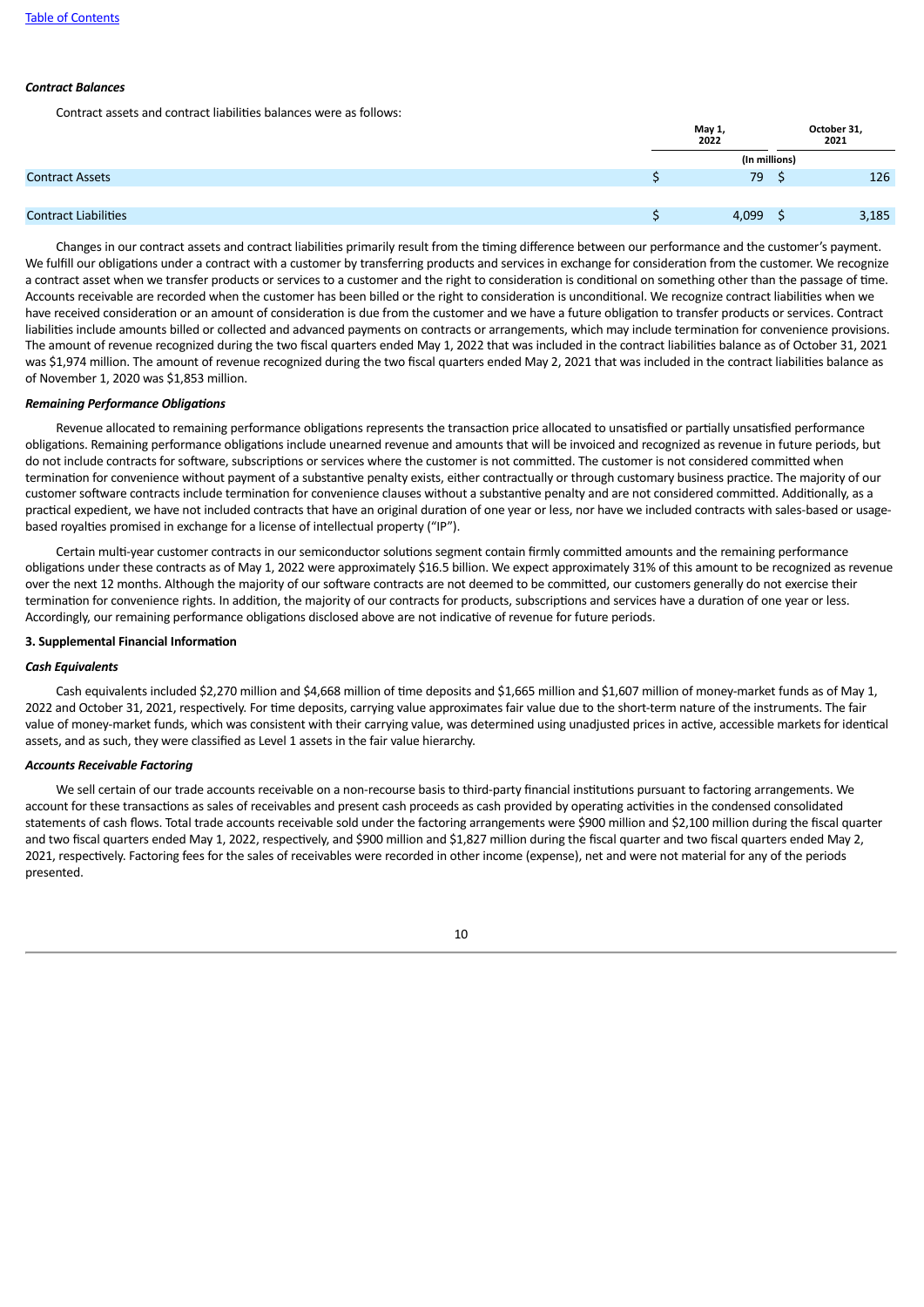## [Table](#page-0-0) of [Contents](#page-0-0)

| <b>Inventory</b> |                |               |                     |
|------------------|----------------|---------------|---------------------|
|                  | May 1,<br>2022 |               | October 31,<br>2021 |
|                  |                | (In millions) |                     |
| Finished goods   | 590            |               | 423                 |
| Work-in-process  | 851            |               | 680                 |
| Raw materials    | 227            |               | 194                 |
| Total inventory  | 1,668          |               | 1,297               |

## *Other Current Assets*

| $\sim$                     |                |               |                     |
|----------------------------|----------------|---------------|---------------------|
|                            | May 1,<br>2022 |               | October 31,<br>2021 |
|                            |                | (In millions) |                     |
| Prepaid expenses           | 689            |               | 539                 |
| Other (miscellaneous)      | 365            |               | 516                 |
| Total other current assets | 1,054          |               | 1,055               |

## *Other Current Liabilities*

|                                 | May 1,<br>2022 |               | October 31,<br>2021 |
|---------------------------------|----------------|---------------|---------------------|
|                                 |                | (In millions) |                     |
| <b>Contract liabilities</b>     | 3,600          |               | 2,619               |
| Tax liabilities                 | 477            |               | 541                 |
| Other (miscellaneous)           | 711            |               | 679                 |
| Total other current liabilities | 4,788          |               | 3,839               |

## *Other Long-Term Liabilities*

|                                   | May 1,<br>2022 |               | October 31,<br>2021 |
|-----------------------------------|----------------|---------------|---------------------|
|                                   |                | (In millions) |                     |
| Unrecognized tax benefits         | 3,339          |               | 3,407               |
| Other (miscellaneous)             | 1,316          |               | 1,453               |
| Total other long-term liabilities | 4,655          |               | 4,860               |

## *Supplemental Cash Flow Information*

|                            | <b>Fiscal Quarter Ended</b> |  |                | <b>Two Fiscal Quarters Ended</b> |                |  |                |  |
|----------------------------|-----------------------------|--|----------------|----------------------------------|----------------|--|----------------|--|
|                            | May 1,<br>2022              |  | May 2,<br>2021 |                                  | May 1,<br>2022 |  | May 2,<br>2021 |  |
|                            |                             |  |                | (In millions)                    |                |  |                |  |
| Cash paid for interest     | 459                         |  | 369            |                                  | 699            |  | 741            |  |
| Cash paid for income taxes | 240                         |  | 293            |                                  | 426            |  | 440            |  |

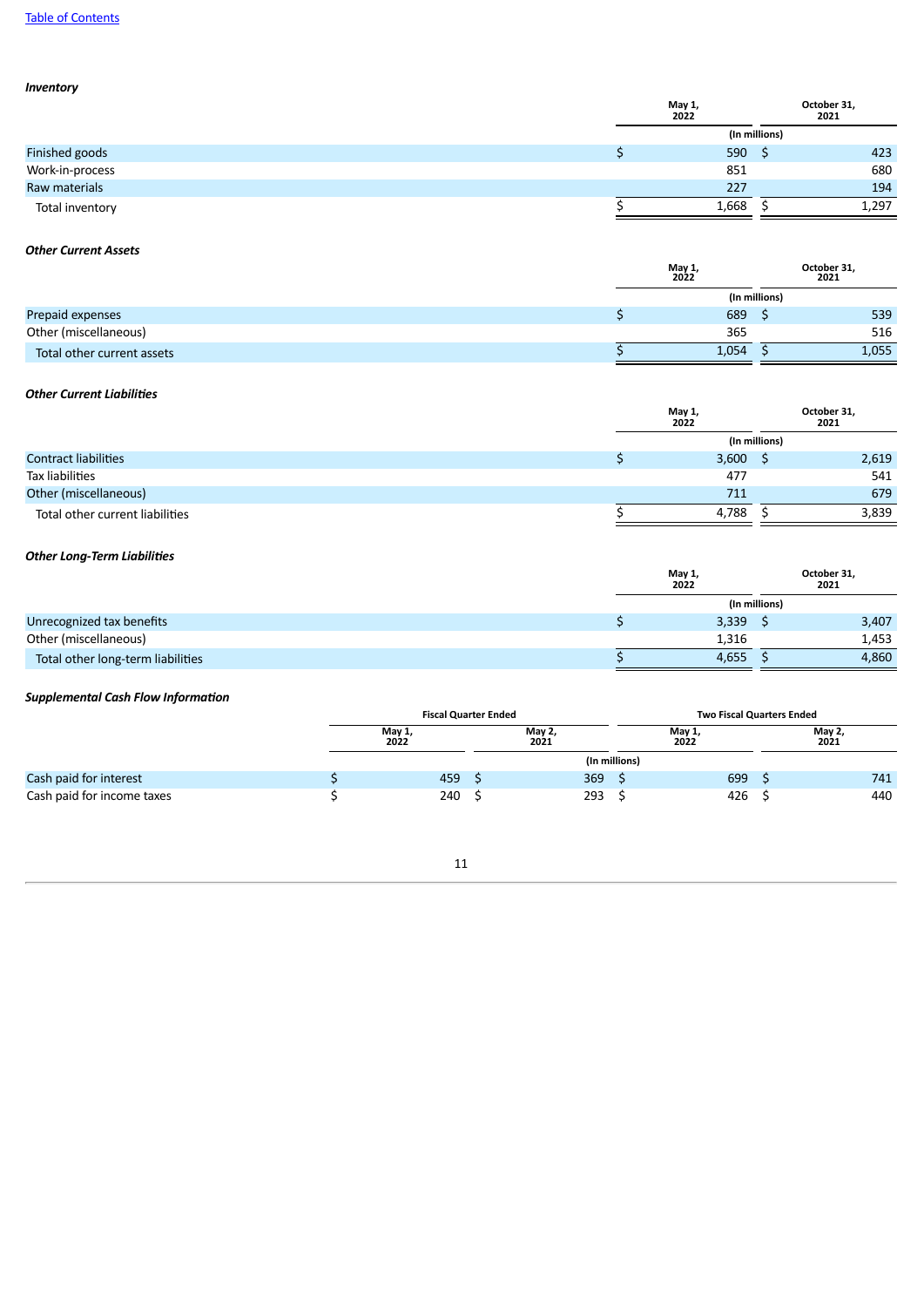## **4. Goodwill and Intangible Assets**

| <b>Gross Carrying</b><br>Amount |  | Accumulated<br><b>Amortization</b> |  | <b>Net Book</b><br>Value            |  |
|---------------------------------|--|------------------------------------|--|-------------------------------------|--|
|                                 |  | (In millions)                      |  |                                     |  |
|                                 |  |                                    |  |                                     |  |
| \$                              |  |                                    |  | 5,431                               |  |
| 8,347                           |  | (5,203)                            |  | 3,144                               |  |
| 1,288                           |  | (1, 119)                           |  | 169                                 |  |
| 700                             |  | (335)                              |  | 365                                 |  |
| 183                             |  | (80)                               |  | 103                                 |  |
| 32,310                          |  | (23,098)                           |  | 9,212                               |  |
| 29                              |  |                                    |  | 29                                  |  |
| 32,339                          |  | (23,098)                           |  | 9,241                               |  |
|                                 |  |                                    |  |                                     |  |
|                                 |  |                                    |  |                                     |  |
| $\mathbf{r}$                    |  | $21,792$ \$                        |  | $(16, 361)$ \$<br>$\cdots$ $\cdots$ |  |

| Purchased technology                         | 23,932 | (17, 148) | 6,784  |
|----------------------------------------------|--------|-----------|--------|
| Customer contracts and related relationships | 8,356  | (4,533)   | 3,823  |
| Order backlog                                | 2,579  | (2, 352)  | 227    |
| Trade names                                  | 787    | (386)     | 401    |
| Other                                        | 239    | (127)     | 112    |
| Intangible assets subject to amortization    | 35,893 | (24, 546) | 11,347 |
| In-process research and development          | 27     |           | 27     |
| Total                                        | 35.920 | (24, 546) | 11,374 |
|                                              |        |           |        |

During the fiscal quarter ended May 1, 2022, we completed two acquisitions qualifying as business combinations. In connection with the acquisitions, we recorded \$153 million of goodwill and \$106 million of intangible assets primarily within our infrastructure software segment.

Based on the amount of intangible assets subject to amortization at May 1, 2022, the expected amortization expense was as follows:

| <b>Fiscal Year:</b> | <b>Expected Amortization</b><br><b>Expense</b> |               |
|---------------------|------------------------------------------------|---------------|
|                     |                                                | (In millions) |
| 2022 (remainder)    |                                                | 2,134         |
| 2023                |                                                | 3,254         |
| 2024                |                                                | 2,387         |
| 2025                |                                                | 680           |
| 2026                |                                                | 343           |
| Thereafter          |                                                | 414           |
| Total               |                                                | 9,212         |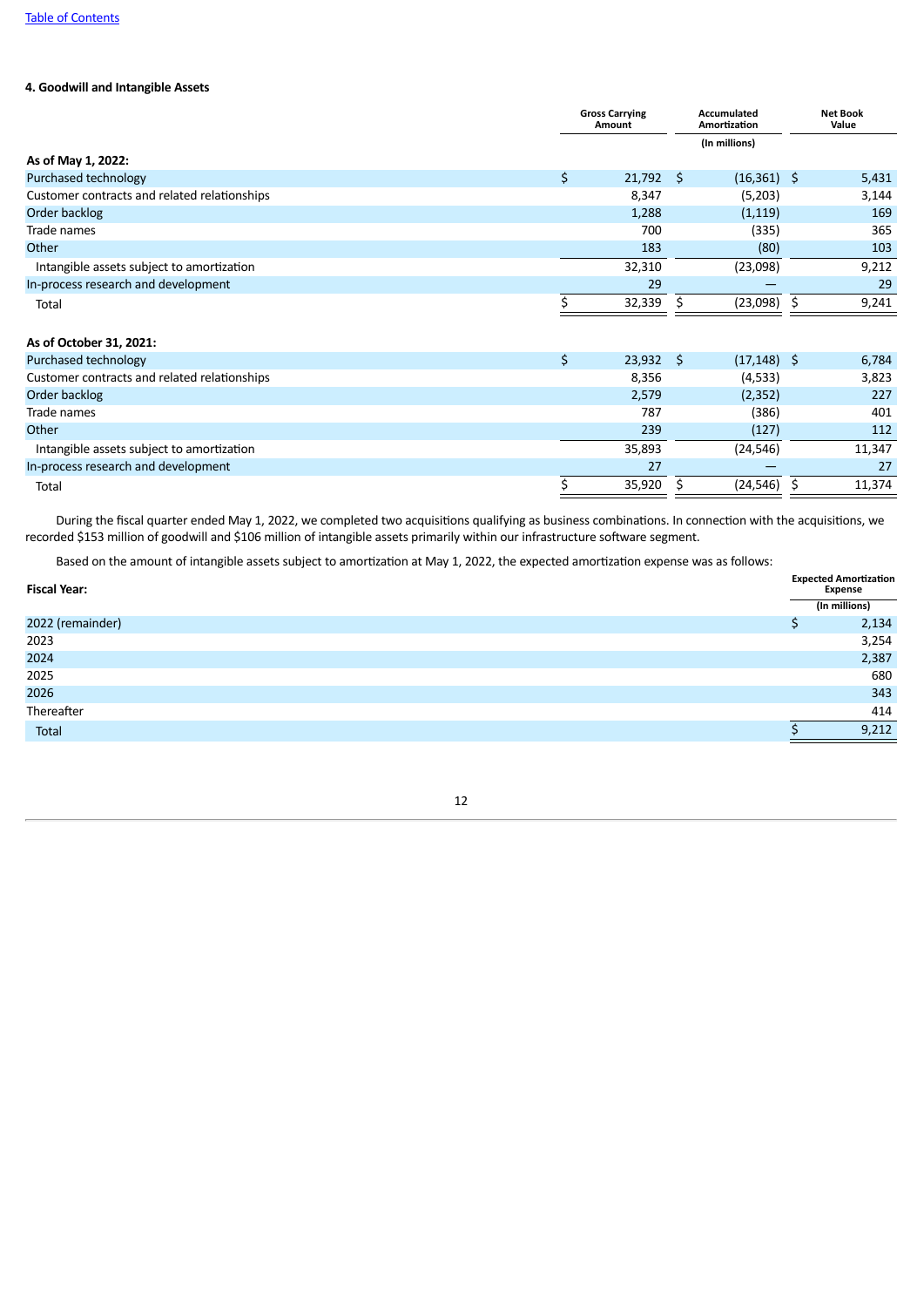The weighted-average remaining amortization periods by intangible asset category were as follows:

| Amortizable intangible assets:               | May 1,<br>2022 |
|----------------------------------------------|----------------|
|                                              | (In years)     |
| Purchased technology                         | $\overline{a}$ |
| Customer contracts and related relationships |                |
| Order backlog                                |                |
| Trade names                                  | 8              |
| Other                                        | $\alpha$       |

#### **5. Net Income Per Share**

Basic net income per share is computed by dividing net income attributable to common stock by the weighted-average number of shares of common stock outstanding during the period. Diluted net income per share is computed by dividing net income attributable to common stock by the weighted-average number of shares of common stock and potentially dilutive shares of common stock outstanding during the period.

Diluted shares outstanding include the dilutive effect of unvested restricted stock units ("RSUs"), in-the-money stock options and employee stock purchase plan rights under the Broadcom Inc. Employee Stock Purchase Plan, as amended ("ESPP"), (collectively referred to as "equity awards"), as well as Mandatory Convertible Preferred Stock, as defined in Note 7. "Stockholders' Equity." Potentially dilutive shares whose effect would have been antidilutive are excluded from the computation of diluted net income per share.

The dilutive effect of equity awards is calculated based on the average stock price for each fiscal period, using the treasury stock method. Under the treasury stock method, the amount the employee must pay for exercising stock options and purchasing shares under the ESPP and the amount of compensation cost for future service that we have not yet recognized are collectively assumed to be used to repurchase shares. The dilutive effect of Mandatory Convertible Preferred Stock is calculated using the if-converted method. The if-converted method assumes that these securities were converted at the beginning of the reporting period to the extent that the effect is dilutive.

For each of the fiscal quarter and two fiscal quarters ended May 1, 2022 and May 2, 2021, diluted net income per share excluded the potentially dilutive effect of 12 million shares of common stock issuable upon the conversion of Mandatory Convertible Preferred Stock as their effect was antidilutive.

The following is a reconciliation of the numerators and denominators of the basic and diluted net income per share computations for the periods presented:

|                                                    | <b>Fiscal Quarter Ended</b> |                                      |         | <b>Two Fiscal Quarters Ended</b> |                  |    |                |
|----------------------------------------------------|-----------------------------|--------------------------------------|---------|----------------------------------|------------------|----|----------------|
|                                                    | May 1,<br>2022              | May 2,<br>2021                       |         |                                  | May 1,<br>2022   |    | May 2,<br>2021 |
|                                                    |                             | (In millions, except per share data) |         |                                  |                  |    |                |
| Numerator:                                         |                             |                                      |         |                                  |                  |    |                |
| Net income                                         | \$<br>2,590                 | - \$                                 | 1,493   | S.                               | 5,062            | S. | 2,871          |
| Dividends on preferred stock                       | (75)                        |                                      | (76)    |                                  | (149)            |    | (150)          |
| Net income attributable to common stock            | 2,515                       | S.                                   | 1,417   | S.                               | 4,913            |    | 2,721          |
| Denominator:                                       |                             |                                      |         |                                  |                  |    |                |
| Weighted-average shares outstanding - basic        | 408                         |                                      | 409     |                                  | 410              |    | 408            |
| Dilutive effect of equity awards                   | 16                          |                                      | 20      |                                  | 16               |    | 21             |
| Weighted-average shares outstanding - diluted      | 424                         |                                      | 429     |                                  | 426              |    | 429            |
| Net income per share attributable to common stock: |                             |                                      |         |                                  |                  |    |                |
| <b>Basic</b>                                       | \$<br>6.16                  | - S                                  | 3.46 \$ |                                  | $11.98 \quad$ \$ |    | 6.67           |
| <b>Diluted</b>                                     | \$<br>5.93                  | S                                    | 3.30    | S                                | 11.53            | S  | 6.34           |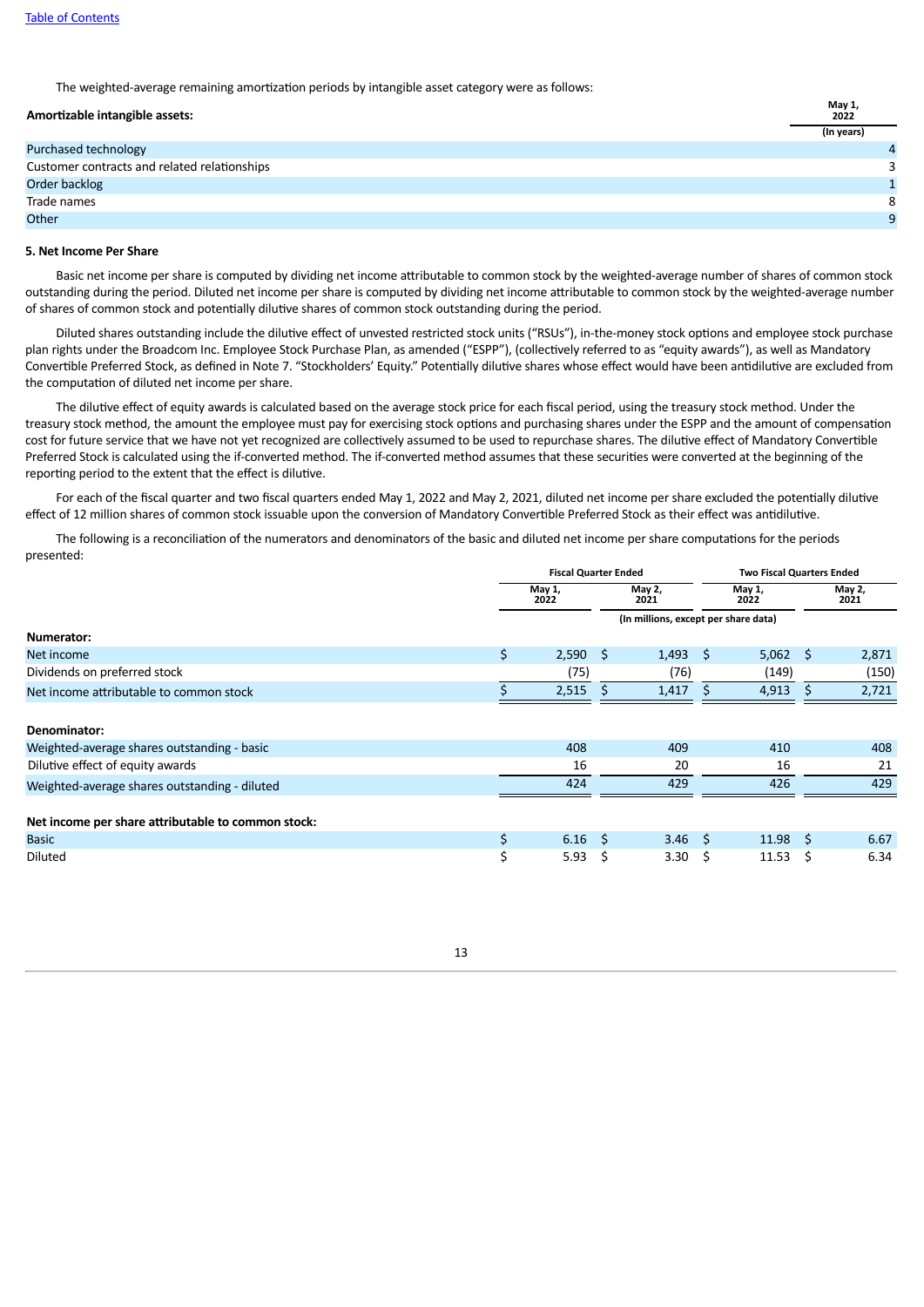| October 31,<br>May 1,<br><b>Effective Interest Rate</b><br>2022<br>2021<br>(In millions, except percentages)<br>April 2022 Senior Notes - fixed rate<br>\$<br>4.17 % \$<br>750<br>4.000% notes due April 2029<br>4.30%<br>1,200<br>4.150% notes due April 2032<br>4.926% notes due May 2037<br>5.33 %<br>2,500<br>4,450<br>September 2021 Senior Notes - fixed rate<br>4.23 %<br>3.137% notes due November 2035<br>3,250<br>3,250<br>4.79%<br>3.187% notes due November 2036<br>2,750<br>2,750<br>6,000<br>6,000<br>March 2021 Senior Notes - fixed rate<br>3.419% notes due April 2033<br>4.66%<br>2,250<br>2,250<br>3.469% notes due April 2034<br>4.63%<br>3,250<br>3,250<br>5,500<br>5,500<br>January 2021 Senior Notes - fixed rate<br>2.10%<br>750<br>750<br>1.950% notes due February 2028<br>2,750<br>2.56%<br>2,750<br>2.450% notes due February 2031<br>2.70%<br>1,750<br>2.600% notes due February 2033<br>1,750<br>3.500% notes due February 2041<br>3.60%<br>3,000<br>3,000<br>3.84 %<br>1,750<br>1,750<br>3.750% notes due February 2051<br>10,000<br>10,000<br>June 2020 Senior Notes - fixed rate<br>3.459% notes due September 2026<br>4.19%<br>752<br>752<br>4.110% notes due September 2028<br>5.02%<br>1,118<br>1,965<br>2,717<br>1,870<br>May 2020 Senior Notes - fixed rate<br>2.40%<br>105<br>105<br>2.250% notes due November 2023<br>900<br>900<br>3.29 %<br>3.150% notes due November 2025<br>4.27%<br>1,856<br>2,679<br>4.150% notes due November 2030<br>4.39%<br>2,000<br>2,000<br>4.300% notes due November 2032<br>4,861<br>5,684<br>April 2020 Senior Notes - fixed rate<br>4.88%<br>4.700% notes due April 2025<br>1,020<br>5.18%<br>5.000% notes due April 2030<br>606<br>1,086<br>606<br>2,106<br>April 2019 Senior Notes - fixed rate<br>3.98%<br>622<br>3.625% notes due October 2024<br>622<br>4.54%<br>÷,<br>944<br>4.250% notes due April 2026<br>4.750% notes due April 2029<br>4.95 %<br>1,655<br>1,958<br>3,524<br>2,277<br>2017 Senior Notes - fixed rate<br>255<br>3.000% notes due January 2022<br>3.21%<br>260<br>2.78%<br>260<br>2.650% notes due January 2023 | 6. Borrowings |  |  |  |  |  |
|----------------------------------------------------------------------------------------------------------------------------------------------------------------------------------------------------------------------------------------------------------------------------------------------------------------------------------------------------------------------------------------------------------------------------------------------------------------------------------------------------------------------------------------------------------------------------------------------------------------------------------------------------------------------------------------------------------------------------------------------------------------------------------------------------------------------------------------------------------------------------------------------------------------------------------------------------------------------------------------------------------------------------------------------------------------------------------------------------------------------------------------------------------------------------------------------------------------------------------------------------------------------------------------------------------------------------------------------------------------------------------------------------------------------------------------------------------------------------------------------------------------------------------------------------------------------------------------------------------------------------------------------------------------------------------------------------------------------------------------------------------------------------------------------------------------------------------------------------------------------------------------------------------------------------------------------------------------------------------------------------------------------------------------------------------------------------------------------------------------|---------------|--|--|--|--|--|
|                                                                                                                                                                                                                                                                                                                                                                                                                                                                                                                                                                                                                                                                                                                                                                                                                                                                                                                                                                                                                                                                                                                                                                                                                                                                                                                                                                                                                                                                                                                                                                                                                                                                                                                                                                                                                                                                                                                                                                                                                                                                                                                |               |  |  |  |  |  |
|                                                                                                                                                                                                                                                                                                                                                                                                                                                                                                                                                                                                                                                                                                                                                                                                                                                                                                                                                                                                                                                                                                                                                                                                                                                                                                                                                                                                                                                                                                                                                                                                                                                                                                                                                                                                                                                                                                                                                                                                                                                                                                                |               |  |  |  |  |  |
|                                                                                                                                                                                                                                                                                                                                                                                                                                                                                                                                                                                                                                                                                                                                                                                                                                                                                                                                                                                                                                                                                                                                                                                                                                                                                                                                                                                                                                                                                                                                                                                                                                                                                                                                                                                                                                                                                                                                                                                                                                                                                                                |               |  |  |  |  |  |
|                                                                                                                                                                                                                                                                                                                                                                                                                                                                                                                                                                                                                                                                                                                                                                                                                                                                                                                                                                                                                                                                                                                                                                                                                                                                                                                                                                                                                                                                                                                                                                                                                                                                                                                                                                                                                                                                                                                                                                                                                                                                                                                |               |  |  |  |  |  |
|                                                                                                                                                                                                                                                                                                                                                                                                                                                                                                                                                                                                                                                                                                                                                                                                                                                                                                                                                                                                                                                                                                                                                                                                                                                                                                                                                                                                                                                                                                                                                                                                                                                                                                                                                                                                                                                                                                                                                                                                                                                                                                                |               |  |  |  |  |  |
|                                                                                                                                                                                                                                                                                                                                                                                                                                                                                                                                                                                                                                                                                                                                                                                                                                                                                                                                                                                                                                                                                                                                                                                                                                                                                                                                                                                                                                                                                                                                                                                                                                                                                                                                                                                                                                                                                                                                                                                                                                                                                                                |               |  |  |  |  |  |
|                                                                                                                                                                                                                                                                                                                                                                                                                                                                                                                                                                                                                                                                                                                                                                                                                                                                                                                                                                                                                                                                                                                                                                                                                                                                                                                                                                                                                                                                                                                                                                                                                                                                                                                                                                                                                                                                                                                                                                                                                                                                                                                |               |  |  |  |  |  |
|                                                                                                                                                                                                                                                                                                                                                                                                                                                                                                                                                                                                                                                                                                                                                                                                                                                                                                                                                                                                                                                                                                                                                                                                                                                                                                                                                                                                                                                                                                                                                                                                                                                                                                                                                                                                                                                                                                                                                                                                                                                                                                                |               |  |  |  |  |  |
|                                                                                                                                                                                                                                                                                                                                                                                                                                                                                                                                                                                                                                                                                                                                                                                                                                                                                                                                                                                                                                                                                                                                                                                                                                                                                                                                                                                                                                                                                                                                                                                                                                                                                                                                                                                                                                                                                                                                                                                                                                                                                                                |               |  |  |  |  |  |
|                                                                                                                                                                                                                                                                                                                                                                                                                                                                                                                                                                                                                                                                                                                                                                                                                                                                                                                                                                                                                                                                                                                                                                                                                                                                                                                                                                                                                                                                                                                                                                                                                                                                                                                                                                                                                                                                                                                                                                                                                                                                                                                |               |  |  |  |  |  |
|                                                                                                                                                                                                                                                                                                                                                                                                                                                                                                                                                                                                                                                                                                                                                                                                                                                                                                                                                                                                                                                                                                                                                                                                                                                                                                                                                                                                                                                                                                                                                                                                                                                                                                                                                                                                                                                                                                                                                                                                                                                                                                                |               |  |  |  |  |  |
|                                                                                                                                                                                                                                                                                                                                                                                                                                                                                                                                                                                                                                                                                                                                                                                                                                                                                                                                                                                                                                                                                                                                                                                                                                                                                                                                                                                                                                                                                                                                                                                                                                                                                                                                                                                                                                                                                                                                                                                                                                                                                                                |               |  |  |  |  |  |
|                                                                                                                                                                                                                                                                                                                                                                                                                                                                                                                                                                                                                                                                                                                                                                                                                                                                                                                                                                                                                                                                                                                                                                                                                                                                                                                                                                                                                                                                                                                                                                                                                                                                                                                                                                                                                                                                                                                                                                                                                                                                                                                |               |  |  |  |  |  |
|                                                                                                                                                                                                                                                                                                                                                                                                                                                                                                                                                                                                                                                                                                                                                                                                                                                                                                                                                                                                                                                                                                                                                                                                                                                                                                                                                                                                                                                                                                                                                                                                                                                                                                                                                                                                                                                                                                                                                                                                                                                                                                                |               |  |  |  |  |  |
|                                                                                                                                                                                                                                                                                                                                                                                                                                                                                                                                                                                                                                                                                                                                                                                                                                                                                                                                                                                                                                                                                                                                                                                                                                                                                                                                                                                                                                                                                                                                                                                                                                                                                                                                                                                                                                                                                                                                                                                                                                                                                                                |               |  |  |  |  |  |
|                                                                                                                                                                                                                                                                                                                                                                                                                                                                                                                                                                                                                                                                                                                                                                                                                                                                                                                                                                                                                                                                                                                                                                                                                                                                                                                                                                                                                                                                                                                                                                                                                                                                                                                                                                                                                                                                                                                                                                                                                                                                                                                |               |  |  |  |  |  |
|                                                                                                                                                                                                                                                                                                                                                                                                                                                                                                                                                                                                                                                                                                                                                                                                                                                                                                                                                                                                                                                                                                                                                                                                                                                                                                                                                                                                                                                                                                                                                                                                                                                                                                                                                                                                                                                                                                                                                                                                                                                                                                                |               |  |  |  |  |  |
|                                                                                                                                                                                                                                                                                                                                                                                                                                                                                                                                                                                                                                                                                                                                                                                                                                                                                                                                                                                                                                                                                                                                                                                                                                                                                                                                                                                                                                                                                                                                                                                                                                                                                                                                                                                                                                                                                                                                                                                                                                                                                                                |               |  |  |  |  |  |
|                                                                                                                                                                                                                                                                                                                                                                                                                                                                                                                                                                                                                                                                                                                                                                                                                                                                                                                                                                                                                                                                                                                                                                                                                                                                                                                                                                                                                                                                                                                                                                                                                                                                                                                                                                                                                                                                                                                                                                                                                                                                                                                |               |  |  |  |  |  |
|                                                                                                                                                                                                                                                                                                                                                                                                                                                                                                                                                                                                                                                                                                                                                                                                                                                                                                                                                                                                                                                                                                                                                                                                                                                                                                                                                                                                                                                                                                                                                                                                                                                                                                                                                                                                                                                                                                                                                                                                                                                                                                                |               |  |  |  |  |  |
|                                                                                                                                                                                                                                                                                                                                                                                                                                                                                                                                                                                                                                                                                                                                                                                                                                                                                                                                                                                                                                                                                                                                                                                                                                                                                                                                                                                                                                                                                                                                                                                                                                                                                                                                                                                                                                                                                                                                                                                                                                                                                                                |               |  |  |  |  |  |
|                                                                                                                                                                                                                                                                                                                                                                                                                                                                                                                                                                                                                                                                                                                                                                                                                                                                                                                                                                                                                                                                                                                                                                                                                                                                                                                                                                                                                                                                                                                                                                                                                                                                                                                                                                                                                                                                                                                                                                                                                                                                                                                |               |  |  |  |  |  |
|                                                                                                                                                                                                                                                                                                                                                                                                                                                                                                                                                                                                                                                                                                                                                                                                                                                                                                                                                                                                                                                                                                                                                                                                                                                                                                                                                                                                                                                                                                                                                                                                                                                                                                                                                                                                                                                                                                                                                                                                                                                                                                                |               |  |  |  |  |  |
|                                                                                                                                                                                                                                                                                                                                                                                                                                                                                                                                                                                                                                                                                                                                                                                                                                                                                                                                                                                                                                                                                                                                                                                                                                                                                                                                                                                                                                                                                                                                                                                                                                                                                                                                                                                                                                                                                                                                                                                                                                                                                                                |               |  |  |  |  |  |
|                                                                                                                                                                                                                                                                                                                                                                                                                                                                                                                                                                                                                                                                                                                                                                                                                                                                                                                                                                                                                                                                                                                                                                                                                                                                                                                                                                                                                                                                                                                                                                                                                                                                                                                                                                                                                                                                                                                                                                                                                                                                                                                |               |  |  |  |  |  |
|                                                                                                                                                                                                                                                                                                                                                                                                                                                                                                                                                                                                                                                                                                                                                                                                                                                                                                                                                                                                                                                                                                                                                                                                                                                                                                                                                                                                                                                                                                                                                                                                                                                                                                                                                                                                                                                                                                                                                                                                                                                                                                                |               |  |  |  |  |  |
|                                                                                                                                                                                                                                                                                                                                                                                                                                                                                                                                                                                                                                                                                                                                                                                                                                                                                                                                                                                                                                                                                                                                                                                                                                                                                                                                                                                                                                                                                                                                                                                                                                                                                                                                                                                                                                                                                                                                                                                                                                                                                                                |               |  |  |  |  |  |
|                                                                                                                                                                                                                                                                                                                                                                                                                                                                                                                                                                                                                                                                                                                                                                                                                                                                                                                                                                                                                                                                                                                                                                                                                                                                                                                                                                                                                                                                                                                                                                                                                                                                                                                                                                                                                                                                                                                                                                                                                                                                                                                |               |  |  |  |  |  |
|                                                                                                                                                                                                                                                                                                                                                                                                                                                                                                                                                                                                                                                                                                                                                                                                                                                                                                                                                                                                                                                                                                                                                                                                                                                                                                                                                                                                                                                                                                                                                                                                                                                                                                                                                                                                                                                                                                                                                                                                                                                                                                                |               |  |  |  |  |  |
|                                                                                                                                                                                                                                                                                                                                                                                                                                                                                                                                                                                                                                                                                                                                                                                                                                                                                                                                                                                                                                                                                                                                                                                                                                                                                                                                                                                                                                                                                                                                                                                                                                                                                                                                                                                                                                                                                                                                                                                                                                                                                                                |               |  |  |  |  |  |
|                                                                                                                                                                                                                                                                                                                                                                                                                                                                                                                                                                                                                                                                                                                                                                                                                                                                                                                                                                                                                                                                                                                                                                                                                                                                                                                                                                                                                                                                                                                                                                                                                                                                                                                                                                                                                                                                                                                                                                                                                                                                                                                |               |  |  |  |  |  |
|                                                                                                                                                                                                                                                                                                                                                                                                                                                                                                                                                                                                                                                                                                                                                                                                                                                                                                                                                                                                                                                                                                                                                                                                                                                                                                                                                                                                                                                                                                                                                                                                                                                                                                                                                                                                                                                                                                                                                                                                                                                                                                                |               |  |  |  |  |  |
|                                                                                                                                                                                                                                                                                                                                                                                                                                                                                                                                                                                                                                                                                                                                                                                                                                                                                                                                                                                                                                                                                                                                                                                                                                                                                                                                                                                                                                                                                                                                                                                                                                                                                                                                                                                                                                                                                                                                                                                                                                                                                                                |               |  |  |  |  |  |
|                                                                                                                                                                                                                                                                                                                                                                                                                                                                                                                                                                                                                                                                                                                                                                                                                                                                                                                                                                                                                                                                                                                                                                                                                                                                                                                                                                                                                                                                                                                                                                                                                                                                                                                                                                                                                                                                                                                                                                                                                                                                                                                |               |  |  |  |  |  |
|                                                                                                                                                                                                                                                                                                                                                                                                                                                                                                                                                                                                                                                                                                                                                                                                                                                                                                                                                                                                                                                                                                                                                                                                                                                                                                                                                                                                                                                                                                                                                                                                                                                                                                                                                                                                                                                                                                                                                                                                                                                                                                                |               |  |  |  |  |  |
|                                                                                                                                                                                                                                                                                                                                                                                                                                                                                                                                                                                                                                                                                                                                                                                                                                                                                                                                                                                                                                                                                                                                                                                                                                                                                                                                                                                                                                                                                                                                                                                                                                                                                                                                                                                                                                                                                                                                                                                                                                                                                                                |               |  |  |  |  |  |
|                                                                                                                                                                                                                                                                                                                                                                                                                                                                                                                                                                                                                                                                                                                                                                                                                                                                                                                                                                                                                                                                                                                                                                                                                                                                                                                                                                                                                                                                                                                                                                                                                                                                                                                                                                                                                                                                                                                                                                                                                                                                                                                |               |  |  |  |  |  |
|                                                                                                                                                                                                                                                                                                                                                                                                                                                                                                                                                                                                                                                                                                                                                                                                                                                                                                                                                                                                                                                                                                                                                                                                                                                                                                                                                                                                                                                                                                                                                                                                                                                                                                                                                                                                                                                                                                                                                                                                                                                                                                                |               |  |  |  |  |  |
|                                                                                                                                                                                                                                                                                                                                                                                                                                                                                                                                                                                                                                                                                                                                                                                                                                                                                                                                                                                                                                                                                                                                                                                                                                                                                                                                                                                                                                                                                                                                                                                                                                                                                                                                                                                                                                                                                                                                                                                                                                                                                                                |               |  |  |  |  |  |
|                                                                                                                                                                                                                                                                                                                                                                                                                                                                                                                                                                                                                                                                                                                                                                                                                                                                                                                                                                                                                                                                                                                                                                                                                                                                                                                                                                                                                                                                                                                                                                                                                                                                                                                                                                                                                                                                                                                                                                                                                                                                                                                |               |  |  |  |  |  |
|                                                                                                                                                                                                                                                                                                                                                                                                                                                                                                                                                                                                                                                                                                                                                                                                                                                                                                                                                                                                                                                                                                                                                                                                                                                                                                                                                                                                                                                                                                                                                                                                                                                                                                                                                                                                                                                                                                                                                                                                                                                                                                                |               |  |  |  |  |  |
|                                                                                                                                                                                                                                                                                                                                                                                                                                                                                                                                                                                                                                                                                                                                                                                                                                                                                                                                                                                                                                                                                                                                                                                                                                                                                                                                                                                                                                                                                                                                                                                                                                                                                                                                                                                                                                                                                                                                                                                                                                                                                                                |               |  |  |  |  |  |
|                                                                                                                                                                                                                                                                                                                                                                                                                                                                                                                                                                                                                                                                                                                                                                                                                                                                                                                                                                                                                                                                                                                                                                                                                                                                                                                                                                                                                                                                                                                                                                                                                                                                                                                                                                                                                                                                                                                                                                                                                                                                                                                |               |  |  |  |  |  |
|                                                                                                                                                                                                                                                                                                                                                                                                                                                                                                                                                                                                                                                                                                                                                                                                                                                                                                                                                                                                                                                                                                                                                                                                                                                                                                                                                                                                                                                                                                                                                                                                                                                                                                                                                                                                                                                                                                                                                                                                                                                                                                                |               |  |  |  |  |  |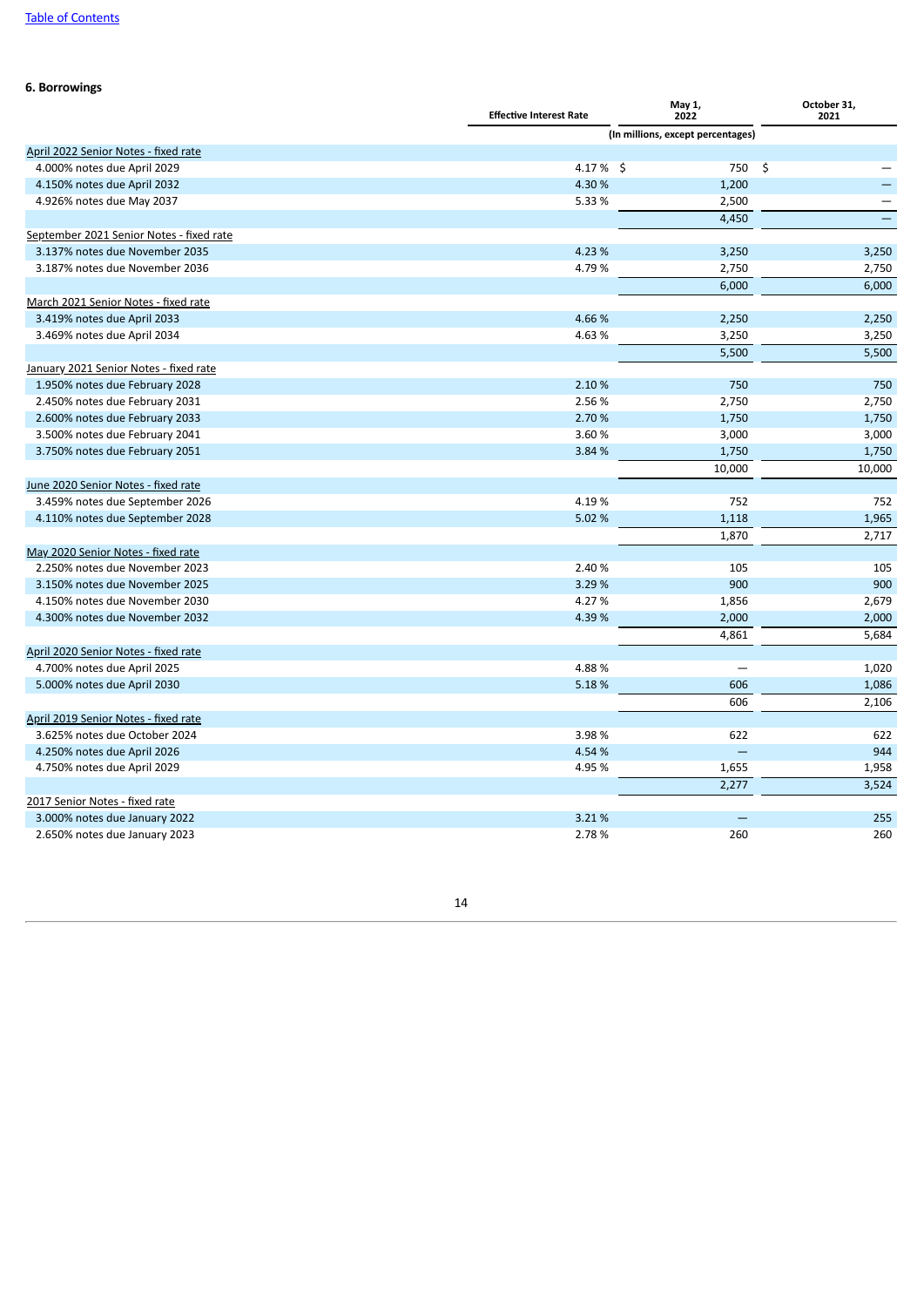| <b>Effective Interest Rate</b> | May 1,<br>2022 | October 31,<br>2021               |
|--------------------------------|----------------|-----------------------------------|
|                                |                |                                   |
| 3.74 %                         | 829            | 829                               |
| 3.23 %                         | 495            | 495                               |
| 4.02%                          | 2,922          | 2,922                             |
| 3.60%                          | 777            | 777                               |
|                                | 5,283          | 5,538                             |
|                                |                |                                   |
| 4.10%                          | 143            | 143                               |
| 5.15%                          | 215            | 265                               |
|                                | 358            | 408                               |
|                                |                |                                   |
| $2.59\% - 4.55\%$              | 22             | 22                                |
|                                | 41,227         | $\zeta$<br>41,499                 |
|                                |                |                                   |
|                                | \$<br>269      | \$<br>264                         |
|                                | 33             | 26                                |
|                                | 302            | Ŝ.<br>290                         |
|                                |                |                                   |
|                                | \$<br>40,958   | Ŝ.<br>41,235                      |
|                                | 29             | 39                                |
|                                | (1,823)        | (1,834)                           |
|                                | 39,164         | 39,440<br>Ś.                      |
|                                |                | (In millions, except percentages) |

### *April 2022 Senior Notes*

In April 2022, we issued \$750 million of 4.000% senior unsecured notes due 2029 and \$1,200 million of 4.150% senior unsecured notes due 2032. Using the net proceeds, we redeemed the outstanding balance of \$1,020 million of our 4.700% notes due 2025 and \$944 million of our 4.250% notes due 2026. As a result of these redemptions, we incurred premiums of \$85 million and wrote off \$15 million of unamortized discount and issuance costs. Both amounts were included in interest expense.

In April 2022, we issued \$2,500 million of 4.926% new senior unsecured notes due 2037 in exchange for \$2,502 million of certain of our outstanding notes maturing between 2027 and 2030. We paid premiums of \$47 million, which were included in unamortized discount and issuance costs. The 4.926% notes due 2037, the 4.000% notes due 2029 and the 4.150% notes due 2032 are collectively referred as the "April 2022 Senior Notes".

We may redeem or purchase, in whole or in part, any of the April 2022 Senior Notes prior to their respective maturities, subject to a specified make-whole premium determined in accordance with the indentures governing the April 2022 Senior Notes, plus accrued and unpaid interest. In the event of a change in control, note holders will have the right to require us to repurchase their notes at a price equal to 101% of the principal amount of such notes, plus accrued and unpaid interest.

15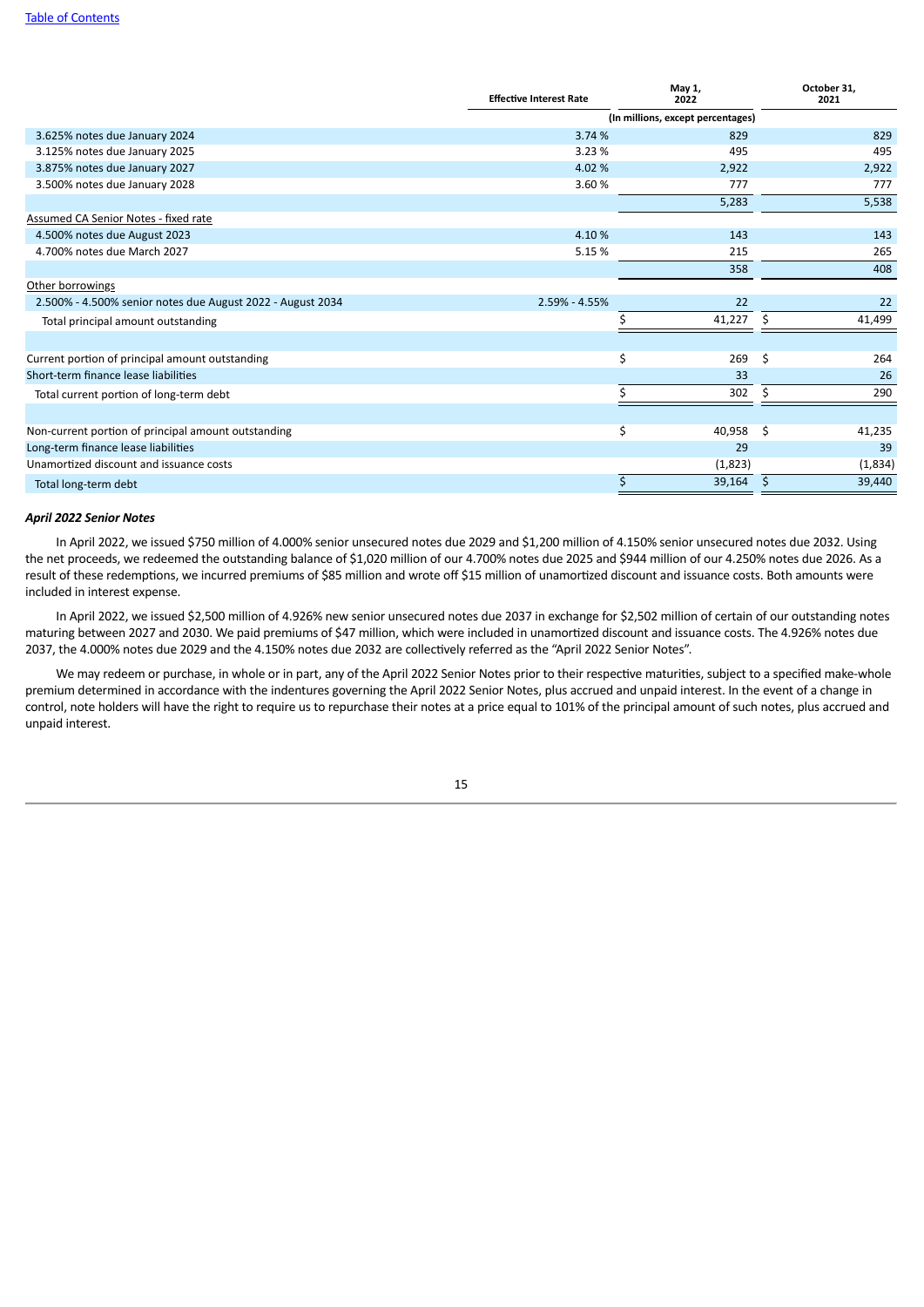### *Credit Agreement*

In January 2021, we entered into a credit agreement (the "Credit Agreement"), which provides for a five-year \$7.5 billion unsecured revolving credit facility (the "Revolving Facility"), of which \$500 million is available for the issuance of multi-currency letters of credit. The issuance of letters of credit and certain other instruments would reduce the aggregate amount otherwise available under the Revolving Facility for revolving loans. Subject to the terms of the Credit Agreement, we are permitted to borrow, repay and reborrow revolving loans at any time prior to the earlier of (a) January 19, 2026 and (b) the date of termination in whole of the revolving lenders' commitments under the Credit Agreement. We had no borrowings outstanding under the Revolving Facility at either May 1, 2022 or October 31, 2021.

#### *Commercial Paper*

In February 2019, we established a commercial paper program pursuant to which we may issue unsecured commercial paper notes ("Commercial Paper") in principal amount of up to \$2 billion outstanding at any time with maturities of up to 397 days from the date of issue. Commercial Paper is sold under customary terms in the commercial paper market and may be issued at a discount from par or, alternatively, may be sold at par and bear interest at rates dictated by market conditions at the time of their issuance. The discount associated with the Commercial Paper is amortized to interest expense over its term. Outstanding Commercial Paper reduces the amount that would otherwise be available to borrow for general corporate purposes under our revolving credit facility. We had no Commercial Paper outstanding at either May 1, 2022 or October 31, 2021.

#### *Fair Value of Debt*

As of May 1, 2022, the estimated aggregate fair value of debt was \$36,521 million. The fair value of our senior notes was determined using quoted prices from less active markets. All of our debt obligations are categorized as Level 2 instruments.

#### *Future Principal Payments of Debt*

The future scheduled principal payments of debt as of May 1, 2022 were as follows:

| <b>Fiscal Year:</b> |  | <b>Principal Payments</b> |
|---------------------|--|---------------------------|
|                     |  | (In millions)             |
| 2022 (remainder)    |  | 9                         |
| 2023                |  | 403                       |
| 2024                |  | 1,563                     |
| 2025                |  | 495                       |
| 2026                |  | 1,652                     |
| Thereafter          |  | 37,105                    |
| Total               |  | 41,227                    |

**Future Scheduled**

As of May 1, 2022 and October 31, 2021, we accrued interest payable of \$332 million and \$282 million, respectively, and were in compliance with all debt covenants.

### **7. Stockholders' Equity**

### *Mandatory Convertible Preferred Stock*

On September 30, 2019, we completed an offering of approximately 4 million shares of 8.00% Mandatory Convertible Preferred Stock, Series A, \$0.001 par value per share ("Mandatory Convertible Preferred Stock").

On September 30, 2022, unless earlier converted, each outstanding share of Mandatory Convertible Preferred Stock will automatically convert into shares of our common stock at a rate between the then minimum and maximum conversion rates. At any time prior to September 30, 2022, holders may elect to convert each share of Mandatory Convertible Preferred Stock into shares of our common stock at the then minimum conversion rate. The conversion rates are subject to anti-dilution adjustments. As of May 1, 2022, the minimum conversion rate was 3.0970 and the maximum conversion rate was 3.6198.

As of each May 1, 2022 and October 31, 2021, we recognized \$27 million of accrued preferred stock dividends, which were presented as temporary equity on our condensed consolidated balance sheets.

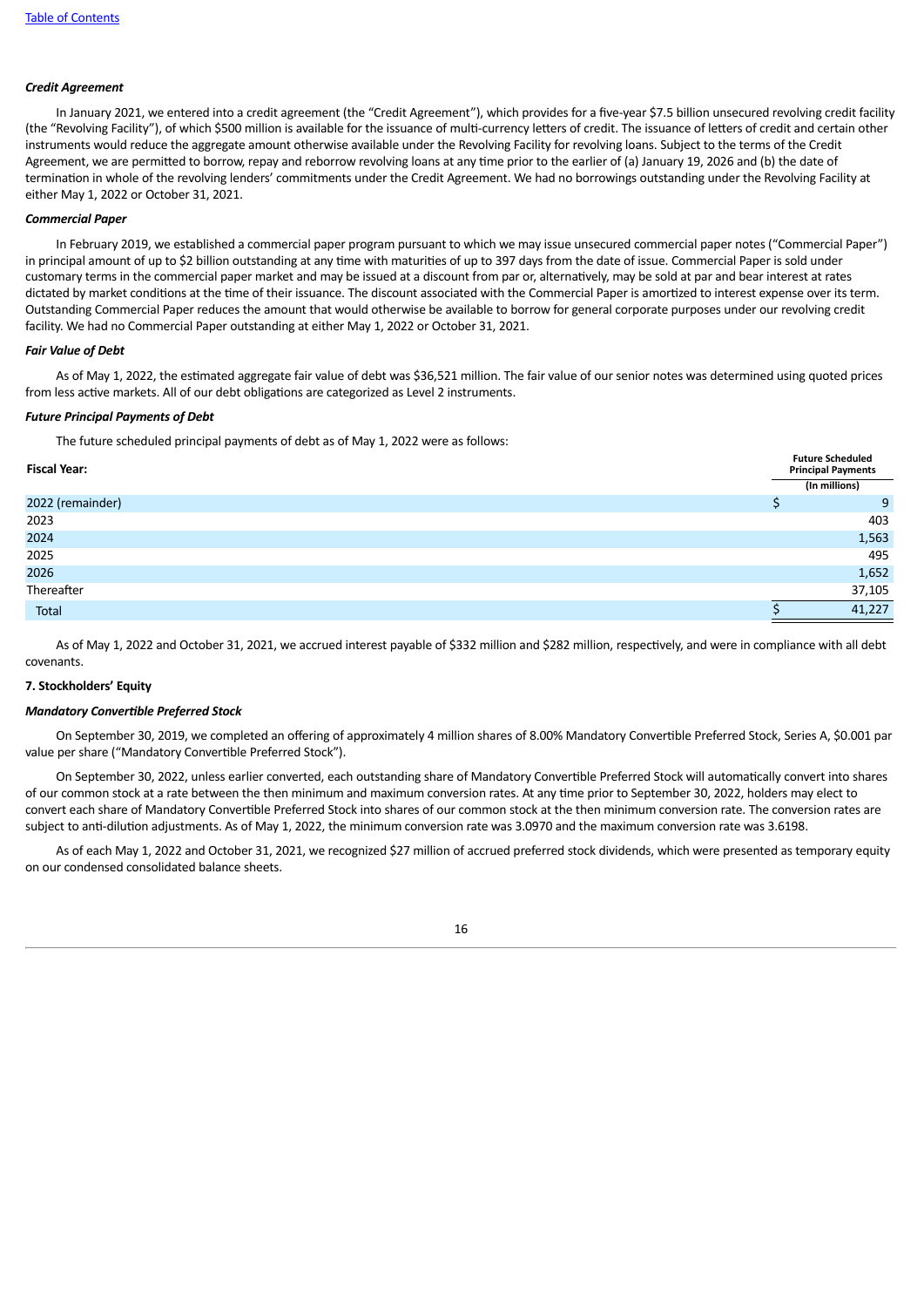## *Cash Dividends Declared and Paid*

|                                               | <b>Fiscal Quarter Ended</b> |                    |     |                                      |                | <b>Two Fiscal Quarters Ended</b> |  |                |  |
|-----------------------------------------------|-----------------------------|--------------------|-----|--------------------------------------|----------------|----------------------------------|--|----------------|--|
|                                               | May 1,<br>2022              |                    |     | May 2,<br>2021                       | May 1,<br>2022 |                                  |  | May 2,<br>2021 |  |
|                                               |                             |                    |     | (In millions, except per share data) |                |                                  |  |                |  |
| Dividends per share to common stockholders    |                             | 4.10               | - S | 3.60                                 |                | 8.20                             |  | 7.20           |  |
| Dividends to common stockholders              |                             | $1.676$ \$         |     | 1.477                                |                | 3,365                            |  | 2,945          |  |
| Dividends per share to preferred stockholders |                             | 20.00 <sub>5</sub> |     | 20.00 <sup>5</sup>                   |                | 40.00                            |  | 40.00          |  |
| Dividends to preferred stockholders           |                             | 74 S               |     | 75                                   |                | 149                              |  | 150            |  |

## *Stock Repurchase Program*

In December 2021, our Board of Directors authorized a stock repurchase program to repurchase up to \$10 billion of our common stock from time to time on or prior to December 31, 2022. During the fiscal quarter and two fiscal quarters ended May 1, 2022, we repurchased and retired approximately 5 million and 9 million shares of our common stock for \$2,776 million and \$5,500 million, respectively, under this stock repurchase program.

In May 2022, our Board of Directors authorized another stock repurchase program to repurchase up to an additional \$10 billion of our common stock from time to time through December 31, 2023.

Repurchases under our stock repurchase programs may be effected through a variety of methods, including open market or privately negotiated purchases. The timing and amount of shares repurchased will depend on the stock price, business and market conditions, corporate and regulatory requirements, alternative investment opportunities, acquisition opportunities, and other factors. We are not obligated to repurchase any specific amount of shares of common stock, and the stock repurchase programs may be suspended or terminated at any time.

### *Stock-Based Compensation Expense*

|                                        |                | <b>Fiscal Quarter Ended</b> |  |                | <b>Two Fiscal Quarters Ended</b> |     |  |                |
|----------------------------------------|----------------|-----------------------------|--|----------------|----------------------------------|-----|--|----------------|
|                                        | May 1,<br>2022 |                             |  | May 2,<br>2021 | May 1,<br>2022                   |     |  | May 2,<br>2021 |
|                                        |                |                             |  | (In millions)  |                                  |     |  |                |
| Cost of products sold                  |                | $16 \quad$                  |  | 21             |                                  | 34  |  | 41             |
| Cost of subscriptions and services     |                | 20                          |  | 17             |                                  | 38  |  | 29             |
| Research and development               |                | 261                         |  | 307            |                                  | 529 |  | 635            |
| Selling, general and administrative    |                | 89                          |  | 80             |                                  | 172 |  | 164            |
| Total stock-based compensation expense |                | 386                         |  | 425            |                                  | 773 |  | 869            |

As of May 1, 2022, the total unrecognized compensation cost related to unvested stock-based awards was \$3,309 million, which is expected to be recognized over the remaining weighted-average service period of 3.0 years.

### *Equity Incentive Award Plans*

A summary of time- and market-based RSU activity is as follows:

|                                | <b>Number of RSUs</b><br>Outstanding | weighted-Average<br><b>Grant Date</b><br><b>Fair Value</b><br>Per Share |
|--------------------------------|--------------------------------------|-------------------------------------------------------------------------|
|                                | (In millions, except per share data) |                                                                         |
| Balance as of October 31, 2021 | 23                                   | 200.38                                                                  |
| Granted                        | 2                                    | 536.13                                                                  |
| Vested                         | (4)                                  | 216.57                                                                  |
| Forfeited                      | — *                                  | 238.64                                                                  |
| Balance as of May 1, 2022      | 21                                   | 234.27                                                                  |
|                                |                                      |                                                                         |

**Weighted-Average**

\* Represents fewer than 1 million shares.

 $\overline{\phantom{a}}$   $\overline{\phantom{a}}$   $\overline{\phantom{a}}$   $\overline{\phantom{a}}$   $\overline{\phantom{a}}$   $\overline{\phantom{a}}$   $\overline{\phantom{a}}$   $\overline{\phantom{a}}$   $\overline{\phantom{a}}$   $\overline{\phantom{a}}$   $\overline{\phantom{a}}$   $\overline{\phantom{a}}$   $\overline{\phantom{a}}$   $\overline{\phantom{a}}$   $\overline{\phantom{a}}$   $\overline{\phantom{a}}$   $\overline{\phantom{a}}$   $\overline{\phantom{a}}$   $\overline{\$ 

17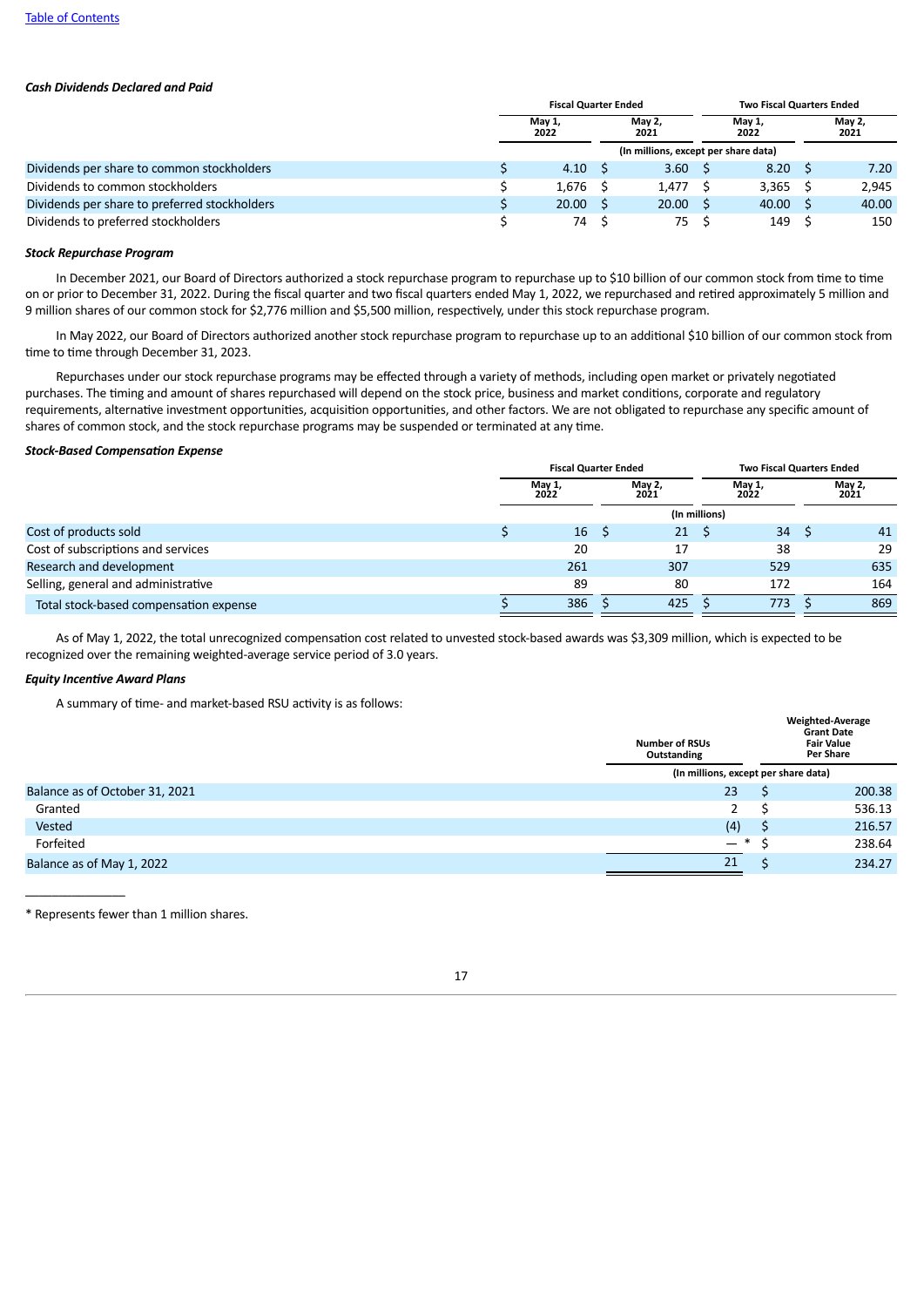The aggregate fair value of time- and market-based RSUs that vested during the two fiscal quarters ended May 1, 2022 was \$2,444 million, which represented the market value of our common stock on the date that the RSUs vested. The number of RSUs vested included shares of common stock that we withheld for settlement of employees' tax obligations due upon the vesting of RSUs.

#### **8. Income Taxes**

The provision for income taxes was \$200 million and \$415 million for the fiscal quarter and two fiscal quarters ended May 1, 2022, respectively, compared to the benefit from income taxes of \$7 million and \$1 million for the fiscal quarter and two fiscal quarters ended May 2, 2021, respectively. The provision for income taxes for the fiscal quarter and two fiscal quarters ended May 1, 2022 was primarily driven by income before income taxes, offset by a shift in jurisdictional mix of income and expenses, and excess tax benefits from stock-based awards. The benefit from income taxes for the fiscal quarter and two fiscal quarters ended May 2, 2021 reflected excess tax benefits from stock-based awards and the recognition of gross unrecognized tax benefits as a result of lapses of statutes of limitations and audit settlements, substantially offset by income tax expense arising from operations.

As of May 1, 2022, we had \$5,059 million of gross unrecognized tax benefits, of which all, if recognized, would favorably impact the effective tax rate*.* It is possible that our existing unrecognized tax benefits may change up to \$281 million as a result of lapses of the statute of limitations for certain audit periods and/or anticipated closure of audit examinations within the next 12 months.

## **9. Segment Information**

#### *Reportable Segments*

We have two reportable segments: semiconductor solutions and infrastructure software. Each segment has separate financial information that is utilized on a regular basis by the CODM in determining how to allocate resources and evaluate performance. The reportable segments are determined based on several factors including, but not limited to, customer base, homogeneity of products, technology, delivery channels and similar economic characteristics.

*Semiconductor solutions*. We provide semiconductor solutions for managing the movement of data in data center, telecom, enterprise and embedded networking applications. We provide a broad variety of radio frequency semiconductor devices, wireless connectivity solutions and custom touch controllers for mobile applications. We also provide semiconductor solutions for enabling the set-top box and broadband access markets and for enabling secure movement of digital data to and from host machines, such as servers, personal computers and storage systems, to the underlying storage devices, such as hard disk drives and solid state drives. We also provide a broad variety of products for the general industrial and automotive markets. Our semiconductor solutions segment also includes our IP licensing.

*Infrastructure software.* We provide a portfolio of software solutions that enables customers to plan, develop, automate, manage and secure applications across mainframe, distributed, mobile and cloud platforms. Our portfolio of infrastructure and security software is designed to modernize, optimize, and secure the most complex hybrid environments, enabling scalability, agility, automation, insights, resiliency and security. We also offer mission critical FC SAN products and related software.

Our CODM assesses the performance of each segment and allocates resources to each segment based on net revenue and operating results and does not evaluate each segment using discrete asset information. Operating results by segment include items that are directly attributable to each segment and also include shared expenses such as marketing, general and administrative activities, facilities and information technology ("IT") expenses. Shared expenses are allocated based on revenue, headcount or evenly between the segments.

#### *Unallocated Expenses*

Unallocated expenses include amortization of acquisition-related intangible assets, stock-based compensation expense, restructuring, impairment and disposal charges, acquisition-related costs, and other costs, which are not used in evaluating the results of, or in allocating resources to, our segments. Acquisition-related costs include transaction costs and any costs directly related to the acquisition and integration of acquired businesses.

Depreciation expense directly attributable to each reportable segment is included in the operating results of each segment. However, the CODM does not evaluate depreciation expense by operating segment and, therefore, it is not separately presented. There was no inter-segment revenue for any of the periods presented. The accounting policies of the segments are the same as those described in the "Summary of Significant Accounting Policies" included in the Annual Report on Form 10-K for fiscal year 2021.

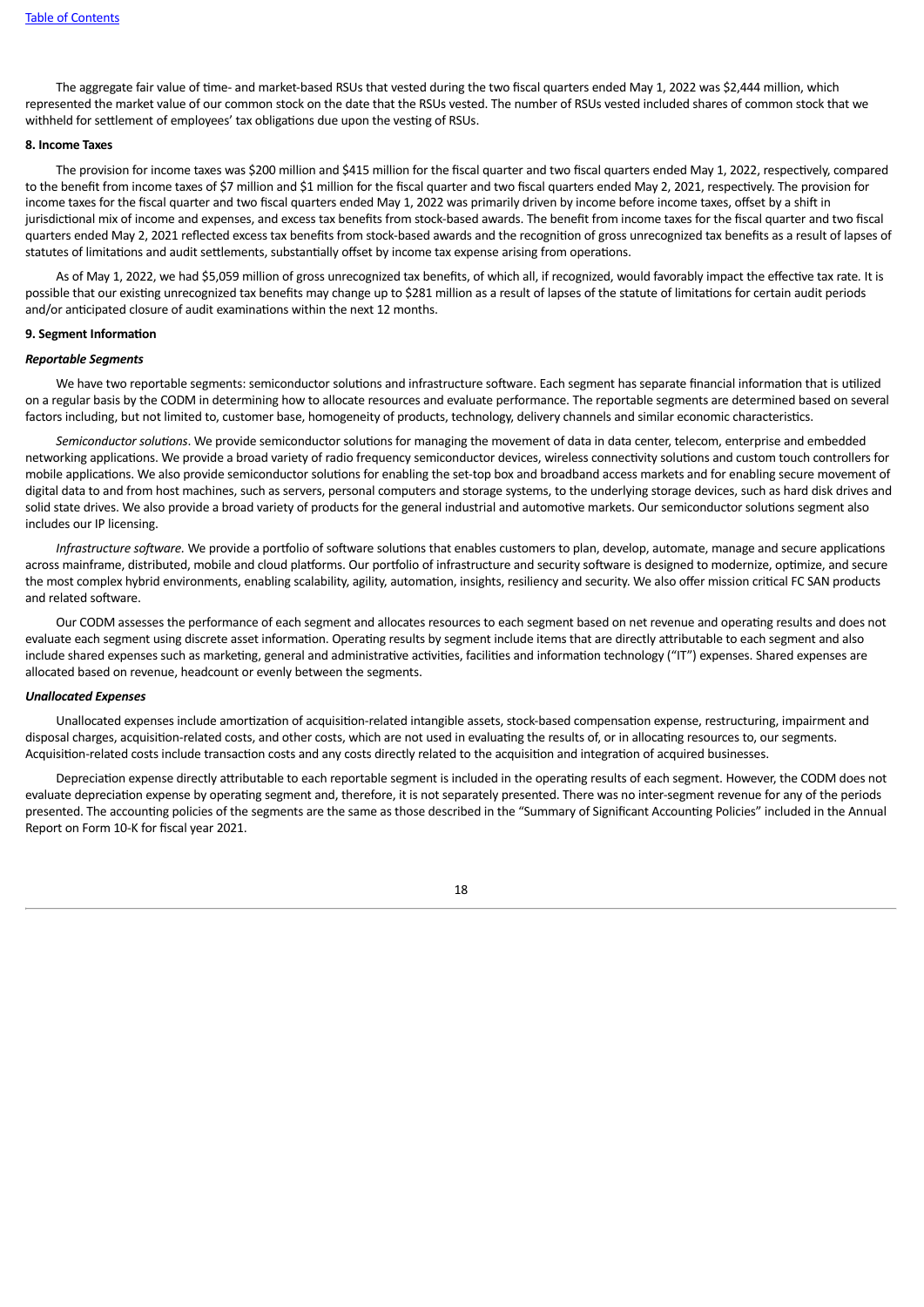|                          | <b>Fiscal Quarter Ended</b> |                                  |  |               |     |                   | <b>Two Fiscal Quarters Ended</b> |                |  |
|--------------------------|-----------------------------|----------------------------------|--|---------------|-----|-------------------|----------------------------------|----------------|--|
|                          |                             | May 1,<br>May 2,<br>2022<br>2021 |  |               |     | May 1,<br>2022    |                                  | May 2,<br>2021 |  |
|                          |                             |                                  |  | (In millions) |     |                   |                                  |                |  |
| Net revenue:             |                             |                                  |  |               |     |                   |                                  |                |  |
| Semiconductor solutions  | \$                          | $6,229$ \$                       |  | 4,820         | -Ŝ  | $12,102 \quad$ \$ |                                  | 9,728          |  |
| Infrastructure software  |                             | 1,874                            |  | 1,790         |     | 3,707             |                                  | 3,537          |  |
| Total net revenue        |                             | 8,103                            |  | 6,610         | -S  | 15,809            |                                  | 13,265         |  |
| <b>Operating income:</b> |                             |                                  |  |               |     |                   |                                  |                |  |
| Semiconductor solutions  | \$                          | $3,626$ \$                       |  | 2,547         | \$. | 6,975             | -\$                              | 5,108          |  |
| Infrastructure software  |                             | 1,313                            |  | 1,255         |     | 2,620             |                                  | 2,474          |  |
| Unallocated expenses     |                             | (1, 545)                         |  | (1,827)       |     | (3,093)           |                                  | (3,770)        |  |
| Total operating income   |                             | 3,394                            |  | 1,975         |     | 6,502             |                                  | 3,812          |  |

### **10. Commitments and Contingencies**

#### *Commitments*

The following table summarizes contractual obligations and commitments as of May 1, 2022 that materially changed from the end of fiscal year 2021:

| <b>Fiscal Year:</b> |  | <b>Purchase Commitments</b> | <b>Other Contractual</b><br><b>Commitments</b> |       |  |
|---------------------|--|-----------------------------|------------------------------------------------|-------|--|
|                     |  |                             | (In millions)                                  |       |  |
| 2022 (remainder)    |  | 66                          | -\$                                            | 609   |  |
| 2023                |  | 174                         |                                                | 189   |  |
| 2024                |  | 130                         |                                                | 131   |  |
| 2025                |  | 71                          |                                                | 26    |  |
| 2026                |  |                             |                                                | 48    |  |
| Thereafter          |  |                             |                                                | 1     |  |
| Total               |  | 443                         |                                                | 1,004 |  |

*Purchase Commitments.* Represent unconditional purchase obligations that are enforceable and legally binding on us and specify all significant terms, including fixed or minimum quantities to be purchased, price provisions, and the approximate timing of the transaction. These commitments include agreements to purchase inventory and other goods or services. Purchase obligations exclude agreements that are cancelable without penalty and unconditional purchase obligations with a remaining term of one year or less.

*Other Contractual Commitments.* Represent amounts payable pursuant to agreements related to IT, human resources, and other service agreements.

Due to the inherent uncertainty with respect to the timing of future cash outflows associated with our unrecognized tax benefits at May 1, 2022, we are unable to reliably estimate the timing of cash settlement with the respective taxing authorities. Therefore, \$3,339 million of unrecognized tax benefits and accrued interest and penalties as of May 1, 2022 have been excluded from the table above.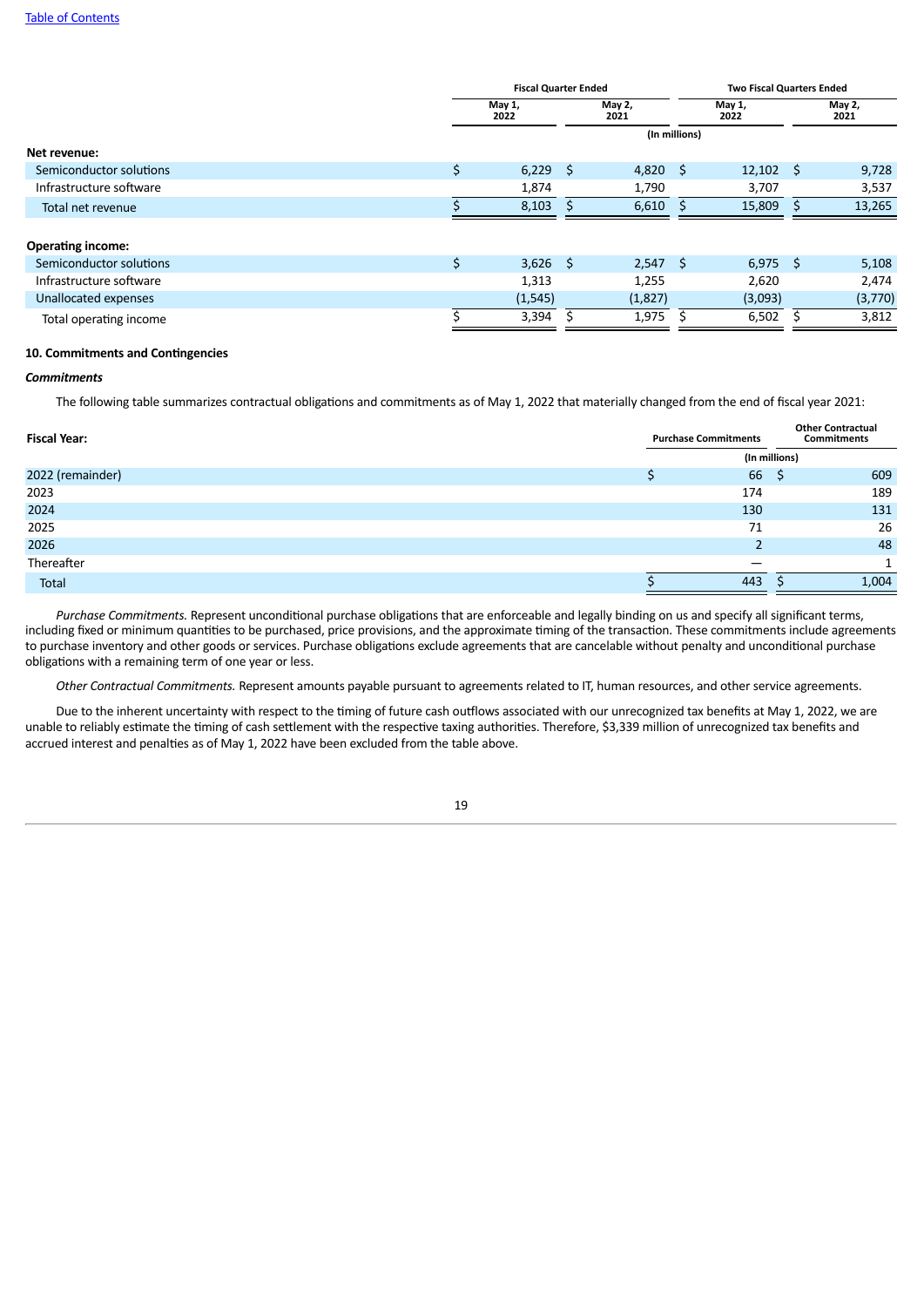#### *Contingencies*

From time to time, we are involved in litigation that we believe is of the type common to companies engaged in our lines of business, including commercial disputes, employment issues, tax disputes and disputes involving claims by third parties that our activities infringe their patent, copyright, trademark or other IP rights, as well as regulatory investigations or inquiries. Legal proceedings and regulatory investigations or inquiries are often complex, may require the expenditure of significant funds and other resources, and the outcome of such proceedings is inherently uncertain, with material adverse outcomes possible. IP property claims generally involve the demand by a third-party that we cease the manufacture, use or sale of the allegedly infringing products, processes or technologies and/or pay substantial damages or royalties for past, present and future use of the allegedly infringing IP. Claims that our products or processes infringe or misappropriate any third-party IP rights (including claims arising through our contractual indemnification of our customers) often involve highly complex, technical issues, the outcome of which is inherently uncertain. Moreover, from time to time, we pursue litigation to assert our IP rights. Regardless of the merit or resolution of any such litigation, complex IP litigation is generally costly and diverts the efforts and attention of our management and technical personnel.

#### *Lawsuits Relating to California Institute of Technology*

California Institute of Technology ("Caltech") filed a complaint against Broadcom and Apple Inc. on May 26, 2016 in the United States District Court for the Central District of California (the "U.S. Central District Court"), and an amended complaint adding Cypress Semiconductor Corporation as a defendant on August 15, 2016. The amended complaint alleged that chips that support certain error correction codes as specified in IEEE Standards 802.11n and 802.11ac willfully infringed four patents related to error correction coding: U.S. Patent Nos. 7,116,710; 7,421,032; 7,916,781; and 8,284,833 ("'833 patent"). Prior to trial, Caltech dismissed its claims against Cypress and withdrew its infringement allegations as to '833 patent. The complaint sought a preliminary and permanent injunction, damages, pre- and post-judgment interest, as well as attorneys' fees, costs, and expenses. The trial was held in January 2020, and on January 29, 2020, the jury issued its verdict finding infringement and awarding Caltech past damages of \$270.2 million from Broadcom and \$837.8 million from Apple, for which Apple is seeking indemnification from Broadcom. On August 3, 2020, the U.S. Central District Court issued its judgment, awarding Caltech past damages in the amounts awarded by the jury, as well as pre- and post-judgment interest. Additionally, the U.S. Central District Court awarded Caltech an unspecified amount of ongoing royalties to be determined after the anticipated appeals process is resolved. Neither the jury nor the U.S. Central District Court found willful infringement, which if it had, could have resulted in enhanced damages up to three times the amount awarded. Broadcom and Apple appealed to the United States Court of Appeals for the Federal Circuit (the "Federal Circuit Court") and oral arguments were heard on September 1, 2021. The Federal Circuit Court issued its decision on February 4, 2022. While the Federal Circuit Court affirmed infringement of two patents, both of which expired in August 2020, it did not address all issues and ordered a new trial on damages and on the infringement of the 7,916,781 patent, which also expired in August 2020. The Federal Circuit Court denied the petition for rehearing filed by Broadcom and Apple, and remanded the case to the U.S. Central District Court.

We believe that the evidence and the law do not support the U.S. Central District Court's findings of infringement. We cannot reasonably estimate the ultimate outcome as the Federal Circuit Court vacated the above damages, and a number of factors (including a retrial at the lower court and further appeals) could significantly change the assessment of damages. As a result, we have not recorded a reserve with respect to this litigation, in accordance with the applicable accounting standards.

#### *Other Matters*

In addition to the matters discussed above, we are currently engaged in a number of legal actions in the ordinary course of our business.

#### *Contingency Assessment*

We do not believe, based on currently available facts and circumstances, that the final outcome of any pending legal proceedings or ongoing regulatory investigations, taken individually or as a whole, will have a material adverse effect on our condensed consolidated financial statements. However, lawsuits may involve complex questions of fact and law and may require the expenditure of significant funds and other resources to defend. The results of litigation or regulatory investigations are inherently uncertain, and material adverse outcomes are possible. From time to time, we may enter into confidential discussions regarding the potential settlement of such lawsuits. Any settlement of pending litigation could require us to incur substantial costs and other ongoing expenses, such as future royalty payments in the case of an IP dispute.

During the periods presented, no material amounts have been accrued or disclosed in the accompanying condensed consolidated financial statements with respect to loss contingencies associated with any other legal proceedings or regulatory investigations, as potential losses for such matters are not considered probable and ranges of losses are not reasonably estimable. These matters are subject to many uncertainties and the ultimate outcomes are not predictable. There can be no assurances that the actual amounts required to satisfy any liabilities arising from the matters described above will not have a material adverse effect on our condensed consolidated financial statements.

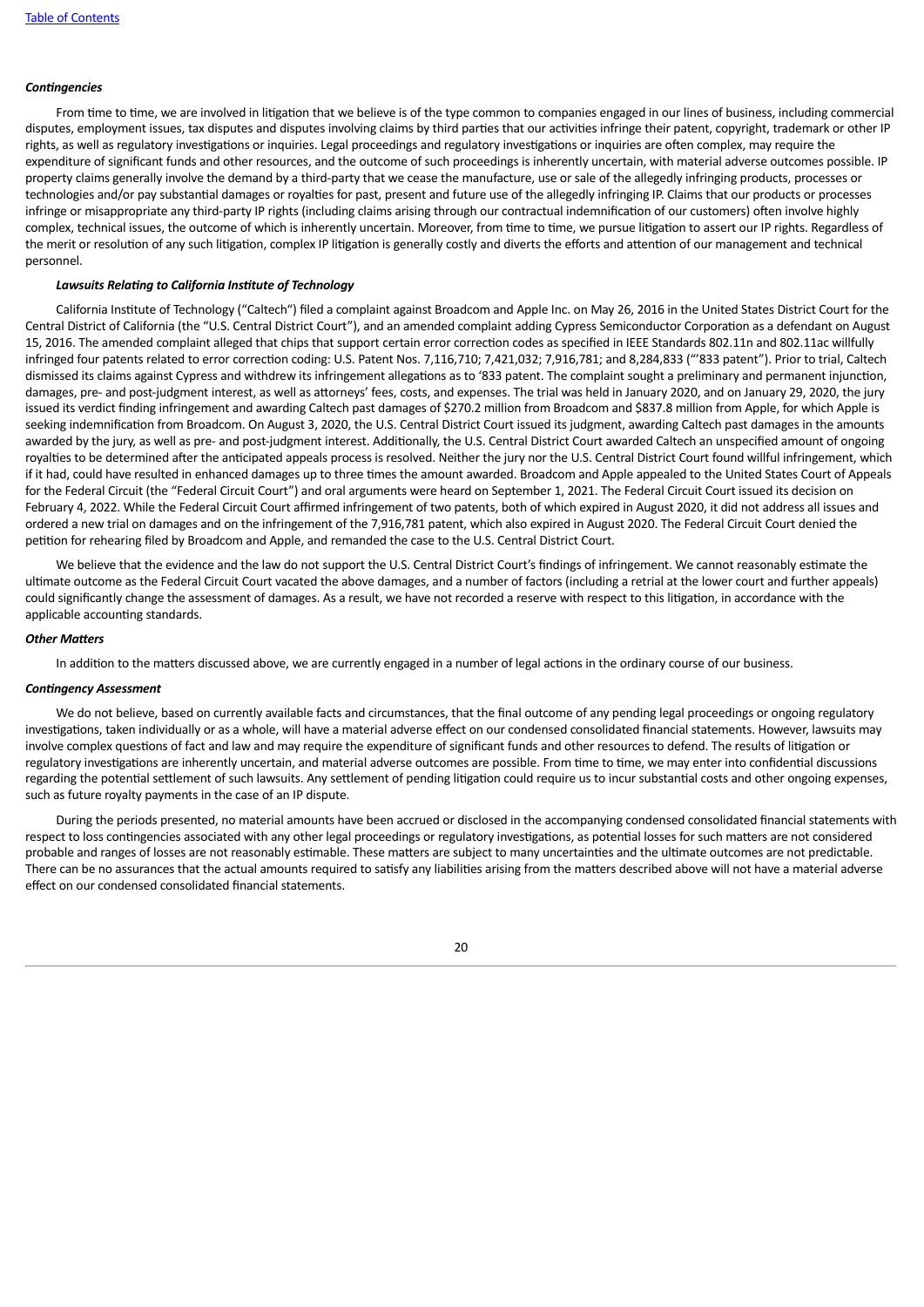#### *Other Indemnifications*

As is customary in our industry and as provided for in local law in the U.S. and other jurisdictions, many of our standard contracts provide remedies to our customers and others with whom we enter into contracts, such as defense, settlement, or payment of judgment for IP claims related to the use of our products. From time to time, we indemnify customers, as well as our suppliers, contractors, lessors, lessees, companies that purchase our businesses or assets and others with whom we enter into contracts, against combinations of loss, expense, or liability arising from various triggering events related to the sale and the use of our products, the use of their goods and services, the use of facilities and state of our owned facilities, the state of the assets and businesses that we sell and other matters covered by such contracts, usually up to a specified maximum amount. In addition, from time to time we also provide protection to these parties against claims related to undiscovered liabilities, additional product liabilities or environmental obligations. In our experience, claims made under such indemnifications are rare and the associated estimated fair value of the liability is not material.

#### **11. Restructuring, Impairment and Disposal Charges**

From time to time, we initiate cost reduction activities to integrate acquired businesses, to align our workforce with strategic business activities, or to improve efficiencies in our operations. We recognized charges of \$12 million and \$31 million in the fiscal quarter and two fiscal quarters ended May 1, 2022, respectively, and \$23 million and \$98 million in the fiscal quarter and two fiscal quarters ended May 2, 2021, respectively. These charges were primarily recognized in operating expenses.

The following table summarizes the significant activities within, and components of, the restructuring liabilities during the two fiscal quarters ended May 1, 2022:

|                                          | <b>Employee Termination</b><br>Costs | <b>Other Exit Costs</b>  | Total |                |  |
|------------------------------------------|--------------------------------------|--------------------------|-------|----------------|--|
|                                          |                                      | (In millions)            |       |                |  |
| Balance as of October 31, 2021           | 4                                    | $\overline{\phantom{0}}$ |       | $\overline{4}$ |  |
| Restructuring charges                    | 17                                   |                          |       | 19             |  |
| <b>Utilization</b>                       | (16)                                 | (2)                      |       | (18)           |  |
| Balance as of May 1, 2022 <sup>(a)</sup> |                                      | $\overline{\phantom{m}}$ |       |                |  |
|                                          |                                      |                          |       |                |  |

(a) We expect the majority of the employee termination costs balance to be paid within the next six months.

Restructuring, impairment and disposal charges for the two fiscal quarters ended May 1, 2022 included \$12 million for the write-down of certain leaserelated right-of-use assets and other lease-related charges. As of May 1, 2022, short-term and long-term lease liabilities included \$61 million of liabilities related to restructuring activities.

#### **12. Subsequent Events**

#### *Preferred Stock Cash Dividends Declared*

\_\_\_\_\_\_\_\_\_\_\_\_\_\_\_\_\_\_\_\_\_\_\_\_\_\_\_\_\_\_\_\_\_

On May 25, 2022, our Board of Directors declared a quarterly cash dividend of \$20.00 per share on our Mandatory Convertible Preferred Stock, payable on June 30, 2022 to stockholders of record on June 15, 2022.

### *Common Stock Cash Dividends Declared*

On May 25, 2022, our Board of Directors declared a quarterly cash dividend of \$4.10 per share on our common stock, payable on June 30, 2022 to stockholders of record on June 22, 2022.

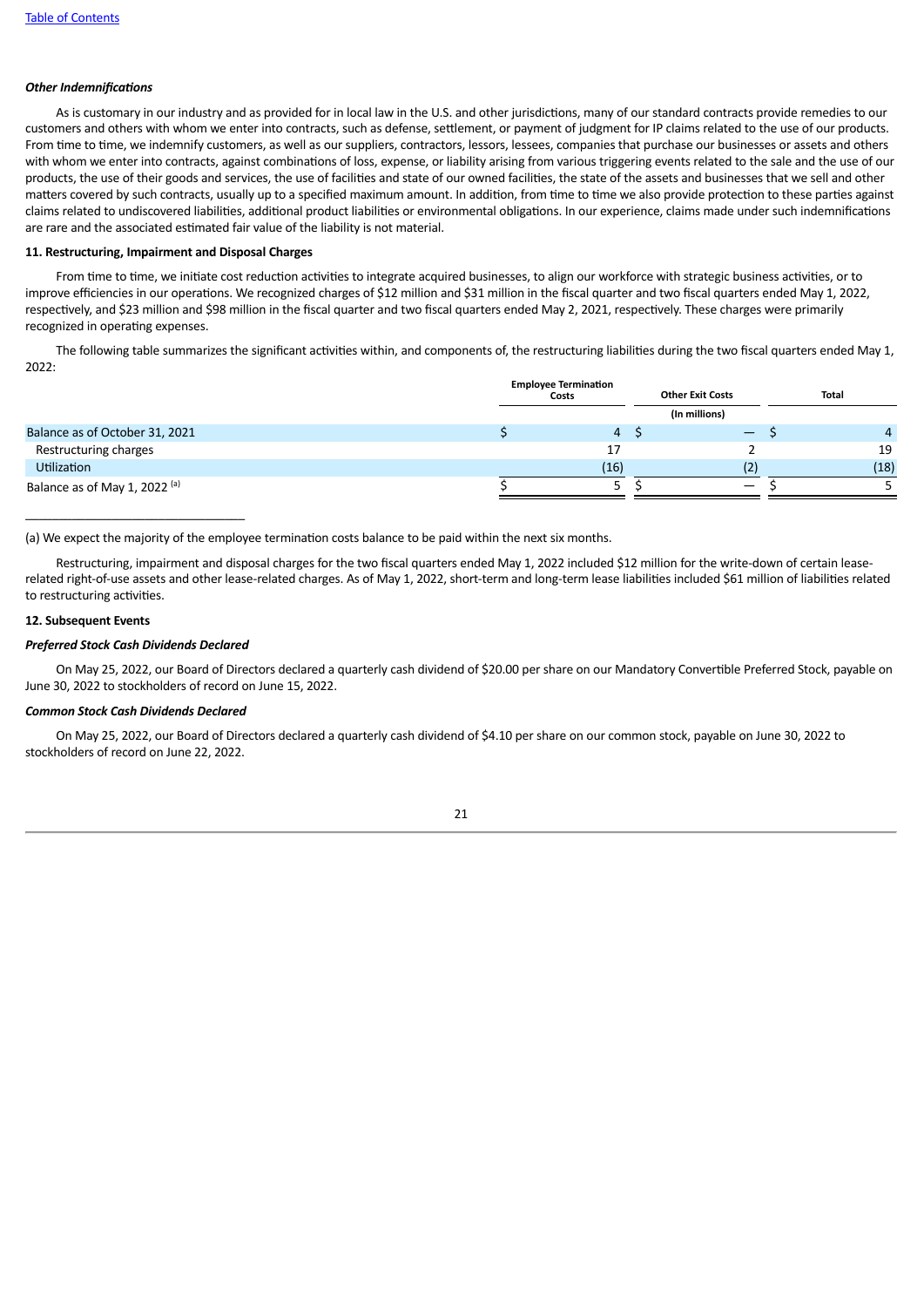#### *Pending Acquisition of VMware, Inc.*

On May 26, 2022, we entered into an Agreement and Plan of Merger (the "VMware Merger Agreement") to acquire all of the outstanding shares of VMware, Inc. ("VMware") in a cash-and-stock transaction (the "VMware Merger") that values VMware at approximately \$61 billion, based on the closing price of Broadcom common stock on May 25, 2022. In addition, we will assume \$8 billion of VMware net debt.

Under the terms of the VMware Merger Agreement, each share of VMware common stock issued and outstanding immediately prior to the effective time of the VMware Merger will be indirectly converted into the right to receive, at the election of the holder of such share of VMware common stock, either \$142.50 in cash, without interest, or 0.2520 shares of Broadcom common stock. The stockholder election will be subject to proration, such that the total number of shares of VMware common stock entitled to receive cash and the total number of shares of VMware common stock entitled to receive Broadcom common stock, will, in each case, be equal to 50% of the aggregate number of shares of VMware common stock issued and outstanding immediately prior to the effective time of the VMware Merger.

We will assume all outstanding VMware restricted stock unit awards and performance stock unit awards held by continuing employees. The assumed awards will be converted into restricted stock unit awards for shares of Broadcom common stock. All outstanding in-the-money VMware stock options and restricted stock unit awards held by non-employee directors will be accelerated and converted into the right to receive cash and shares of Broadcom common stock, in equal parts.

Effective upon the effective time of the VMware Merger, one member of the VMware Board of Directors, to be mutually agreed by us and VMware, will be added to our Board of Directors.

In connection with the execution of the VMware Merger Agreement, we entered into a commitment letter on May 26, 2022, with certain financial institutions that committed to provide, subject to the terms and conditions of the commitment letter, a senior unsecured bridge facility in an aggregate principal amount of \$32 billion.

<span id="page-23-0"></span>The VMware Merger, which is expected to be completed in our fiscal year ending October 29, 2023, is subject to satisfaction or waiver of customary closing conditions, including adoption of the VMware Merger Agreement by VMware stockholders, the expiration or termination of the waiting period under the Hart-Scott-Rodino Antitrust Improvement Act of 1976, and clearance under the antitrust laws of the European Union and certain other jurisdictions, and the effectiveness of a registration statement on Form S-4 to be filed by us. We and VMware each have termination rights under the VMware Merger Agreement and, under specified circumstances, upon termination of the agreement, we and VMware would be required to pay the other a termination fee of \$1.5 billion (or, in certain circumstances, VMware's termination fee would be \$750 million).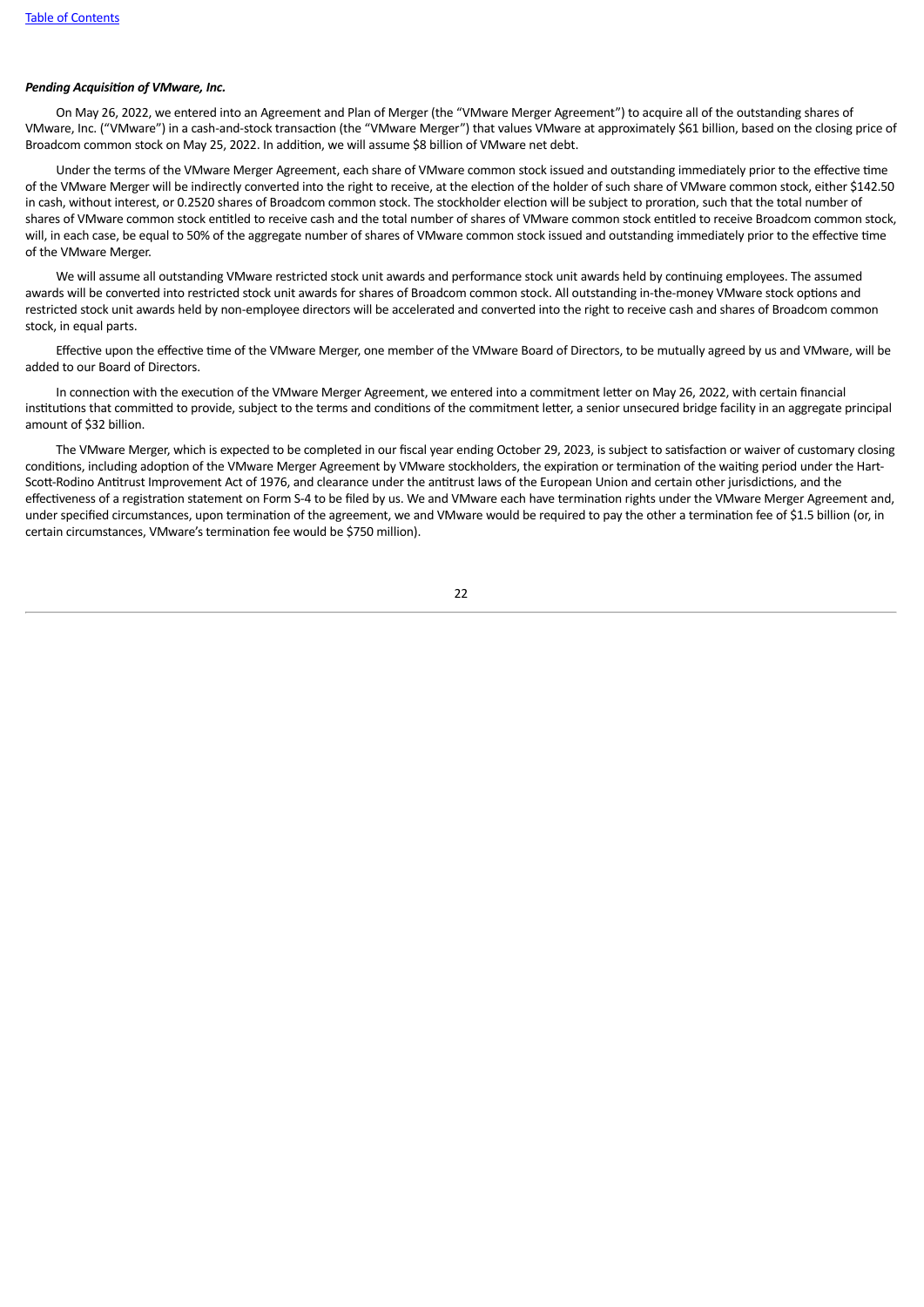### **Item 2. Management's Discussion and Analysis of Financial Condition and Results of Operations**

The following discussion and analysis of the financial condition and results of operations should be read in conjunction with the unaudited condensed consolidated financial statements and the related notes thereto included elsewhere in this Quarterly Report on Form 10-Q ("Form 10-Q") and the audited consolidated financial statements and notes thereto and management's discussion and analysis of financial condition and results of operations for the fiscal year ended October 31, 2021 ("fiscal year 2021") included in our Annual Report on Form 10-K for fiscal year 2021 ("2021 Annual Report on Form 10-K"). References to "Broadcom," "we," "our," and "us" are to Broadcom Inc. and its consolidated subsidiaries, unless otherwise specified or the context otherwise requires. This Form 10-Q may contain predictions, estimates and other forward-looking statements that involve a number of risks and uncertainties, which are made under the safe harbor provisions of Section 21E of the Securities Exchange Act of 1934, as amended (the "Exchange Act"). These forward-looking statements may include the potential impact of the COVID-19 pandemic; our pending acquisition of VMware, Inc.; projections of financial information; statements about historical results that may suggest trends for our business; statements of the plans, strategies and objectives of management for future operations; and statements of expectation or belief regarding future events (including any acquisitions we may make), technology developments, our products, product sales, expenses, liquidity, cash flow and growth rates, customer concentration and relationships, or enforceability of our intellectual property ("IP") rights. Such statements are based on current expectations, estimates, forecasts and projections of our industry performance and macroeconomic conditions, based on management's judgment, beliefs, current trends and market conditions, and involve risks and uncertainties that may cause actual results to differ materially from those contained in the forwardlooking statements. We derive most of our forward-looking statements from our operating budgets and forecasts, which are based upon many detailed assumptions. While we believe that our assumptions are reasonable, we caution that it is very difficult to predict the impact of known factors, and it is impossible for us to anticipate all factors that could affect our actual results. Accordingly, we caution you not to place undue reliance on these statements. Important factors that could cause actual results to differ materially from our expectations are disclosed under "Risk Factors" in Part II, Item 1A of this Form 10-Q, and in other documents we file from time to time with the Securities and Exchange Commission (the "SEC"). All of the forward-looking statements in this Form 10-Q are qualified in their entirety by reference to the factors listed above and those discussed under the heading "Risk Factors" below. We undertake no intent or obligation to publicly update or revise any forward-looking statement, whether as a result of new information, future events or otherwise, except as otherwise *required by law.*

#### **Overview**

We are a global technology leader that designs, develops and supplies a broad range of semiconductor and infrastructure software solutions. We develop semiconductor devices with a focus on complex digital and mixed signal complementary metal oxide semiconductor based devices and analog III-V based products. We have a history of innovation in the semiconductor industry and offer thousands of products that are used in end products such as enterprise and data center networking, home connectivity, set-top boxes, broadband access, telecommunication equipment, smartphones and base stations, data center servers and storage systems, factory automation, power generation and alternative energy systems, and electronic displays. Our infrastructure software solutions enable customers to plan, develop, automate, manage and secure applications across mainframe, distributed, mobile and cloud platforms. Our portfolio of industry-leading infrastructure and security software is designed to modernize, optimize, and secure the most complex hybrid environments, enabling scalability, agility, automation, insights, resiliency and security. We also offer mission critical fibre channel storage area networking ("FC SAN") products and related software in the form of modules, switches and subsystems incorporating multiple semiconductor products.

We have two reportable segments: semiconductor solutions and infrastructure software. Our semiconductor solutions segment includes all of our product lines and IP licensing. Our infrastructure software segment includes our mainframe, distributed and cyber security solutions, and our FC SAN business.

### **Quarterly Highlights**

Highlights during the fiscal quarter ended May 1, 2022 include the following:

- We generated \$4,243 million of cash from operations.
- We paid \$1,750 million in cash dividends.
- We repurchased \$2,776 million of common stock.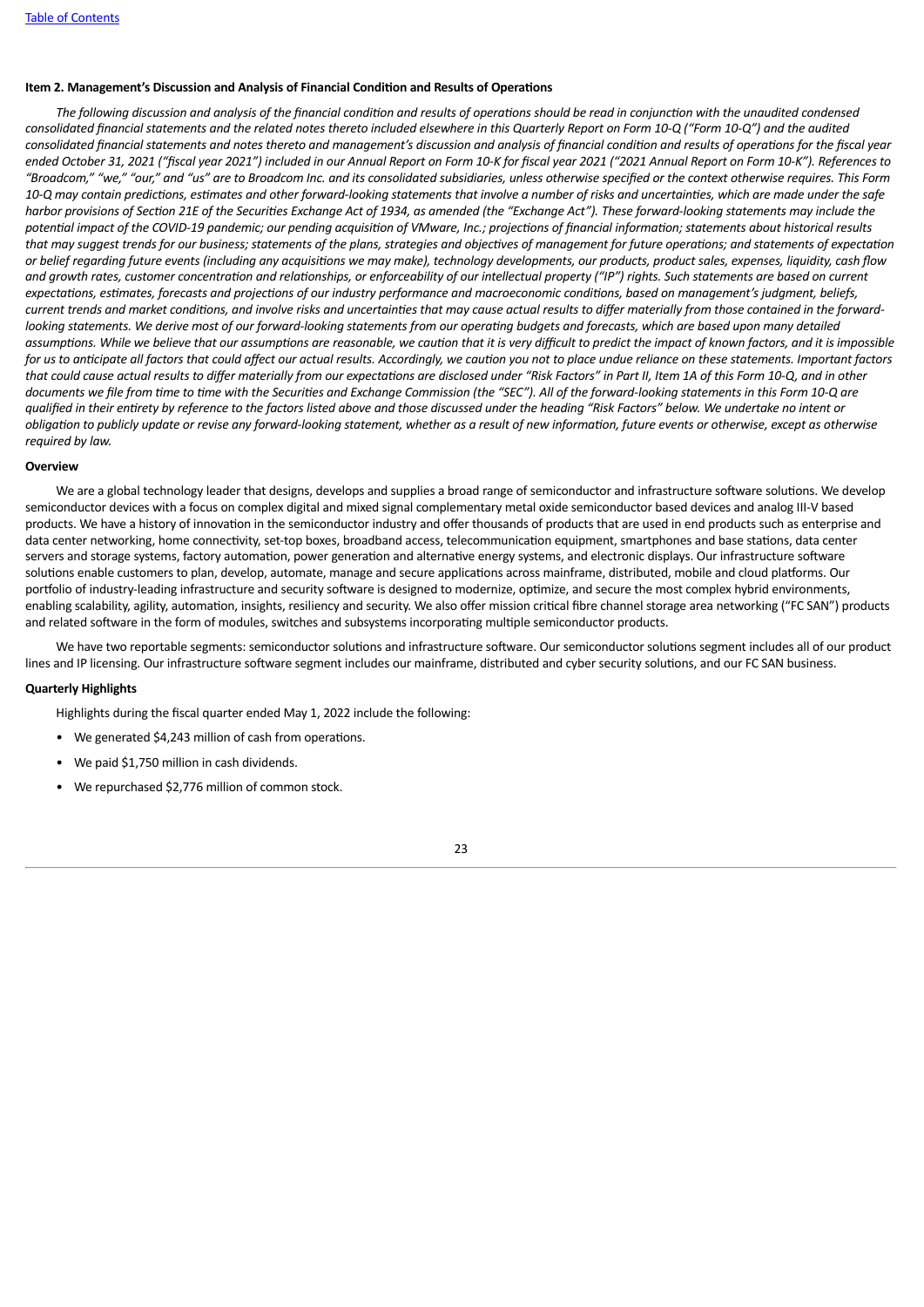#### *Pending Acquisition of VMware, Inc.*

On May 26, 2022, we entered into an Agreement and Plan of Merger (the "VMware Merger Agreement") to acquire all of the outstanding shares of VMware, Inc. ("VMware") in a cash-and-stock transaction (the "VMware Merger") that values VMware at approximately \$61 billion, based on the closing price of Broadcom common stock on May 25, 2022. In addition, we will assume \$8 billion of VMware net debt.

Under the terms of the VMware Merger Agreement, each share of VMware common stock issued and outstanding immediately prior to the effective time of the VMware Merger will be indirectly converted into the right to receive, at the election of the holder of such share of VMware common stock, either \$142.50 in cash, without interest, or 0.2520 shares of Broadcom common stock. The stockholder election will be subject to proration, such that the total number of shares of VMware common stock entitled to receive cash and the total number of shares of VMware common stock entitled to receive Broadcom common stock, will, in each case, be equal to 50% of the aggregate number of shares of VMware common stock issued and outstanding immediately prior to the effective time of the VMware Merger.

We will assume all outstanding VMware restricted stock unit awards and performance stock unit awards held by continuing employees. The assumed awards will be converted into restricted stock unit awards for shares of Broadcom common stock. All outstanding in-the-money VMware stock options and restricted stock unit awards held by non-employee directors will be accelerated and converted into the right to receive cash and shares of Broadcom common stock, in equal parts.

Effective upon the effective time of the VMware Merger, one member of the VMware Board of Directors, to be mutually agreed by us and VMware, will be added to our Board of Directors.

In connection with the execution of the VMware Merger Agreement, we entered into a commitment letter on May 26, 2022, with certain financial institutions that committed to provide, subject to the terms and conditions of the commitment letter, a senior unsecured bridge facility in an aggregate principal amount of \$32 billion.

The VMware Merger, which is expected to be completed in our fiscal year ending October 29, 2023, is subject to satisfaction or waiver of customary closing conditions, including adoption of the VMware Merger Agreement by VMware stockholders, the expiration or termination of the waiting period under the Hart-Scott-Rodino Antitrust Improvement Act of 1976 (the "HSR Act") and clearance under the antitrust laws of the European Union and certain other jurisdictions, and the effectiveness of a registration statement on Form S-4 to be filed by us. We and VMware each have termination rights under the VMware Merger Agreement and, under specified circumstances, upon termination of the agreement, we and VMware would be required to pay the other a termination fee of \$1.5 billion (or, in certain circumstances, VMware's termination fee would be \$750 million).

#### **COVID-19 Update**

In response to the ongoing COVID-19 pandemic and the various resulting government directives, we have taken extensive measures to protect the health and safety of our employees and contractors at our facilities. We modified our workplace practices globally, which resulted in some of our employees working remotely for an extended period of time and some of whom are still working remotely. While we have implemented personal safety measures at all of our facilities where our employees are working on site, we may need to modify our business practices and policies. We continue to monitor the implications of the COVID-19 pandemic on our business, as well as our customers' and suppliers' businesses.

The demand environment for our semiconductor products was consistent with our expectations for the second quarter of our fiscal year ending October 30, 2022 ("fiscal year 2022"), with continued investments by enterprises, hyperclouds and service providers in technologies and solutions to support remote or hybrid tele-work and learning arising from COVID-19, as well as the transition to office re-openings. While we continue to see robust demand in this area and record profitability driven by the supply imbalance, the macroeconomic environment remains uncertain and it may not be sustainable over the longer term. We continue to experience various constraints in our supply chain due to the pandemic, including with respect to wafers and substrates. While supply lead times have stabilized, we continue to have difficulties in obtaining some necessary components and inputs in a timely manner to meet increased demand. To date, the impact of COVID-19 on the demand environment for our software products has been limited.

We have also taken various actions to de-risk our business in light of the ongoing uncertainty and strengthen our balance sheet, including closely managing working capital and our debt instruments.

Overall, in light of the changing nature and continuing uncertainty around the COVID-19 pandemic, our ability to predict the impact of COVID-19 on our business in future periods remains limited. The effects of the pandemic on our business are unlikely to be fully realized, or reflected in our financial results, until future periods.

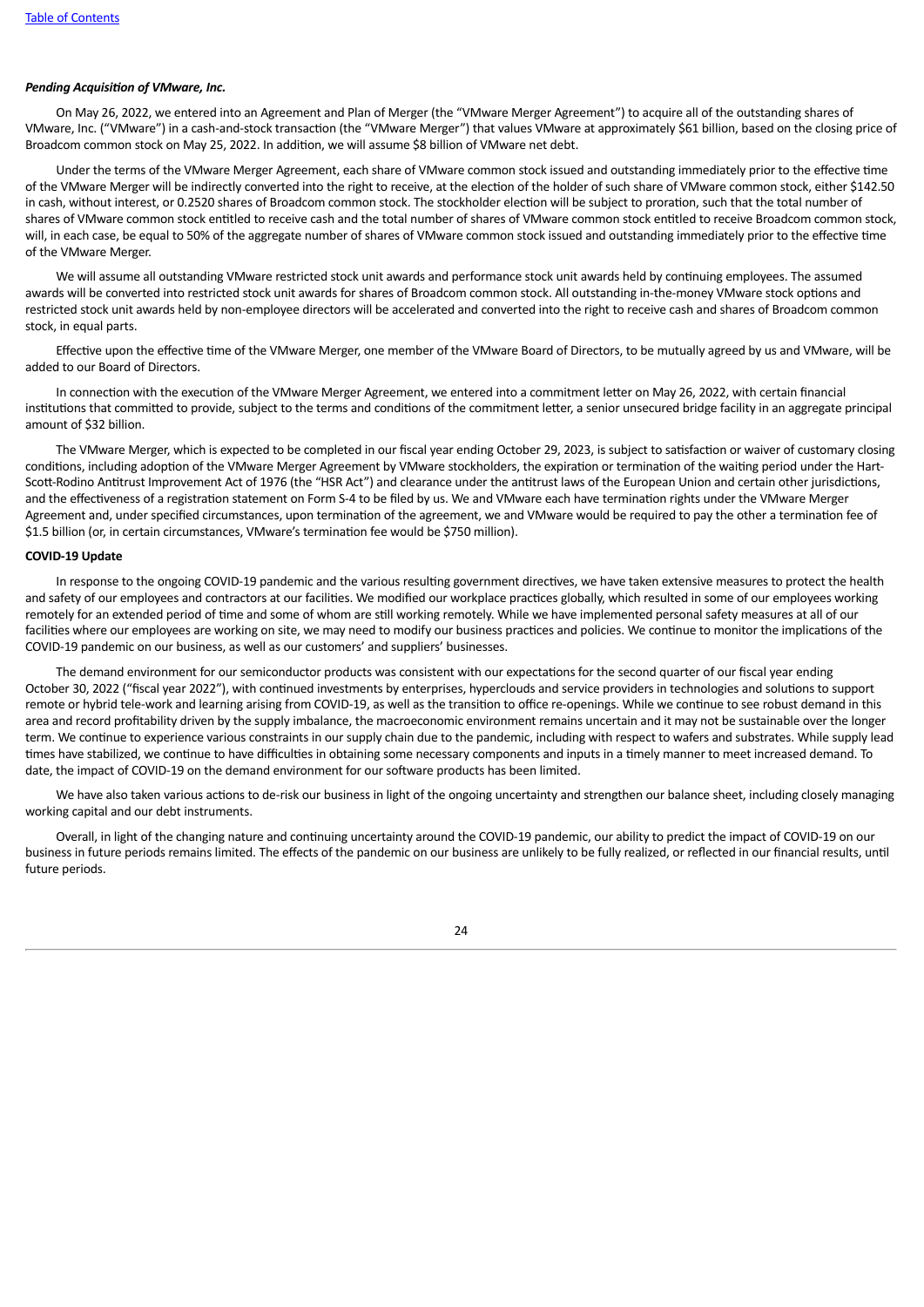### **Critical Accounting Estimates**

The preparation of financial statements in accordance with generally accepted accounting principles in the United States requires us to make estimates and assumptions that affect the reported amounts of assets and liabilities and disclosure of contingent assets and liabilities at the date of the financial statements and the reported amounts of revenue and expenses during the reporting period. We base our estimates and assumptions on current facts, historical experience and various other factors that we believe to be reasonable under the circumstances, the results of which form the basis for making judgments about the carrying values of assets and liabilities and the accrual of costs and expenses that are not readily apparent from other sources. Our actual financial results may differ materially and adversely from our estimates. Our critical accounting estimates are those that affect our historical financial statements materially and involve difficult, subjective or complex judgments by management. Those estimates include revenue recognition, business combinations, valuation of goodwill and longlived assets, inventory valuation, income taxes, retirement and post-retirement benefit plan assumptions, stock-based compensation expense, and employee bonus programs.

There were no significant changes in our critical accounting estimates during the two fiscal quarters ended May 1, 2022 compared to those previously disclosed in "Critical Accounting Estimates" in "Management's Discussion and Analysis of Financial Condition and Results of Operations" included in the 2021 Annual Report on Form 10-K.

### **Results of Operations**

### Fiscal Quarter and Two Fiscal Quarters Ended May 1, 2022 Compared to Fiscal Quarter and Two Fiscal Quarters Ended May 2, 2021

The following tables set forth our results of operations for the periods presented:

| <b>Fiscal Quarter Ended</b> |                |    |                |                |                                  |  |  |  |  |  |
|-----------------------------|----------------|----|----------------|----------------|----------------------------------|--|--|--|--|--|
|                             | May 1,<br>2022 |    | May 2,<br>2021 | May 1,<br>2022 | May 2,<br>2021                   |  |  |  |  |  |
| (In millions)               |                |    |                |                |                                  |  |  |  |  |  |
|                             |                |    |                |                |                                  |  |  |  |  |  |
|                             |                |    |                |                |                                  |  |  |  |  |  |
| \$                          | 6,417          | \$ | 4,983          | 79 %           | 75 %                             |  |  |  |  |  |
|                             | 1,686          |    | 1,627          | 21             | 25                               |  |  |  |  |  |
|                             | 8,103          |    | 6,610          | 100            | 100                              |  |  |  |  |  |
|                             |                |    |                |                |                                  |  |  |  |  |  |
|                             | 1,798          |    | 1,548          | 22             | 24                               |  |  |  |  |  |
|                             | 158            |    | 151            | $\overline{2}$ | 2                                |  |  |  |  |  |
|                             | 707            |    | 853            | 9              | 13                               |  |  |  |  |  |
|                             | $\mathbf{1}$   |    | 1              |                |                                  |  |  |  |  |  |
|                             | 2,664          |    | 2,553          | 33             | 39                               |  |  |  |  |  |
|                             | 5,439          |    | 4,057          | 67             | 61                               |  |  |  |  |  |
|                             | 1,261          |    | 1,238          | 16             | 19                               |  |  |  |  |  |
|                             | 368            |    | 325            | $\overline{4}$ | 5                                |  |  |  |  |  |
|                             | 398            |    | 494            | 5              |                                  |  |  |  |  |  |
|                             | 18             |    | 25             |                |                                  |  |  |  |  |  |
|                             | 2,045          |    | 2,082          | 25             | 31                               |  |  |  |  |  |
|                             | 3,394          |    | 1,975          | 42 %           | 30 %                             |  |  |  |  |  |
|                             |                |    |                |                | (As a percentage of net revenue) |  |  |  |  |  |

### 25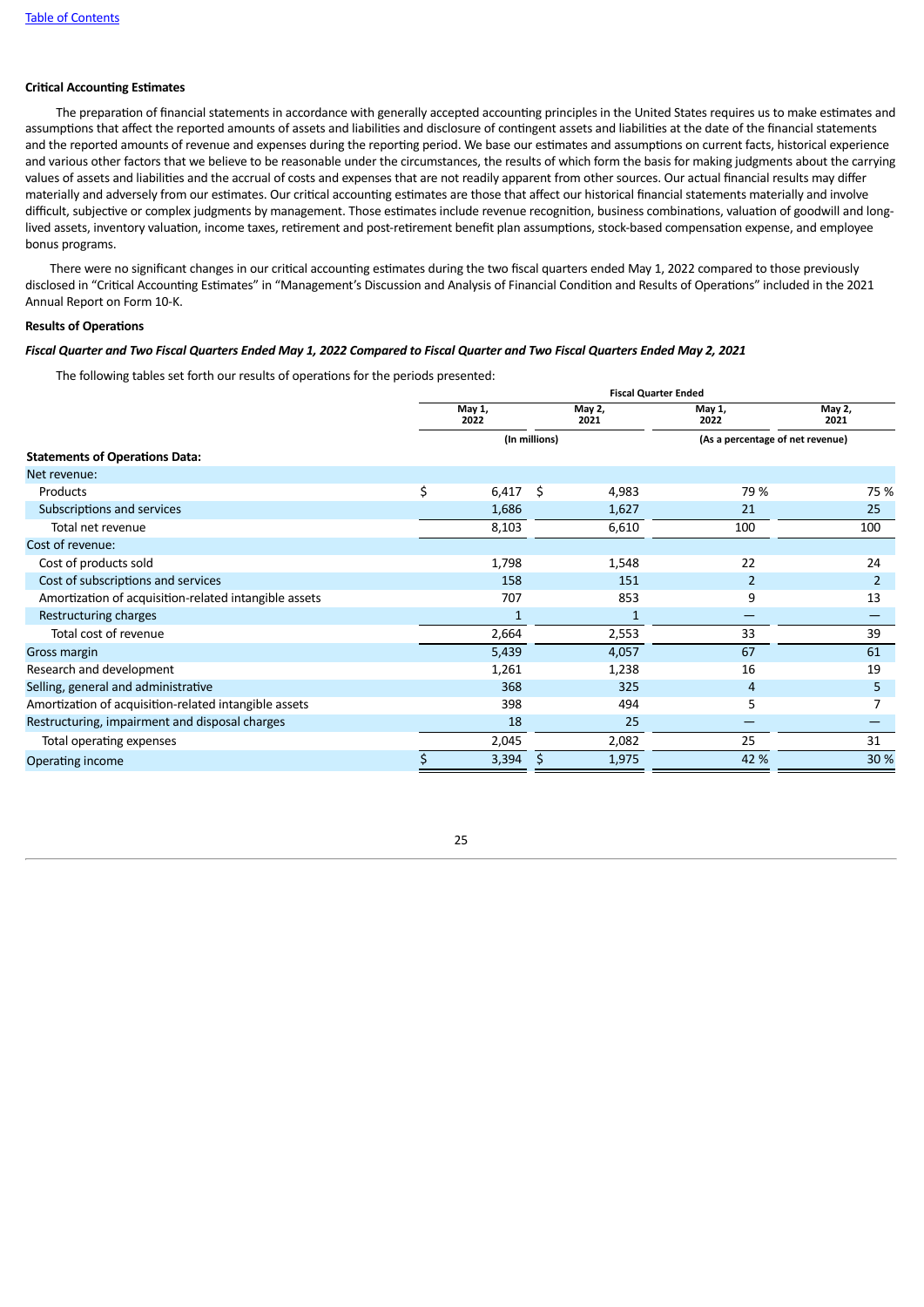|                                                       |                | <b>Two Fiscal Quarters Ended</b> |    |                |                                  |                |  |  |  |  |  |  |
|-------------------------------------------------------|----------------|----------------------------------|----|----------------|----------------------------------|----------------|--|--|--|--|--|--|
|                                                       | May 1,<br>2022 |                                  |    | May 2,<br>2021 | May 1,<br>2022                   | May 2,<br>2021 |  |  |  |  |  |  |
|                                                       |                | (In millions)                    |    |                | (As a percentage of net revenue) |                |  |  |  |  |  |  |
| <b>Statements of Operations Data:</b>                 |                |                                  |    |                |                                  |                |  |  |  |  |  |  |
| Net revenue:                                          |                |                                  |    |                |                                  |                |  |  |  |  |  |  |
| Products                                              | \$             | 12,470                           | \$ | 10,064         | 79 %                             | 76 %           |  |  |  |  |  |  |
| Subscriptions and services                            |                | 3,339                            |    | 3,201          | 21                               | 24             |  |  |  |  |  |  |
| Total net revenue                                     |                | 15,809                           |    | 13,265         | 100                              | 100            |  |  |  |  |  |  |
| Cost of revenue:                                      |                |                                  |    |                |                                  |                |  |  |  |  |  |  |
| Cost of products sold                                 |                | 3,567                            |    | 3,220          | 23                               | 25             |  |  |  |  |  |  |
| Cost of subscriptions and services                    |                | 314                              |    | 293            | $\overline{2}$                   | $\overline{2}$ |  |  |  |  |  |  |
| Amortization of acquisition-related intangible assets |                | 1,437                            |    | 1,727          | 9                                | 13             |  |  |  |  |  |  |
| Restructuring charges                                 |                | 3                                |    | 16             |                                  |                |  |  |  |  |  |  |
| Total cost of revenue                                 |                | 5,321                            |    | 5,256          | 34                               | 40             |  |  |  |  |  |  |
| Gross margin                                          |                | 10,488                           |    | 8,009          | 66                               | 60             |  |  |  |  |  |  |
| Research and development                              |                | 2,467                            |    | 2,449          | 16                               | 18             |  |  |  |  |  |  |
| Selling, general and administrative                   |                | 689                              |    | 664            | $\overline{4}$                   | 5              |  |  |  |  |  |  |
| Amortization of acquisition-related intangible assets |                | 795                              |    | 988            | 5                                |                |  |  |  |  |  |  |
| Restructuring, impairment and disposal charges        |                | 35                               |    | 96             |                                  |                |  |  |  |  |  |  |
| Total operating expenses                              |                | 3,986                            |    | 4,197          | 25                               | 31             |  |  |  |  |  |  |
| Operating income                                      |                | 6,502                            | \$ | 3,812          | 41 %                             | 29 %           |  |  |  |  |  |  |

#### *Net Revenue*

A relatively small number of customers account for a significant portion of our net revenue. Direct sales to WT Microelectronics Co., Ltd., a distributor, accounted for 17% and 20% of our net revenue for the fiscal quarter and two fiscal quarters ended May 1, 2022, respectively, and 17% and 18% of our net revenue for the fiscal quarter and two fiscal quarters ended May 2, 2021, respectively.

We believe aggregate sales to our top five end customers, through all channels, accounted for approximately 35% of our net revenue for each of the fiscal quarter and two fiscal quarters ended May 1, 2022 and May 2, 2021. We believe aggregate sales to Apple Inc., through all channels, accounted for approximately 20% of our net revenue for each of the fiscal quarter and two fiscal quarters ended May 1, 2022 and May 2, 2021. We expect to continue to experience significant customer concentration in future periods. The loss of, or significant decrease in demand from, any of our top five end customers could have a material adverse effect on our business, results of operations and financial condition.

From time to time, some of our key semiconductor customers place large orders or delay orders, causing our quarterly net revenue to fluctuate significantly. This is particularly true of our wireless products as fluctuations may be magnified by the timing of launches, and seasonal variations in sales, of mobile handsets. The ongoing COVID-19 pandemic and related uncertainties and supply imbalance have caused and may continue to cause our net revenue to fluctuate significantly and impact our results of operations, as discussed above.

26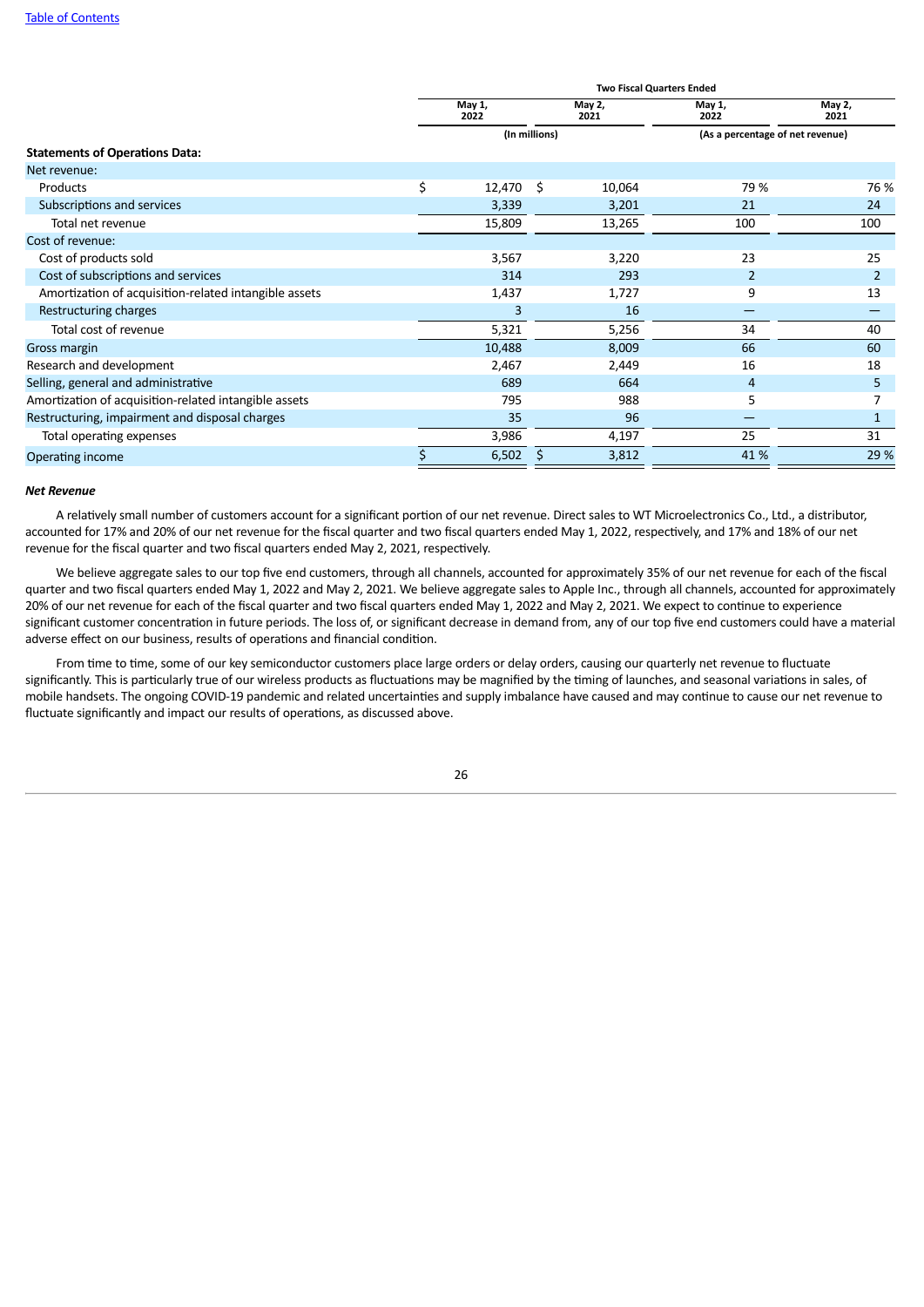The following tables set forth net revenue by segment for the periods presented:

|                         |    | <b>Fiscal Quarter Ended</b> |      |             |     |                       | <b>Two Fiscal Quarters Ended</b> |                                   |                             |             |                                  |           |                                  |                |  |  |  |  |  |  |  |  |
|-------------------------|----|-----------------------------|------|-------------|-----|-----------------------|----------------------------------|-----------------------------------|-----------------------------|-------------|----------------------------------|-----------|----------------------------------|----------------|--|--|--|--|--|--|--|--|
| Net Revenue by Segment  |    | May 1, 2022                 |      | May 2, 2021 |     | \$ Change<br>% Change |                                  | May 1, 2022                       |                             | May 2, 2021 |                                  | \$ Change | % Change                         |                |  |  |  |  |  |  |  |  |
|                         |    |                             |      |             |     |                       |                                  | (In millions, except percentages) |                             |             |                                  |           |                                  |                |  |  |  |  |  |  |  |  |
| Semiconductor solutions | S. | 6,229                       | - \$ | 4,820       | - S | 1,409                 | $29\%$ \$                        |                                   | 12,102                      | - S         | 9,728                            | - S       | 2,374                            | 24 %           |  |  |  |  |  |  |  |  |
| Infrastructure software |    | 1,874                       |      | 1,790       |     | 84                    | 5 %                              |                                   | 3,707                       |             | 3,537                            |           | 170                              | 5 %            |  |  |  |  |  |  |  |  |
| Total net revenue       |    | 8,103                       |      | 6,610       |     | 1,493                 | 23 %                             |                                   | 15,809                      |             | 13,265                           |           | 2,544                            | 19 %           |  |  |  |  |  |  |  |  |
|                         |    |                             |      |             |     |                       |                                  |                                   | <b>Fiscal Quarter Ended</b> |             |                                  |           | <b>Two Fiscal Quarters Ended</b> |                |  |  |  |  |  |  |  |  |
| Net Revenue by Segment  |    |                             |      |             |     |                       |                                  | May 1,<br>2022                    |                             |             | May 2,<br>2021                   |           | May 1,<br>2022                   | May 2,<br>2021 |  |  |  |  |  |  |  |  |
|                         |    |                             |      |             |     |                       |                                  |                                   |                             |             | (As a percentage of net revenue) |           |                                  |                |  |  |  |  |  |  |  |  |
| Semiconductor solutions |    |                             |      |             |     |                       |                                  |                                   | 77 %                        |             | 73 %                             |           | 77 %                             | 73 %           |  |  |  |  |  |  |  |  |
| Infrastructure software |    |                             |      |             |     |                       |                                  |                                   | 23                          |             | 27                               |           | 23                               | 27             |  |  |  |  |  |  |  |  |
| Total net revenue       |    |                             |      |             |     |                       |                                  |                                   | 100 %                       |             | 100 %                            |           | 100 %                            | 100 %          |  |  |  |  |  |  |  |  |

Net revenue from our semiconductor solutions segment increased in the fiscal quarter and two fiscal quarters ended May 1, 2022 compared to the prior year fiscal periods due to on-going strong product demand, primarily for networking, server storage and broadband products. Net revenue from our infrastructure software segment increased in the fiscal quarter and two fiscal quarters ended May 1, 2022 compared to the prior year fiscal periods primarily due to higher demand for our mainframe solutions.

### *Gross Margin*

Gross margin was \$5,439 million, or 67% of net revenue, for the fiscal quarter ended May 1, 2022 compared to \$4,057 million, or 61% of net revenue, for the fiscal quarter ended May 2, 2021, and \$10,488 million, or 66% of net revenue, for the two fiscal quarters ended May 1, 2022 compared to \$8,009 million, or 60% of net revenue, for the two fiscal quarters ended May 2, 2021.

The increases were primarily due to lower amortization of acquisition-related intangible assets and improved profitability within our semiconductor solutions segment.

#### *Research and Development Expense*

Research and development expense increased \$23 million, or 2%, and \$18 million, or 1%, for the fiscal quarter and two fiscal quarters ended May 1, 2022, respectively, compared to the prior year fiscal periods. The increases were primarily due to higher variable employee compensation expense and engineering project costs, partially offset by lower stock-based compensation expense reflecting the full vesting of certain equity awards.

#### *Selling, General and Administrative Expense*

Selling, general and administrative expense increased \$43 million, or 13%, and \$25 million, or 4%, for the fiscal quarter and two fiscal quarters ended May 1, 2022, respectively, compared to the prior year fiscal periods. The increases were primarily due to higher variable employee compensation expense and sales initiatives.

#### *Amortization of Acquisition-Related Intangible Assets*

Amortization of acquisition-related intangible assets recognized in operating expenses decreased \$96 million, or 19%, and \$193 million, or 20%, for the fiscal quarter and two fiscal quarters ended May 1, 2022, respectively, compared to the prior year fiscal periods. The decreases were primarily due to lower amortization of certain intangible assets from our acquisition of CA, Inc.

### *Restructuring, Impairment and Disposal Charges*

Restructuring, impairment and disposal charges recognized in operating expenses decreased \$7 million, or 28%, and \$61 million, or 64%, for the fiscal quarter and two fiscal quarters ended May 1, 2022, respectively, compared to the prior year fiscal periods. The decreases were primarily due to lower employee termination costs and lease and other exit costs in the current year fiscal periods following the completion of key restructuring activities from acquisitions.

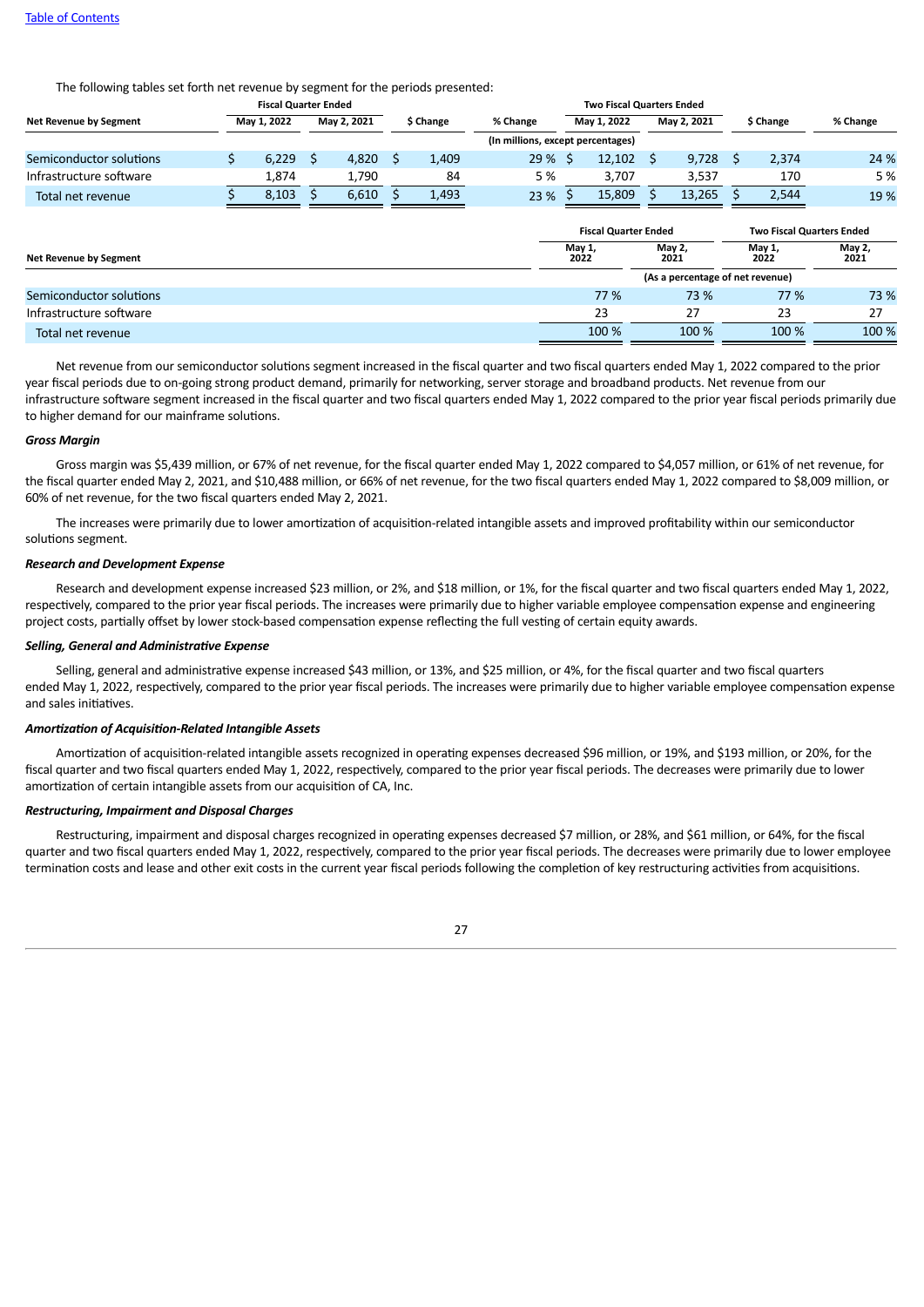### *Stock-Based Compensation Expense*

Total stock-based compensation expense was \$386 million and \$773 million for the fiscal quarter and two fiscal quarters ended May 1, 2022, respectively, compared to \$425 million and \$869 million for the fiscal quarter and two fiscal quarters ended May 2, 2021, respectively. The decreases primarily reflect the full vesting of certain equity awards and the effect of forfeitures.

The following table sets forth the total unrecognized compensation cost related to unvested stock-based awards outstanding and expected to vest as of May 1, 2022, which we expect to recognize over the remaining weighted-average service period of 3.0 years.

| <b>Fiscal Year:</b> |  | <b>Unrecognized Compensation</b><br>Cost, Net of Expected<br>Forfeitures |  |  |
|---------------------|--|--------------------------------------------------------------------------|--|--|
|                     |  | (In millions)                                                            |  |  |
| 2022 (remainder)    |  | 750                                                                      |  |  |
| 2023                |  | 1,186                                                                    |  |  |
| 2024                |  | 804                                                                      |  |  |
| 2025                |  | 467                                                                      |  |  |
| 2026                |  | 102                                                                      |  |  |
| Total               |  | 3,309                                                                    |  |  |

During the first quarter of fiscal year ended November 3, 2019 ("fiscal year 2019"), our Compensation Committee approved a broad-based program of multi-year equity grants of time- and market-based restricted stock units (the "Multi-Year Equity Awards") in lieu of our annual employee equity awards historically granted on March 15 of each year. Each Multi-Year Equity Award vests on the same basis as four annual grants made March 15 of each year, beginning in fiscal year 2019, with successive four-year vesting periods. We recognize stock-based compensation expense related to the Multi-Year Equity Awards from the grant date through their respective vesting date, ranging from 4 years to 7 years.

### *Segment Operating Results*

|                                    | <b>Fiscal Quarter Ended</b> |  |                |  |           | <b>Two Fiscal Quarters Ended</b>  |  |             |  |             |           |          |
|------------------------------------|-----------------------------|--|----------------|--|-----------|-----------------------------------|--|-------------|--|-------------|-----------|----------|
| <b>Operating Income by Segment</b> | May 1,<br>2022              |  | May 2,<br>2021 |  | \$ Change | % Change                          |  | May 1, 2022 |  | May 2, 2021 | \$ Change | % Change |
|                                    |                             |  |                |  |           | (In millions, except percentages) |  |             |  |             |           |          |
| Semiconductor solutions            | 3.626                       |  | 2,547          |  | 1.079     | 42 % \$                           |  | 6,975       |  | 5,108       | 1,867     | 37 %     |
| Infrastructure software            | 1,313                       |  | 1,255          |  | 58        | 5 %                               |  | 2,620       |  | 2.474       | 146       | 6 %      |
| Unallocated expenses               | (1, 545)                    |  | (1,827)        |  | 282       | $(15)$ %                          |  | (3,093)     |  | (3,770)     | 677       | (18)%    |
| Total operating income             | 3,394                       |  | 1.975          |  | 1,419     | 72 %                              |  | 6,502       |  | 3,812       | 2,690     | 71 %     |

Operating income from our semiconductor solutions segment increased in the fiscal quarter and two fiscal quarters ended May 1, 2022 compared to the prior year fiscal periods, primarily due to higher net revenue due to on-going strong product demand, primarily for networking, server storage and broadband products, and improved profitability. Operating income from our infrastructure software segment increased in the fiscal quarter and two fiscal quarters ended May 1, 2022 compared to the prior year fiscal periods, primarily due to higher demand for our mainframe solutions.

Unallocated expenses include amortization of acquisition-related intangible assets; stock-based compensation expense; restructuring, impairment and disposal charges; acquisition-related costs; and other costs that are not used in evaluating the results of, or in allocating resources to, our segments. Unallocated expenses decreased 15% and 18% for the fiscal quarter and two fiscal quarters ended May 1, 2022, respectively, compared to the prior year fiscal periods primarily due to lower amortization of acquisition-related intangible assets.

### *Non-Operating Income and Expenses*

*Interest expense.* Interest expense was \$518 million and \$925 million for the fiscal quarter and two fiscal quarters ended May 1, 2022, respectively, compared to \$466 million and \$1,036 million for the fiscal quarter and two fiscal quarters ended May 2, 2021, respectively. The increase in the fiscal quarter ended May 1, 2022 was primarily due to higher losses on extinguishment of debt related to debt transactions. The decrease in two fiscal quarters ended May 1, 2022 was primarily due to lower losses on extinguishment of debt. We expect to incur additional interest expense in future periods as a result of term loan indebtedness associated with future acquisitions, including the pending VMware Merger.

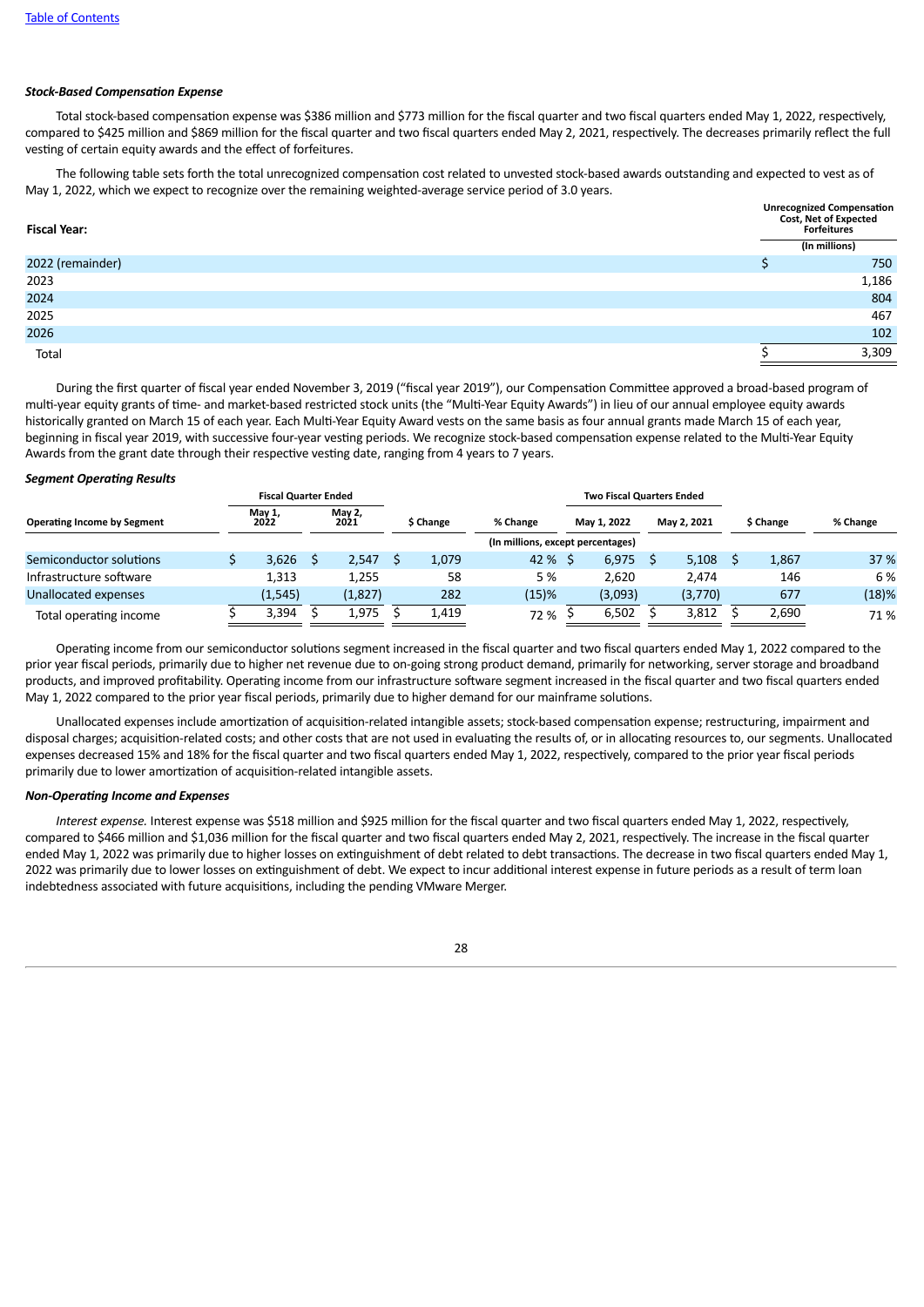*Other income (expense), net.* Other income (expense), net, includes interest income, gains or losses on investments, foreign currency remeasurement and other miscellaneous items. Other expense, net, was \$86 million and \$100 million for the fiscal quarter and two fiscal quarters ended May 1, 2022, respectively, compared to other expense, net of \$23 million and other income, net of \$94 million for the fiscal quarter and two fiscal quarters ended May 2, 2021, respectively. The changes were primarily due to changes in investment gains or losses.

*Provision for (benefit from) income taxes.* The provision for income taxes was \$200 million and \$415 million for the fiscal quarter and two fiscal quarters ended May 1, 2022, respectively, compared to the benefit from income taxes of \$7 million and \$1 million for the fiscal quarter and two fiscal quarters ended May 2, 2021, respectively. The provision for income taxes in the current year fiscal periods was primarily driven by income before income taxes, offset by a shift in jurisdictional mix of income and expenses, and excess tax benefits from stock-based awards. The benefit from income taxes in the prior year fiscal periods was due to excess tax benefits from stock-based awards and the recognition of gross unrecognized tax benefits as a result of lapses of statutes of limitations and audit settlements, substantially offset by income tax expense arising from operations.

#### **Liquidity and Capital Resources**

The following section discusses our principal liquidity and capital resources as well as our principal liquidity requirements and uses of cash. Our cash and cash equivalents are maintained in highly liquid investments with remaining maturities of 90 days or less at the time of purchase. We believe our cash equivalents are liquid and accessible.

Our primary sources of liquidity as of May 1, 2022 consisted of: (i) \$9,005 million in cash and cash equivalents, (ii) cash we expect to generate from operations and (iii) available capacity under our \$7.5 billion unsecured revolving credit facility (the "Revolving Facility"). In addition, we may also generate cash from the sale of assets and debt or equity financing from time to time.

Our short-term and long-term liquidity requirements primarily arise from: (i) business acquisitions and investments we may make from time to time, including the pending VMware Merger, (ii) working capital requirements, (iii) research and development and capital expenditure needs, (iv) cash dividend payments (if and when declared by our Board of Directors), (v) interest and principal payments related to our \$41,227 million of outstanding indebtedness, (vi) share repurchases, and (vii) payment of income taxes. Our ability to fund these requirements will depend, in part, on our future cash flows, which are determined by our future operating performance and, therefore, subject to prevailing global macroeconomic conditions and financial, business and other factors, some of which are beyond our control. We expect a slight increase in capital expenditures in fiscal year 2022 as compared to fiscal year 2021. Our debt and liquidity needs will also increase as a result of the pending VMware Merger. We intend to fund the cash portion of the consideration with \$32 billion in new, fully committed debt financing.

We believe that our cash and cash equivalents on hand, cash flows from operations, the Revolving Facility, as well as the committed debt funding related to the pending VMware Merger, will provide sufficient liquidity to operate our business and fund our current and assumed obligations for at least the next 12 months. For additional information regarding our cash requirement from contractual obligations and indebtedness, see Note 10. "Commitments and Contingencies" and Note 6. "Borrowings" in Part I, Item 1 of this Form 10-Q.

From time to time, we engage in discussions with third parties regarding potential acquisitions of, or investments in, businesses, technologies and product lines. Any such transaction, or evaluation of potential transactions, could require significant use of our cash and cash equivalents, or require us to increase our borrowings to fund such transactions. If we do not have sufficient cash to fund our operations or finance growth opportunities, including acquisitions, or unanticipated capital expenditures, our business and financial condition could suffer. In such circumstances, we may also seek to obtain new debt or equity financing. However, we cannot assure you that such additional financing will be available on terms acceptable to us or at all. Our ability to service our senior unsecured notes and any other indebtedness we may incur will depend on our ability to generate cash in the future. We may also elect to sell additional debt or equity securities for reasons other than those specified above.

In addition, we may, at any time and from time to time, seek to retire or purchase our outstanding debt through cash tenders and/or exchanges for equity or debt, in open-market purchases, privately negotiated transactions or otherwise. Such tenders, exchanges or purchases, if any, will be upon such terms and at such prices as we may determine, and will depend on prevailing market conditions, our liquidity requirements, contractual restrictions and other factors. The amounts involved may be material.

### *Working Capital*

Working capital decreased to \$7,900 million at May 1, 2022 from \$10,305 million at October 31, 2021. The decrease was primarily attributable to the following:

• Cash and cash equivalents decreased to \$9,005 million at May 1, 2022 from \$12,163 million at October 31, 2021,

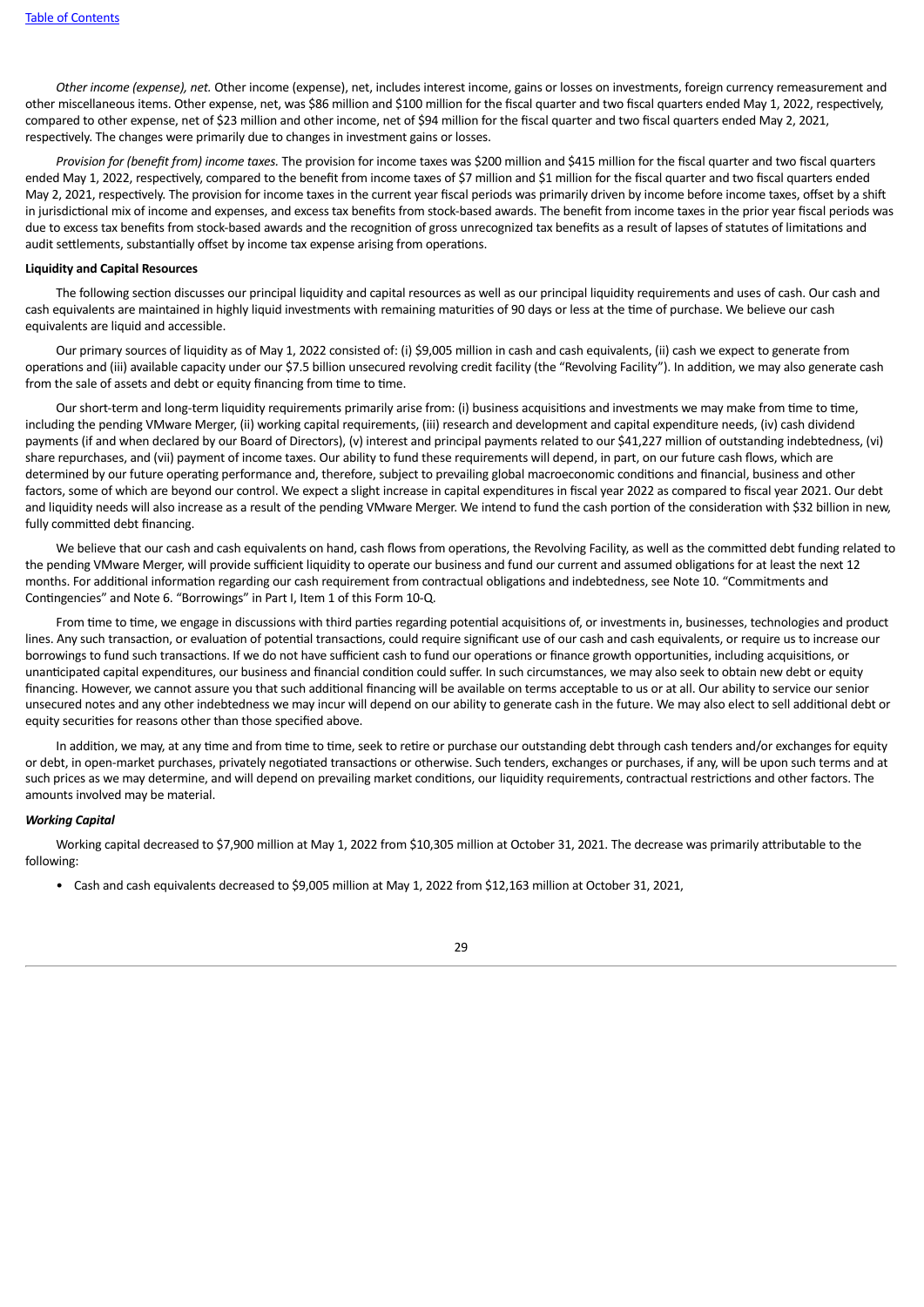primarily due to \$5,500 million of common stock repurchases, \$3,514 million of dividend payments, \$2,352 million of debt payments, and \$889 million of employee withholding tax payments related to net settled equity awards. These decreases were partially offset by \$7,729 million in net cash provided by operating activities and \$1,935 million in proceeds from long-term borrowings.

• Other current liabilities increased to \$4,788 million at May 1, 2022 from \$3,839 million at October 31, 2021, primarily due to increases in contract liabilities and interest payable.

These decreases in working capital were offset in part by the following:

- Accounts receivable increased to \$3,083 million at May 1, 2022 from \$2,071 million at October 31, 2021, primarily due to revenue linearity and less receivables sold through factoring arrangements.
- Inventory increased to \$1,668 million at May 1, 2022 from \$1,297 million at October 31, 2021, primarily to support customer demand and due to higher material costs.
- Employee compensation and benefits decreased to \$751 million at May 1, 2022 from \$1,066 million at October 31, 2021, primarily due to the timing of employee bonus plan payments.

#### *Capital Returns*

|                                                                      | <b>Two Fiscal Quarters Ended</b>     |  |                |  |
|----------------------------------------------------------------------|--------------------------------------|--|----------------|--|
|                                                                      | May 1,<br>2022                       |  | May 2,<br>2021 |  |
|                                                                      | (In millions, except per share data) |  |                |  |
| Cash dividends declared and paid per share to common stockholders    | $8.20\quad$ \$                       |  | 7.20           |  |
| Cash dividends declared and paid to common stockholders              | $3.365$ \$                           |  | 2.945          |  |
| Cash dividends declared and paid per share to preferred stockholders | 40.00                                |  | 40.00          |  |
| Cash dividends declared and paid to preferred stockholders           | 149                                  |  | 150            |  |
| Stock repurchases                                                    | $5,500$ \$                           |  |                |  |

Pursuant to a \$10 billion stock repurchase program authorized by our Board of Directors in December 2021, we repurchased and retired approximately 9 million shares of our common stock at a weighted average price of \$602.53 during the two fiscal quarters ended May 1, 2022.

In May 2022, our Board of Directors authorized another stock repurchase program to repurchase up to an additional \$10 billion of our common stock from time to time through December 31, 2023. Repurchases under our stock repurchase programs may be made through a variety of methods, including open market or privately negotiated purchases. The timing and amount of shares repurchased will depend on the stock price, business and market conditions, corporate and regulatory requirements, alternative investment opportunities, acquisition opportunities and other factors. We are not obligated to repurchase any specific amount of shares of common stock, and the stock repurchase programs may be suspended or terminated at any time.

During the two fiscal quarters ended May 1, 2022 and May 2, 2021, we paid approximately \$889 million and \$686 million, respectively, in employee withholding taxes due upon the vesting of net settled equity awards. We withheld approximately 2 million shares of common stock from employees in connection with such net share settlements during each of the two fiscal quarters ended May 1, 2022 and May 2, 2021.

*Cash Flows*

|                                           | <b>Two Fiscal Quarters Ended</b> |               |                |  |  |
|-------------------------------------------|----------------------------------|---------------|----------------|--|--|
|                                           | May 1,<br>2022                   |               | May 2,<br>2021 |  |  |
|                                           |                                  | (In millions) |                |  |  |
| Net cash provided by operating activities | $7,729$ \$                       |               | 6,682          |  |  |
| Net cash used in investing activities     | (619)                            |               | (248)          |  |  |
| Net cash used in financing activities     | (10, 268)                        |               | (4,534)        |  |  |
| Net change in cash and cash equivalents   | (3, 158)                         |               | 1,900          |  |  |
|                                           |                                  |               |                |  |  |

### *Operating Activities*

Cash provided by operating activities consisted of net income adjusted for certain non-cash and other items and changes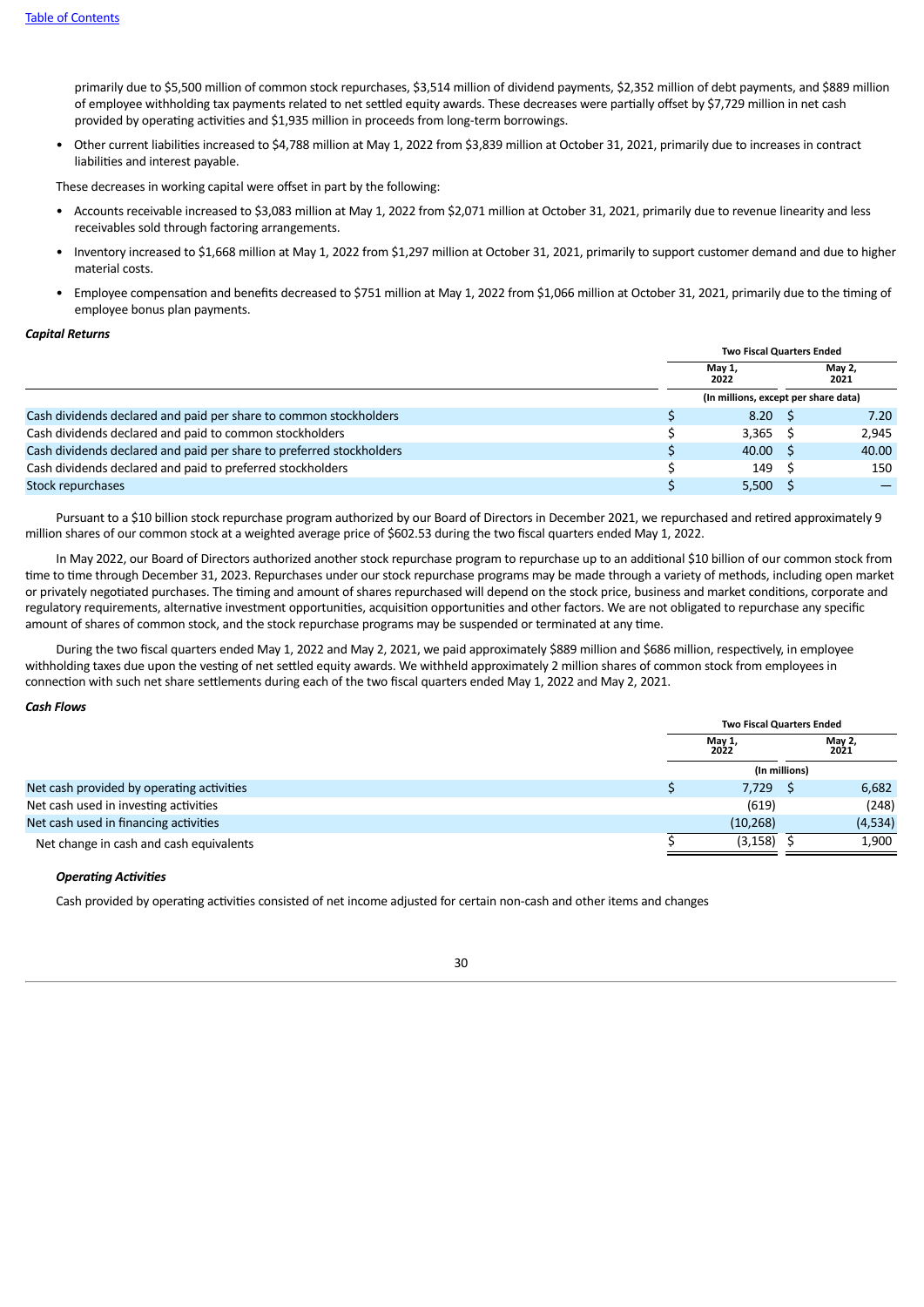in assets and liabilities. The \$1,047 million increase in cash provided by operations during the two fiscal quarters ended May 1, 2022 compared to the prior year fiscal period was due to \$2,191 million higher net income, offset by a \$62 million decrease in amortization of intangible assets and stock-based compensation and other adjustments, as well as a \$1,082 million decrease resulting from changes in operating assets and liabilities.

#### *Investing Activities*

Cash flows from investing activities primarily consisted of cash used for acquisitions, investments and capital expenditures. The \$371 million increase in cash used in investing activities during the two fiscal quarters ended May 1, 2022 compared to the prior year fiscal period was primarily due to a \$226 million increase in cash paid for acquisitions as well as \$200 million investment purchases.

### *Financing Activities*

Cash flows from financing activities primarily consisted of proceeds and payments related to our stock repurchases, dividend payments, long-term borrowings and employee withholding tax payments related to net settled equity awards. The \$5,734 million increase in cash used in financing activities during the two fiscal quarters ended May 1, 2022 compared to the prior year fiscal period was primarily due to \$5,500 million in common stock repurchases, a \$419 million increase in dividend payments and a \$203 million increase in employee withholding tax payments related to net settled equity awards, offset in part by a \$412 million change in net borrowing activities.

#### **Accounting Changes and Recent Accounting Standards**

For a description of accounting changes and recent accounting standards, including the expected dates of adoption and estimated effects, if any, in our condensed consolidated financial statements, see Note 1. "Overview, Basis of Presentation and Significant Accounting Policies" in Part I, Item 1 of this Form 10- Q.

#### <span id="page-32-0"></span>**Item 3. Quantitative and Qualitative Disclosures About Market Risk**

There have been no material changes in market risk from the information presented in Part II, Item 7A. "Quantitative and Qualitative Disclosures About Market Risk," in the 2021 Annual Report on Form 10-K, except as disclosed below.

#### *Interest Rate Risk*

As of May 1, 2022, we had \$41.2 billion in principal amount of debt outstanding. The carrying amount of the debt was \$39.4 billion, and the estimated aggregate fair value of debt was \$36.5 billion. As of May 1, 2022, a hypothetical 50 basis points increase or decrease in market interest rates would change the fair value of debt, by a decrease or increase of approximately \$1.7 billion. However, this hypothetical change in interest rates would not impact the interest expense on our debt as we only had fixed rate senior notes outstanding.

#### <span id="page-32-1"></span>**Item 4. Controls and Procedures**

(a) *Evaluation of Disclosure Controls and Procedures.* Our management, with the participation of our Chief Executive Officer ("CEO") and Chief Financial Officer ("CFO"), evaluated the effectiveness of our disclosure controls and procedures as of May 1, 2022. We maintain disclosure controls and procedures that are designed to ensure that information required to be disclosed in our Exchange Act filings is properly and timely recorded, processed, summarized and reported. These disclosure controls and procedures are also intended to ensure that information is accumulated and communicated to our management, including our CEO and CFO, as appropriate, to allow timely decisions regarding required disclosures. Based on this evaluation, our CEO and CFO concluded that, as of May 1, 2022, our disclosure controls and procedures were effective at the reasonable assurance level.

In designing and evaluating our disclosure controls and procedures, our management recognizes that any controls and procedures, no matter how well designed and operated, can provide only reasonable assurance of achieving their objectives, and management necessarily applies its judgment in evaluating the cost-benefit relationship of possible controls and procedures.

<span id="page-32-2"></span>(b) *Changes in Internal Control over Financial Reporting.* There was no change in our internal control over financial reporting identified in connection with the evaluation required by Rules 13a-15(d) and 15d-15(d) of the Exchange Act that occurred during the period covered by this report that has materially affected, or is reasonably likely to materially affect, our internal control over financial reporting. Although we have modified our workplace practices globally due to the COVID-19 pandemic, resulting in some of our employees working remotely for an extended period of time and some of whom are still working remotely, this has not meaningfully affected our internal controls over financial reporting. We are continually monitoring and assessing the COVID-19 situation on our internal controls to minimize the impact on their design and operating effectiveness.

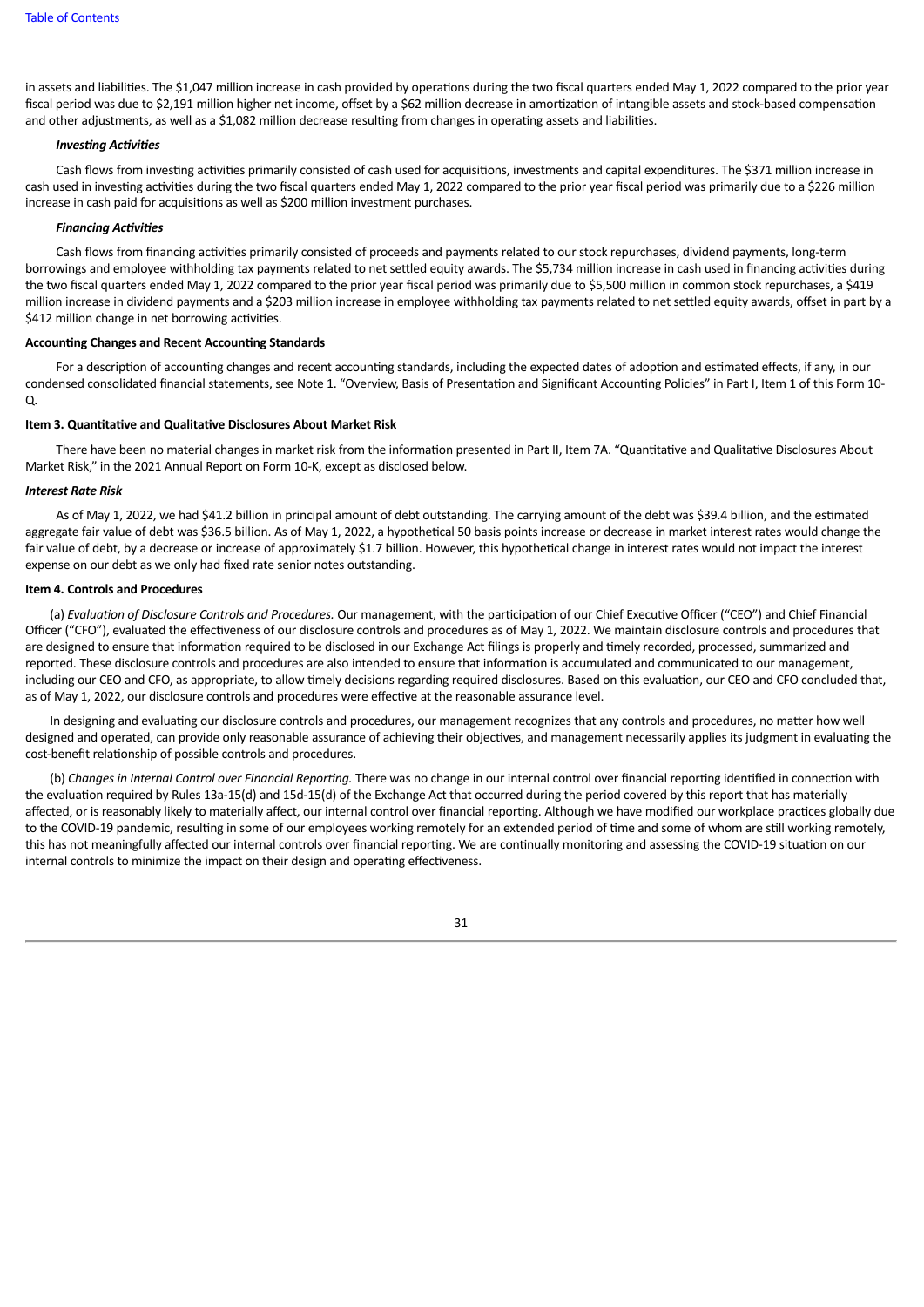### **PART II — OTHER INFORMATION**

### <span id="page-33-0"></span>**Item 1. Legal Proceedings**

The information set forth under Note 10. "Commitments and Contingencies" included in Part I, Item 1 of this Form 10-Q, is incorporated herein by reference. For additional discussion of certain risks associated with legal proceedings, see "Risk Factors" immediately below.

### <span id="page-33-1"></span>**Item 1A. Risk Factors**

Our business, operations and financial results are subject to various risks and uncertainties, including those described below, that could adversely affect our business, financial condition, results of operations, cash flows, and the trading price of our common stock and preferred stock. Many of the following risks and uncertainties are, and will continue to be, exacerbated by the COVID-19 pandemic and any worsening of the global business and economic environment as a result. The following material factors, among others, could cause our actual results to differ materially from historical results and those expressed in forwardlooking statements made by us or on our behalf in filings with the SEC, press releases, communications with investors and oral statements.

### **Risk Factors Summary**

The following is a summary of the principal risks that could adversely affect our business, operations and financial results.

### *Risks Related to Our Business*

- The ongoing COVID-19 pandemic continues to disrupt normal business activity.
- The majority of our sales come from a small number of customers and a reduction in demand or loss of one or more of our significant customers may adversely affect our business.
- Dependence on contract manufacturing and suppliers of critical components within our supply chain may adversely affect our ability to bring products to market.
- We purchase a significant amount of the materials used in our products from a limited number of suppliers.
- Our business is subject to various governmental regulations and trade restrictions. Compliance with these regulations may cause us to incur significant expense and, if we fail to maintain compliance, we may be forced to cease manufacture and distribution of certain products or subjected to administrative proceedings and civil or criminal penalties.
- Adverse global economic conditions could have a negative effect on us.
- We operate in the highly cyclical semiconductor industry.
- Global political and economic conditions and other factors related to our international operations could adversely affect us.
- We are subject to risks associated with our distributors and other channel partners, including product inventory levels and product sell-through.
- Our dependence on senior management and if we are unable to attract and retain qualified personnel, we may not be able to execute our business strategy effectively.
- The failure to complete or realize the expected benefits of our acquisition of VMware may adversely affect our business and our stock price.
- We may pursue acquisitions, investments, joint ventures and dispositions, which could adversely affect our results of operations.
- We may be involved in legal proceedings, including IP, securities litigation, and employee-related claims.
- Our operating results are subject to substantial quarterly and annual fluctuations.
- Failure to adjust our manufacturing and supply chain to accurately meet customer demand could adversely affect our results of operations.
- Winning business in the semiconductor solutions industry is subject to a lengthy process that often requires us to incur significant expense, from which we may ultimately generate no revenue.
- Competition in our industries could prevent us from growing our revenue.
- A prolonged disruption of our manufacturing facilities, research and development facilities, warehouses or other significant operations, or those of our suppliers, could have a material adverse effect on us.
- We may be unable to maintain appropriate manufacturing capacity or product yields at our own manufacturing facilities.

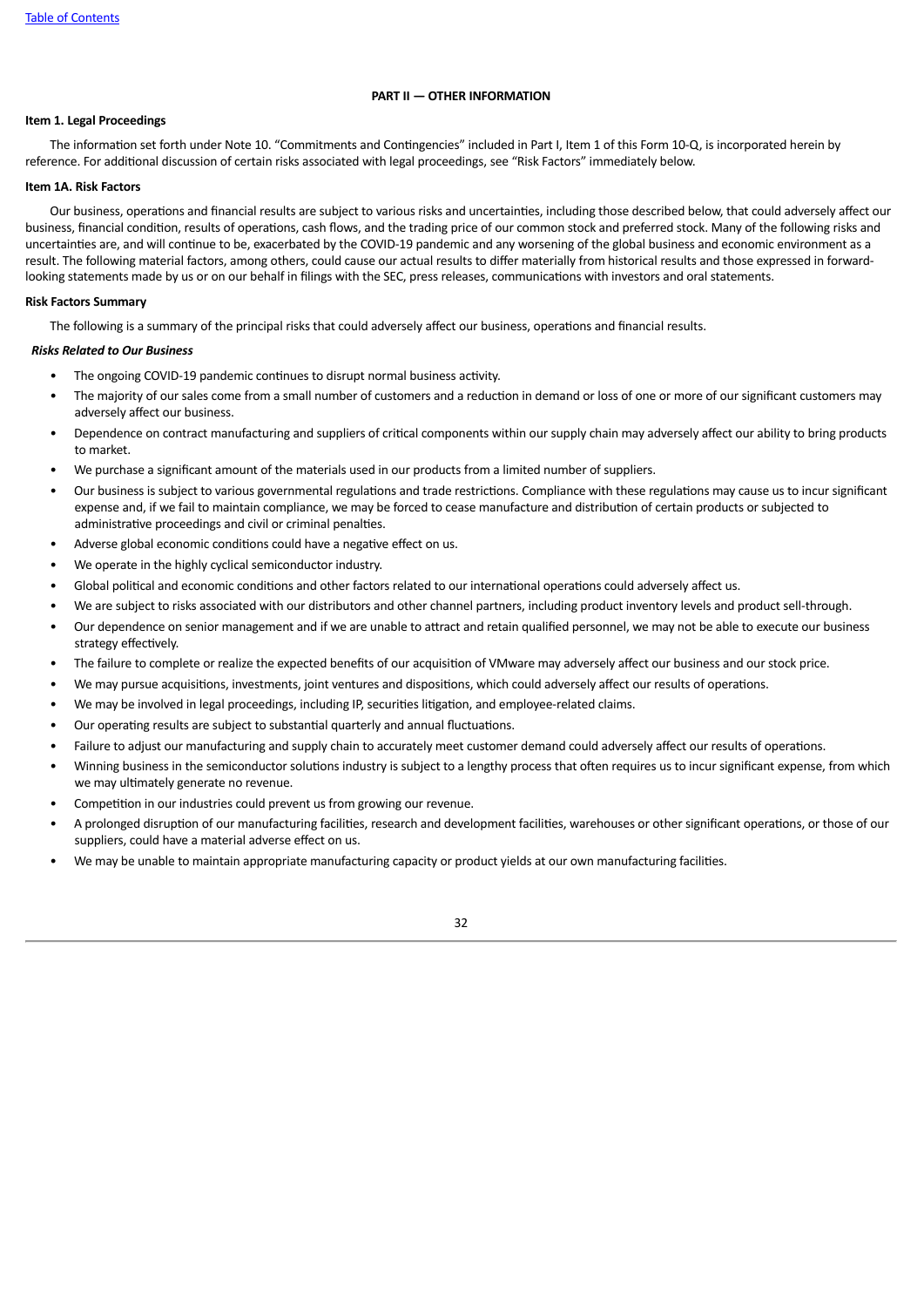- An impairment of the confidentiality, integrity, or availability of our information technology ("IT") systems, or those of one or more of our corporate infrastructure vendors, could have a material adverse effect on our business.
- Our ability to maintain or improve gross margin.
- Our ability to protect the significant amount of IP in our business.
- Incompatibility of our software products with operating environments, platforms, or third-party products, demand for our products and services could decrease.
- Failure to enter into software license agreements on a satisfactory basis could adversely affect us.
- Licensed third party software used in our products may not be available to us in the future, which may delay product development and production or cause us to incur additional expense.
- Use of open source code sources, which, under certain circumstances could materially adversely affect us.
- Failure of our software products to manage and secure IT infrastructures and environments could have a material adverse effect on our business.
- We are subject to warranty claims, product recalls and product liability.
- The complexity of our products could result in unforeseen delays or expense or undetected defects or bugs.
- We make substantial investments in research and development and unsuccessful investments could materially adversely affect our business, financial condition and results of operations.
- We collect, use, store, or otherwise process personal information, which subjects us to privacy and data security laws and contractual commitments, and our actual or perceived failure to comply with such laws and commitments could harm our business.
- We are subject to environmental, health and safety laws, which could increase our costs, restrict our operations and require expenditures.
- Social and environmental responsibility regulations, policies and provisions, as well as customer and investor demands, may make our supply chain more complex and may adversely affect our relationships with customers and investors.
- The average selling prices of semiconductor products in our markets have often decreased rapidly and may do so in the future.
- Fluctuations in foreign exchange rates could result in losses.

### *Risks Relating to Taxes*

- Changes in tax legislation or policies could materially impact our financial position and results of operations.
- Our corporate income taxes could significantly increase if we are unable to maintain our tax concessions or if our assumptions and interpretations regarding tax laws and concessions prove to be incorrect.
- Our income taxes and overall cash tax costs are affected by a number of factors that could materially, adversely affect financial results.

### *Risks Relating to Our Indebtedness*

- Our substantial indebtedness could adversely affect our financial health and our ability to execute our business strategy.
- The instruments governing our indebtedness impose certain restrictions on our business.
- Servicing our debt requires a significant amount of cash, and we may not have sufficient cash flows from our business to pay our substantial debt.

### *Risks Relating to Owning Our Common Stock*

- Volatility of our stock price could result in substantial losses for our investors as well as class action litigation against us and our management.
- The amount and frequency of our stock repurchases may fluctuate.
- A substantial amount of our stock is held by a small number of large investors.
- There can be no assurance that we will continue to declare cash dividends.

For a more complete discussion of the material risks facing our business, see below.

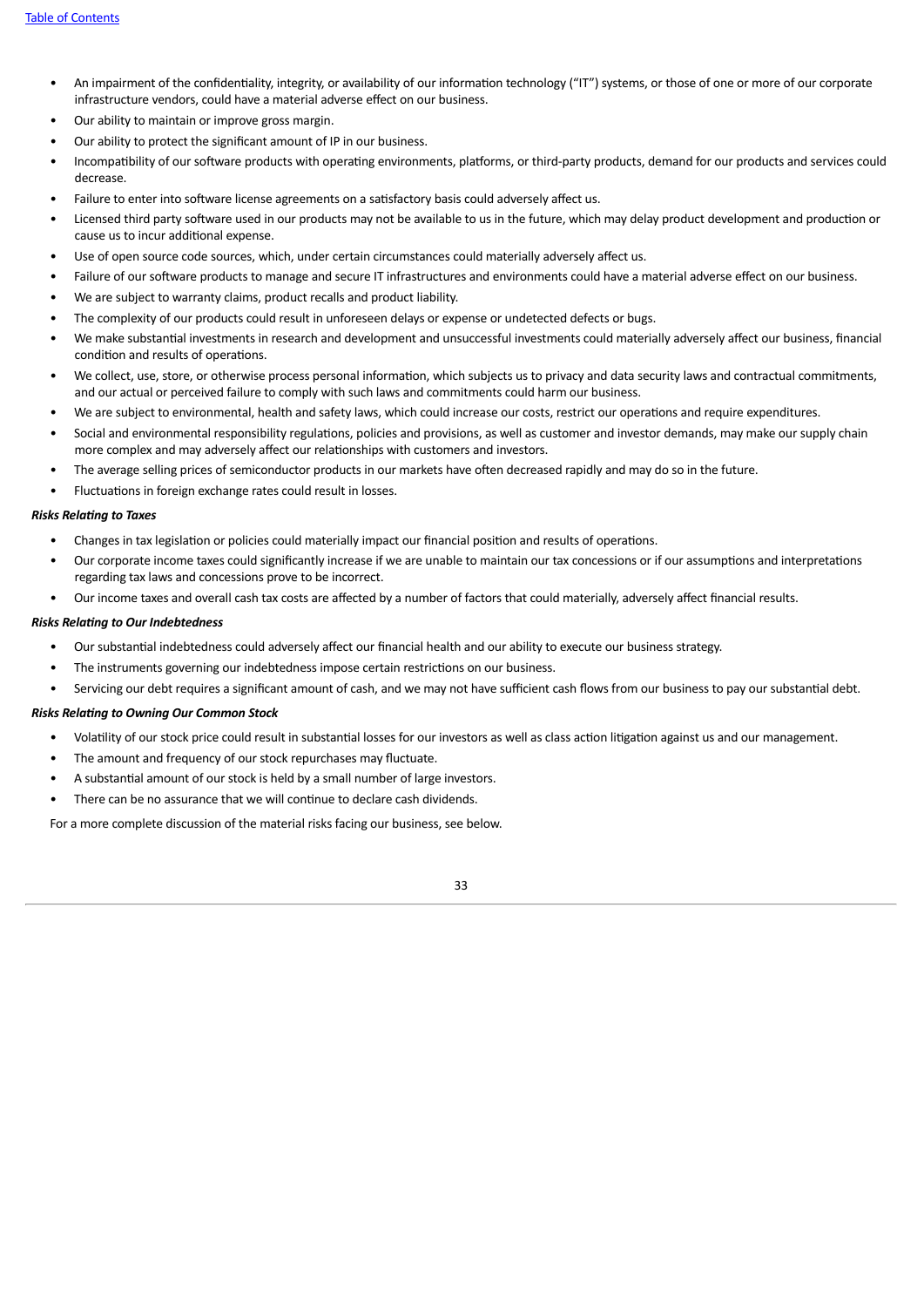#### **Risks Related to Our Business**

#### The ongoing COVID-19 pandemic continues to disrupt normal business activity, which may have an adverse effect on our results of operations.

The COVID-19 pandemic and the efforts to control it continue to disrupt, and reduce the efficiency of, normal business activities in much of the world. The pandemic has resulted in authorities around the world implementing numerous unprecedented measures such as travel restrictions, quarantines, shelter in place orders, factory and office shutdowns and vaccine mandates. These measures have impacted, and will likely continue to impact our workforce and operations, and those of our customers, contract manufacturers ("CMs"), suppliers and logistics providers.

We have been, and expect to continue, experiencing some disruption to parts of our global semiconductor supply chain, including procuring necessary components and inputs, such as wafers and substrates, in a timely fashion, with suppliers increasing lead times or placing products on allocation and raising prices. In addition, our primary warehouse and a number of our key suppliers, particularly assembly and test service providers, are in Malaysia. While our Malaysia warehouse has remained fully operational, many of the facilities of our key suppliers and other service providers were shut down or operated at reduced capacity for extended periods. This resulted in significant logistical challenges and product delays, which could recur in the event of any future closures of, or periods of reduced operations at, our warehouse or the facilities of our suppliers and providers. Any similar disruption at our Fort Collins, Colorado manufacturing facility would severely impact our ability to manufacture our film bulk acoustic resonator ("FBAR") products and adversely affect our wireless business. In addition, disruptions to commercial transportation infrastructure have increased delivery times for materials and components to our facilities, transfers of our products to our key suppliers and, in some cases, our ability to timely ship our products to customers. As a result of these supply chain disruptions, we have increased customer order lead times, placed some products on allocation and raised prices. We are also largely building semiconductor products to order as demand continues to outpace supply. This has limited and may continue to limit our ability to fulfill orders and satisfy all of the demand for our products.

In response to governmental directives and recommended safety measures, we modified our workplace practices globally, which has resulted in many of our employees working remotely for extended periods of time. Working remotely for extended periods may reduce our employees' efficiency and productivity, which may cause product development delays, hamper new product innovation, increase cyber security risks, and have other unforeseen adverse effects on our business. In addition, if a significant number of our employees, or employees and third parties performing key functions, including our Chief Executive Officer and members of our Board of Directors, become ill, our business may be further adversely impacted. While we have implemented personal safety measures at all of our facilities where our employees are working onsite, existing and new precautionary measures or modifications in our business practices and policies, may negatively impact our business or operations, especially if the spread of COVID-19 (including any variants) worsens significantly. In addition, any actions we take may not be sufficient to mitigate the risk of infection and could result in a significant number of COVID-19-related claims. Changes to state workers' compensation laws, such as those in California, may increase our potential liability for such claims. See also our risk factor "*If we are unable to attract and retain* qualified personnel, especially our engineering and technical personnel, we may not be able to execute our business strategy effectively."

While we continue to see robust demand in our semiconductor solutions segment and record profitability driven by the supply imbalance, and have seen little impact to our software business from the COVID-19 pandemic, the macroeconomic environment remains uncertain and it may not be sustainable over the longer term. In addition, if enacted, the Creating Helpful Incentives to Produce Semiconductors for America Act (the "CHIPS Act") could result in excess supply, which could lead to excess inventory and a decrease in average selling prices. The degree to which the pandemic ultimately impacts our business and results of operations will depend on future developments beyond our control, including the extent of actions to contain the virus (including any variants), availability and efficacy of the vaccines or other treatments, public acceptance of the vaccines (including boosters), and to what extent normal economic and operating conditions resume.

### The majority of our sales come from a small number of customers and a reduction in demand or loss of one or more of our significant customers may *adversely affect our business.*

We are dependent on a small number of end customers, original equipment manufacturer ("OEMs"), their respective CMs, and certain distributors for a majority of our business and revenue. For the two fiscal quarters ended May 1, 2022, sales to distributors accounted for 57% of our net revenue. We believe aggregate sales, through all channels, to Apple and our top five end customers, accounted for approximately 20% and 35%, respectively, of our net revenue for the two fiscal quarters ended May 1, 2022. This customer concentration increases the risk of quarterly fluctuations in our operating results and our sensitivity to any material, adverse developments experienced by our significant customers.

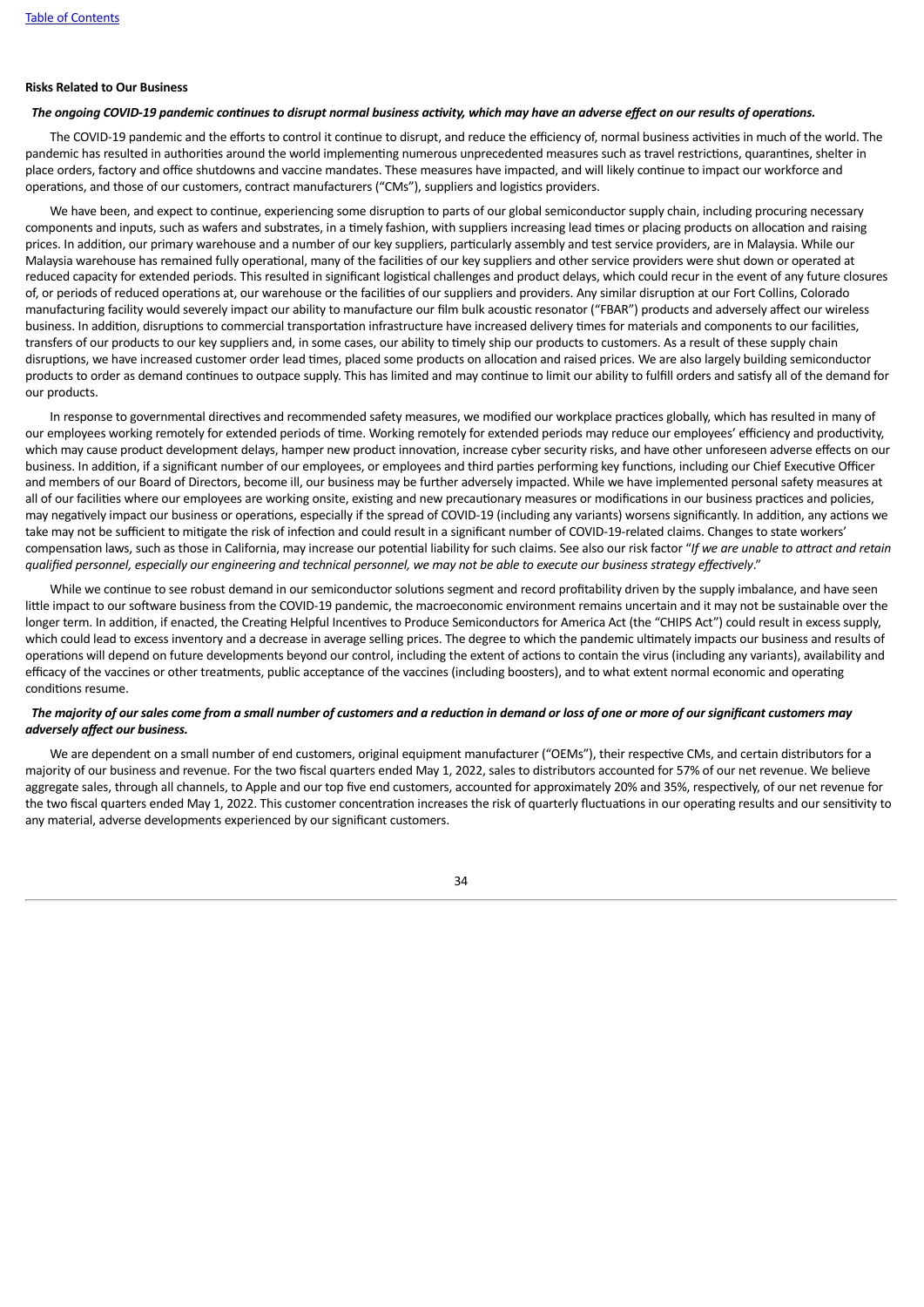Our semiconductor customers are not generally required to purchase specific quantities of products. Even when customers agree to source an agreed portion of their product needs from us, such arrangements often include pricing schedules or methodologies that apply regardless of the volume of products purchased, and those customers may not purchase the amount of product we expect. As a result, we may not generate the amount of revenue or achieve the level of profitability we expect under such arrangements. Moreover, our top customers' purchasing power has, in some cases, given them the ability to make greater demands on us with regard to pricing and contractual terms in general. We expect this trend to continue, which may adversely affect our gross margin on certain products and, should we fail to perform under these arrangements, we could also be liable for significant monetary damages.

The loss of, or any substantial reduction in sales to, any of our top customers could have a material adverse effect on our business, financial condition, results of operations and cash flows.

### Dependence on contract manufacturing and suppliers of critical components within our supply chain may adversely affect our ability to bring products to *market, damage our reputation and adversely affect our results of operations.*

We operate a primarily outsourced manufacturing business model that principally utilizes CMs, such as third-party wafer foundries and module assembly and test capabilities. Our semiconductor products require wafer manufacturers with state-of-the-art fabrication equipment and techniques, and most of our products are designed to be manufactured in a specific process, typically at one particular fab or foundry, either our own or with a particular CM.

We depend on our CMs to allocate sufficient manufacturing capacity to meet our needs, to produce products of acceptable quality at acceptable yields, and to deliver those products to us on a timely basis. We do not generally have long-term capacity commitments with our CMs and substantially all of our manufacturing services are on a purchase order basis with no minimum quantities. Further, our CMs may fail to timely develop new, advanced manufacturing processes, including transitions to smaller geometry process technologies or, from time to time, will cease to, or will become unable to, manufacture a component for us. As lead times to identify, qualify and establish reliable production at acceptable yields with a new CM is typically lengthy, there is often no readily available alternative source and there may be other constraints on our ability to change CMs. In addition, qualifying new CMs is often expensive, and they may not produce products as cost-effectively as our current suppliers.

Taiwan Semiconductor Manufacturing Company Limited ("TSMC"), one of our CMs, manufactured approximately 90% of the wafers manufactured by our CMs during the two fiscal quarters ended May 1, 2022. Our wafer requirements represent a significant portion of the total production capacity of TSMC. However, TSMC also fabricates wafers for other companies, including some of our competitors, and could choose or be required to prioritize capacity for other customers or reduce or eliminate deliveries to us on short notice. In addition, TSMC has, and may in the future, raise their prices to us.

If any of the foregoing circumstances occur, we may be unable to meet our customer demand, or to the same extent as our competitors, fail to meet our contractual obligations or forgo revenue opportunities. This has in the past damaged, and may in the future damage our relationships with our customers. This could also result in litigation for alleged failure to meet our obligations, payment of significant damages, and our net revenue could decline, adversely affecting our business, financial condition, results of operations and gross margin.

Further, any substantial disruption in the contract manufacturing services that we utilize, including TSMC's supply of wafers to us, as a result of a natural disaster, climate change, water shortages, political unrest, military conflicts, geopolitical turmoil, trade tensions, government orders, medical epidemics, such as the COVID-19 pandemic, economic instability, equipment failure or other cause, could materially harm our business, customer relationships and results of operations.

### We purchase a significant amount of the materials used in our products from a limited number of suppliers.

Our manufacturing processes and those of our CMs rely on many materials, including silicon, gallium arsenide and indium phosphide ("InP") wafers, copper lead frames, precious and rare earth metals, mold compound, ceramic packages and various chemicals and gases. During the two fiscal quarters ended May 1, 2022, we purchased approximately two-thirds of our manufacturing materials from five materials providers, some of which are single source suppliers. As certain materials are highly specialized, the lead time needed to identify and qualify a new supplier is typically lengthy and there is often no readily available alternative source. We do not generally have long-term contracts with our materials providers and substantially all of our purchases are on a purchase order basis. Suppliers may extend lead times, limit supplies, place products on allocation or increase prices due to commodity price increases, capacity constraints, inflation, or other factors, any of which could lead to interruption of supply or increased demand in the industry. For example, due to the COVID-19 pandemic, we have experienced some supply constraints and increases in prices, including with respect to wafers and substrates. Additionally, the supply of these materials may be negatively impacted by increased trade tensions between the U.S. and its trading partners, particularly China. The supply constraints have had, and may continue to have, a negative impact on our customer relationships. Further, continued supply constraints for these or any other reasons could result in loss of revenue opportunities and adversely impact our business, financial condition and results of operations.

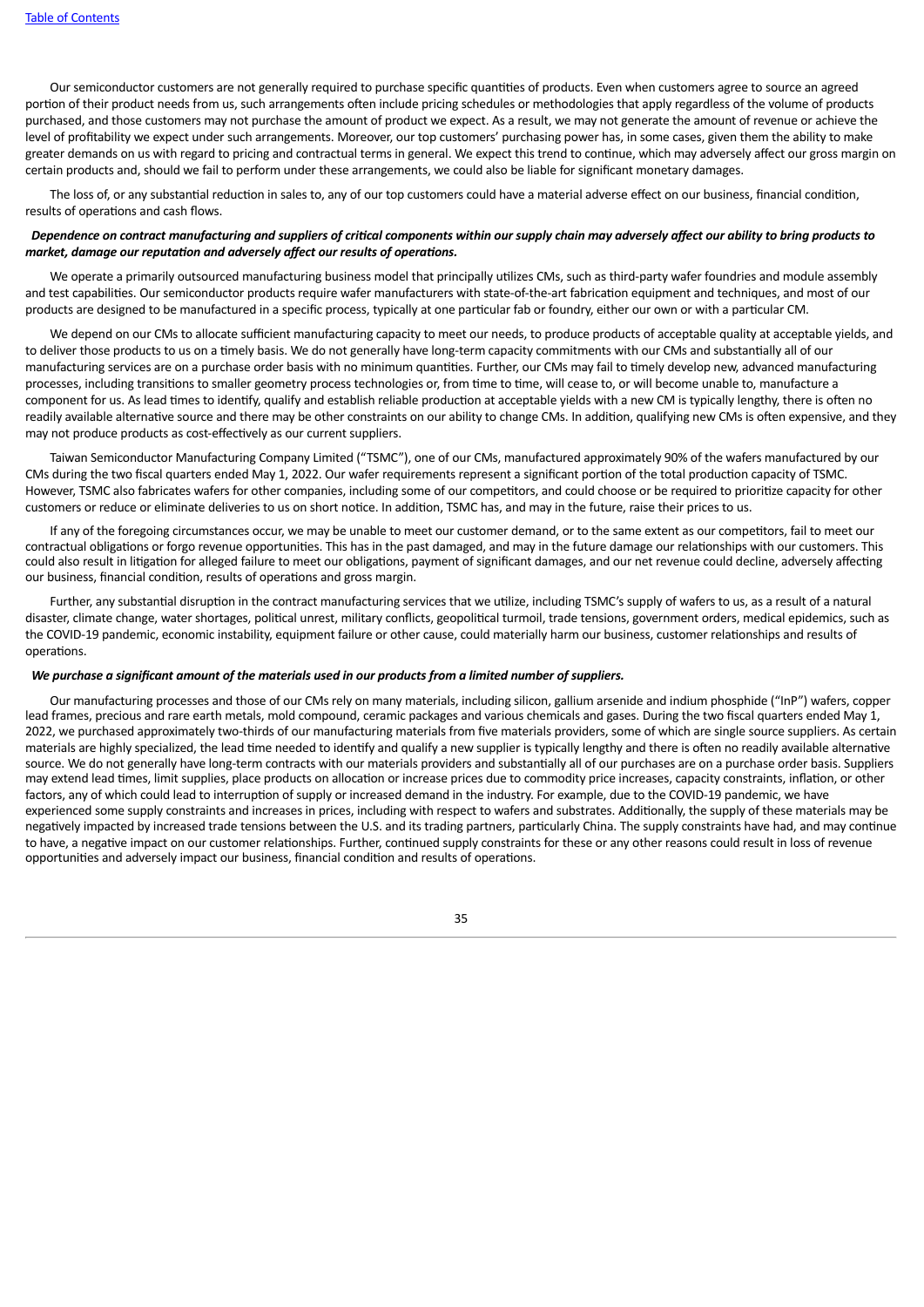### Our business is subject to various governmental regulations, and compliance with these regulations may cause us to incur significant expense. If we fail to maintain compliance with applicable regulations, we may be forced to cease the manufacture and distribution of certain products, and we could be subject to *administrative proceedings and civil or criminal penalties.*

Our business is subject to various domestic and international laws and other legal requirements, including anti-competition and import/export regulations, such as the U.S. Export Administration Regulations, and applicable executive orders. These laws, regulations and orders are complex, may change frequently and with limited notice, have generally and may continue to become more stringent over time. We may be required to incur significant expense to comply with, or to remedy violations of, these regulations. In addition, if our customers fail to comply with these regulations, we may be required to suspend sales to these customers, which could damage our reputation and negatively impact our results of operations. The U.S. government may also add companies to its restricted entity list and/or technologies to its list of prohibited exports to specific countries, which have had and will continue to have an adverse effect on our ability to sell our products and our revenue. For example, Huawei Technologies Co., Ltd., one of our customers, is subject to certain U.S. export restrictions, which has required us to suspend sales to Huawei until we obtain licenses from the U.S. Department of Commerce. We may be unable to obtain or maintain the necessary licenses to allow us to export products to them. These restrictive governmental actions and any similar measures that may be imposed on U.S. companies by other governments, especially in light of ongoing trade tensions with China, will likely limit or prevent us from doing business with certain of our customers or suppliers and harm our ability to compete effectively or otherwise negatively affect our ability to sell our products, and adversely affect our business and results of operations.

Our products and operations are also subject to regulation by U.S. and non-U.S. regulatory agencies, such as the U.S. Federal Trade Commission. From time to time, we may also be involved or required to participate in regulatory investigations or inquiries, such as the ongoing investigation by the Korean Fair Trade Commission into certain of our contracting and business practices, which may evolve into legal or other administrative proceedings. Growing public concern over concentration of economic power in corporations is likely to result in increased anti-competition legislation, regulation, administrative rule making, and enforcement activity. Involvement in regulatory investigations or inquiries, can be costly, lengthy, complex and time consuming, diverting the attention and energies of our management and technical personnel.

If any pending or future governmental investigations result in an unfavorable resolution, we could be required to cease the manufacture and sale of the subject products or technology, pay fines or disgorge profits or other payments, and/or cease certain conduct and/or modify our contracting or business practices, which could have a material adverse effect on our business, financial condition and results of operations. We may be obligated to indemnify our current or former directors or employees, or former directors or employees of companies that we have acquired, in connection with regulatory investigations. These liabilities could be substantial and may include, among other things, the cost of government, law enforcement or regulatory investigations and civil or criminal fines and penalties.

In addition, the manufacture and distribution of our semiconductors must comply with various laws and adapt to changes in regulatory requirements as they occur. For example, if a country in which our products are manufactured or sold sets technical standards that are not widely shared, it may require us to stop distributing our products commercially until they comply with such new standards, lead certain of our customers to suspend imports of their products into that country, require manufacturers in that country to manufacture products with different technical standards and disrupt cross-border manufacturing relationships, any of which could have a material adverse effect on our business, financial condition and results of operations. If we fail to comply with these requirements, we could also be required to pay civil penalties or face criminal prosecution.

### Adverse global economic conditions could have a negative effect on our business, results of operations and financial condition and liquidity.

A general slowdown in the global economy, including a recession, or in a particular region or industry, an increase in trade tensions with U.S. trading partners, inflation or a tightening of the credit markets could negatively impact our business, financial condition and liquidity. Adverse global economic conditions have from time to time caused or exacerbated significant slowdowns in the industries and markets in which we operate, which have adversely affected our business and results of operations. Macroeconomic weakness and uncertainty also make it more difficult for us to accurately forecast revenue, gross margin and expenses, and may make it more difficult to raise or refinance debt. An escalation of trade tensions between the U.S. and China has resulted in trade restrictions and increased tariffs that harm our ability to participate in Chinese markets or compete effectively with Chinese companies. Sustained uncertainty about, or worsening of, current global economic conditions and further escalation of trade tensions between the U.S. and its trading partners, especially China, and possible decoupling of the U.S. and China economies, could result in a global economic slowdown and long-term changes to global trade. Such events may also (i) cause our customers and consumers to reduce, delay or forgo technology spending, (ii) result in customers sourcing products from other suppliers not subject to such restrictions or tariffs, (iii) lead to the insolvency or

36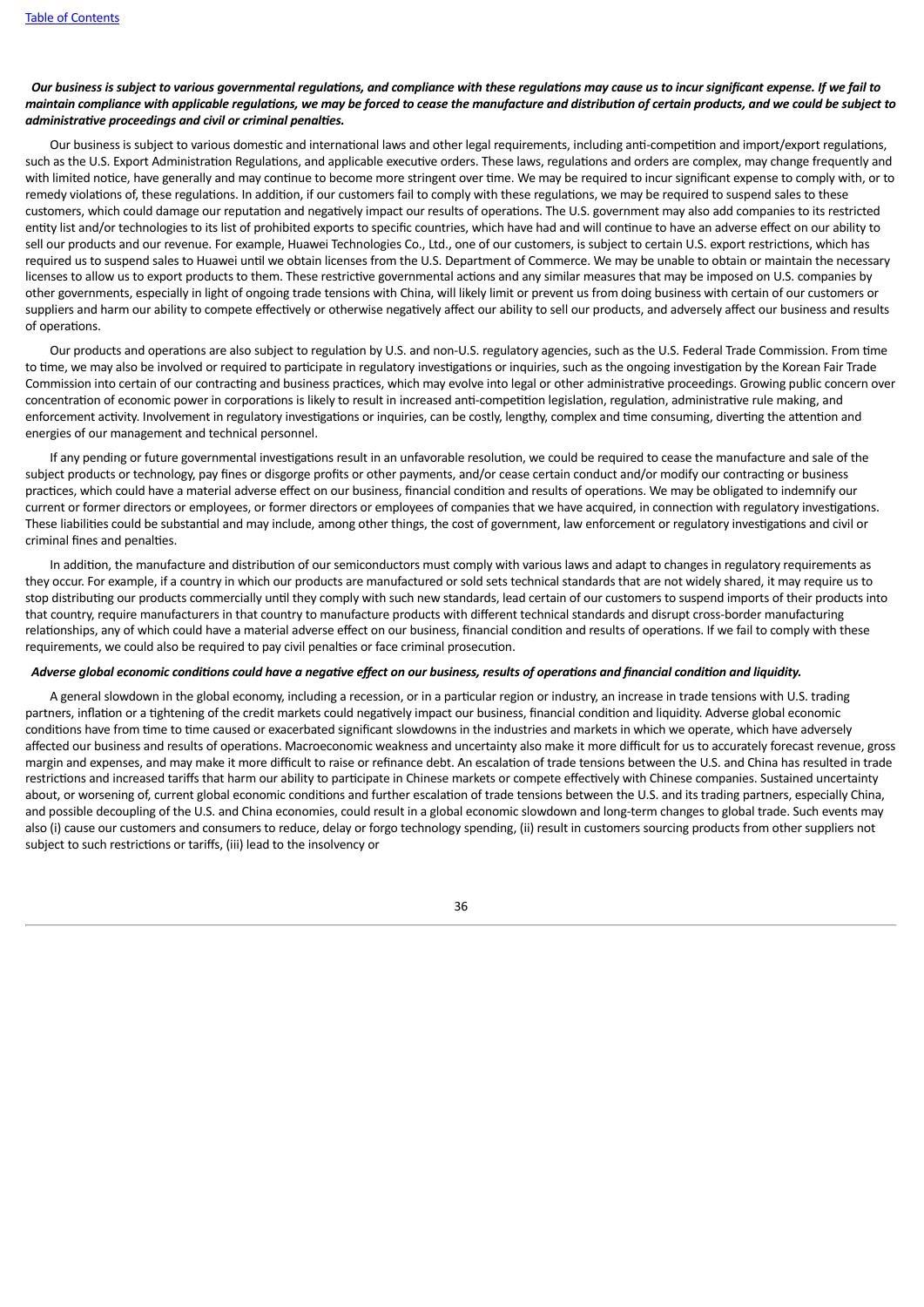consolidation of key suppliers and customers, and (iv) intensify pricing pressures. Any or all of these factors could negatively affect demand for our products and our business, financial condition and results of operations.

### *We operate in the highly cyclical semiconductor industry.*

The semiconductor industry is highly cyclical and is characterized by constant and rapid technological change and price erosion, evolving technical standards, frequent new product introductions, short product life cycles (for semiconductors and for many of the end products in which they are used) and wide fluctuations in product supply and demand. From time to time, these factors, together with changes in general economic conditions, cause significant upturns and downturns in the industry in general, and in our business in particular. The industry is still in the midst of a significant upturn due to the supply imbalance resulting in record profitability and increases in average selling prices as well as the payment by customers of other amounts like expedite fees and surcharges, which may not be sustainable in the longer term. It is possible that this current industry up-cycle will eventually be followed by a downturn, and historically, such down-cycles have been characterized by diminished demand for end-user products, high inventory levels and periods of inventory adjustment, under-utilization of manufacturing capacity, changes in revenue mix and accelerated erosion of average selling prices leading to reduced profitability and a decline in our stock price. The enactment of the CHIPS Act could also result in an increase in supply leading to excess inventory and a decrease in average selling prices. We expect our business to continue to be subject to cyclical downturns even when overall economic conditions are relatively stable. If we cannot offset industry or market downturns, our net revenue may decline and our financial condition and results of operations may suffer.

### Global political and economic conditions and other factors related to our international operations could adversely affect our business, financial condition *and results of operations.*

A majority of our products are produced, sourced and sold internationally and our international revenue represents a significant percentage of our overall revenue. In addition, as of May 1, 2022, nearly 49% of our employees were located outside the U.S. Multiple factors relating to our international operations and to particular countries in which we operate could have a material adverse effect on our business, financial condition and results of operations. These factors include:

- changes in political, regulatory, legal or economic conditions or geopolitical turmoil, including terrorism, war or political or military coups, statesponsored or politically motivated cyber-attacks, or civil disturbances or political instability foreign and domestic;
- restrictive governmental actions, such as restrictions on the transfer or repatriation of funds and foreign investments, data privacy regulations, imposition of climate change regulations, and trade protection measures, including increasing protectionism, import/export restrictions, import/export duties and quotas, trade sanctions and customs duties and tariffs, all of which have increased in recent years;
- difficulty in obtaining product distribution and support, and transportation delays;
- potential inability to localize software products for a significant number of international markets;
- difficulty in conducting due diligence with respect to business partners in certain international markets;
- public health or safety concerns, medical epidemics or pandemics, such as COVID-19, and other natural- or man-made disasters;
- nationalization of businesses and expropriation of assets; and
- changes in U.S. and foreign tax laws.

A significant legal risk associated with conducting business internationally is compliance with the various and differing laws and regulations of the many countries in which we do business. In addition, the laws in various countries are constantly evolving and may, in some cases, conflict with each other. Although our policies prohibit us, our employees and our agents from engaging in unethical business practices, there can be no assurance that all of our employees, distributors or other agents will refrain from acting in violation of our related anti-corruption or other policies and procedures. Any such violation could have a material adverse effect on our business.

### We are subject to risks associated with our distributors and other channel partners, including product inventory levels and product sell-through.

We sell our products through a direct sales force and a select network of distributors and other channel partners globally. Sales to distributors accounted for 57% of our net revenue in the two fiscal quarters ended May 1, 2022 and are subject to a number of risks, including:

• fluctuations in demand based on our distributors' product inventory levels and end customer demand;

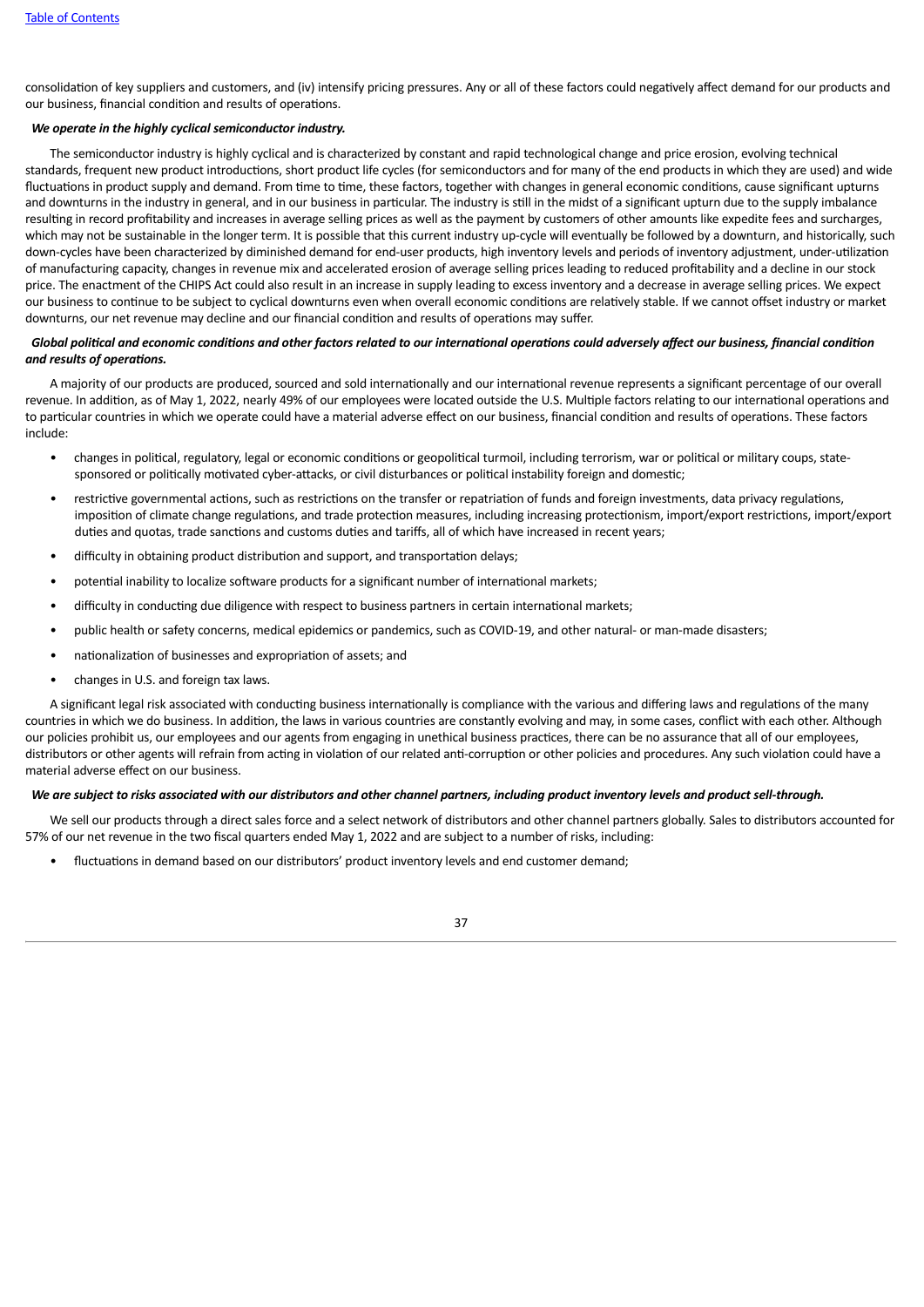- our distributors and other channel partners are generally not subject to minimum sales requirements or any obligation to market our products to their customers;
- our distributors and other channel partners agreements are generally nonexclusive and may be terminated at any time without cause;
- our lack of control over the timing of delivery of our products to end customers; and
- our distributors and other channel partners may market and distribute competing products and may place greater emphasis on the sale of these products.

In addition, we are selling our semiconductor products through an increasingly limited number of distributors, which exposes us to additional customer concentration and related credit risks.

We do not always have a direct relationship with the end customers of our products. As a result, our semiconductor products may be used in applications for which they were not necessarily designed or tested, including, for example, medical devices, and they may not perform as anticipated in such applications. In such event, failure of even a small number of parts could result in significant liabilities to us, damage our reputation and harm our business and results of operations.

#### Our business would be adversely affected by the departure of existing members of our senior management team.

Our success depends, in large part, on the continued contributions of our senior management team, and in particular, the services of Mr. Hock E. Tan, our President and Chief Executive Officer. Effective succession planning is also important for our long-term success. Failure to ensure effective transfers of knowledge and smooth transitions involving senior management could hinder our strategic planning and execution. None of our senior management is bound by written employment contracts. In addition, we do not currently maintain key person life insurance covering our senior management. The loss of any of our senior management could harm our ability to implement our business strategy and respond to the rapidly changing market conditions in which we operate.

### If we are unable to attract and retain qualified personnel, especially our engineering and technical personnel, we may not be able to execute our business *strategy effectively.*

Our future success depends on our ability to attract, retain and motivate qualified personnel. As the source of our technological and product innovations, our engineering and technical personnel (including cyber security experts) are a significant asset. Competition for these employees is significant in many areas of the world in which we operate, particularly in Silicon Valley and Southeast Asia where qualified engineers are in high demand. In addition, current or future immigration laws may make it more difficult to hire or retain qualified engineers, further limiting the pool of available talent. We believe equity awards provide a powerful long-term retention incentive and have historically granted these awards to the substantial majority of our employees. However, the amendments to our 2012 Stock Incentive Plan approved by our stockholders at our 2021 Annual Meeting of Stockholders significantly reduced the number of shares available for equity awards. As a result, we may need to change our current equity granting philosophy, which could impair our efforts to attract and retain necessary personnel. Any inability to retain, attract or motivate such personnel and provide competitive employment benefits could have a material adverse effect on our business, financial condition and results of operations.

#### *The failure to complete our acquisition of VMware may adversely affect our business and our stock price.*

Consummation of the VMware Merger is subject to the satisfaction or waiver of customary closing conditions, including (i) adoption of the VMware Merger Agreement by VMware stockholders, (ii) the expiration or termination of the waiting period under the HSR Act and clearance under the antitrust laws of the European Union and certain other jurisdictions, (iii) the receipt by VMware of a tax opinion regarding the U.S. federal income tax treatment of certain aspects of the VMware Merger, (iv) the absence of certain orders or laws preventing consummation of the VMware Merger, (v) the effectiveness of a registration statement on Form S-4 to be filed by us, (vi) authorization for listing additional shares of Broadcom common stock on Nasdaq, and (vii) the absence of a material adverse effect with respect to either us or VMware. There can be no assurance that these or other closing conditions will be satisfied in a timely manner or at all. Any delay in completing the acquisition could cause us not to realize some or all of the anticipated benefits when expected, if at all. If the VMware Merger is not completed, our stock price could decline to the extent it reflects an assumption that we will complete the acquisition. Furthermore, if the VMware Merger is not completed, we may suffer other consequences that could adversely affect our business, results of operations and stock price, including incurring significant acquisition costs that we would be unable to recover, negative publicity and a negative impression of us in the investment community. Additionally, under certain specified circumstances, including the termination by either us or VMware because certain required regulatory clearances are not obtained as specified in the VMware Merger Agreement, upon termination of the VMware Merger Agreement we would be required to pay VMware a termination fee of \$1.5 billion.

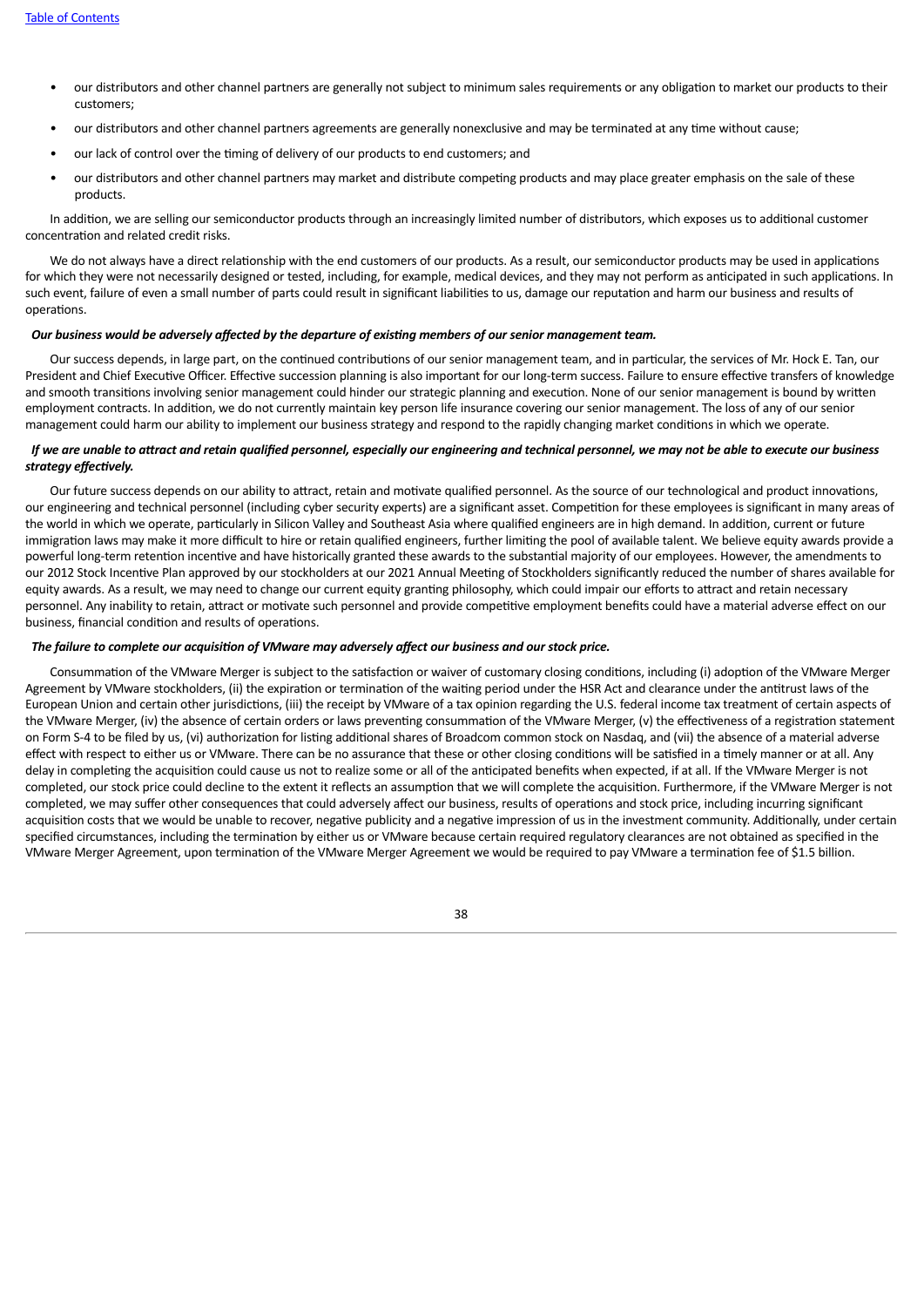## Failure to realize the benefits expected from the VMware Merger could adversely affect the value of our common stock.

Although we expect significant benefits to result from the VMware Merger, there can be no assurance that we will actually realize any of them, or realize them within the anticipated timeframe. Achieving these benefits will depend, in part, on our ability to integrate VMware's business successfully and efficiently. The challenges involved in this integration, which will be complex and time consuming, include the following:

- preserving customer and other important relationships of VMware and attracting new business and operational relationships;
- integrating financial forecasting and controls, procedures and reporting cycles;
- consolidating and integrating corporate, information technology, finance and administrative infrastructures;
- coordinating sales and marketing efforts to effectively position our capabilities;
- coordinating and integrating operations in countries in which we have not previously operated; and
- integrating employees and related HR systems and benefits, maintaining employee morale and retaining key employees.

If we do not successfully manage these issues and the other challenges inherent in integrating an acquired business, then we may not achieve the anticipated benefits of the VMware Merger on our anticipated timeframe or at all and our revenue, expenses, operating results, financial condition and stock price could be materially adversely affected. The successful integration of the VMware business will require significant management attention both before and after the completion of the VMware Merger, and may divert the attention of management from our business and operational issues.

## We may pursue acquisitions, investments, joint ventures and dispositions, which could adversely affect our results of operations.

Our growth strategy includes acquiring or investing in businesses that offer complementary products, services and technologies, or enhance our market coverage or technological capabilities.

Any acquisitions we may undertake, including the VMware Merger, and their integration involve risks and uncertainties, such as:

- unexpected delays, challenges and related expenses, and disruption of our business;
- diversion of management's attention from daily operations and the pursuit of other opportunities;
- incurring significant restructuring charges and amortization expense, assuming liabilities (some of which may be unexpected) and ongoing or new lawsuits, potential impairment of acquired goodwill and other intangible assets, and increasing our expenses and working capital requirements;
- the potential for deficiencies in internal controls at the acquired business, as well as implementing our own management information systems, operating systems and internal controls for the acquired operations;
- our due diligence process may fail to identify significant issues with the acquired business' products, financial disclosures, accounting practices, legal, tax and other contingencies, compliance with local laws and regulations (and interpretations thereof) in the U.S. and multiple international jurisdictions;
- additional acquisition-related debt, which could increase our leverage and potentially negatively affect our credit ratings resulting in more restrictive borrowing terms or increased borrowing costs thereby limiting our ability to borrow;
- dilution of stock ownership of existing stockholders;
- difficulties integrating the acquired business or company and in managing and retaining acquired employees, vendors and customers; and
- inaccuracies in our original estimates and assumptions used to assess a transaction, which may result in us not realizing the expected financial or strategic benefits of any such transaction.

In addition, current and future changes to the U.S. and foreign regulatory approval process and requirements related to acquisitions, including the VMware Merger, may cause approvals to take longer than anticipated, not be forthcoming or contain burdensome conditions, which may prevent the transaction or jeopardize, delay or reduce the anticipated benefits of the transaction, and impede the execution of our business strategy.

39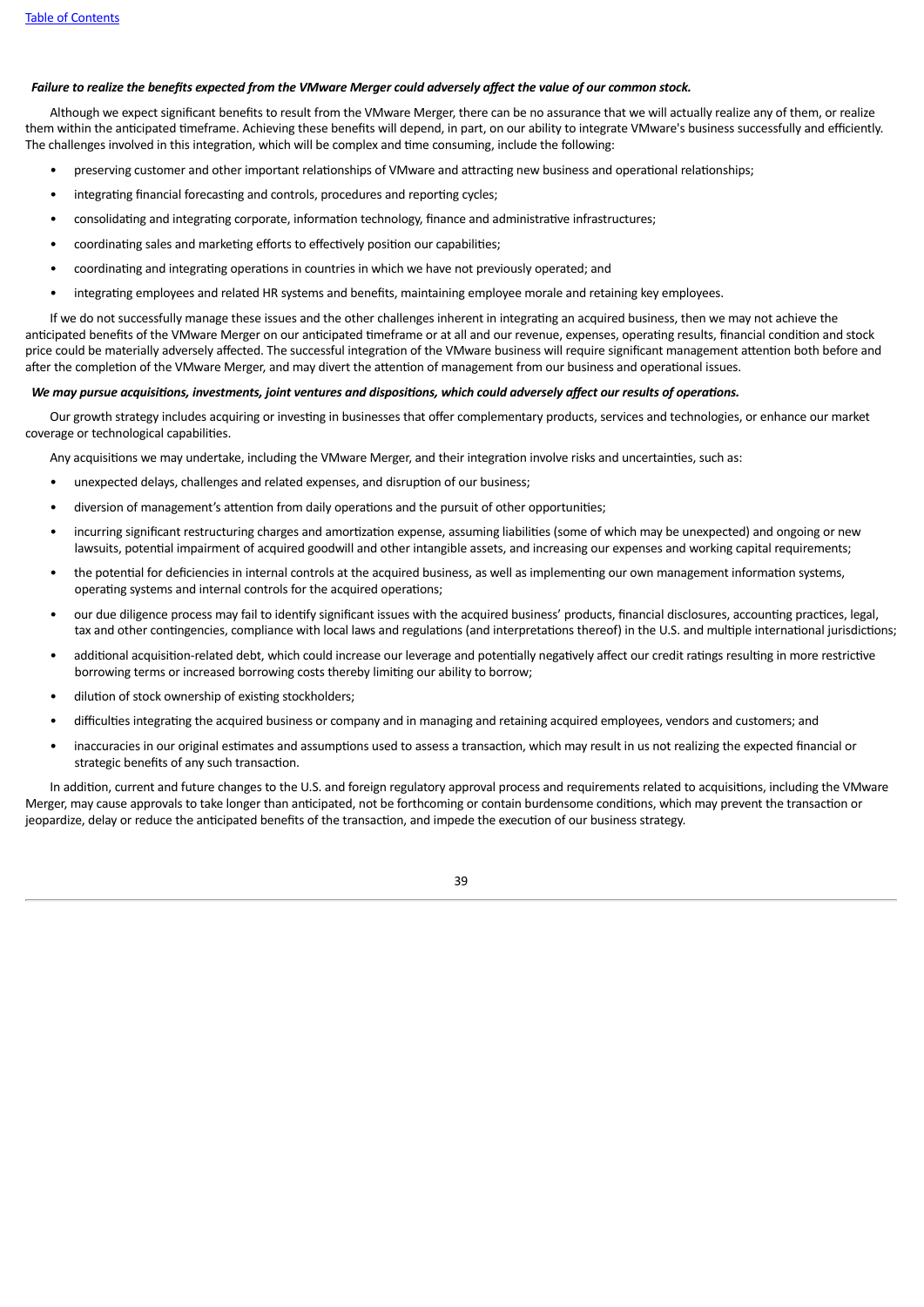From time to time, we may also seek to divest or wind down portions of our business, either acquired or otherwise, or we may exit minority investments, any of which could materially affect our cash flows and results of operations. Such dispositions involve risks and uncertainties, including our ability to sell such businesses on terms acceptable to us, or at all, disruption to other parts of our business, potential loss of employees or customers, or exposure to unanticipated liabilities or ongoing obligations to us following any such dispositions. In addition, dispositions may include the transfer of technology and/or the licensing of certain IP rights to third-party purchasers, which could limit our ability to utilize such IP rights or assert these rights against such third-party purchasers or other third parties.

### We may be involved in legal proceedings, including IP, securities litigation, and employee-related claims, which could, among other things, divert efforts of *management and result in significant expense and loss of our IP rights.*

We are often involved in legal proceedings, including cases involving our IP rights and those of others, commercial matters, acquisition-related suits, securities class action suits, employee-related claims and other actions. Litigation or settlement of such actions, regardless of their merit, can be costly, lengthy, complex and time consuming, diverting the attention and energies of our management and technical personnel.

The industries in which we operate are characterized by companies holding large numbers of patents, copyrights, trademarks and trade secrets and by the vigorous pursuit, protection and enforcement of IP rights, including actions by patent-holding companies that do not make or sell products. From time to time, third parties assert against us and our customers and distributors their IP rights to technologies that are important to our business. For example, in August 2020 judgment was entered against Broadcom and Apple for infringement of certain patents and California Institute of Technology was awarded past damages of \$270.2 million from Broadcom and \$837.8 million from Apple, for which Apple is seeking indemnification from Broadcom. Although the appellate court recently vacated these damages and ordered a new trial, there are no assurances that we will be successful or what, if any, damages we will be required to pay.

Many of our customer agreements, and in some cases our asset sale agreements, and/or the laws of certain jurisdictions may require us to indemnify our customers or purchasers for third-party IP infringement claims, including costs to defend those claims, and payment of damages in the case of adverse rulings. However, our CMs and suppliers may or may not be required to indemnify us should we or our customers be subject to such third-party claims. Claims of this sort could also harm our relationships with our customers and might deter future customers from doing business with us. If any pending or future proceedings result in an adverse outcome, we could be required to:

- cease the manufacture, use or sale of the infringing products, processes or technology and/or make changes to our processes or products;
- pay substantial damages for past, present and future use of the infringing technology, including up to treble damages if willful infringement is found;
- expend significant resources to develop non-infringing technology;
- license technology from the third-party claiming infringement, which license may not be available on commercially reasonable terms, or at all;
- enter into cross-licenses with our competitors, which could weaken our overall IP portfolio and our ability to compete in particular product categories;
- pay substantial damages to our direct or end customers to discontinue use or replace infringing technology with non-infringing technology; or
- relinquish IP rights associated with one or more of our patent claims.

Any of the foregoing results could have a material adverse effect on our business, financial condition and results of operations.

In addition, we may be obligated to indemnify our current or former directors or employees, or former directors or employees of companies that we have acquired, in connection with such litigation. These liabilities could be substantial and may include, among other things, the cost of defending lawsuits against these individuals, as well as stockholder derivative suits; civil or criminal fines and penalties; legal and other expenses; and expenses associated with the remedial measure, if any, which may be imposed.

### *Our operating results are subject to substantial quarterly and annual fluctuations.*

Our operating results have fluctuated in the past and are likely to fluctuate in the future. These fluctuations may occur on a quarterly and annual basis and are due to a number of factors, many of which are beyond our control. In addition to many of the risks described elsewhere in this "Risk Factors" section, these factors include, among others:

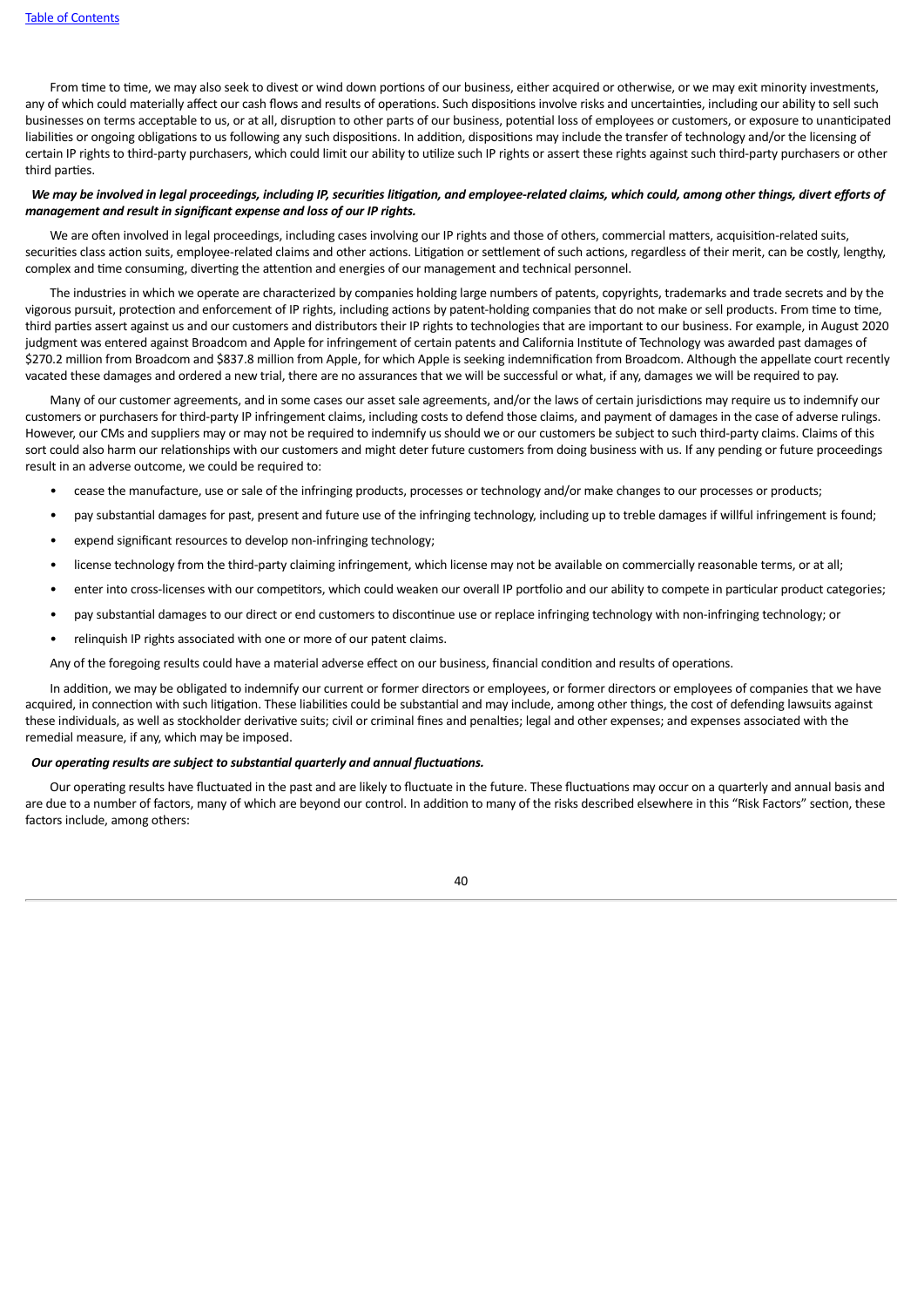- the timing of launches by our customers of new product in which our products are included and changes in end-user demand for our customers' the products;
- fluctuations in the levels of component or product inventories held by our customers;
- the shift to cloud-based IT solutions and services, such as hyperscale computing, which may adversely affect the timing and volume of sales of our products for use in traditional enterprise data centers;
- the timing of new software contracts and renewals, as well as the timing of any terminations of software contracts that require us to refund to customers any pre-paid amounts under the contract;
- our ability to timely develop, introduce and market new products and technologies;
- the timing and extent of our software license and subscription revenue, and other non-product revenue;
- new product announcements and introductions by us or our competitors;
- seasonality or other fluctuations in demand in our markets;
- timing and amount of research and development and related new product expenditures, and the timing of receipt of any research and development grant monies; and
- timing of any regulatory changes, particularly with respect to trade sanctions and customs duties and tariffs, and tax reform.

The foregoing factors are often difficult to predict, and these, as well as other factors, could materially adversely affect our quarterly or annual operating results. In addition, a significant amount of our operating expenses are relatively fixed in nature. Any failure to adjust spending quickly enough to compensate for a revenue shortfall could magnify the adverse impact of such revenue shortfall on our results of operations. As a result, we believe that quarter-to-quarter comparisons of our revenue and operating results may not be meaningful or a reliable indicator of our future performance. If our operating results in one or more future quarters fail to meet the expectations of securities analysts or investors, a significant decline in the trading price of our common stock may occur, which may happen immediately or over time.

#### Failure to adjust our manufacturing and supply chain to accurately meet customer demand could adversely affect our results of operations.

We make significant decisions, including determining the levels of business that we will seek and accept, production schedules, levels of reliance on contract manufacturing and outsourcing, internal fabrication utilization and other resource requirements, based on our estimates of customer requirements, which may not be accurate.

During the COVID-19 pandemic, we have moved largely to a build to order model and have extended customer lead times substantially in light of supply chain challenges. More typically, however, to ensure the availability of our semiconductor products we start manufacturing based on customer forecasts, which are not binding. As a result, we incur inventory and manufacturing costs in advance of anticipated sales that may be substantially lower than expected. If actual demand for our products is lower than forecast, we may also experience higher inventory carrying and operating costs and product obsolescence. Because certain of our sales, research and development, and internal manufacturing overhead expenses are relatively fixed, a reduction in customer demand may also decrease our gross margin and operating income.

Conversely, customers often require rapid increases in production on short notice. If we are unable to meet such increases in demand, this could damage our customer relationships, reduce revenue growth and margins, subject us to additional liabilities, harm our reputation, and prevent us from taking advantage of opportunities.

### Winning business in the semiconductor solutions industry is subject to a lengthy process that often requires us to incur significant expense, from which we *may ultimately generate no revenue.*

Our semiconductor business is dependent on us winning competitive bid selection processes, known as "design wins". These selection processes are typically lengthy and can require us to dedicate significant development expenditures and scarce engineering resources in pursuit of a single customer opportunity. Failure to obtain a particular design win may prevent us from obtaining design wins in subsequent generations of a particular product. This can result in lost revenue and can weaken our position in future selection processes.

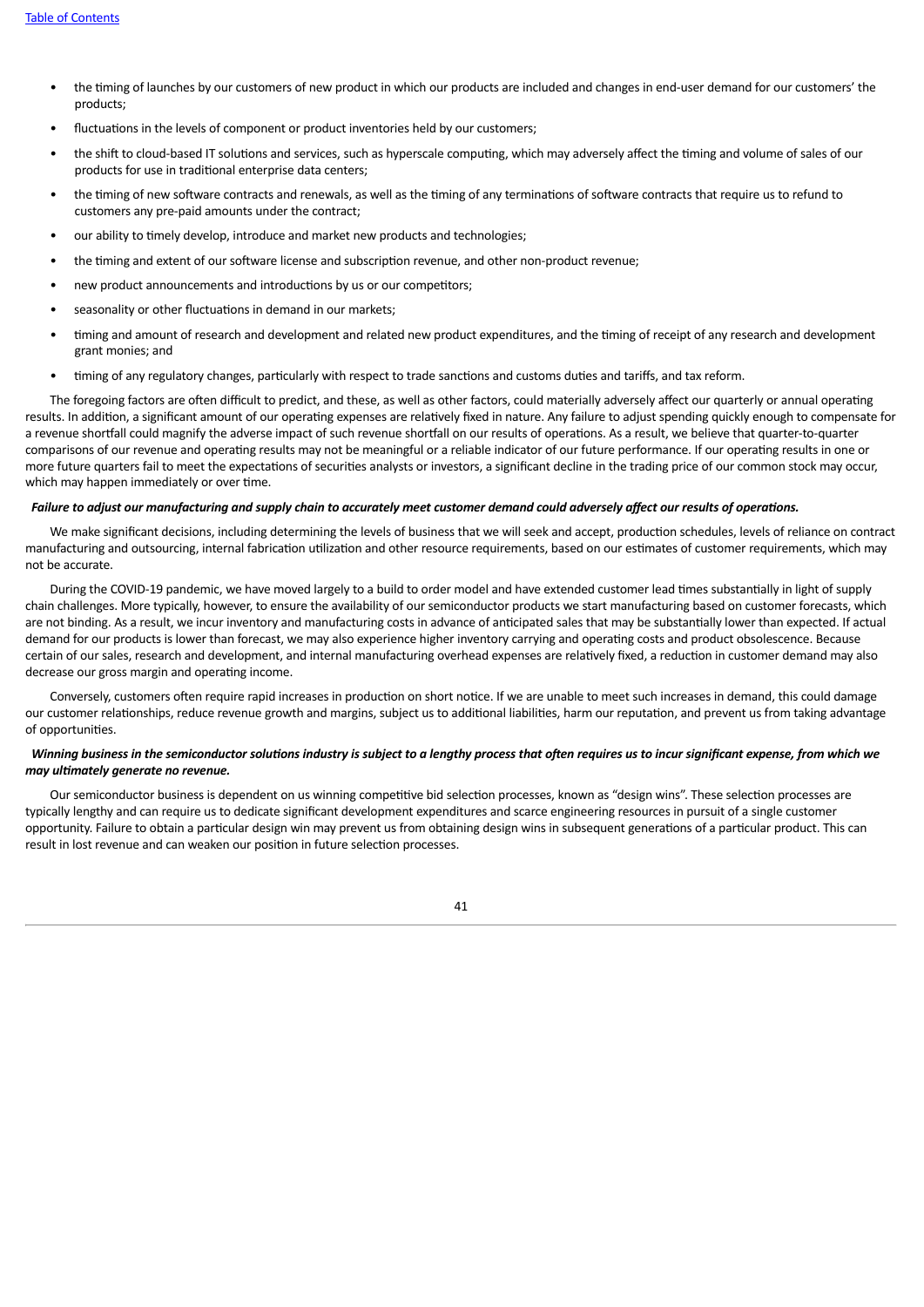Winning a product design does not guarantee sales to a customer. A delay or cancellation of a customer's plans could materially and adversely affect our financial results, as we incur significant expense in the design process and may generate little or no revenue from it. In addition, the timing of design wins is unpredictable and implementing production for a major design win, or multiple design wins at the same time, may strain our resources and those of our CMs. In such event, we may be forced to dedicate significant additional resources and incur additional costs and expenses. Further, often customers will only purchase limited numbers of evaluation units until they qualify the products and/or the manufacturing line for those products. The qualification process can take significant time and resources. Delays in qualification or failure to qualify our products may cause a customer to discontinue use of our products and result in a significant loss of revenue. Finally, customers could choose at any time to stop using our products or could fail to successfully market and sell their products, which could reduce demand for our products, and cause us to hold excess inventory, materially adversely affecting our business, financial condition and results of operations. These risks are exacerbated by the fact that many of our products, and the end products into which our products are incorporated, often have very short life cycles.

### *Competition in our industries could prevent us from growing our revenue.*

The industries in which we operate are highly competitive and characterized by rapid technological changes, evolving industry standards, changes in customer requirements, often aggressive pricing practices and, in some cases, new delivery methods. We expect competition in these industries to continue to increase as existing competitors improve or expand their product offerings or as new competitors enter our markets.

Some of our competitors have longer operating histories, greater name recognition, a larger installed customer base, larger technical staffs, more established relationships with vendors or suppliers, or greater manufacturing, distribution, financial, research and development, technical and marketing resources than us. We also face competition from numerous smaller companies that specialize in specific aspects of the highly fragmented software industry, open source authors who provide software and IP for free, competitors who offer their products through try-and-buy or freemium models, and customers who develop competing products.

In addition, the trend toward consolidation is changing the competitive landscape. We expect this trend to continue, which may result in combined competitors having greater resources than us. Some of our competitors may also receive financial and other support from their home country government or may have a greater presence in key markets, a larger customer base, a more comprehensive IP portfolio or better patent protection than us.

The actions of our competitors, in the areas of pricing and product bundling in particular, could have a substantial adverse impact on us. Further, competitors may leverage their superior market position, as well as IP or other proprietary information, including interface, interoperability or technical information, in new and emerging technologies and platforms that may inhibit our ability to compete effectively. If we are unable to compete successfully, we may lose market share for our products or incur significant reduction in our gross margins, either of which could have a material adverse effect on our business and results of operations.

### A prolonged disruption of our manufacturing facilities, research and development facilities, warehouses or other significant operations, or those of our *suppliers, could have a material adverse effect on our business, financial condition and results of operations.*

Although we operate a primarily outsourced manufacturing business model, we also rely on our own manufacturing facilities, in particular in Fort Collins, Colorado, Singapore, and Breinigsville, Pennsylvania. We use these internal fabrication facilities for products utilizing our innovative and proprietary processes. Our Fort Collins and Breinigsville facilities are the sole sources for the FBAR components used in many of our wireless devices and for the InP-based wafers used in our fibre optics products, respectively. Many of our facilities, and those of our CMs and suppliers, are located in California and the Pacific Rim region, which have above average seismic activity and severe weather activity. In addition, a significant majority of our research and development personnel are located the Czech Republic, India, Israel, and the U.S., with the expertise of the personnel at each such location tending to be focused on one or two specific areas, and our primary warehouse is in Malaysia.

A prolonged disruption at or shut-down of one or more of our manufacturing facilities or warehouses, especially our Colorado, Singapore, Malaysia and Pennsylvania facilities, or those of our CMs or suppliers, due to natural- or man-made disasters or other events outside of our control, such as equipment malfunction or widespread outbreaks of acute illness, including COVID-19, or for any other reason, would limit our capacity to meet customer demands and delay new product development until a replacement facility and equipment, if necessary, were found. Any such event would likely disrupt our operations, delay production, shipments and revenue, result in us being unable to timely satisfy customer demand, expose us to claims by our customers, result in significant expense to repair or replace our affected facilities, and, in some instances, could significantly curtail our research and development efforts in a particular product area or target market. As a result, we could forgo revenue opportunities, potentially lose market share, damage our customer relationships and be subject to litigation and additional liabilities, all of which could materially and adversely affect our business. Although we purchase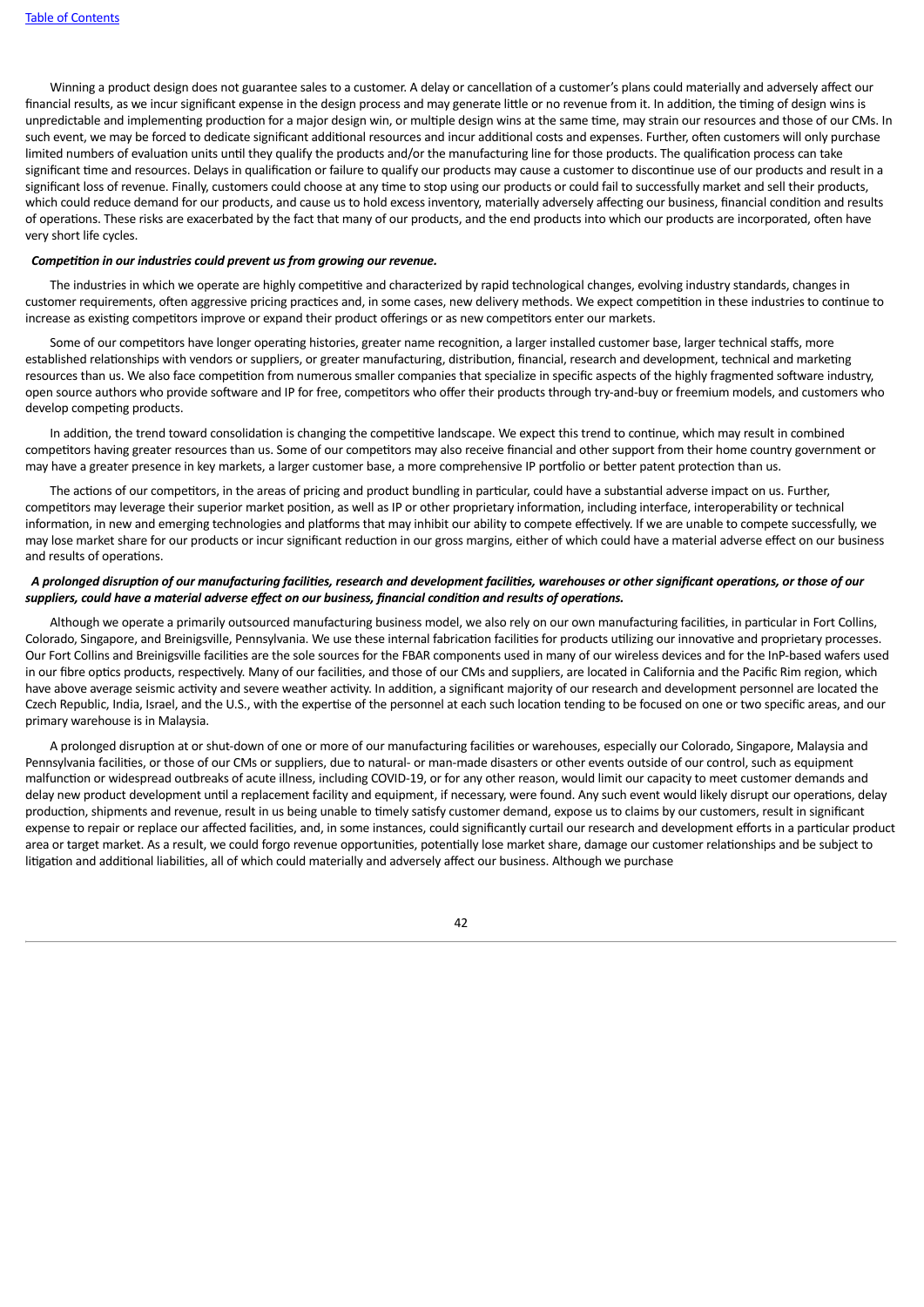insurance to mitigate certain losses, such insurance often carries a high deductible amount and any uninsured losses could negatively affect our operating results. In addition, even if we were able to promptly resume production of our affected products, if our customers cannot timely resume their own manufacturing following such an event, they may cancel or scale back their orders from us and this may in turn adversely affect our results of operations. Such events could also result in increased fixed costs relative to the revenue we generate and adversely affect our results of operations.

### We may be unable to maintain appropriate manufacturing capacity or product yields at our own manufacturing facilities, which could adversely affect our *relationships with our customers, and our business, financial condition and results of operations.*

We must maintain appropriate capacity and product yields at our own manufacturing facilities to meet anticipated customer demand. From time to time, this requires us to invest in expansion or improvements of those facilities, which often involves substantial cost and other risks. Such expanded manufacturing capacity may still be insufficient, or may not come online soon enough, to meet customer demand and we may have to put customers on product allocation, forgo sales or lose customers as a result. Conversely, if we overestimate customer demand, we would experience excess capacity and fixed costs at these facilities will not be fully absorbed, all of which could adversely affect our results of operations. Similarly, reduced product yields, due to design or manufacturing issues or otherwise, may involve significant time and cost to remedy and cause delays in our ability to supply product to our customers, all of which could cause us to forgo sales, incur liabilities or lose customers, and harm our results of operations.

In addition, current and future government restrictions imposed as a result of the COVID-19 pandemic that limit our manufacturing capabilities could severely impact our ability to manufacture our proprietary products, adversely affecting our wireless business.

### An impairment of the confidentiality, integrity, or availability of our IT systems, or those of one or more of our corporate infrastructure vendors could have a *material adverse effect on our business.*

Our business depends on various internally managed IT systems and outsourced IT services, including cloud-based and other critical corporate infrastructure services relating to, among other things, financial reporting, product orders and shipping, human resources, benefit plan administration, IT network development, network monitoring and electronic communication services, as well as third-party data centers. Any failure of these internal or third-party systems and services to operate effectively could disrupt our operations and could have a material adverse effect on our business, financial condition and results of operations. Our operations are dependent upon our ability to protect our IT infrastructure against damage from business continuity events that could have a significant disruptive effect. Although these systems are designed to protect and secure our customers', suppliers' and employees' confidential information, as well as our own proprietary information, we are, out of necessity, dependent on our vendors to adequately address cyber security threats to their own systems. In addition, software products we use (including technologies produced by us) have occasionally had in the past and may have in the future, vulnerabilities that, if left unmanaged, could reduce the overall level of security of the systems on which the software is installed.

Cyber-attacks are increasing in number and sophistication, are well-financed, in some cases supported by state actors, and are designed to not only attack, but also to evade detection. Since the techniques used to obtain unauthorized access to systems, or to otherwise sabotage them, change frequently and are often not recognized until launched against a target, we may be unable to anticipate these techniques or to implement adequate preventative measures. Geopolitical instability, such as Russia's invasion of Ukraine, may increase the likelihood that we will experience direct or collateral consequences from cyber conflicts between nation-states or other politically motivated actors targeting critical technology infrastructure. Accidental or willful security breaches or other unauthorized access to our information systems or the systems of our service providers, or the existence of computer viruses or malware (such as ransomware) in our or their data or software could expose us to a risk of information loss, business disruption, and misappropriation of proprietary and confidential information, including information relating to our products or customers and the personal information of our employees or third parties. Such an event could disrupt our business and result in, among other things, unfavorable publicity, damage to our reputation, loss of our trade secrets and other competitive information, litigation by affected parties and possible financial obligations for liabilities and damages related to the theft or misuse of such information, significant remediation costs, disruption of key business operations and significant diversion of our resources, as well as fines and other sanctions resulting from any related breaches of data privacy regulations (such as the General Data Protection Regulation), any of which could have a material adverse effect on our business, profitability and financial condition. While we may be entitled to damages if our vendors fail to perform under their agreements with us, any award may be insufficient to cover the actual costs incurred by us and, as a result of a vendor's failure to perform, we may be unable to collect any damages.

Despite our internal controls and investment in security measures, we have, from time to time, been subject to disruptive cyber-attacks or there have been attempts of unauthorized network intrusions and malware on our own IT networks. Although no such cyber security incidents have been material to Broadcom, we continue to devote resources to protect our

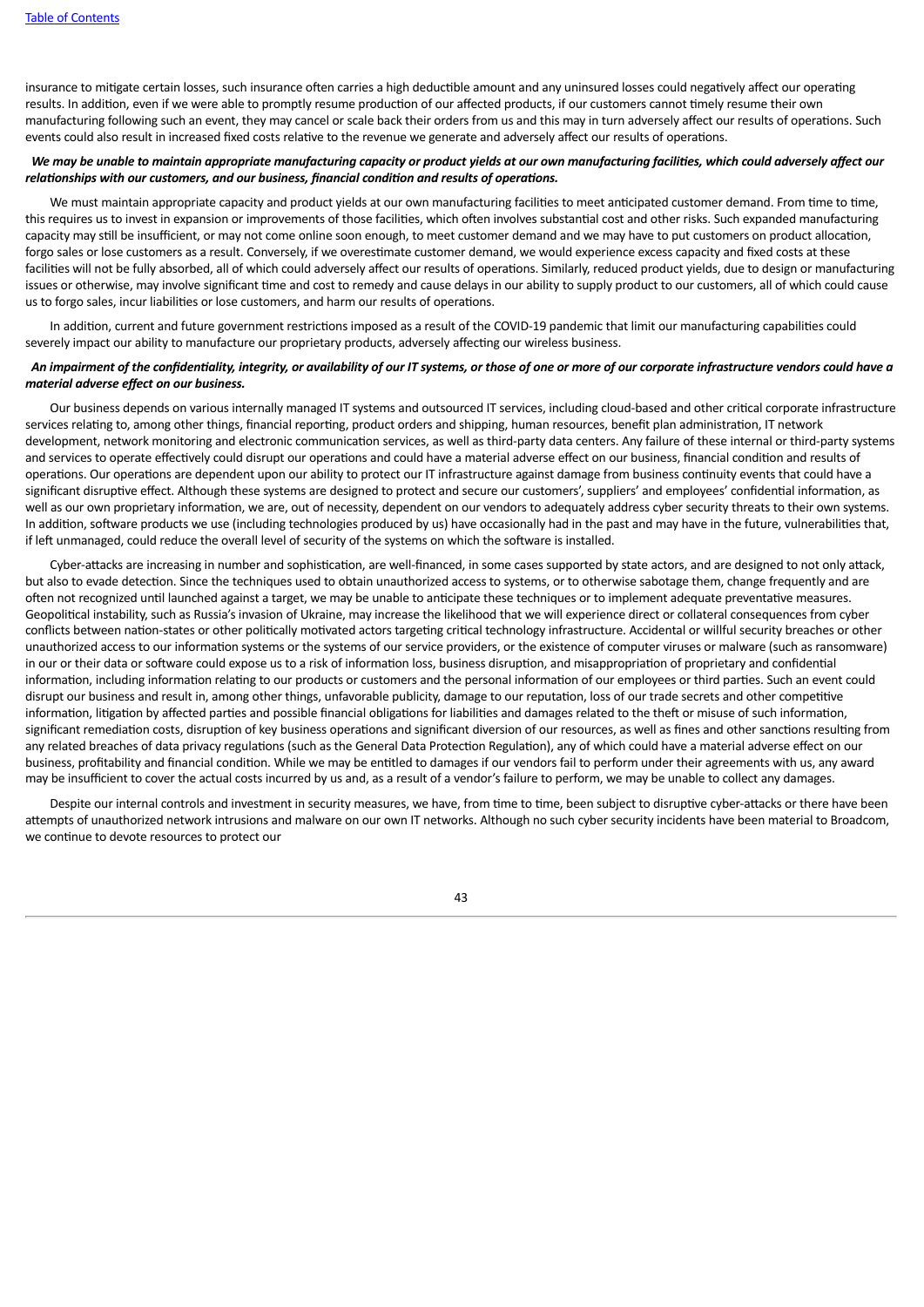systems and data from unauthorized access or misuse, and we may be required to expend greater resources in the future. As a result of the COVID-19 pandemic, remote access to our networks and systems has increased substantially. While we have taken steps to secure our networks and systems, we may be more vulnerable to a successful cyber-attack or information security incident when our workforce works remotely.

U.S. and foreign regulators have also increased their focus on cyber security vulnerabilities and risks. Compliance with laws and regulations concerning privacy, cyber security, data governance, and data protection could result in significant expense, and any failure to comply could result in proceedings against us by regulatory authorities or other third parties. Further, customers and service providers increasingly demand rigorous contractual, certification and audit provisions regarding privacy, cyber security, data governance, data protection, confidentiality, and IP, which may also increase our overall compliance burden.

### Our gross margin is dependent on a number of factors, including our product mix, price erosion, acquisitions we may make, level of capacity utilization and *commodity prices.*

Our gross margin is highly dependent on product mix, which is susceptible to seasonal and other fluctuations in our markets. A shift in sales mix away from our higher margin products, as well as the timing and amount of our software licensing and non-product revenue, could adversely affect our future gross margin percentages. In addition, increased competition and the existence of product alternatives, more complex engineering requirements, lower demand or reductions in our technological lead compared to our competitors, and other factors have in the past and may in the future lead to further price erosion, lower revenue and lower margin. Conversely, periods of robust demand that create a supply imbalance, as we have seen recently, can lead to higher gross margins that may not be sustainable over the longer term.

In addition, semiconductor manufacturing requires significant capital investment, leading to high fixed costs, including depreciation expense. If we are unable to utilize our owned manufacturing facilities at a high level, the fixed costs associated with these facilities will not be fully absorbed, resulting in higher average unit costs and a lower gross margin. Furthermore, we do not hedge our exposure to commodity prices, some of which are very volatile, and sudden or prolonged increases in commodities prices may adversely affect our gross margin.

Our gross margin may also be adversely affected if businesses or companies that we acquire have different gross margin profiles and by expenses related to such acquisitions.

### We utilize a significant amount of IP in our business. If we are unable or fail to protect our IP, our business could be adversely affected.

Our success depends in part upon protecting our IP. To accomplish this, we rely on a combination of IP rights, including patents, copyrights, trademarks and trade secrets, as well as customary contractual protections with our customers, suppliers, employees and consultants. We spend significant resources to monitor and protect our IP rights, including the unauthorized use of our products, usage rates of the software seat licenses and subscriptions that we sell, and even with significant expenditures, we may not be able to protect the IP rights that are valuable to our business. We are unable to predict or assure that:

- our IP rights will not lapse or be invalidated, circumvented, challenged, or, in the case of third-party IP rights licensed to us, be licensed to others;
- our IP rights will provide competitive advantages to us;
- rights previously granted by third parties to IP licensed or assigned to us, including portfolio cross-licenses, will not hamper our ability to assert our IP rights or hinder the settlement of currently pending or future disputes;
- any of our pending or future patent, trademark or copyright applications will be issued or have the coverage originally sought;
- our IP rights will be enforced in certain jurisdictions where competition is intense or where legal protection may be weak; or
- we have sufficient IP rights to protect our products or our business.

Effective IP protection may be unavailable or more limited in other jurisdictions, relative to those protections available in the U.S., and may not be applied for or may be abandoned in one or more relevant jurisdictions. In addition, when patents expire, we lose the protection and competitive advantages they provided to us.

We also generate revenue from licensing royalty payments and from technology claim settlements relating to certain of our IP. Licensing of our IP rights, particularly exclusive licenses, may limit our ability to assert those IP rights against third parties, including the licensee of those rights. In addition, we may acquire companies with IP that is subject to licensing obligations to other third parties. These licensing obligations may extend to our own IP following any such acquisition and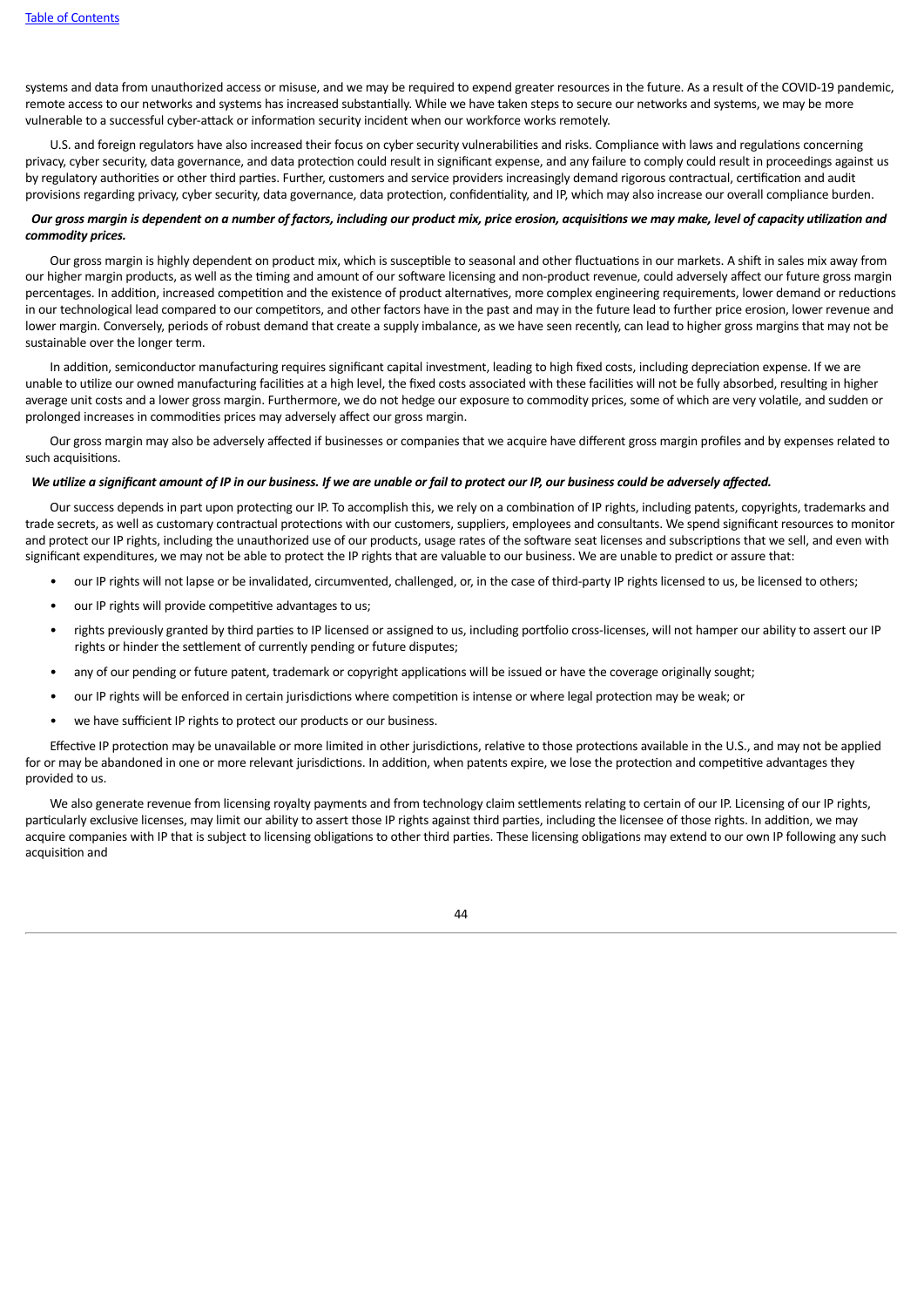may limit our ability to assert our IP rights. From time to time, we pursue litigation to assert our IP rights, including, in some cases, against our customers and suppliers. Claims of this sort could also harm our relationships with our customers and might deter future customers from doing business with us. Conversely, third parties have and may in the future pursue IP litigation against us, including as a result of our IP licensing business. An adverse decision in such types of legal action could limit our ability to assert our IP rights and limit the value of our technology, including the loss of opportunities to sell or license our technology to others or to collect royalty payments, which could otherwise negatively impact our business, financial condition and results of operations.

From time to time, we may need to obtain additional IP licenses or renew existing license agreements. We are unable to predict whether these license agreements can be obtained or renewed on acceptable terms or at all.

### If our software products do not remain compatible with ever-changing operating environments, platforms, or third-party products, demand for our products *and services could decrease, which could materially adversely affect our business.*

We may be required to make substantial modification of our products to maintain compatibility with operating systems, systems software and computer hardware used by our customers or to provide our customers with desired features or capabilities. We must also continually address the challenges of dynamic and accelerating market trends and competitive developments, such as the emergence of advanced persistent threats in the security space to compete effectively. There can be no assurance that we will be able to adapt our products in response to these developments.

Further, our software solutions interact with a variety of software and hardware developed by third parties. If we lose access to third-party code and specifications for the development of code, this could negatively impact our ability to develop compatible software. In addition, if software providers and hardware manufacturers, including some of our largest vendors, adopt new policies restricting the use or availability of their code or technical documentation for their operating systems, applications, or hardware, or otherwise impose unfavorable terms and conditions for such access, this could result in higher research and development costs for the enhancement and modification of our existing products or development of new products. Any additional restrictions could materially adversely affect our business, financial condition and operating results and cash flow.

#### Failure to enter into software license agreements on a satisfactory basis could materially adversely affect our business.

Many of our existing customers have multi-year enterprise software license agreements, some of which involve substantial aggregate fee amounts. Customer renewal rates may decline or fluctuate as a result of a number of factors, including the level of customer satisfaction with our solutions or customer support, customer budgets and the pricing of our solutions as compared with the solutions offered by our competitors, any of which may cause our revenue to grow more slowly than expected, if at all. The failure to renew customer agreements of similar scope, on terms that are commercially attractive to us, could materially adversely affect our business, financial condition and operating results and cash flow.

### Certain software that we use in our products is licensed from third parties and may not be available to us in the future, which may delay product *development and production or cause us to incur additional expense.*

Some of our solutions contain software licensed from third parties, some of which may not be available to us in the future on terms that are acceptable to us or allow our products to remain competitive. The loss of these licenses or the inability to maintain any of them on commercially acceptable terms could delay development of future products or the enhancement of existing products.

### Certain software we use is from open source code sources, which, under certain circumstances could materially adversely affect our business, financial *condition, operating results and cash flow.*

Some of our products contain software from open source code sources, the use of which may subject us to certain conditions, including the obligation to offer such products for no cost or to make the proprietary source code of those products publicly available. Further, although some open source vendors provide warranty and support agreements, it is common for such software to be available "as-is" with no warranty, indemnity or support. Although we monitor our use of such open source code to avoid subjecting our products to unintended conditions, such use, under certain circumstances, could materially adversely affect our business, financial condition and operating results and cash flow, including if we are required to take remedial action that may divert resources away from our development efforts.

#### Failure of our software products to manage and secure IT infrastructures and environments could have a material adverse effect on our business.

Certain aspects of our software products are intended to manage and secure IT infrastructures and environments, and as a result, we expect these products to be ongoing targets of cyber security attacks. Open source code or other third-party software used in these products could also be targeted. Although we continually seek to improve our countermeasures to prevent such incidents, we may be unable to anticipate every scenario and it is possible that certain cyber threats or

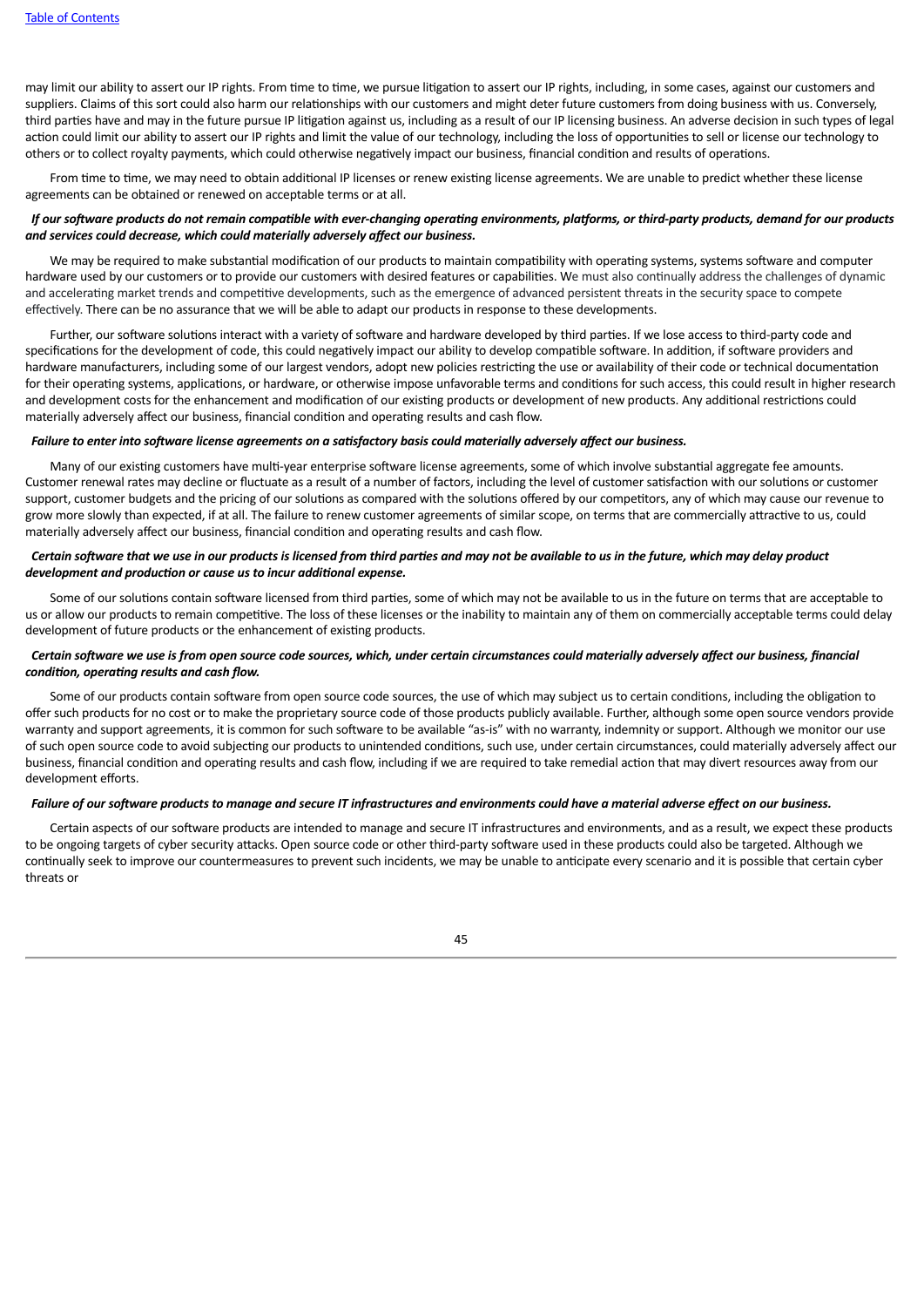vulnerabilities will be undetected or unmitigated in time to prevent an attack or an accidental incident on us and our customers. Additionally, efforts by malicious cyber actors or others could cause interruptions, delays or cessation of our product licensing, or modification of our software, which could cause us to lose existing or potential customers. A successful cyber security attack involving our products could cause customers and potential customers to believe our services are ineffective or unreliable and result in, among other things, the loss of customers, unfavorable publicity, damage to our reputation, difficulty in marketing our products, allegations by our customers that we have not performed our contractual obligations and give rise to significant costs, including costs related to developing solutions or indemnification obligations under our agreements. Any such event could adversely impact our revenue and results of operations. See also "An impairment of the confidentiality, integrity, or availability of our IT systems, or those of one or more of our corporate infrastructure vendors, could have *a material adverse effect on our business*".

### *We are subject to warranty claims, product recalls and product liability.*

From time to time, we may be subject to warranty or product liability claims that may lead to significant expense. Our customer contracts typically contain warranty and indemnification provisions, and in certain cases may also contain liquidated damages provisions, relating to product quality issues. The potential liabilities associated with such provisions are significant, and in some cases, including in agreements with some of our largest customers, are potentially unlimited. Any such liabilities may greatly exceed any revenue we receive from the relevant products. Costs, payments or damages incurred or paid by us in connection with warranty and product liability claims and product recalls could materially adversely affect our financial condition and results of operations. We may also be exposed to such claims as a result of any acquisition we may undertake in the future.

Product liability insurance is subject to significant deductibles and there is no guarantee that such insurance will be available or adequate to protect against all such claims, or we may elect to self-insure with respect to certain matters. For example, it is possible for one of our customers to recall a product containing one of our semiconductor devices. In such an event, we may incur significant costs and expenses, including among others, replacement costs, contract damage claims from our customers and reputational harm. Although we maintain reserves for reasonably estimable liabilities and purchase product liability insurance, our reserves may be inadequate to cover the uninsured portion of such claims. Conversely, in some cases, amounts we reserve may ultimately exceed our actual liability for particular claims and may need to be reversed.

### The complexity of our products could result in unforeseen delays or expense or undetected defects or bugs, which could adversely affect the market acceptance of new products, damage our reputation with current or prospective customers, and materially and adversely affect our operating costs.

Highly complex products, such as those we offer, may contain defects and bugs when they are first introduced or as new versions, software documentation or enhancements are released, or their release may be delayed due to unforeseen difficulties during product development. If any of our products or third-party components used in our products, contain defects or bugs, or have reliability, quality or compatibility problems, we may not be able to successfully design workarounds. Furthermore, if any of these problems are not discovered until after we have commenced commercial production or deployment of a new product, we may be required to incur additional development costs and product recall, repair or replacement costs. Significant technical challenges also arise with our software products because our customers license and deploy our products across a variety of computer platforms and integrate them with a number of third-party software applications and databases. As a result, if there is system-wide failure or an actual or perceived breach of information integrity, security or availability occurs in one of our end-user customer's system, it can be difficult to determine which product is at fault and we could ultimately be harmed by the failure of another supplier's product. Consequently, our reputation may be damaged and customers may be reluctant to buy our products, which could materially and adversely affect our ability to retain existing customers and attract new customers. To resolve these problems, we may have to invest significant capital and other resources and we would likely lose, or experience a delay in, market acceptance of the affected product or products. These problems may also result in claims against us by our customers or others. For example, if a delay in the manufacture and delivery of our products causes the delay of a customer's end-product delivery, we may be required, under the terms of our agreement with that customer, to compensate the customer for the adverse effects of such delays. As a result, our financial results could be materially adversely affected.

### We make substantial investments in research and development and unsuccessful investments could materially adversely affect our business, financial *condition and results of operations.*

The industries in which we compete are characterized by rapid technological change, changes in customer requirements, frequent new product introductions and enhancements, short product cycles and evolving industry standards, and new delivery methods. In addition, semiconductor products transition over time to increasingly smaller line width geometries and failure to successfully transition to smaller geometry process technologies could impair our competitive position. In order to remain competitive, we have made, and expect to continue to make, significant investments in research and development. If we fail to develop new and enhanced products and technologies, if we focus on technologies that do not become widely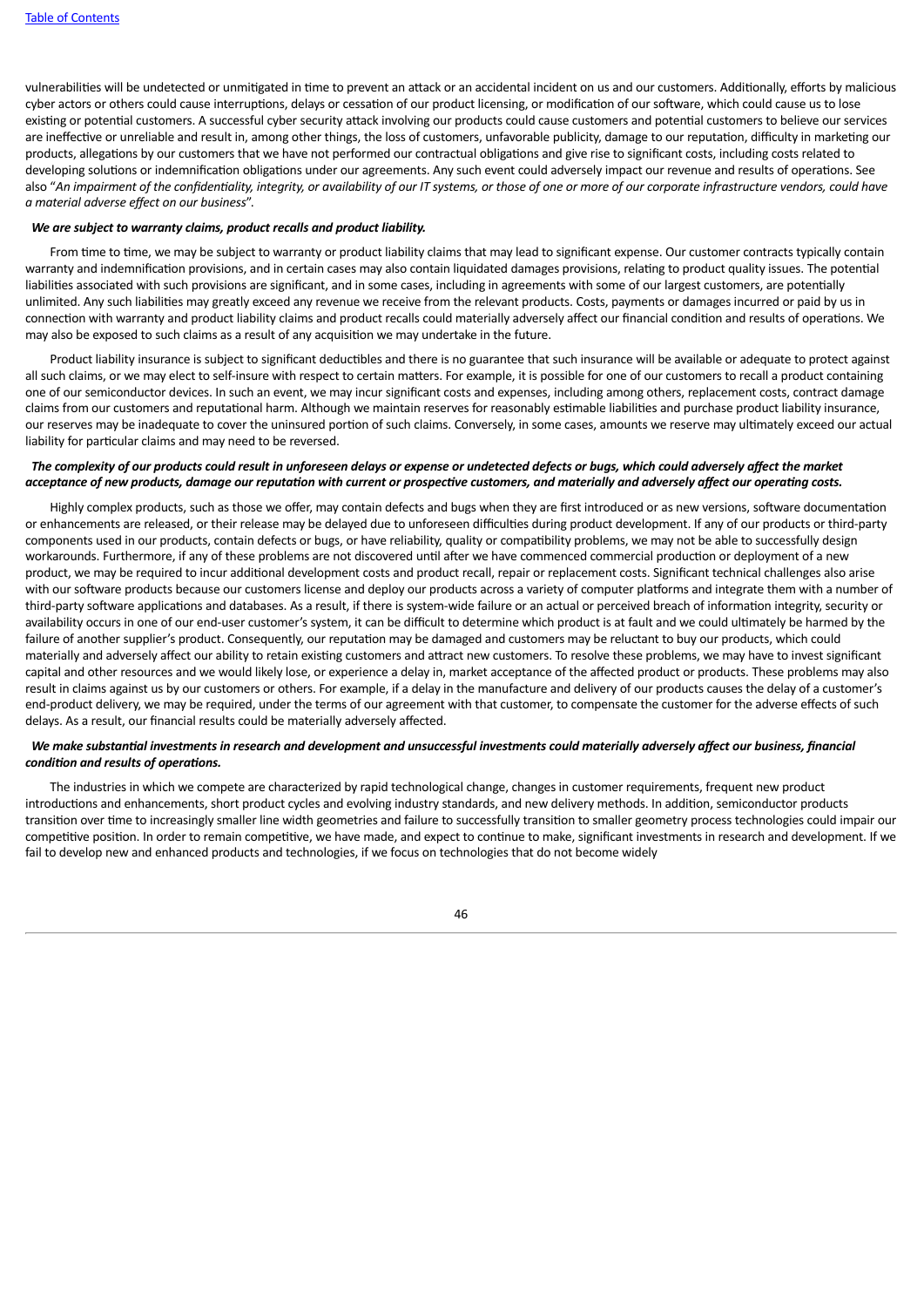adopted, or if new competitive technologies that we do not support become widely accepted, demand for our products may be reduced. Increased investments in research and development or unsuccessful research and development efforts could cause our cost structure to fall out of alignment with demand for our products, which would have a negative impact on our financial results.

### We collect, use, store, or otherwise process personal information, which subjects us to privacy and data security laws and contractual commitments, and our *actual or perceived failure to comply with such laws and commitments could harm our business.*

We collect, use and store (collectively, "process") a high volume, variety and velocity of certain personal information in connection with the operation of our business. This creates various levels of privacy risks across different parts of our business, depending on the type of personal information, the jurisdiction in question and the purpose of their processing. The personal information we process is subject to an increasing number of federal, state, local, and foreign laws and regulations regarding privacy and data security, as well as contractual commitments. Privacy legislation and other data protection regulations, enforcement and policy activity in this area are expanding rapidly in many jurisdictions and creating a complex regulatory compliance environment. Sectoral legislation, certification requirements and technical standards applying to certain categories of our customers, such as those is the financial services or public sector, are likely to further exacerbate this trend. The cost of complying with and implementing these privacy-related and data governance measures could be significant as they may create additional burdensome security, business process, business record or data localization requirements. Concerns about government interference, sovereignty, expanding privacy, cyber security and data governance legislation could adversely affect our customers and our products and services, particularly in cloud computing, artificial intelligence and our own data management practices. The theft, loss or misuse of personal data collected, used, stored or transferred by us to run our business could result in significantly increased business and security costs or costs related to defending legal claims. Any inadvertent failure or perceived failure by us to comply with privacy, data governance or cyber security obligations may result in governmental enforcement actions, litigation, substantial fines and damages, and could cause our customers to lose trust in us, which could have an adverse effect on our reputation and business.

### We are subject to environmental, health and safety laws, which could increase our costs, restrict our operations and require expenditures that could have a *material adverse effect on our results of operations and financial condition.*

We are subject to a variety of domestic and international laws and regulations relating to the use, disposal, clean-up of and human exposure to hazardous materials. Compliance with environmental, health and safety requirements could, among other things, require us to modify our manufacturing processes, restrict our ability to expand our facilities, or require us to acquire pollution control equipment, all of which can be very costly. Any failure by us to comply with such requirements could result in the limitation or suspension of the manufacture of our products and could result in litigation against us and the payment of significant fines and damages by us in the event of a significant adverse judgment. In addition, complying with any cleanup or remediation obligations for which we are or become responsible could be costly and have a material adverse effect on our business, financial condition and results of operations.

Changing requirements relating to the materials composition of our semiconductor products, including the restrictions on lead and certain other substances in electronic products sold in various countries, including the U.S., China and Japan, and in the European Union, increase the complexity and costs of our product design and procurement operations and may require us to re-engineer our products. Such re-engineering may result in excess inventory or other additional costs and could have a material adverse effect on our results of operations. We may also experience claims from employees from time to time with regard to exposure to hazardous materials or other workplace related environmental claims.

### Social and environmental responsibility regulations, policies and provisions, as well as customer and investor demands, may make our supply chain more *complex and may adversely affect our relationships with customers and investors.*

There is an increasing focus on corporate social and environmental responsibility in the semiconductor industry, particularly with OEMs that manufacture consumer electronics. A number of our customers have adopted, or may adopt, procurement policies that include social and environmental responsibility provisions or requirements that their suppliers should comply with, or they may seek to include such provisions or requirements in their procurement terms and conditions. An increasing number of investors are also requiring companies to disclose corporate social and environmental policies, practices and metrics. In addition, various jurisdictions are developing climate change-based laws or regulations that could cause us to incur additional direct costs for compliance, as well as indirect costs resulting from our customers, suppliers, or both incurring additional compliance costs that are passed on to us. These legal and regulatory requirements, as well as investor expectations, on corporate environmental and social responsibility practices and disclosure, are subject to change, can be unpredictable, and may be difficult and expensive for us to comply with, given the complexity of our supply chain and our significant outsourced manufacturing. If we are unable to comply, or are unable to cause our suppliers or CMs to comply, with such policies or provisions or meet the requirements of our customers and investors, a customer may stop purchasing

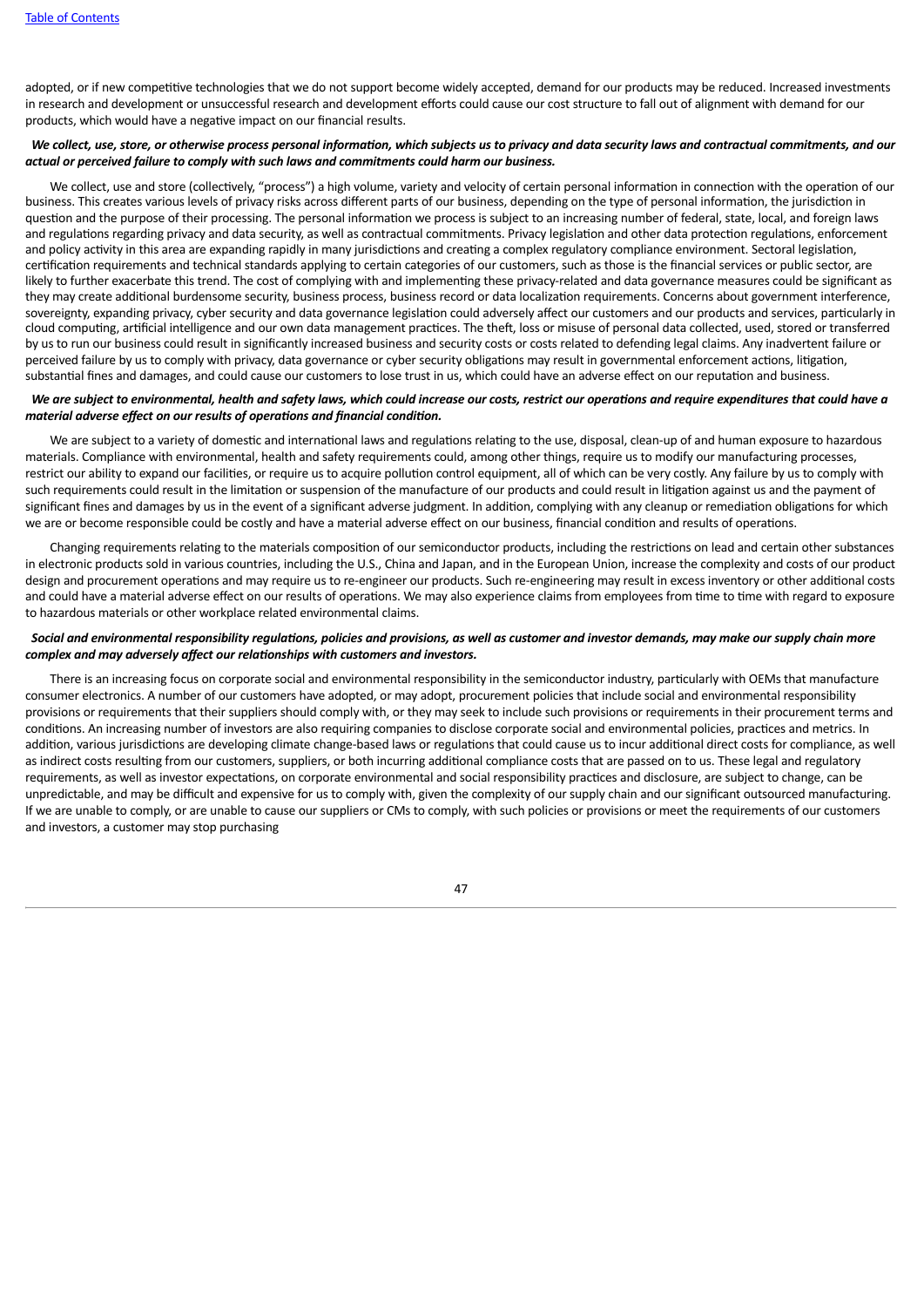products from us or an investor may sell their shares, and may take legal action against us, which could harm our reputation, revenue and results of operations.

In addition, as part of their corporate social and environmental responsibility programs, an increasing number of OEMs are seeking to source products that do not contain minerals sourced from areas where proceeds from the sale of such minerals are likely to be used to fund armed conflicts, such as in the Democratic Republic of Congo. This could adversely affect the sourcing, availability and pricing of minerals used in the manufacture of semiconductor devices, including our products. As a result, we may face difficulties in satisfying these customers' demands, which may harm our sales and operating results.

### The average selling prices of semiconductor products in our markets have often decreased rapidly and may do so in the future, which could harm our *revenue and gross profit.*

The semiconductor products we develop and sell are used for high volume applications. As a result, the prices of those products have often decreased rapidly. Gross profit on our products may be negatively affected by, among other things, pricing pressures from our customers. In the past, we have reduced the average selling prices of our products in anticipation of future competitive pricing pressures, new product introductions by us or our competitors and other factors. In addition, some of our customer agreements provide for volume-based pricing and product pricing roadmaps, which can also reduce the average selling prices of our products over time. Our margins and financial results will suffer if we are unable to offset any reductions in our average selling prices by increasing our sales volumes, reducing manufacturing costs, or developing new and higher value-added products on a timely basis.

#### *Fluctuations in foreign exchange rates could result in losses.*

We operate global businesses and our consolidated financial results are reported in U.S. dollars. However, some of the revenue and expenses of our foreign subsidiaries are denominated in local currencies. Fluctuations in foreign exchange rates against the U.S. dollar could result in substantial changes in reported revenues and operating results due to the foreign exchange impact of translating these transactions into U.S. dollars.

In the normal course of business, we employ various hedging strategies to partially mitigate these risks, including the use of derivative instruments. These strategies may not be effective in protecting us against the effects of fluctuations in foreign exchange rates. As a result, fluctuations in foreign exchange rates could result in financial losses.

#### **Risks Related to Our Taxes**

#### *Changes in tax legislation or policies could materially impact our financial position and results of operations.*

Corporate tax reform, anti-base-erosion rules and tax transparency continue to be high priorities in many jurisdictions. As a result, policies regarding corporate income and other taxes in numerous jurisdictions are under heightened scrutiny and tax reform legislation has been, and will likely continue to be, proposed or enacted in a number of jurisdictions in which we operate.

After enactment of the U.S. Tax Cuts and Jobs Act, most of our income is taxable in the U.S. with a significant portion taxable under the Global Intangible Low-Taxed Income ("GILTI") regime. Beginning in fiscal year 2027, the deduction allowable under the GILTI regime will decrease from 50% to 37.5%, which will increase the effective tax rate imposed on our income. If the U.S. tax rate increases or the deduction allowable under the GILTI regime is further reduced or eliminated, or additional limitations are put on our ability to deduct interest expense, our provision for income taxes, net income, and cash flows would be adversely impacted.

In addition, many countries are implementing legislation and other guidance to align their international tax rules with the Organisation for Economic Cooperation and Development's ("OECD") Base Erosion and Profit Shifting recommendations and action plan that aim to standardize and modernize global corporate tax policy, including changes to cross-border tax, transfer pricing documentation rules, and nexus-based tax incentive practices. The OECD is also continuing discussions surrounding fundamental changes in allocation of profits among tax jurisdictions in which companies do business, as well as the implementation of a global minimum tax (namely the "Pillar One" and "Pillar Two" proposals). As a result of this heightened scrutiny, prior decisions by tax authorities regarding treatments and positions of corporate income taxes could be subject to enforcement activities, and legislative investigation and inquiry, which could also result in changes in tax policies or prior tax rulings. Any such changes may also result in the taxes we previously paid being subject to change. Further, many jurisdictions have passed, and may pass additional legislation, intended to alleviate the economic burdens of COVID-19 and to fund economic recovery and growth, including various temporary tax incentives or relief and restricted tax measures, which could result in future tax increases. We cannot predict the extent to which the COVID-19 pandemic will impact our tax liabilities and are continuing to evaluate the impact of the new legislation to our financial statements.

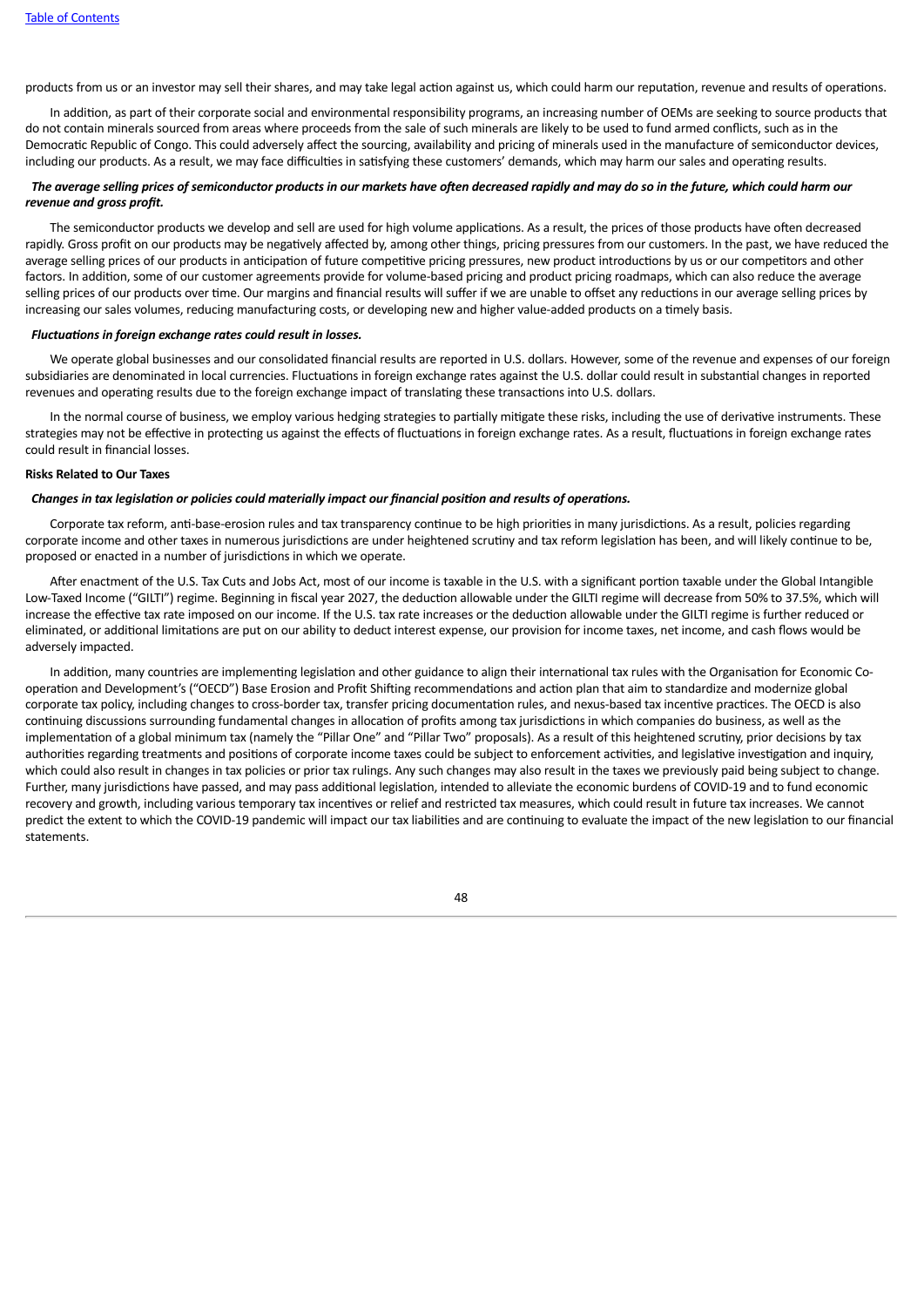Any substantial changes in domestic or international corporate tax policies, regulations or guidance, enforcement activities or legislative initiatives may materially adversely affect our business, the amount of taxes we are required to pay and our financial condition and results of operations generally.

### If the tax incentives or tax holiday arrangements we have negotiated change or cease to be in effect or applicable for any reason, or if our assumptions and interpretations regarding tax laws and incentives or holiday arrangements prove to be incorrect, our corporate income taxes could significantly increase.

Our operations are currently structured to benefit from the various tax incentives extended to us in various jurisdictions to encourage investment or employment. For example, absent our principal tax incentives from the Singapore Economic Development Board, which is scheduled to expire in 2025, the corporate income tax rate that would apply to our Singapore taxable income would be 17%. We also have a tax holiday on our qualifying income in Malaysia, which is scheduled to expire in fiscal year 2028. Each tax incentive and tax holiday is subject to our compliance with various operating and other conditions and may, in some instances, be amended or terminated prior to their scheduled termination date by the relevant governmental authority. If we cannot, or elect not to, comply with the operating conditions included in any particular tax incentive or tax holiday, we could, in some instances, be required to refund previously realized material tax benefits, or if such tax incentive or tax holiday is terminated prior to its expiration absent a new incentive applying, we will lose the related tax benefits earlier than scheduled. In addition, we may be required, or elect, to modify our operational structure and tax strategy in order to keep an incentive, which could result in a decrease in the benefits of the incentive. Our tax incentives could also be adversely impacted if the global minimum tax provisions (Pillar Two) are adopted in a country in which we have an existing tax incentive. Our tax incentives and tax holiday, before taking into consideration U.S. foreign tax credits, decreased the provision for income taxes by approximately \$1,156 million in the aggregate and increased diluted net income per share by \$2.69 for fiscal year 2021.

Our interpretations and conclusions regarding the tax incentives are not binding on any taxing authority, and if our assumptions about tax and other laws are incorrect or if these tax incentives are substantially modified or rescinded, we could suffer material adverse tax and other financial consequences, which would increase our expenses, reduce our profitability and adversely affect our cash flows.

### Our income taxes and overall cash tax costs are affected by a number of factors that could materially, adversely affect financial results.

Significant judgment is required in determining our worldwide income taxes. In the ordinary course of our business, there are many transactions where the ultimate tax determination is uncertain. Additionally, our calculations of income taxes payable currently and on a deferred basis are based on our interpretations of applicable tax laws in the jurisdictions in which we are required to file tax returns. Although we believe our tax estimates are reasonable, there is no assurance that the final determination of our income tax liability will not be materially different than what is reflected in our income tax provisions and accruals.

Our income taxes are subject to volatility and could be adversely affected by numerous factors including:

- reorganization or restructuring of our businesses, tangible and intangible assets, outstanding indebtedness and corporate structure;
- jurisdictional mix of our income and assets:
- changes in the allocation of income and expenses, including adjustments related to changes in our corporate structure, acquisitions or tax law;
- changes in U.S and foreign tax laws and regulations, changes to the taxation of earnings of foreign subsidiaries, taxation of U.S. income generated from foreign sources, the deductibility of expenses attributable to income and foreign tax credit rules;
- tax effects of increases in non-deductible employee compensation; and
- changes in tax accounting rules or principles and in the valuation of deferred tax assets and liabilities.

We have adopted transfer pricing policies that call for the provision of services, the sale of products, the arrangement of financing and the grant of licenses from one affiliate to another at prices that we believe are negotiated on an arm's length basis. Our taxable income is dependent upon acceptance by local authorities that our operational practices and intercompany transfer pricing are on an arm's length basis. Due to inconsistencies in application of the arm's length standard among taxing authorities, as well as lack of comprehensive treaty-based protection, transfer pricing challenges by tax authorities could, if successful, result in adjustments for prior or future years. The effects of any such changes could subject us to higher taxes and our earnings, results of operations and cash flow would be adversely affected.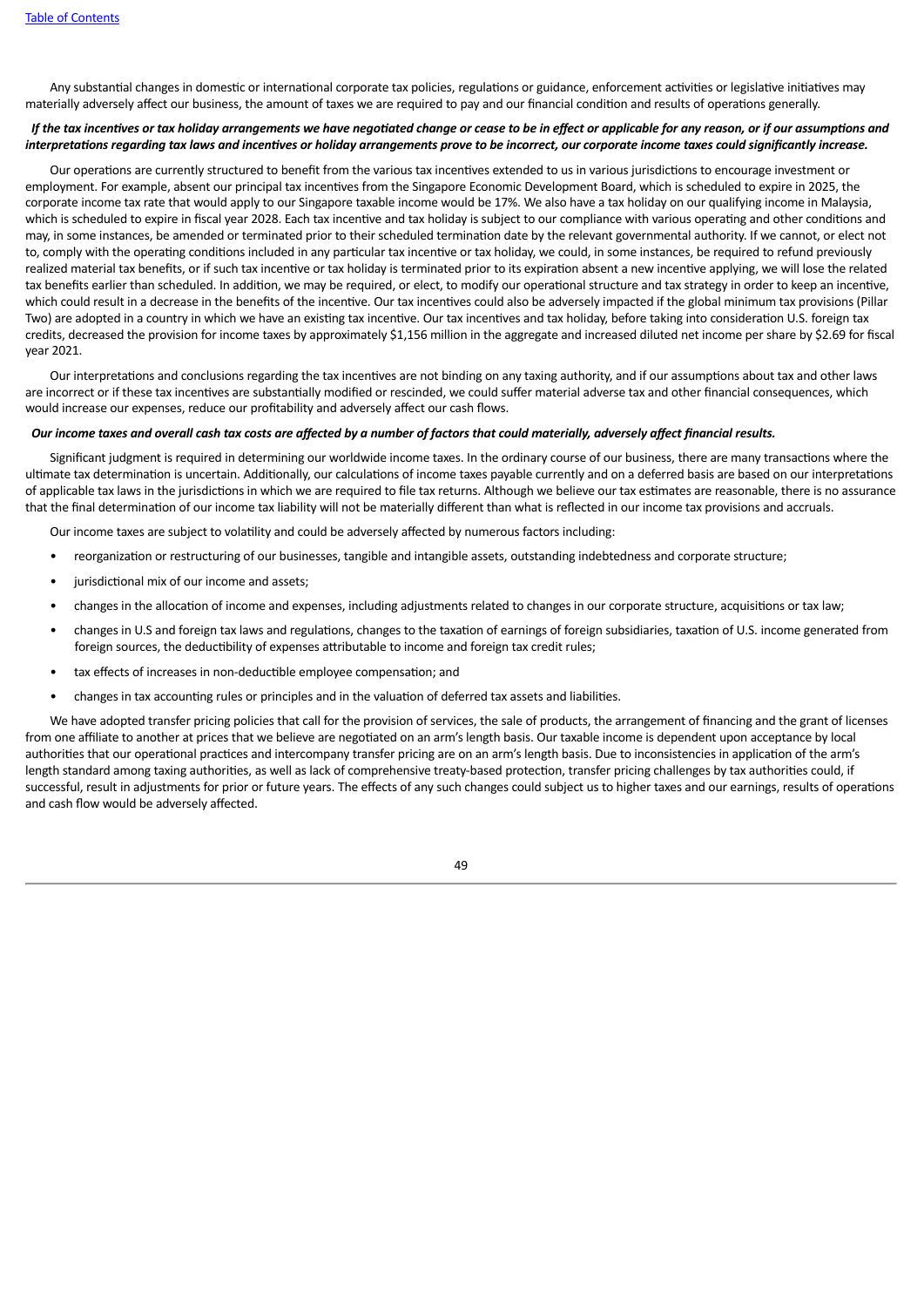In addition, we are subject to, and are under, tax audit in various jurisdictions, and such jurisdictions may assess additional income tax against us. Although we believe our tax positions are reasonable, the final determination of tax audits could be materially different from our income tax provisions and accruals. The ultimate result of an audit could have a material adverse effect on our results of operations and cash flows in the period or periods for which that determination is made.

### **Risks Related to Our Indebtedness**

#### Our substantial indebtedness could adversely affect our financial health and our ability to execute our business strategy.

As of May 1, 2022, the aggregate indebtedness under our senior notes was \$41,227 million. We expect to maintain significant levels of indebtedness going forward.

Our substantial indebtedness could have important consequences including:

- increasing our vulnerability to adverse general economic and industry conditions;
- exposing us to interest rate risk due to our variable rate term facilities, which we do not typically hedge against;
- limiting our flexibility in planning for, or reacting to, changes in the economy and the semiconductor industry;
- placing us at a competitive disadvantage compared to our competitors with less indebtedness;
- making it more difficult to borrow additional funds in the future to fund growth, acquisitions, working capital, capital expenditures and other purposes; and
- potentially requiring us to dedicate a substantial portion of our cash flow from operations to payments on our indebtedness, thereby reducing the availability of our cash flow to fund our other business needs.

We receive debt ratings from the major credit rating agencies in the U.S. Factors that may impact our credit ratings include debt levels, planned asset purchases or sales and near-term and long-term production growth opportunities. Liquidity, asset quality, cost structure, reserve mix and commodity pricing levels could also be considered by the rating agencies. While we are focused on maintaining investment grade ratings from these agencies, we may be unable to do so. Any downgrade in our credit rating or the ratings of our indebtedness, or adverse conditions in the debt capital markets, could:

- adversely affect the trading price of, or market for, our debt securities;
- increase interest expense under our term facilities;
- increase the cost of, and adversely affect our ability to refinance, our existing debt; and
- adversely affect our ability to raise additional debt.

#### *The instruments governing our indebtedness impose certain restrictions on our business.*

The instruments governing our indebtedness contain certain covenants imposing restrictions on our business. These restrictions may affect our ability to operate our business, to plan for, or react to, changes in the market conditions or our capital needs and may limit our ability to take advantage of potential business opportunities as they arise. The restrictions placed on us include maintenance of an interest coverage ratio and limitations on our ability to incur certain secured debt, enter into certain sale and lease-back transactions and consolidate, merge, sell or otherwise dispose of all or substantially all of our assets. In addition, the instruments contain customary events of default upon the occurrence of which, after any applicable grace period, the indebtedness could be declared immediately due and payable. In such event, we may not have sufficient available cash to repay such debt at the time it becomes due, or be able to refinance such debt on acceptable terms or at all. Any of the foregoing could materially adversely affect our business, financial condition and results of operations.

### Servicing our debt requires a significant amount of cash, and we may not have sufficient cash flow from our business to pay our substantial debt.

Our ability to make scheduled payments of the principal of, to pay interest on, and to refinance our debt, depends on our future performance, which is subject to economic, financial, competitive and other factors. Our business may not continue to generate cash flow from operations in the future sufficient to satisfy our obligations under our current indebtedness and any future indebtedness we may incur and to make necessary capital expenditures. If we are unable to generate such cash flow, we may be required to adopt one or more alternatives, such as reducing or delaying investments or capital expenditures, selling assets, refinancing or obtaining additional equity capital on terms that may be onerous or highly dilutive. Our ability to refinance our outstanding indebtedness or future indebtedness will depend on the capital markets and our financial condition at such time. We may not be able to engage in any of these activities or engage in these activities on desirable terms when needed, which could result in a default on our indebtedness.

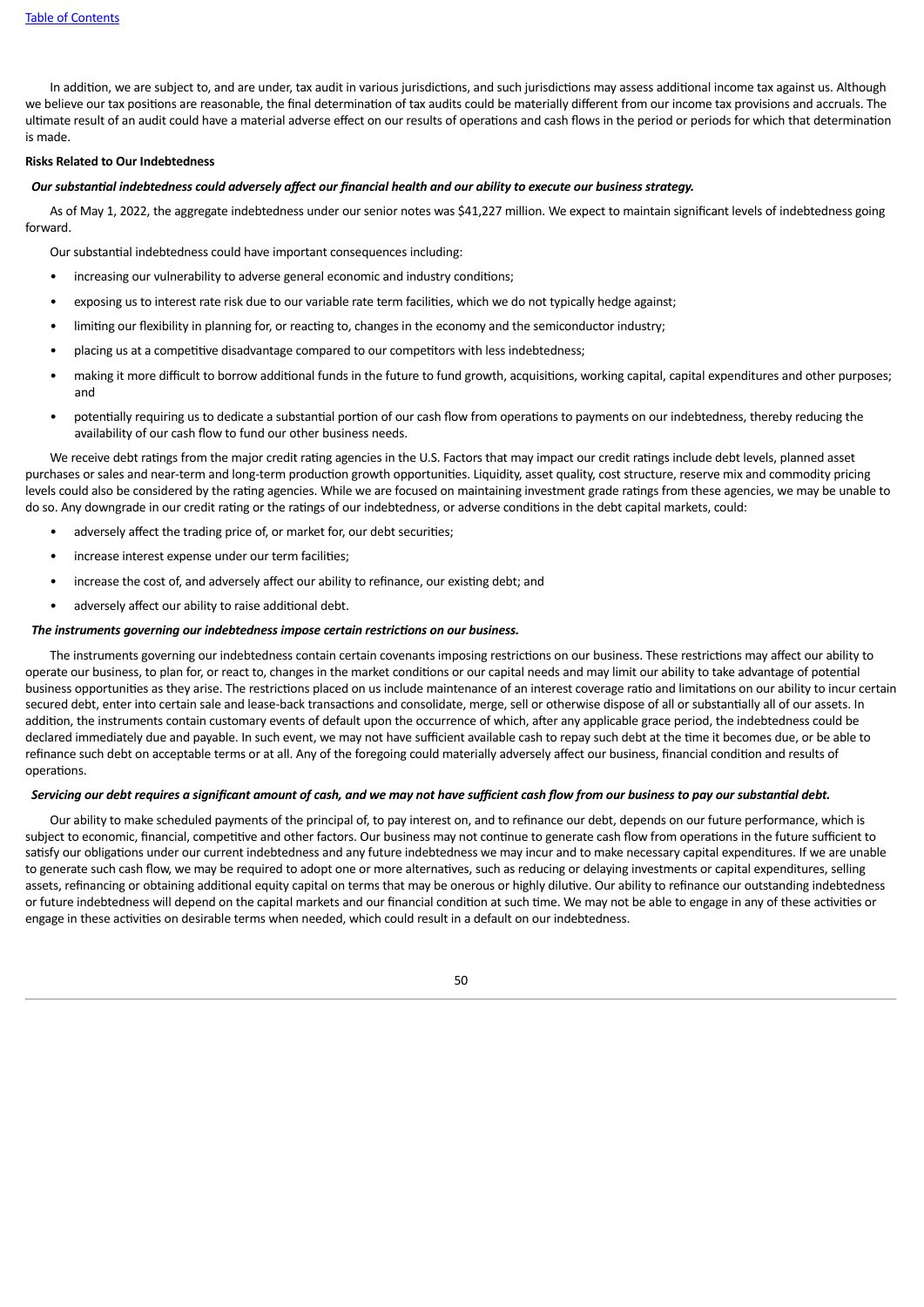## **Risks Related to Owning Our Common Stock**

## At times, our stock price has been volatile and it may fluctuate substantially in the future, which could result in substantial losses for our investors as well as class action litigation against us and our management which could cause us to incur substantial costs and divert our management's attention and resources.

The trading price of our common stock has, at times, fluctuated significantly and could be subject to wide fluctuations in response to any of the risk factors listed in this "Risk Factors" section, and others, including:

- issuance of new or updated research or other reports by securities analysts;
- fluctuations in the valuation and results of operations of our significant customers as well as companies perceived by investors to be comparable to us;
- announcements of proposed acquisitions by us or our competitors;
- announcements of, or expectations of, additional debt or equity financing transactions;
- stock price and volume fluctuations attributable to inconsistent trading volume levels of our common stock;
- issuance, and subsequent sale, of common stock upon conversion of our 8.00% Mandatory Convertible Preferred Stock, Series A ("Mandatory Convertible Preferred Stock");
- hedging or arbitrage trading activity involving our Mandatory Convertible Preferred Stock or common stock; and
- unsubstantiated news reports or other inaccurate publicity regarding us or our business.

These fluctuations are often unrelated or disproportionate to our operating performance. Broad market and industry fluctuations, as well as general economic, political and market conditions such as recessions, interest rate changes or currency fluctuations, may negatively impact the market price of our common stock. You may not realize any return on your investment in us and may lose some or all of your investment. In the past, companies that have experienced volatility in the market price of their stock have been subject to securities class action litigation. We may be the target of this type of litigation in the future. We are also the subject of a number of lawsuits stemming from our acquisitions. Securities litigation against us, including the lawsuits related to such transactions, could result in substantial costs and divert our management's attention from other business concerns, which could seriously harm our business.

## *The amount and frequency of our stock repurchases may fluctuate.*

The amount, timing and execution of our stock repurchase program may fluctuate based on our priorities for the use of cash for other purposes. These purposes include operational spending, capital spending, acquisitions, repayment of debt and returning cash to our stockholders as dividend payments. Changes in cash flows, tax laws and our stock price could also impact our stock repurchase program. We are not obligated to repurchase any specific amount of shares of common stock, and the stock repurchase program may be suspended or terminated at any time.

## A substantial amount of our stock is held by a small number of large investors and significant sales of our common stock by one or more of these holders *could cause our stock price to fall.*

As of March 31, 2022, we believe 10 of our 20 largest holders of common stock were active institutional investors who held 27% of our outstanding shares of common stock in the aggregate. These investors may sell their shares at any time for a variety of reasons and such sales could depress the market price of our common stock. In addition, any such sales of our common stock by these entities could also impair our ability to raise capital through the sale of additional equity securities.

## *There can be no assurance that we will continue to declare cash dividends.*

<span id="page-52-0"></span>Our Board of Directors has adopted a dividend policy pursuant to which we currently pay a cash dividend on our common stock on a quarterly basis. The declaration and payment of any dividend is subject to the approval of our Board of Directors and our dividend may be discontinued or reduced at any time. Because we are a holding company, our ability to pay cash dividends is also limited by restrictions or limitations on our ability to obtain sufficient funds through dividends from subsidiaries. In addition, any payment of dividends on our common stock is subject to and conditioned upon our payment of quarterly dividends on our Mandatory Convertible Preferred Stock. There can be no assurance that we will declare cash dividends in the future in any particular amounts, or at all.

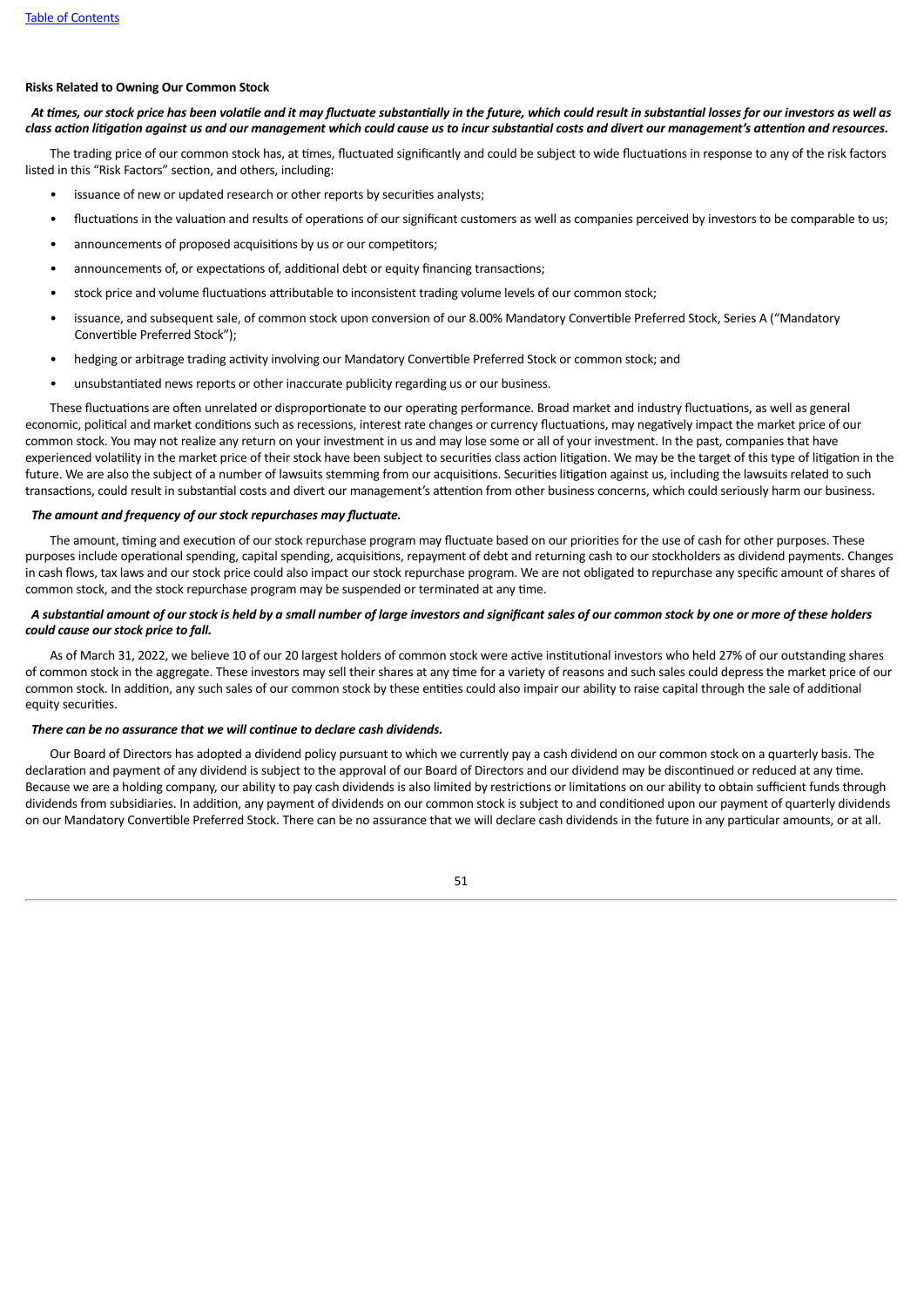### **Item 2. Unregistered Sales of Equity Securities and Use of Proceeds**

### **Issuer Purchases of Equity Securities**

The following table presents details of our various repurchases during the fiscal quarter ended May 1, 2022 pursuant to a \$10 billion stock repurchase program authorized by our Board of Directors in December 2021, which will end on or prior to December 31, 2022.

| Period                               | <b>Total Number of Shares</b><br>Purchased <sup>(a)</sup> |                | Average Price per Share | <b>Total Number of Shares</b><br><b>Purchased as Part of Publicly</b><br>Announced Plan (a) | <b>Approximate Dollar Value of</b><br><b>Shares That May Yet Be</b><br><b>Purchased Under the Plan</b> |
|--------------------------------------|-----------------------------------------------------------|----------------|-------------------------|---------------------------------------------------------------------------------------------|--------------------------------------------------------------------------------------------------------|
|                                      |                                                           |                |                         | (In millions, except per share data)                                                        |                                                                                                        |
| January 31, 2022 - February 27, 2022 |                                                           |                | 582.19                  |                                                                                             | 6,500                                                                                                  |
| February 28, 2022 - March 27, 2022   |                                                           | 1 S            | 580.92                  |                                                                                             | 5,915                                                                                                  |
| March 28, 2022 - May 1, 2022         |                                                           | 3 <sup>5</sup> | 585.87                  | $\mathbf{3}$                                                                                | 4,500                                                                                                  |
| Total                                |                                                           |                | 583.79                  |                                                                                             |                                                                                                        |

(a) We also paid approximately \$514 million in employee withholding taxes due upon the vesting of net settled equity awards. We withheld approximately 1 million shares of common stock from employees in connection with such net share settlement at an average price of \$593.25 per share. These shares may be deemed to be "issuer purchases" of shares and are not included in this table.

In May 2022, our Board of Directors authorized another stock repurchase program to repurchase up to an additional \$10 billion of our common stock from time to time through December 31, 2023.

Repurchases under our stock repurchase programs may be effected through a variety of methods, including open market or privately negotiated purchases. The timing and amount of shares repurchased will depend on the stock price, business and market conditions, corporate and regulatory requirements, alternative investment opportunities, acquisition opportunities and other factors. We are not obligated to repurchase any specific amount of shares of common stock, and the stock repurchase programs may be suspended or terminated at any time.

<span id="page-53-0"></span>**Item 3. Defaults Upon Senior Securities**

\_\_\_\_\_\_\_\_\_\_\_\_\_\_\_\_\_\_\_\_\_\_\_\_\_\_\_\_\_\_\_\_\_

None.

### <span id="page-53-1"></span>**Item 4. Mine Safety Disclosures**

None.

#### <span id="page-53-2"></span>**Item 5. Other Information**

<span id="page-53-3"></span>None.

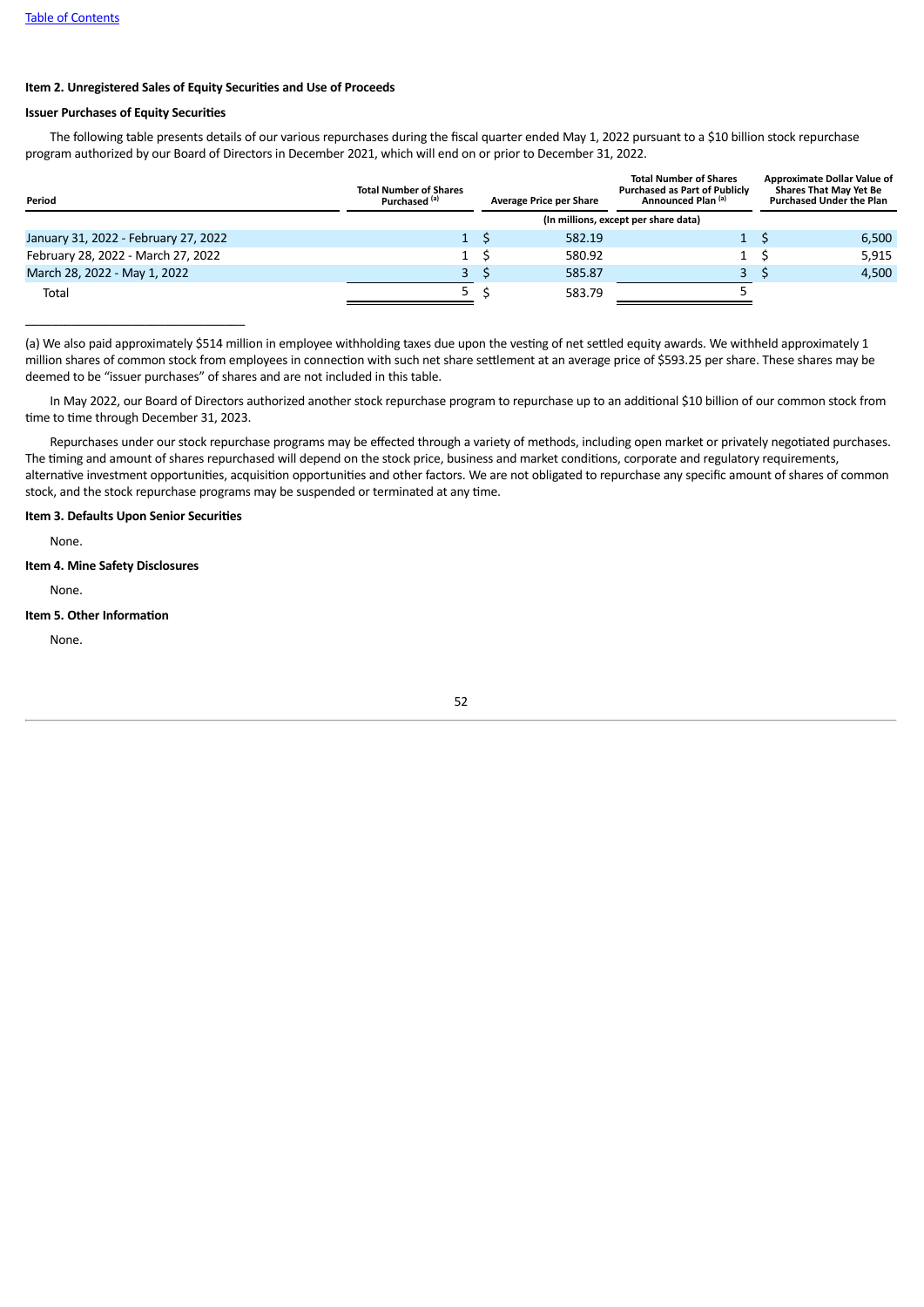## **Item 6. Exhibits**

## **EXHIBIT INDEX**

|                   |                                                                                                                                                                                                                        | Incorporated by Reference Herein                                                                   |                    |                       |
|-------------------|------------------------------------------------------------------------------------------------------------------------------------------------------------------------------------------------------------------------|----------------------------------------------------------------------------------------------------|--------------------|-----------------------|
| Exhibit<br>Number | Description                                                                                                                                                                                                            | Form                                                                                               | <b>Filing Date</b> | <b>Filed Herewith</b> |
| 2.1#              | Agreement and Plan of Merger, dated as of July 11, 2018, by<br>and among Broadcom Inc., Collie Acquisition Corp. and CA,<br>Inc.                                                                                       | Broadcom Inc. Current Report on<br>Form 8-K (Commission File No.<br>001-38449)                     | July 12, 2018      |                       |
|                   | 2.2# Asset Purchase Agreement, dated August 8, 2019, by and<br>between Broadcom Inc. and Symantec Corporation.                                                                                                         | Broadcom Inc. Current Report on<br>Form 8-K (Commission File No.<br>001-38449)                     | August 9, 2019     |                       |
|                   | 2.3# APA Letter Agreement, dated as of October 1, 2020, by and<br>between Broadcom Inc. and NortonLifeLock Inc.                                                                                                        | Broadcom Inc. Annual Report on<br>Form 10-K (Commission File No.<br>001-38449)                     | December 18, 2020  |                       |
| 2.4               | Agreement and Plan of Merger, dated as of May 26, 2022,<br>by and among Broadcom Inc., VMware, Inc., Verona Holdco,<br>Inc., Verona Merger Sub, Inc., Barcelona Merger Sub 2, Inc.<br>and Barcelona Merger Sub 3, LLC. | Broadcom Inc. Current Report on<br>Form 8-K (Commission File No.<br>001-38449)                     | May 26, 2022       |                       |
| 3.1               | Amended and Restated Certificate of Incorporation.                                                                                                                                                                     | Broadcom Inc. Current Report on<br>Form 8-K12B (Commission File<br>No.001-38449)                   | April 4, 2018      |                       |
| 3.2               | Certificate of Designation of the 8.00% Mandatory<br>Convertible Preferred Stock, Series A.                                                                                                                            | Broadcom Inc. Current Report on<br>Form 8-K (Commission File No.<br>001-38449)                     | September 30, 2019 |                       |
| 3.3               | Amended and Restated Bylaws.                                                                                                                                                                                           | Broadcom Inc. Current Report on<br>Form 8-K12B (Commission File<br>No. 001-38449)                  | April 4, 2018      |                       |
| 4.1               | Form of Common Stock Certificate.                                                                                                                                                                                      | Broadcom Inc. Quarterly Report<br>on Form 10-Q (Commission File<br>No. 001-38449)                  | June 14, 2018      |                       |
| 4.2               | Form of Certificate of the 8.00% Mandatory Convertible<br>Preferred Stock, Series A (included in the Exhibit 3.2).                                                                                                     | Broadcom Inc. Current Report on<br>Form 8-K (Commission File No.<br>001-38449)                     | September 30, 2019 |                       |
| 4.3               | <b>Description of Common Stock.</b>                                                                                                                                                                                    | Broadcom Inc. Annual Report on<br>Form 10-K (Commission File No.<br>001-38449)                     | December 20, 2019  |                       |
| 4.4               | Description of 8.00% Mandatory Convertible Preferred<br>Stock, Series A.                                                                                                                                               | Broadcom Inc. Annual Report on<br>Form 10-K (Commission File No.<br>001-38449)                     | December 20, 2019  |                       |
| 4.5               | Indenture, dated as of January 19, 2017, by and among<br>the Broadcom Corporation and Broadcom Cayman Finance<br>Limited (the "Co-Issuers"), the guarantors and Wilmington<br>Trust, National Association, as trustee. | <b>Broadcom Limited Current Report</b><br>on Form 8-K (Commission File No.<br>001-37690)           | January 20, 2017   |                       |
| 4.6               | Supplement Indenture to the January 2017 Indenture, dated<br>as of April 9, 2018.                                                                                                                                      | Broadcom Inc. Current Report on<br>Form 8-K (Commission File No.<br>001-38449)                     | April 9, 2018      |                       |
| 4.7               | Second Supplement Indenture to the January 2017<br>Indenture, dated as of January 25, 2019.                                                                                                                            | Broadcom Inc. Current Report on<br>Form 8-K (Commission File No.<br>001-38449)                     | January 25, 2019   |                       |
| 4.8               | Form of 3.000% Senior Note due 2022 (included in Exhibit<br><u>4.5).</u>                                                                                                                                               | Broadcom Limited Current Report January 20, 2017<br>on Form 8-K (Commission File No.<br>001-37690) |                    |                       |
| 4.90              | Form of 3.625% Senior Note due 2024 (included in Exhibit<br>$4.5$ ).                                                                                                                                                   | Broadcom Limited Current Report<br>on Form 8-K (Commission File No.<br>001-37690)                  | January 20, 2017   |                       |
| 4.10              | <u>Form of 3.875% Senior Note due 2027 (included in Exhibit</u><br>$4.5)$ .                                                                                                                                            | Broadcom Limited Current Report<br>on Form 8-K (Commission File No.<br>001-37690)                  | January 20, 2017   |                       |
| 4.11              | Indenture, dated as of October 17, 2017, by and among<br>the Co-Issuers, the guarantors and Wilmington Trust,<br>National Association, as trustee.                                                                     | <b>Broadcom Limited Current Report</b><br>on Form 8-K (Commission File No.<br>001-37690)           | October 17, 2017   |                       |
| 4.12              | Supplemental Indenture to October 2017 Indenture, dated<br>as of April 9, 2018.                                                                                                                                        | Broadcom Inc. Current Report on<br>Form 8-K (Commission File No.<br>001-38449)                     | April 9, 2018      |                       |
| 4.13              | Second Supplemental Indenture to October 2017 Indenture,<br>dates as of January 25, 2019.                                                                                                                              | Broadcom Inc. Current Report on<br>Form 8-K (Commission File No.<br>001-38449)                     | January 25, 2019   |                       |
| 4.14              | Form of 2.650% Senior Note due 2023 (included in Exhibit<br><u>4.11).</u>                                                                                                                                              | Broadcom Limited Current Report<br>on Form 8-K (Commission File No.<br>001-37690)                  | October 17, 2017   |                       |
| 4.15              | Form of 3.125% Senior Note due 2025 (included in Exhibit<br>$4.11$ ).                                                                                                                                                  | <b>Broadcom Limited Current Report</b><br>on Form 8-K (Commission File No.<br>001-37690)           | October 17, 2017   |                       |
| 4.16              | Form of 3.500% Senior Note due 2028 (included in Exhibit<br>$4.11$ ).                                                                                                                                                  | Broadcom Limited Current Report<br>on Form 8-K (Commission File No.<br>001-37690)                  | October 17, 2017   |                       |
| 4.17              | Indenture, dated as of April 5, 2019, by and among the<br>Company, as Issuer, Broadcom Technologies Inc., Broadcom<br>Corporation and Broadcom Cayman Finance Limited (the                                             | Broadcom Inc. Current Report on<br>Form 8-K (Commission File No.<br>001-38449)                     | April 5, 2019      |                       |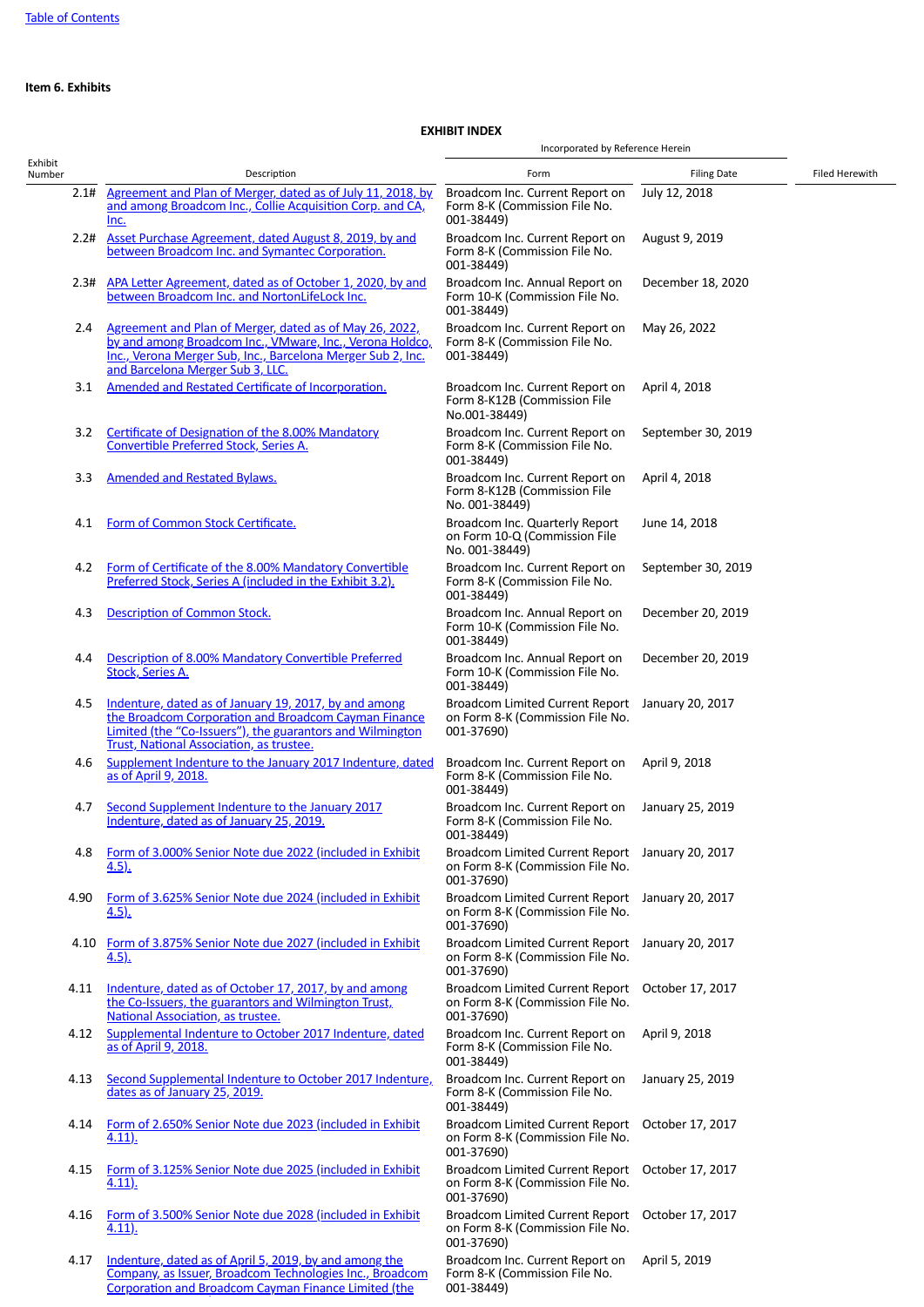|      | <b>Association, as trustee.</b>                                                                                                                                                                                                                                                                                                                                          |                                                                                |                    |
|------|--------------------------------------------------------------------------------------------------------------------------------------------------------------------------------------------------------------------------------------------------------------------------------------------------------------------------------------------------------------------------|--------------------------------------------------------------------------------|--------------------|
| 4.18 | Form of 3.625% Senior Notes due 2024 (included in Exhibit<br><u>4.17).</u>                                                                                                                                                                                                                                                                                               | Broadcom Inc. Current Report on<br>Form 8-K (Commission File No.<br>001-38449) | April 5, 2019      |
| 4.19 | Form of 4.250% Senior Notes due 2026 (included in Exhibit<br>4.17).                                                                                                                                                                                                                                                                                                      | Broadcom Inc. Current Report on<br>Form 8-K (Commission File No.<br>001-38449) | April 5, 2019      |
| 4.20 | Form of 4.750% Senior Notes due 2029 (included in Exhibit<br>4.17).                                                                                                                                                                                                                                                                                                      | Broadcom Inc. Current Report on<br>Form 8-K (Commission File No.<br>001-38449) | April 5, 2019      |
| 4.21 | Indenture, dated as of April 9, 2020, by and among the<br>Company, as Issuer, Broadcom Technologies Inc. and<br>Broadcom Corporation (the "2020 Guarantors"), and<br><b>Wilmington Trust, National Association, as trustee.</b>                                                                                                                                          | Broadcom Inc. Current Report on<br>Form 8-K (Commission File No.<br>001-38449) | April 9, 2020      |
| 4.22 | Form of 4.700% Senior Notes due 2025 (included in Exhibit<br>$4.21$ ).                                                                                                                                                                                                                                                                                                   | Broadcom Inc. Current Report on<br>Form 8-K (Commission File No.<br>001-38449) | April 9, 2020      |
| 4.23 | Form of 5.000% Senior Notes due 2030 (included in Exhibit<br>(4.21)                                                                                                                                                                                                                                                                                                      | Broadcom Inc. Current Report on<br>Form 8-K (Commission File No.<br>001-38449) | April 9, 2020      |
| 4.24 | Indenture, dated as of May 8, 2020, by and among the<br>Company, as Issuer, the 2020 Guarantors, and Wilmington<br><b>Trust, National Association, as trustee.</b>                                                                                                                                                                                                       | Broadcom Inc. Current Report on<br>Form 8-K (Commission File No.<br>001-38449) | May 8, 2020        |
| 4.25 | Form of 2.250% Senior Notes due 2023 (included in Exhibit<br><u>4.24).</u>                                                                                                                                                                                                                                                                                               | Broadcom Inc. Current Report on<br>Form 8-K (Commission File No.<br>001-38449) | May 8, 2020        |
| 4.26 | Form of 3.150% Senior Notes due 2025 (included in Exhibit<br>$4.24$ ).                                                                                                                                                                                                                                                                                                   | Broadcom Inc. Current Report on<br>Form 8-K (Commission File No.<br>001-38449) | May 8, 2020        |
| 4.27 | Form of 4.150% Senior Notes due 2030 (included in Exhibit<br>4.24).                                                                                                                                                                                                                                                                                                      | Broadcom Inc. Current Report on<br>Form 8-K (Commission File No.<br>001-38449) | May 8, 2020        |
| 4.28 | Form of 4.300% Senior Notes due 2032 (included in Exhibit<br>$4.24$ ).                                                                                                                                                                                                                                                                                                   | Broadcom Inc. Current Report on<br>Form 8-K (Commission File No.<br>001-38449) | May 8, 2020        |
| 4.29 | Indenture, dated as of May 21, 2020, by and among the<br>Company, the 2020 Guarantors and Wilmington Trust,<br>National Association, as trustee.                                                                                                                                                                                                                         | Broadcom Inc. Current Report on<br>Form 8-K (Commission File No.<br>001-38449) | May 21, 2020       |
| 4.30 | Form of 3.459% Senior Notes due 2026 (included in Exhibit<br>$4.29$ ).                                                                                                                                                                                                                                                                                                   | Broadcom Inc. Current Report on<br>Form 8-K (Commission File No.<br>001-38449) | May 21, 2020       |
| 4.31 | Form of 4.110% Senior Notes due 2028 (included in Exhibit<br><u>4.29).</u>                                                                                                                                                                                                                                                                                               | Broadcom Inc. Current Report on<br>Form 8-K (Commission File No.<br>001-38449) | May 21, 2020       |
| 4.32 | Indenture, dated as of January 19, 2021, by and among the<br>Company, the 2020 Guarantors and Wilmington Trust,<br><b>National Association, as Trustee.</b>                                                                                                                                                                                                              | Broadcom Inc. Current Report on<br>Form 8-K (Commission File No.<br>001-38449) | January 19, 2021   |
| 4.33 | Form of 1.950% Senior Notes due 2028 (included in Exhibit<br><u>4.32).</u>                                                                                                                                                                                                                                                                                               | Broadcom Inc. Current Report on<br>Form 8-K (Commission File No.<br>001-38449) | January 19, 2021   |
| 4.34 | Form of 2.450% Senior Notes due 2031 (included in Exhibit<br><u>4.32).</u>                                                                                                                                                                                                                                                                                               | Broadcom Inc. Current Report on<br>Form 8-K (Commission File No.<br>001-38449) | January 19, 2021   |
| 4.35 | Form of 2.600% Senior Notes due 2033 (included in Exhibit<br><u>4.32).</u>                                                                                                                                                                                                                                                                                               | Broadcom Inc. Current Report on<br>Form 8-K (Commission File No.<br>001-38449) | January 19, 2021   |
| 4.36 | Form of 3.500% Senior Notes due 2041 (included in Exhibit<br>$4.32$ ).                                                                                                                                                                                                                                                                                                   | Broadcom Inc. Current Report on<br>Form 8-K (Commission File No.<br>001-38449) | January 19, 2021   |
| 4.37 | Form of 3.750% Senior Notes due 2051 (included in Exhibit<br>4.32).                                                                                                                                                                                                                                                                                                      | Broadcom Inc. Current Report on<br>Form 8-K (Commission File No.<br>001-38449) | January 19, 2021   |
| 4.38 | Registration Rights Agreement, dated as of January 19,<br>2021, by and among the Company, the 2020 Guarantors and<br>Morgan Stanley & Co. LLC, BNP Paribas Securities Corp., RBC<br>Capital Markets, LLC, SMBC Nikko Securities America, Inc.,<br>and Truist Securities, Inc., as representatives of the several<br>initial purchasers of the January 2021 Senior Notes. | Broadcom Inc. Current Report on<br>Form 8-K (Commission File No.<br>001-38449) | January 19, 2021   |
| 4.39 | Indenture, dated as of March 31, 2021, by and between the<br><b>Company and Wilmington Trust, National Association, as</b><br>Trustee.                                                                                                                                                                                                                                   | Broadcom Inc. Current Report on<br>Form 8-K (Commission File No.<br>001-38449) | March 31, 2021     |
| 4.40 | Form of 3.419% Senior Notes due 2033 (included in Exhibit<br><u>4.39)</u> .                                                                                                                                                                                                                                                                                              | Broadcom Inc. Current Report on<br>Form 8-K (Commission File No.<br>001-38449) | March 31, 2021     |
| 4.41 | Form of 3.469% Senior Notes due 2034 (included in Exhibit<br>$4.39$ ).                                                                                                                                                                                                                                                                                                   | Broadcom Inc. Current Report on<br>Form 8-K (Commission File No.<br>001-38449) | March 31, 2021     |
| 4.42 | Registration Rights Agreement, dated as of March 31, 2021,<br>by and among the Company and BofA Securities, Inc. and<br><b>HSBC Securities (USA) Inc., as dealer-managers in</b><br>connection with the March 2021 Exchange Offer.                                                                                                                                       | Broadcom Inc. Current Report on<br>Form 8-K (Commission File No.<br>001-38449) | March 31, 2021     |
| 4.43 | Indenture, dated as of September 30, 2021, by and between<br>the Company and Wilmington Trust, National Association, as<br>Trustee.                                                                                                                                                                                                                                      | Broadcom Inc. Current Report on<br>Form 8-K (Commission File No.<br>001-38449) | September 30, 2021 |
| 4.44 | Form of 3.137% Senior Notes due 2035 (included in Exhibit                                                                                                                                                                                                                                                                                                                | Broadcom Inc. Current Report on                                                | September 30, 2021 |

"2019 Guarantors"), and Wilmington Trust, National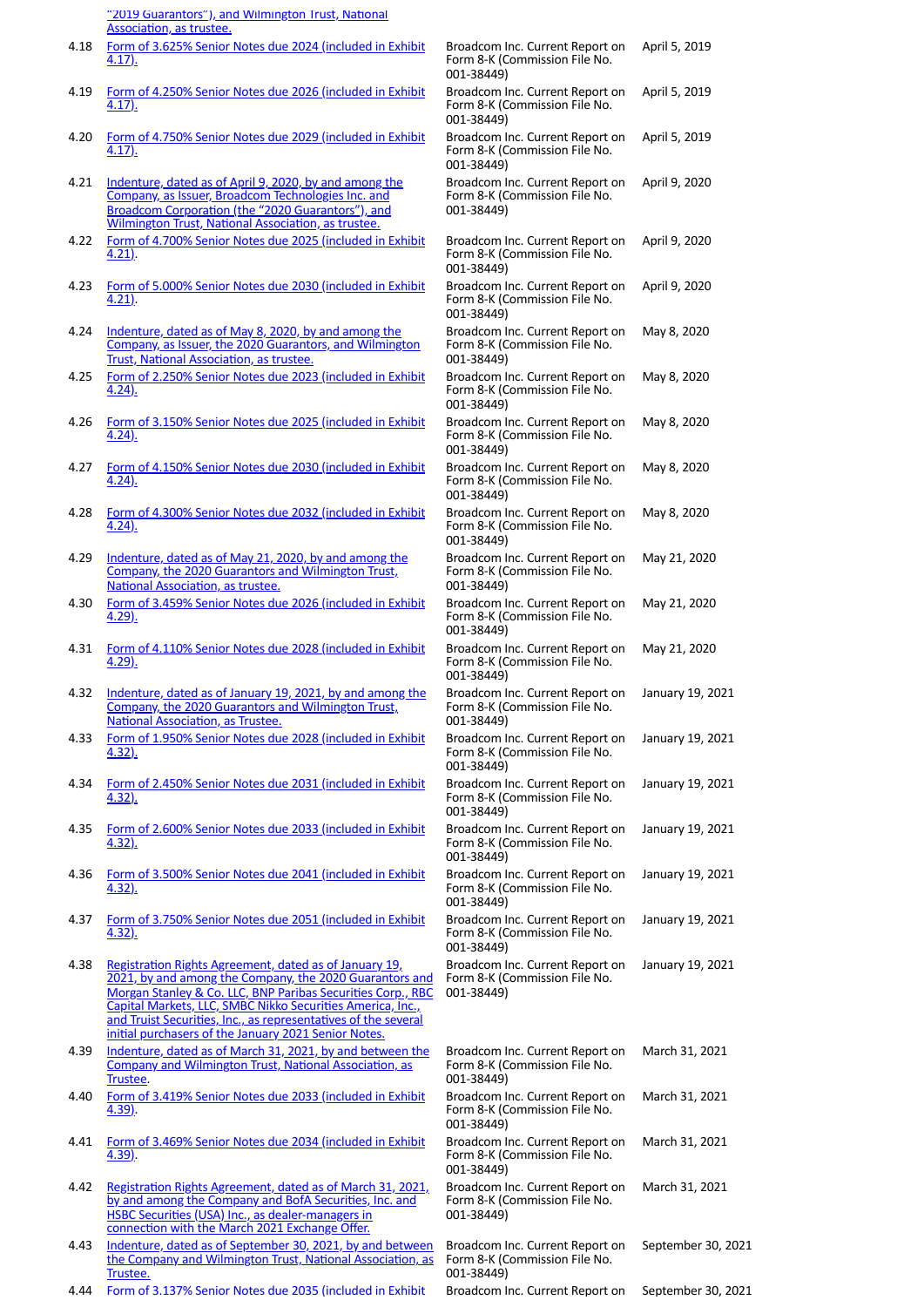|      | $4.43$ ).                                                                                                                                                                                                                                                                                   | Form 8-K (Commission File No.<br>001-38449)                                    |                    |   |
|------|---------------------------------------------------------------------------------------------------------------------------------------------------------------------------------------------------------------------------------------------------------------------------------------------|--------------------------------------------------------------------------------|--------------------|---|
| 4.45 | Form of 3.187% Senior Notes due 2036 (included in Exhibit<br>$4.43$ ).                                                                                                                                                                                                                      | Broadcom Inc. Current Report on<br>Form 8-K (Commission File No.<br>001-38449) | September 30, 2021 |   |
| 4.46 | Registration Rights Agreement, dated as of September 30,<br>2021, by and among the Company and BNP Paribas<br>Securities Corp., J.P. Morgan Securities LLC and TD Securities<br>(USA) LLC, as dealer-mangers in connection with the<br>September 2021 Exchange Offer.                       | Broadcom Inc. Current Report on<br>Form 8-K (Commission File No.<br>001-38449) | September 30, 2021 |   |
| 4.47 | Indenture, dated April 14, 2022, between the Company and<br>Wilmington Trust, National Association, as trustee.                                                                                                                                                                             | Broadcom Inc. Current Report on<br>Form 8-K (Commission File No.<br>001-38449) | April 15, 2022     |   |
| 4.48 | Form of 4.00% Senior Notes due 2029 (included in Exhibit<br>$4.47$ ).                                                                                                                                                                                                                       | Broadcom Inc. Current Report on<br>Form 8-K (Commission File No.<br>001-38449) | April 15, 2022     |   |
| 4.49 | Form of 4.15% Senior Notes due 2032 (included in Exhibit<br>4.47).                                                                                                                                                                                                                          | Broadcom Inc. Current Report on<br>Form 8-K (Commission File No.<br>001-38449) | April 15, 2022     |   |
| 4.50 | Registration Rights Agreement, dated as of April 14, 2022,<br>between the Company and BofA Securities, Inc., HSBC<br>Securities (USA) Inc., and RBC Capital Markets, LLC, as<br>representatives of the several initial purchasers of the April<br>2022 Senior Notes.                        | Broadcom Inc. Current Report on<br>Form 8-K (Commission File No.<br>001-38449) | April 15, 2022     |   |
| 4.51 | Indenture, dated April 18, 2022, between the Company and<br>Wilmington Trust, National Association, as trustee.                                                                                                                                                                             | Broadcom Inc. Current Report on<br>Form 8-K (Commission File No.<br>001-38449) | April 18, 2022     |   |
| 4.52 | Form of 4.926% Senior Notes due 2037 (included in Exhibit<br>$4.51$ ).                                                                                                                                                                                                                      | Broadcom Inc. Current Report on<br>Form 8-K (Commission File No.<br>001-38449) | April 18, 2022     |   |
| 4.53 | Registration Rights Agreement, dated April 18, 2022,<br>between the Company and Barclays Capital Inc., BBVA<br>Securities Inc., BNP Paribas Securities Corp. and J.P. Morgan<br>Securities LLC, as dealer-managers in connection with the                                                   | Broadcom Inc. Current Report on<br>Form 8-K (Commission File No.<br>001-38449) | April 18, 2022     |   |
| 31.1 | April 2022 Exchange Offer.<br>Certification of Principal Executive Officer of Broadcom Inc.<br>Pursuant to Rule 13a-14 of the Securities Exchange Act of<br>1934, As Adopted Pursuant to Section 302 of the Sarbanes-                                                                       |                                                                                |                    | X |
| 31.2 | Oxley Act of 2002.<br>Certification of Principal Financial Officer of Broadcom Inc.<br>Pursuant to Rule 13a-14 of the Securities Exchange Act of<br>1934, As Adopted Pursuant to Section 302 of the Sarbanes-                                                                               |                                                                                |                    | X |
| 32.1 | Oxley Act of 2002.<br>Certification of Principal Executive Officer of Broadcom Inc.<br>Pursuant to 18 U.S.C. Section 1350, As Adopted Pursuant to<br>Section 906 of the Sarbanes-Oxley Act of 2002.                                                                                         |                                                                                |                    | х |
| 32.2 | Certification of Principal Financial Officer of Broadcom Inc.<br>Pursuant to 18 U.S.C. Section 1350, As Adopted Pursuant to<br>Section 906 of the Sarbanes-Oxley Act of 2002.                                                                                                               |                                                                                |                    | x |
| 99.1 | Voting Agreement, dated as of May 26, 2022, by and among<br>Broadcom Inc., Michael S. Dell and Susan Lieberman Dell<br><b>Separate Property Trust.</b>                                                                                                                                      | Broadcom Inc. Current Report on<br>Form 8-K (Commission File No.<br>001-38449) | May 26, 2022       |   |
| 99.2 | Voting Agreement, dated as of May 26, 2022, by and among<br>Broadcom Inc., Silver Lake Partners IV, L.P., Silver Lake<br>Technology Investors IV, L.P., Silver Lake Partners V DE (AIV),<br>L.P., Silver Lake Technology Investors V, L.P., SL SPV-2, L.P.<br>and Silver Lake Group, L.L.C. | Broadcom Inc. Current Report on<br>Form 8-K (Commission File No.<br>001-38449) | May 26, 2022       |   |
|      | 101. INS XBRL Instance Document - the instance document does not<br>appear in the Interactive Data File because its XBRL tags are<br>embedded within the Inline XBRL document.                                                                                                              |                                                                                |                    | X |
|      | 101.SCH XBRL Schema Document                                                                                                                                                                                                                                                                |                                                                                |                    | x |
|      | 101.CAL XBRL Calculation Linkbase Document                                                                                                                                                                                                                                                  |                                                                                |                    | х |
|      | 101.DEF XBRL Definition Linkbase Document                                                                                                                                                                                                                                                   |                                                                                |                    | x |
|      | 101.LAB XBRL Labels Linkbase Document                                                                                                                                                                                                                                                       |                                                                                |                    | х |
|      | 101.PRE XBRL Presentation Linkbase Document                                                                                                                                                                                                                                                 |                                                                                |                    | Χ |
|      | 104 Cover Page Interactive Data File - the cover page interactive                                                                                                                                                                                                                           |                                                                                |                    | x |
|      | data file does not appear in the Interactive Data File because<br>its XBRL tags are embedded within the Inline XBRL<br>document.                                                                                                                                                            |                                                                                |                    |   |

<span id="page-56-0"></span># Schedules have been omitted pursuant to Item 601(b)(2) of Regulation S-K. Broadcom Inc. hereby undertakes to furnish supplementally copies of any omitted schedules upon request by the SEC.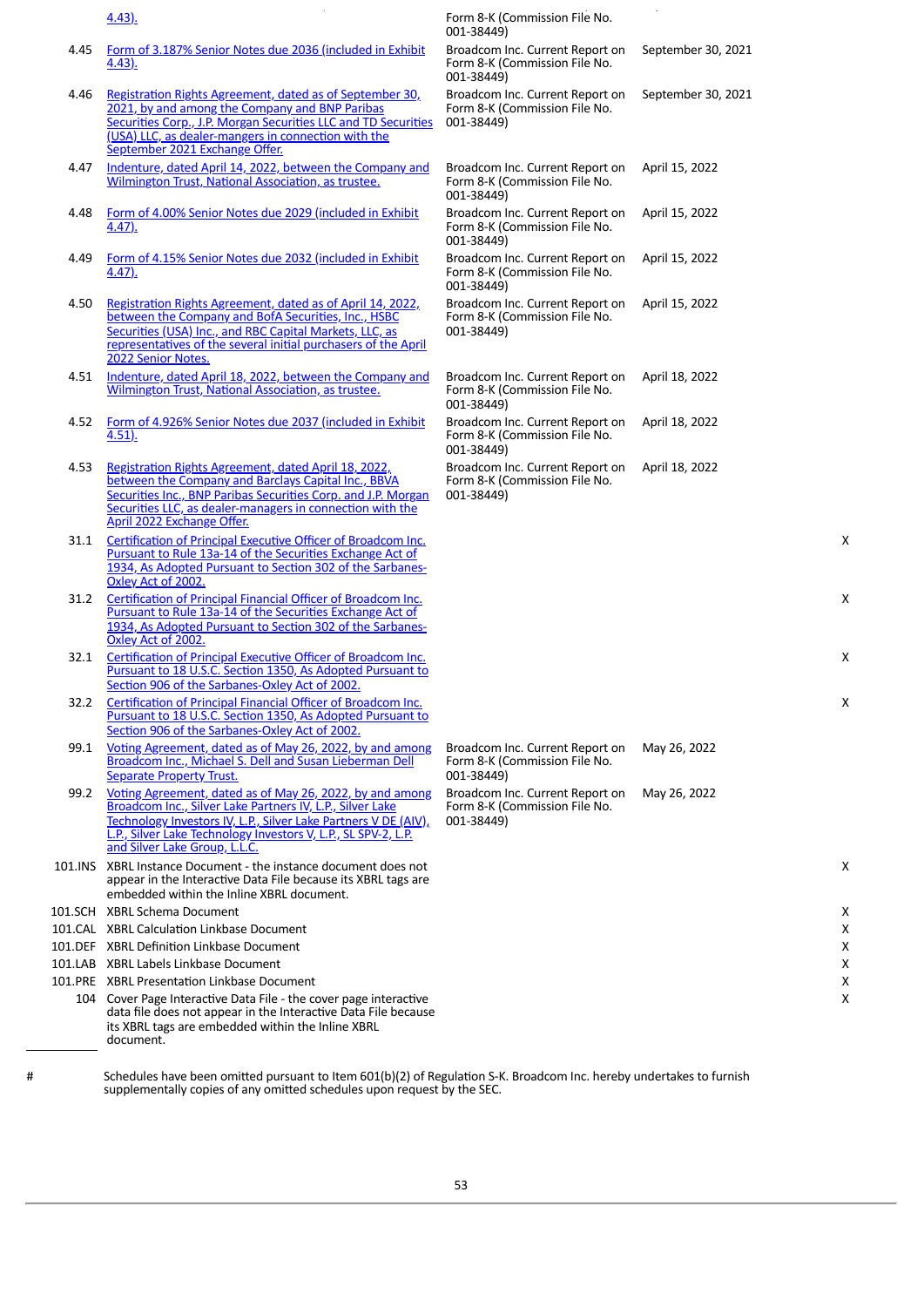### **SIGNATURES**

Pursuant to the requirements of the Securities Exchange Act of 1934, the registrant has duly caused this report to be signed on its behalf by the undersigned thereunto duly authorized.

## **BROADCOM INC.**

By: /s/ Kirsten M. Spears

Kirsten M. Spears Chief Financial Officer

Date: June 9, 2022

54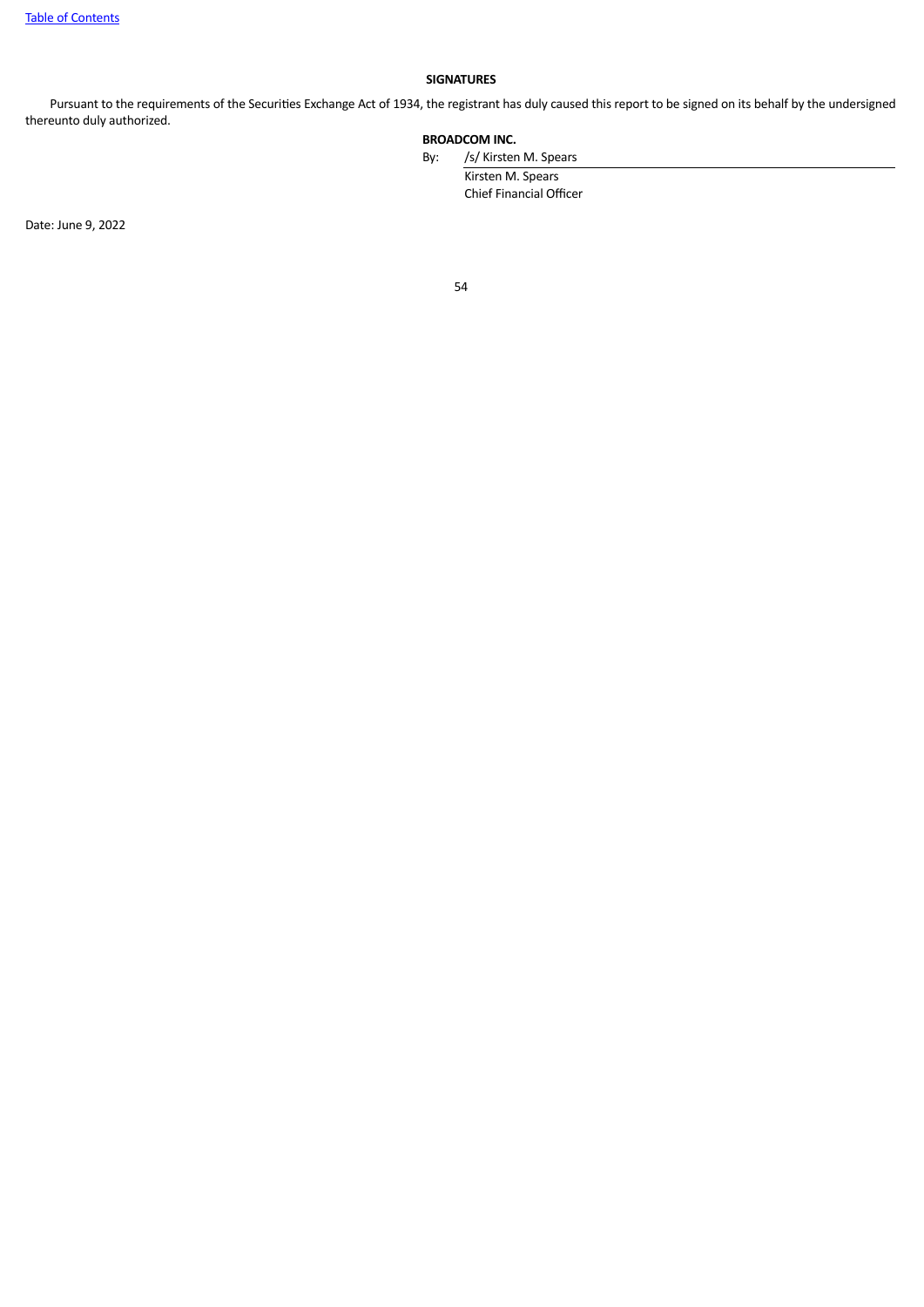## **CERTIFICATION OF CHIEF EXECUTIVE OFFICER PURSUANT TO SECTION 302 OF THE SARBANES-OXLEY ACT OF 2002**

<span id="page-58-0"></span>I, Hock E. Tan, certify that:

- 1. I have reviewed this Quarterly Report on Form 10-Q of Broadcom Inc.;
- 2. Based on my knowledge, this report does not contain any untrue statement of a material fact or omit to state a material fact necessary to make the statements made, in light of the circumstances under which such statements were made, not misleading with respect to the period covered by this report;
- 3. Based on my knowledge, the financial statements, and other financial information included in this report, fairly present in all material respects the financial condition, results of operations and cash flows of the registrant as of, and for, the periods presented in this report;
- 4. The registrant's other certifying officer and I are responsible for establishing and maintaining disclosure controls and procedures (as defined in Exchange Act Rules 13a-15(e) and 15d-15(e)) and internal control over financial reporting (as defined in Exchange Act Rules 13a-15(f) and 15d-15(f)) for the registrant and have:
	- a. Designed such disclosure controls and procedures, or caused such disclosure controls and procedures to be designed under our supervision, to ensure that material information relating to the registrant, including its consolidated subsidiaries, is made known to us by others within those entities, particularly during the period in which this report is being prepared;
	- b. Designed such internal control over financial reporting, or caused such internal control over financial reporting to be designed under our supervision, to provide reasonable assurance regarding the reliability of financial reporting and the preparation of financial statements for external purposes in accordance with generally accepted accounting principles;
	- c. Evaluated the effectiveness of the registrant's disclosure controls and procedures and presented in this report our conclusions about the effectiveness of the disclosure controls and procedures, as of the end of the period covered by this report based on such evaluation; and
	- d. Disclosed in this report any change in the registrant's internal control over financial reporting that occurred during the registrant's most recent fiscal quarter (the registrant's fourth fiscal quarter in the case of an annual report) that has materially affected, or is reasonably likely to materially affect, the registrant's internal control over financial reporting; and
- 5. The registrant's other certifying officer and I have disclosed, based on our most recent evaluation of internal control over financial reporting, to the registrant's auditors and the audit committee of the registrant's board of directors (or persons performing the equivalent functions):
	- a. All significant deficiencies and material weaknesses in the design or operation of internal control over financial reporting which are reasonably likely to adversely affect the registrant's ability to record, process, summarize and report financial information; and
	- b. Any fraud, whether or not material, that involves management or other employees who have a significant role in the registrant's internal control over financial reporting.

Date: June 9, 2022

/s/ Hock E. Tan Hock E. Tan Chief Executive Officer (Principal Executive Officer)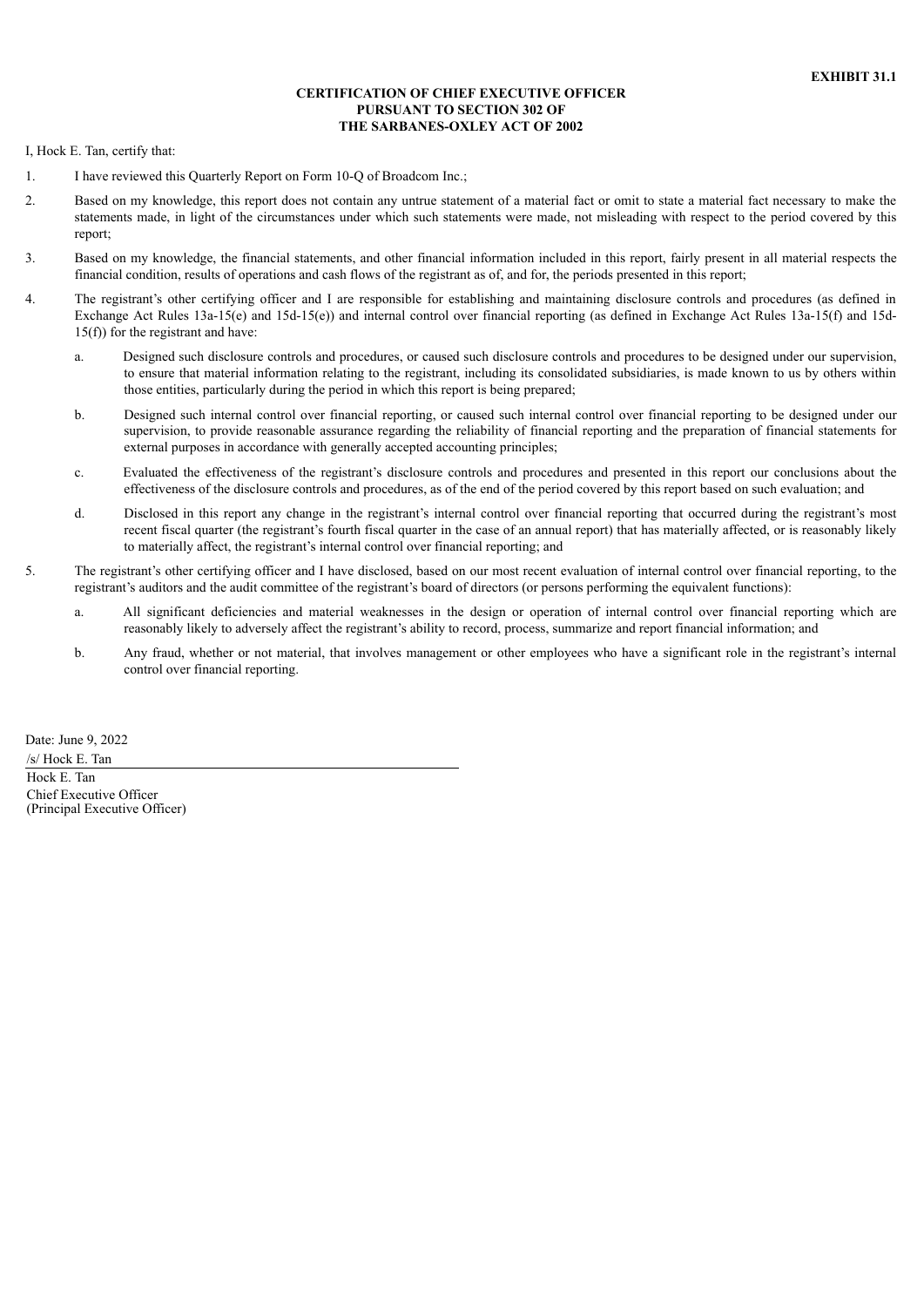## **CERTIFICATION OF CHIEF FINANCIAL OFFICER PURSUANT TO SECTION 302 OF THE SARBANES-OXLEY ACT OF 2002**

<span id="page-59-0"></span>I, Kirsten M. Spears, certify that:

- 1. I have reviewed this Quarterly Report on Form 10-Q of Broadcom Inc.;
- 2. Based on my knowledge, this report does not contain any untrue statement of a material fact or omit to state a material fact necessary to make the statements made, in light of the circumstances under which such statements were made, not misleading with respect to the period covered by this report;
- 3. Based on my knowledge, the financial statements, and other financial information included in this report, fairly present in all material respects the financial condition, results of operations and cash flows of the registrant as of, and for, the periods presented in this report;
- 4. The registrant's other certifying officer and I are responsible for establishing and maintaining disclosure controls and procedures (as defined in Exchange Act Rules 13a-15(e) and 15d-15(e)) and internal control over financial reporting (as defined in Exchange Act Rules 13a-15(f) and 15d-15(f)) for the registrant and have:
	- a. Designed such disclosure controls and procedures, or caused such disclosure controls and procedures to be designed under our supervision, to ensure that material information relating to the registrant, including its consolidated subsidiaries, is made known to us by others within those entities, particularly during the period in which this report is being prepared;
	- b. Designed such internal control over financial reporting, or caused such internal control over financial reporting to be designed under our supervision, to provide reasonable assurance regarding the reliability of financial reporting and the preparation of financial statements for external purposes in accordance with generally accepted accounting principles;
	- c. Evaluated the effectiveness of the registrant's disclosure controls and procedures and presented in this report our conclusions about the effectiveness of the disclosure controls and procedures, as of the end of the period covered by this report based on such evaluation; and
	- d. Disclosed in this report any change in the registrant's internal control over financial reporting that occurred during the registrant's most recent fiscal quarter (the registrant's fourth fiscal quarter in the case of an annual report) that has materially affected, or is reasonably likely to materially affect, the registrant's internal control over financial reporting; and
- 5. The registrant's other certifying officer and I have disclosed, based on our most recent evaluation of internal control over financial reporting, to the registrant's auditors and the audit committee of the registrant's board of directors (or persons performing the equivalent functions):
	- a. All significant deficiencies and material weaknesses in the design or operation of internal control over financial reporting which are reasonably likely to adversely affect the registrant's ability to record, process, summarize and report financial information; and
	- b. Any fraud, whether or not material, that involves management or other employees who have a significant role in the registrant's internal control over financial reporting.

Date: June 9, 2022

/s/ Kirsten M. Spears Kirsten M. Spears Chief Financial Officer (Principal Financial Officer)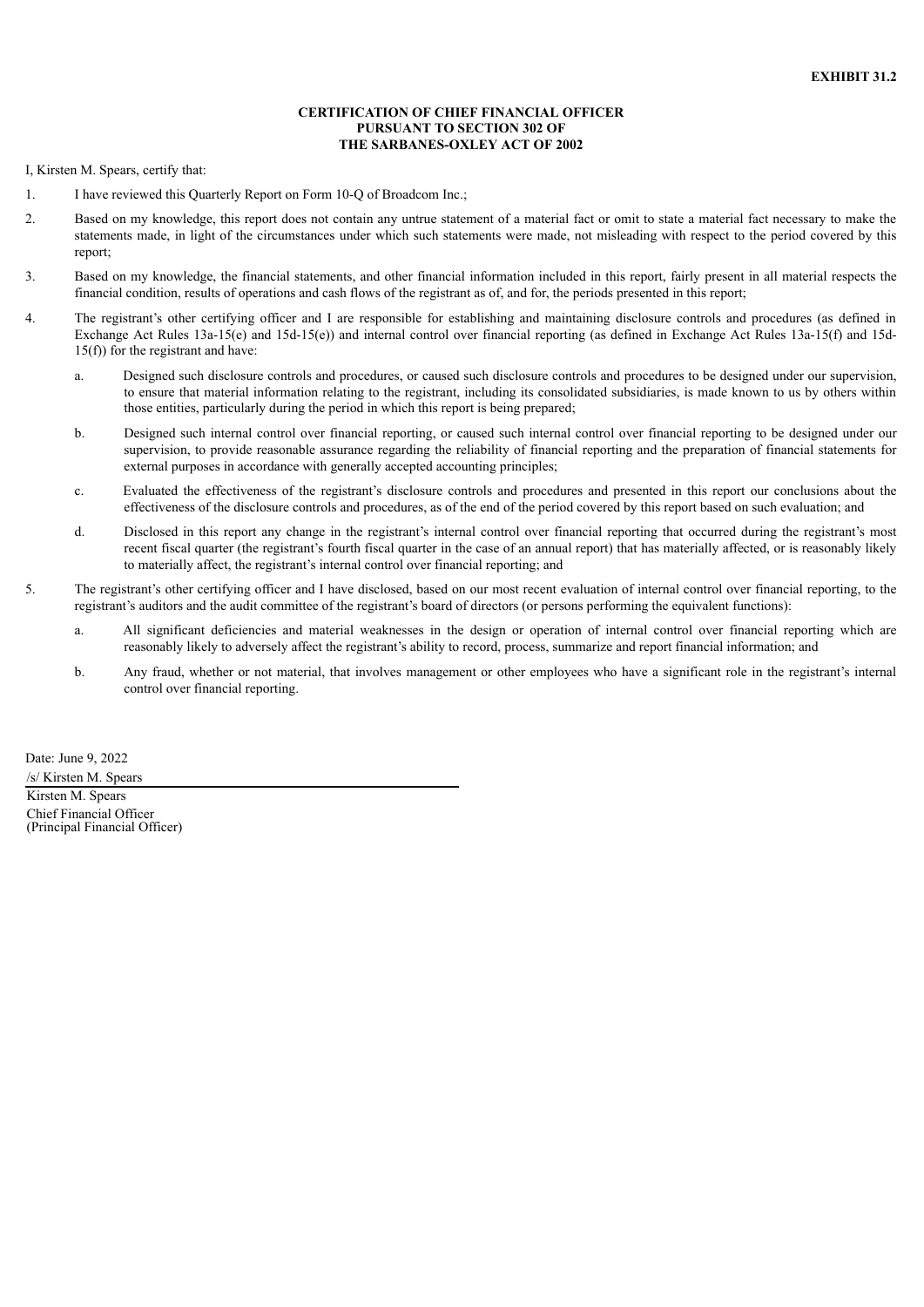### <span id="page-60-0"></span>**CERTIFICATION OF THE CHIEF EXECUTIVE OFFICER PURSUANT TO 18 U.S.C. SECTION 1350, AS ADOPTED PURSUANT TO SECTION 906 OF THE SARBANES-OXLEY ACT OF 2002**

In connection with the Quarterly Report on Form 10-Q of Broadcom Inc. (the "Company") for the fiscal quarter ended May 1, 2022 as filed with the Securities and Exchange Commission on the date hereof (the "Report"), the undersigned, Hock E. Tan, Chief Executive Officer of the Company, hereby certifies, pursuant to 18 U.S.C. Section 1350, that:

(1) The Report fully complies with the requirements of Section 13(a) or 15(d) of the Securities Exchange Act of 1934; and

(2) The information contained in the Report fairly presents, in all material respects, the financial condition and results of operations of the Company. Date: June 9, 2022 /s/ Hock E. Tan

Hock E. Tan Chief Executive Officer (Principal Executive Officer)

The foregoing certification is being furnished solely pursuant to 18 U.S.C. § 1350 and is not being filed as part of the Report or as a separate disclosure document.